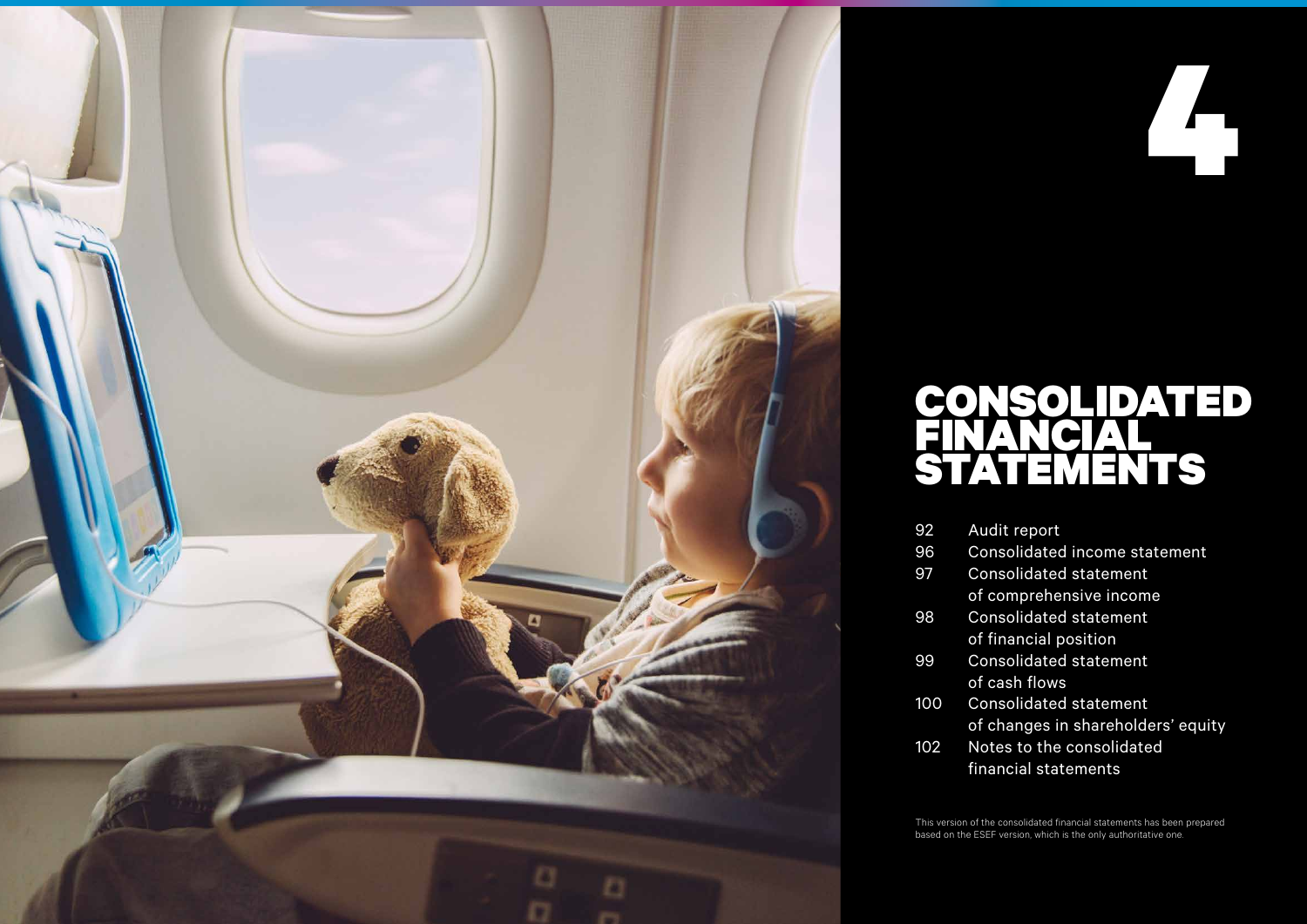**OPERATIONAL** & STRATEGIC REPORT

2 ENVIRONMENTAL, [SOCIAL & GOVERNANCE](#page--1-1)  (ESG) REPORT

3 **CORPORATE** [GOVERNANCE &](#page--1-0)  REMUNERATION

4 **CONSOLIDATED FINANCIAL STATEMENTS** 

5 SES S.A. ANNUAL [ACCOUNTS](#page--1-0)

6 ADDITIONAL INFORMATION

# <span id="page-1-0"></span>AUDIT REPORT

To the Shareholders of SES S.A.

#### REPORT ON THE AUDIT OF THE CONSOLIDATED FINANCIAL STATEMENTS

#### OUR OPINION

In our opinion, the accompanying consolidated financial statements give a true and fair view of the consolidated financial position of SES S.A. (the "Company") and its subsidiaries (the "Group") as at 31 December 2021, and of its consolidated financial performance and its consolidated cash flows for the year then ended in accordance with International Financial Reporting Standards (IFRSs) as adopted by the European Union.

Our opinion is consistent with our additional report to the Audit and Risk Committee.

#### **What we have audited**

The Group's consolidated financial statements comprise:

- the consolidated statement of financial position as at 31 December 2021;
- the consolidated income statement for the year then ended;
- the consolidated statement of comprehensive income for the year then ended;
- the consolidated statement of cash flows for the year then ended;
- the consolidated statement of changes in shareholders' equity for the year then ended; and
- the notes to the consolidated financial statements, which include a summary of significant accounting policies.

#### BASIS FOR OPINION

We conducted our audit in accordance with the EU Regulation No 537/2014, the Law of 23 July 2016 on the audit profession (Law of 23 July 2016) and with International Standards on Auditing (ISAs) as adopted for Luxembourg by the "Commission de Surveillance du Secteur Financier" (CSSF). Our responsibilities under the EU Regulation No 537/2014, the Law of 23 July 2016 and ISAs as adopted for Luxembourg by the CSSF are further described in the "Responsibilities of the "Réviseur d'entreprises agréé" for the audit of the consolidated financial statements" section of our report.

We believe that the audit evidence we have obtained is sufficient and appropriate to provide a basis for our opinion.

We are independent of the Group in accordance with the International Code of Ethics for Professional Accountants, including International Independence Standards, issued by the International Ethics Standards Board for Accountants (IESBA Code) as adopted for Luxembourg by the CSSF together with the ethical requirements that are relevant to our audit of the consolidated financial statements. We have fulfilled our other ethical responsibilities under those ethical requirements.

To the best of our knowledge and belief, we declare that we have not provided non-audit services that are prohibited under Article 5(1) of the EU Regulation No 537/2014.

The non-audit services that we have provided to the Company and its controlled undertakings, if applicable, for the year then ended, are disclosed in Note 5 to the consolidated financial statements.

#### KEY AUDIT MATTERS

Key audit matters are those matters that, in our professional judgment, were of most significance in our audit of the consolidated financial statements of the current period. These matters were addressed in the context of our audit of the consolidated financial statements as a whole, and in forming our opinion thereon, and we do not provide a separate opinion on these matters.

#### **Revenue recognition**

The application of revenue recognition accounting standards is complex and involves a number of key judgements and estimates in the determination of the appropriate accounting treatment (lease vs. service arrangements, identification of the performance obligations and timing of revenue recognition, barter transactions, principle versus agent considerations, etc.).

We focused on this area due to the inherent complexity and judgement in applying the revenue recognition accounting standards and to the significant focus on the revenue amount (1,782 million EUR for the year ended 31 December 2021) by the users of the consolidated financial statements (see [>> Note 3](#page-23-0)).

#### **How our audit addressed the key audit matter**

• We obtained an understanding of the main revenue streams and evaluated the accounting policy for revenue recognition thereof;



**92**

**SES** ANNUAL REPORT 2021

ANNUAL

SES

REPORT 2021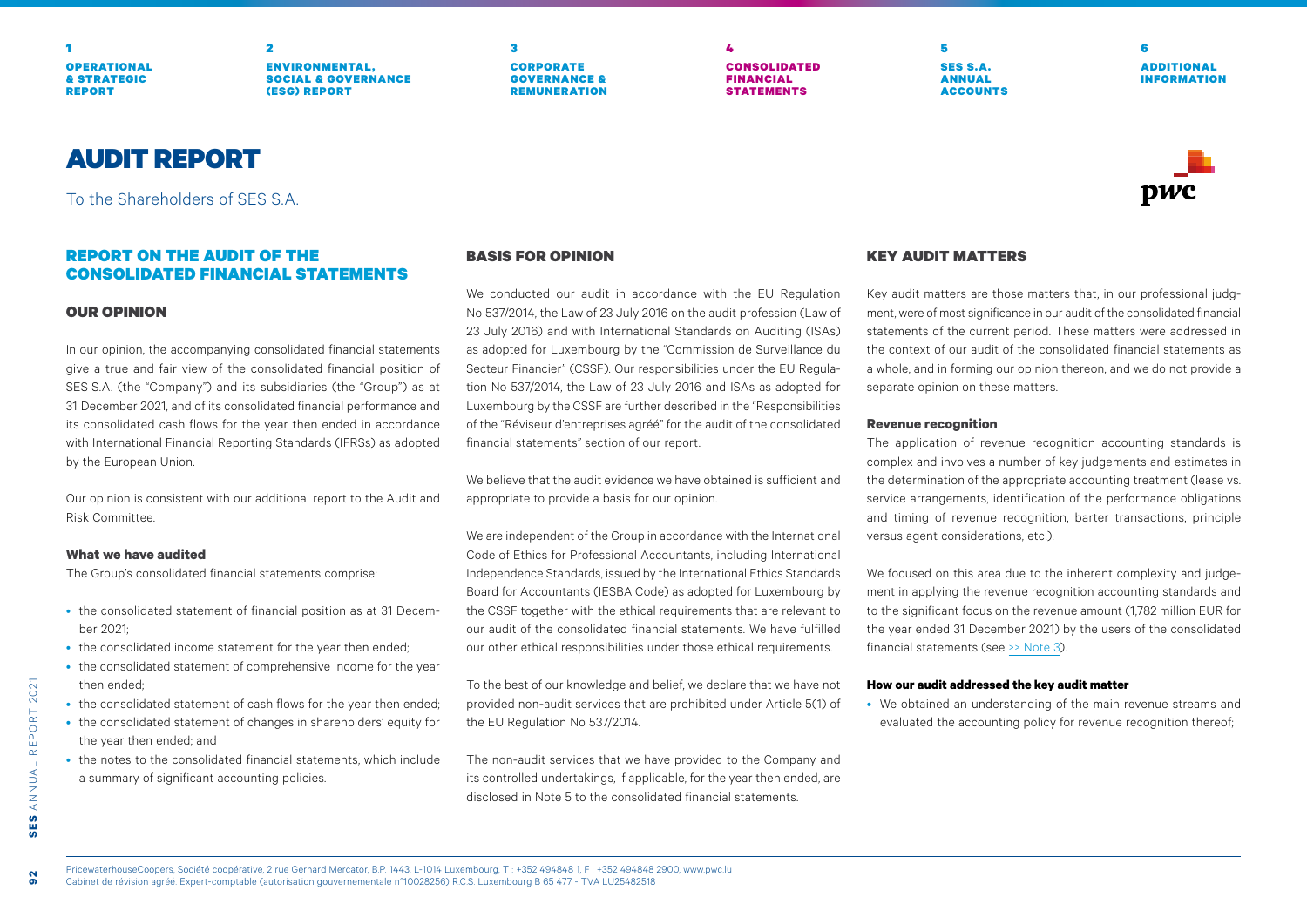& STRATEGIC REPORT

# 2 (ESG) REPORT

ENVIRONMENTAL, [SOCIAL & GOVERNANCE](#page--1-1)  3 CORPORATE [GOVERNANCE &](#page--1-0)  REMUNERATION

4 **CONSOLIDATED FINANCIAL STATEMENTS** 

5 SES S.A. ANNUAL [ACCOUNTS](#page--1-0)

6 ADDITIONAL INFORMATION

- We held discussions with Management on IFRS accounting analysis of any non-standard revenue contracts, performed testing of significant new revenue contracts and verified that the underlying revenue transactions were accounted in accordance with the substance of the commercial agreement and the relevant IFRS standards;
- We performed substantive analytical procedures at year-end on revenue and revenue-related accounting in order to identify any unusual variances;
- We tested any unusual and/or significant manual journal entries made to the revenue accounts, both at local and group level;
- We evaluated the deferred revenue schedules and their reconciliation with the accounting;
- We performed substantive testing on a sample of revenue transactions;
- We considered the disclosures in [>> Note 3](#page-23-0) the consolidated financial statements and assessed their appropriateness.

#### **Impairment of goodwill and orbital slot license rights (indefinite life)**

Management revised the grouping of the cash-generating units of the Group, effectively disaggregating the GEO CGU into Europe, North America and International CGUs. The MX1 operations, formerly under the MX1 CGU, were simultaneously integrated into the GEO Europe CGU. The MEO CGU remains unchanged.

Management performed the annual impairment test based on the value in use determined on the basis of a discounted cash flows model for each of the cash-generating units.

**9 3**

The Group has goodwill of 1,520 million EUR and orbital rights with indefinite useful lives of 2,065 million EUR. An impairment expense of 673 million EUR was recognised for the year ended 31 December 2021 in relation to the goodwill at the level of the GEO North America CGU (see [>> Note 14\)](#page-34-0).

We focused on this area due to the high level of judgement in relation with the assumptions used in the calculation of the recoverable

amounts (forecasted cash flows, long-term growth rates, discount rates, etc.).

#### **How our audit addressed the key audit matter**

- We tested the design and implementation of relevant internal controls;
- We evaluated Management's determination of the cash generating units as well as the method and model used for the determination of the value in use, considering the requirements of IAS 36;
- We involved valuation specialists and independently recalculated the weighted average cost of capital based on the use of market data and verified the long-term growth rate to market data;
- We agreed the forecasted cash flows used for the calculation of the value in use to the 2022 Business Plan as approved by the Board of Directors;
- We evaluated the forecasted revenue and costs assumptions, considering our expectations in terms of significant developments during the forecast period (significant new contracts or loss thereof) and corroborated these with market data in respect of demand for satellite capacity and pricing;
- We evaluated the capital expenditure assumptions, considering our expectations in terms of significant developments during the forecast period (capital expenditure programs, replacement of satellites) and the expected capital expenditure level in terminal period in order to maintain the current assets base;
- We performed sensitivity analysis of the models to changes in the key assumptions;
- We considered the appropriateness of the disclosures in >> Note 14 to the consolidated financial statements.

#### **Impairment of satellites**

The Group has a space segment assets balance, representing primarily satellites, of 3,377 million EUR as at 31 December 2021. An impairment expense of 73 million EUR and a reversal of impairment expense previously recorded of 22 million EUR were recognised for the year ended 31 December 2021 in relation to several satellites, due to the change in their forecasted future revenue (see [>> Note 12\)](#page-30-0).

The valuation of the satellites might be impacted by events that may or may not be under Management's control (e.g. solar array issues) or by a decrease in revenue due to unfavorable market developments.

Moreover, there is a risk of impairment of the satellites due to obsolescence in the context of rapid evolution of technology.

#### **How our audit addressed the key audit matter**

- We tested the design and implementation of relevant internal controls;
- We discussed with Management, and in particular the engineering team about any satellite health issues and evaluated their impact on the satellites' capability to generate future cash inflows, and implicitly on the recoverable amount of the satellites;
- We evaluated the forecasted revenue and cost assumptions, considering our expectations in terms of significant developments during the forecast period (significant new contracts or loss thereof) and corroborated these with market data in respect of demand for satellite capacity and pricing;
- We involved valuation specialists and validated the method used to derive the value in use of satellites presenting a risk of impairment. We independently recalculated the weighted average cost of capital based on the use of market data;
- We performed sensitivity analysis of the models to changes in the key assumptions;
- We considered the disclosures in [>> Note 12](#page-30-0) to the consolidated financial statements.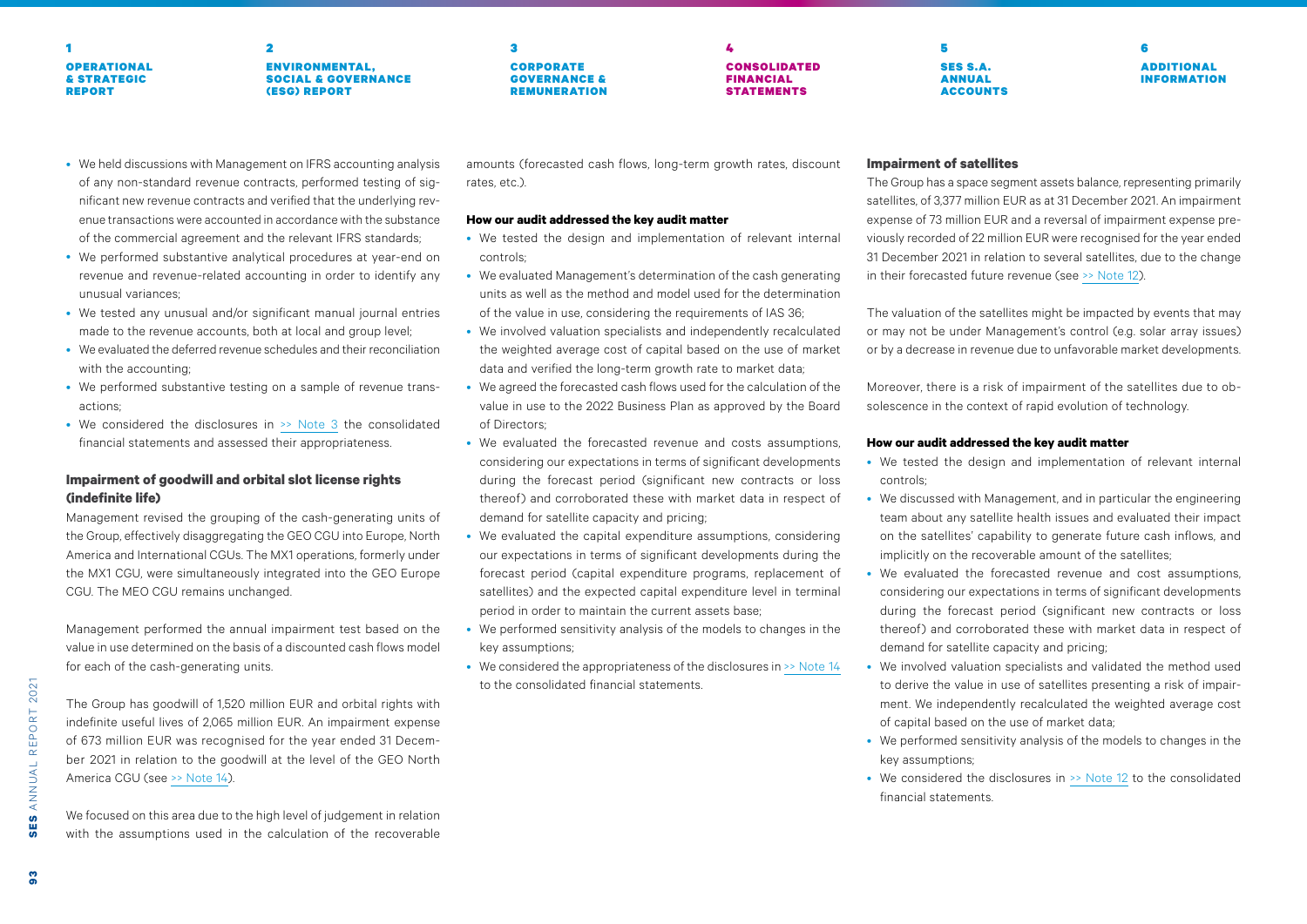**OPERATIONAL** & STRATEGIC REPORT

2 ENVIRONMENTAL, [SOCIAL & GOVERNANCE](#page--1-1)  (ESG) REPORT

3 **CORPORATE** [GOVERNANCE &](#page--1-0)  REMUNERATION

4 **CONSOLIDATED FINANCIAL STATEMENTS** 

5 SES S.A. ANNUAL [ACCOUNTS](#page--1-0)

6 ADDITIONAL INFORMATION

#### **Taxation**

The Group operates across a large number of jurisdictions and is subject to various tax legislations and periodic reviews by local tax authorities of a range of tax matters, including transfer pricing, during the normal course of business. Moreover, the current tax structure of the Group is evolving to reflect recent developments in international taxation.

We focused on two specific tax matters relating to the provisions for tax risks, and the recognition and recoverability of the deferred tax assets, due to the high level of judgment in the determination of the current and deferred income tax balances and the determination of the level of the tax provisions.

#### **How our audit addressed the key audit matter**

- We tested the design and implementation of controls in respect of tax accounting, including the determination of the provisions for tax risks;
- We involved tax specialists in Luxembourg, the Netherlands and the USA, representing the main tax jurisdictions where the Group has an exposure, to gain an understanding of the current tax risks and evaluated the current and deferred tax income and expense and related balances;
- We held discussions with the Group Tax Management to understand and evaluate positions taken on uncertain tax risks and assessed the Group tax provision;
- We discussed with Management the status of the open tax audits and evaluated their impact on the consolidated financial statements;
- We analysed the recognition and recoverability of the deferred tax assets and determined that it is supported by forecast future tax profits;
- We considered the appropriateness of the disclosures in >> [Note](#page-26-0) 7 and [>> Note 8](#page-27-0) to the consolidated financial statements.

#### OTHER INFORMATION

The Board of Directors is responsible for the other information. The other information comprises the information stated in the consolidated management report and the Corporate Governance Statement but does not include the consolidated financial statements and our audit report thereon.

Our opinion on the consolidated financial statements does not cover the other information and we do not express any form of assurance conclusion thereon.

In connection with our audit of the consolidated financial statements, our responsibility is to read the other information identified above and, in doing so, consider whether the other information is materially inconsistent with the consolidated financial statements or our knowledge obtained in the audit, or otherwise appears to be materially misstated. If, based on the work we have performed, we conclude that there is a material misstatement of this other information, we are required to report that fact. We have nothing to report in this regard.

#### RESPONSIBILITIES OF THE BOARD OF DIRECTORS AND THOSE CHARGED WITH GOVERNANCE FOR THE CONSOLIDATED FINANCIAL STATEMENTS

The Board of Directors is responsible for the preparation and fair presentation of the consolidated financial statements in accordance with IFRSs as adopted by the European Union, and for such internal control as the Board of Directors determines is necessary to enable the preparation of consolidated financial statements that are free from material misstatement, whether due to fraud or error.

In preparing the consolidated financial statements, the Board of Directors is responsible for assessing the Group's ability to continue as a going concern, disclosing, as applicable, matters related to going concern and using the going concern basis of accounting unless the Board of Directors either intends to liquidate the Group or to cease operations, or has no realistic alternative but to do so.

Those charged with governance are responsible for overseeing the Group's financial reporting process.

The Board of Directors is responsible for presenting and marking up the consolidated financial statements in compliance with the requirements set out in the Delegated Regulation 2019/815 on European Single Electronic Format ("ESEF Regulation").

### RESPONSIBILITIES OF THE "RÉVISEUR D'ENTRE-PRISES AGRÉÉ" FOR THE AUDIT OF THE CONSOLI-DATED FINANCIAL STATEMENTS

The objectives of our audit are to obtain reasonable assurance about whether the consolidated financial statements as a whole are free from material misstatement, whether due to fraud or error, and to issue an audit report that includes our opinion. Reasonable assurance is a high level of assurance, but is not a guarantee that an audit conducted in accordance with the EU Regulation No 537/2014, the Law of 23 July 2016 and with ISAs as adopted for Luxembourg by the CSSF will always detect a material misstatement when it exists. Misstatements can arise from fraud or error and are considered material if individually or in the aggregate, they could reasonably be expected to influence the economic decisions of users taken on the basis of these consolidated financial statements.

As part of an audit in accordance with the EU Regulation No 537/2014, the Law of 23 July 2016 and with ISAs as adopted for Luxembourg by the CSSF, we exercise professional judgment and maintain professional scepticism throughout the audit. We also:

• identify and assess the risks of material misstatement of the consolidated financial statements, whether due to fraud or error, design and perform audit procedures responsive to those risks, and obtain audit evidence that is sufficient and appropriate to provide a basis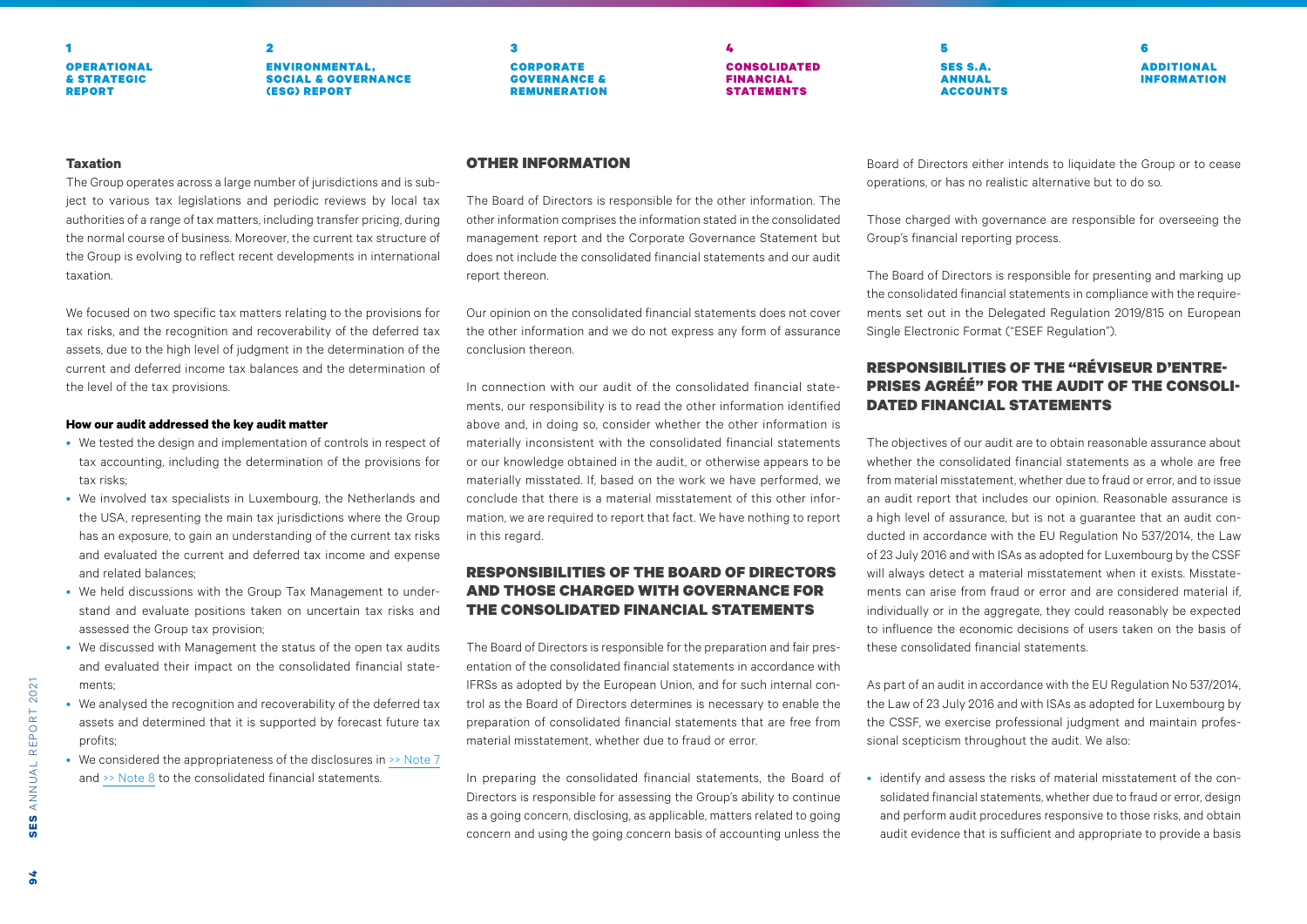**OPERATIONAL** & STRATEGIC REPORT

#### 2 ENVIRONMENTAL, [SOCIAL & GOVERNANCE](#page--1-1)  (ESG) REPORT

**CORPORATE** [GOVERNANCE &](#page--1-0)  REMUNERATION

3

4 **CONSOLIDATED FINANCIAL STATEMENTS** 

5 SES S.A. ANNUAL [ACCOUNTS](#page--1-0)

6 ADDITIONAL INFORMATION

for our opinion. The risk of not detecting a material misstatement resulting from fraud is higher than for one resulting from error, as fraud may involve collusion, forgery, intentional omissions, misrepresentations, or the override of internal control;

- obtain an understanding of internal control relevant to the audit in order to design audit procedures that are appropriate in the circumstances, but not for the purpose of expressing an opinion on the effectiveness of the Group's internal control;
- evaluate the appropriateness of accounting policies used and the reasonableness of accounting estimates and related disclosures made by the Board of Directors;
- conclude on the appropriateness of the Board of Directors' use of the going concern basis of accounting and, based on the audit evidence obtained, whether a material uncertainty exists related to events or conditions that may cast significant doubt on the Group's ability to continue as a going concern. If we conclude that a material uncertainty exists, we are required to draw attention in our audit report to the related disclosures in the consolidated financial statements or, if such disclosures are inadequate, to modify our opinion. Our conclusions are based on the audit evidence obtained up to the date of our audit report. However, future events or conditions may cause the Group to cease to continue as a going concern;
- evaluate the overall presentation, structure and content of the consolidated financial statements, including the disclosures, and whether the consolidated financial statements represent the underlying transactions and events in a manner that achieves fair presentation;
- obtain sufficient appropriate audit evidence regarding the financial information of the entities and business activities within the Group to express an opinion on the consolidated financial statements. We are responsible for the direction, supervision and performance of the Group audit. We remain solely responsible for our audit opinion.

We communicate with those charged with governance regarding, among other matters, the planned scope and timing of the audit and significant audit findings, including any significant deficiencies in internal control that we identify during our audit.

We also provide those charged with governance with a statement that we have complied with relevant ethical requirements regarding independence, and communicate to them all relationships and other matters that may reasonably be thought to bear on our independence, and where applicable, actions taken to eliminate threats or safeguards applied.

From the matters communicated with those charged with governance, we determine those matters that were of most significance in the audit of the consolidated financial statements of the current period and are therefore the key audit matters. We describe these matters in our audit report unless law or regulation precludes public disclosure about the matter.

We assess whether the consolidated financial statements have been prepared, in all material respects, in compliance with the requirements laid down in the ESEF Regulation.

#### REPORT ON OTHER LEGAL AND REGULATORY REQUIREMENTS

The consolidated management report is consistent with the consolidated financial statements and has been prepared in accordance with applicable legal requirements.

The Corporate Governance Statement is included in the consolidated management report. The information required by Article 68ter Paragraph (1) Letters c) and d) of the Law of 19 December 2002 on the commercial and companies register and on the accounting records and annual accounts of undertakings, as amended, is consistent with the consolidated financial statements and has been prepared in accordance with applicable legal requirements.

We have been appointed as "Réviseur d'Entreprises Agréé" by the General Meeting of the Shareholders on 1 April 2021 and the duration of our uninterrupted engagement, including previous renewals and reappointments, is 9 years.

We have checked the compliance of the consolidated financial statements of the Group as at 31 December 2021 with relevant statutory requirements set out in the ESEF Regulation that are applicable to consolidated financial statements.

For the Group it relates to the requirement that:

- the consolidated financial statements are prepared in a valid XHTML format;
- the XBRL markup of the consolidated financial statements uses the core taxonomy and the common rules on markups specified in the ESEF Regulation.

In our opinion, the consolidated financial statements of the Group as at 31 December 2021, identified as "SES Annual report -2021-12-31-en", have been prepared, in all material respects, in compliance with the requirements laid down in the ESEF Regulation.

#### **PricewaterhouseCoopers, Société coopérative**

Represented by

**François Mousel** Luxembourg, 2 March 2022

**9 5**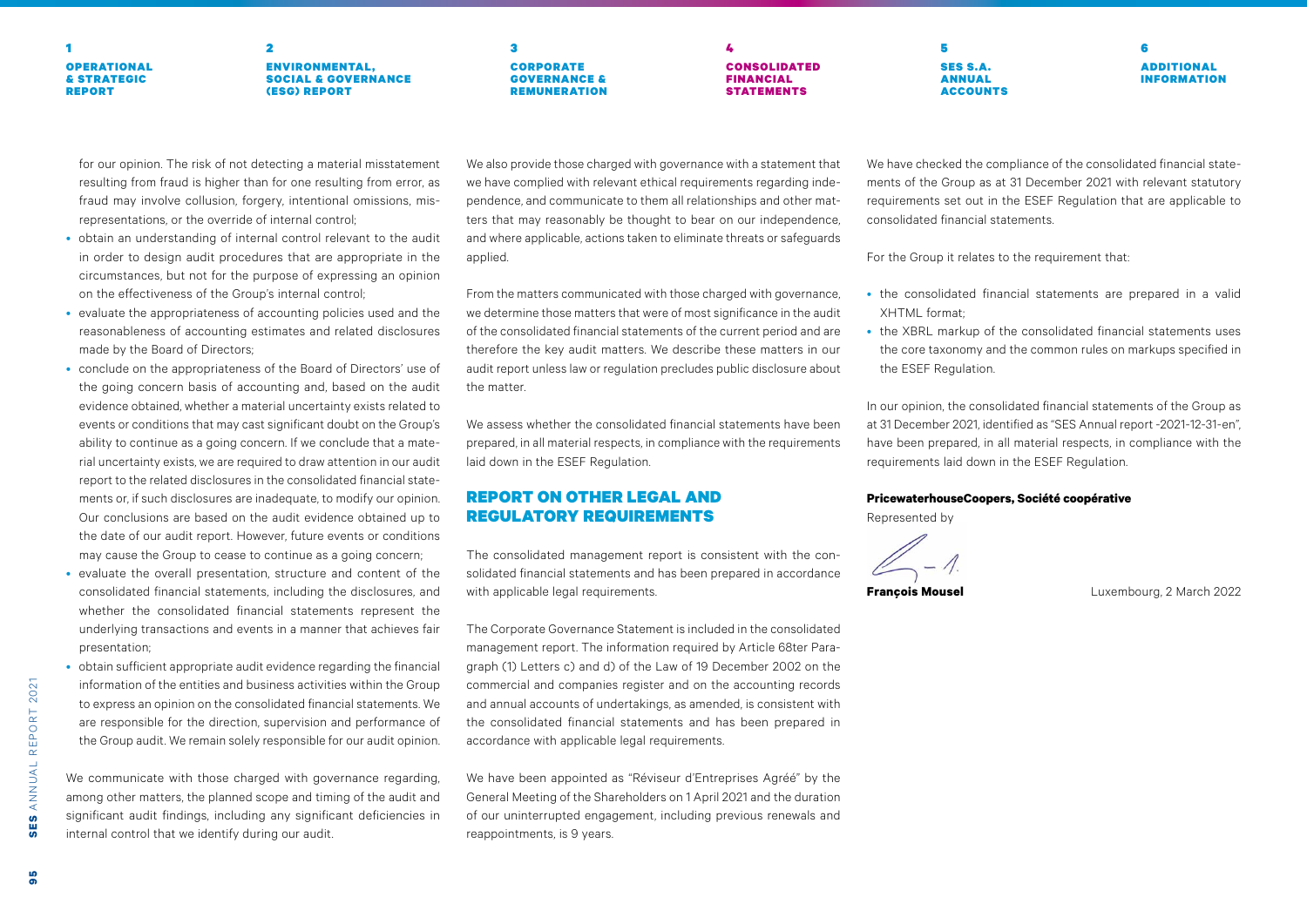[OPERATIONAL](#page--1-0)  & STRATEGIC REPORT

ENVIRONMENTAL, [SOCIAL & GOVERNANCE](#page--1-1)  (ESG) REPORT

3 CORPORATE [GOVERNANCE &](#page--1-0)  REMUNERATION 4 [CONSOLIDATED](#page-0-0)  FINANCIAL **STATEMENTS** 

5 SES S.A. ANNUAL [ACCOUNTS](#page--1-0)

6 ADDITIONAL INFORMATION

<span id="page-5-0"></span>

For the year ended 31 December 2021

#### **Consolidated Income Statement**

| € MILLION                                |            | 2021  | 2020             |
|------------------------------------------|------------|-------|------------------|
| <b>Revenue</b>                           | >> Note 3  | 1,782 | 1,876            |
| C-band repurposing income                | >> Note 33 | 901   | 10 <sup>10</sup> |
| Cost of sales                            | >> Note 4  | (319) | (291)            |
| <b>Staff costs</b>                       | >> Note 4  | (304) | (330)            |
| Other operating expenses                 | >> Note 4  | (198) | (186)            |
| <b>Operating expenses</b>                | >> Note 4  | (821) | (807)            |
| <b>EBITDA</b>                            | >> Note 35 | 1,862 | 1,079            |
| <b>Depreciation expense</b>              | >> Note 12 | (575) | (625)            |
| Property, plant and equipment impairment | >> Note 12 | (51)  | (183)            |
| <b>Amortisation expense</b>              | >> Note 14 | (95)  | (95)             |
| Intangible assets impairment             | >> Note 14 | (673) | (94)             |
| <b>Operating profit</b>                  | >> Note 3  | 468   | 82               |
| <b>Net financing costs</b>               | >> Note 6  | (71)  | (184)            |
| <b>Profit/(loss) before tax</b>          |            | 397   | (102)            |

| € MILLION                                             |            | 2021  | 2020   |
|-------------------------------------------------------|------------|-------|--------|
| Income tax benefit                                    | >> Note 7  | 49    | 7      |
| Profit/(loss) after tax                               |            | 446   | (95)   |
| <b>Profit/(loss) for the year</b>                     |            | 446   | (95)   |
| <b>Attributable to:</b>                               |            |       |        |
| Owners of the parent                                  |            | 453   | (86)   |
| Non-controlling interests                             |            | (7)   | (9)    |
|                                                       |            | 446   | (95)   |
| Basic and diluted earnings/(loss) per share (in euro) |            |       |        |
| <b>Class A shares</b>                                 | >> Note 10 | 0.92  | (0.30) |
| <b>Class B shares</b>                                 | >> Note 10 | 0.37  | (0.12) |
| <b>Adjusted EBITDA (Note 35)</b>                      |            | 1,091 | 1,152  |
| C-band repurposing income                             | >> Note 33 | 901   | 10     |
| C-band operating expenses                             | >> Note 33 | (122) | (43)   |
| <b>Restructuring expenses</b>                         | >> Note 24 | (8)   | (40)   |
| <b>EBITDA</b>                                         |            | 1,862 | 1,079  |

The notes are an integral part of the consolidated financial statements.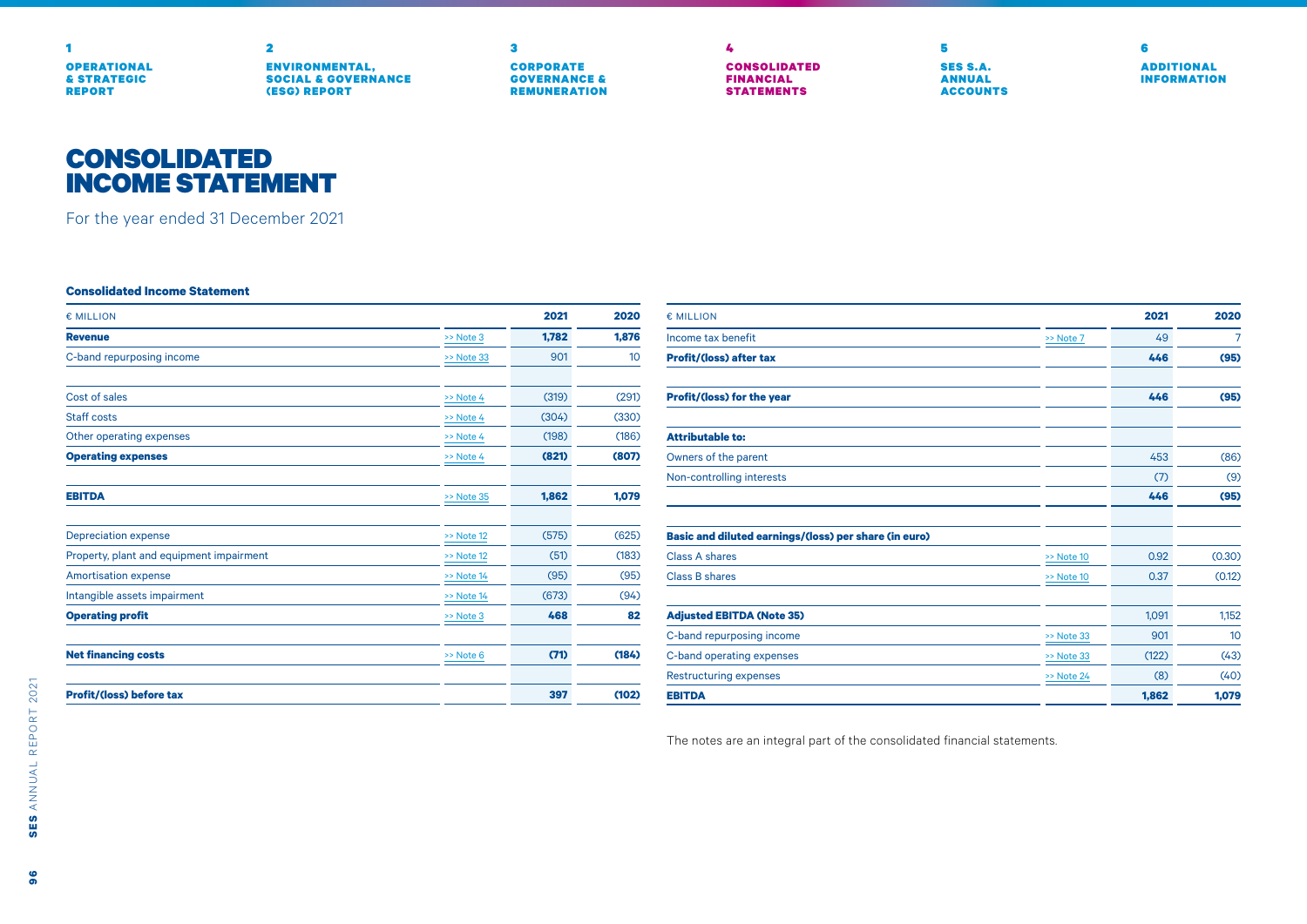[OPERATIONAL](#page--1-0)  & STRATEGIC REPORT

#### 2 ENVIRONMENTAL, [SOCIAL & GOVERNANCE](#page--1-1)  (ESG) REPORT

CORPORATE [GOVERNANCE &](#page--1-0)  REMUNERATION

3

4 [CONSOLIDATED](#page-0-0)  FINANCIAL **STATEMENTS** 

5 SES S.A. ANNUAL [ACCOUNTS](#page--1-0)

6 ADDITIONAL INFORMATION

# <span id="page-6-0"></span>CONSOLIDATED STATEMENT OF COMPREHENSIVE INCOME

For the year ended 31 December 2021

#### **Consolidated Statement of Comprehensive Income**

| € MILLION                                                             |           | 2021           | 2020  |
|-----------------------------------------------------------------------|-----------|----------------|-------|
| <b>Profit/(loss) for the year</b>                                     |           | 446            | (95)  |
| <b>Other comprehensive income</b>                                     |           |                |       |
| Items that will not be reclassified to profit or loss                 |           |                |       |
| Remeasurements of post-employment benefit obligation                  |           | 3              | (3)   |
| Income tax effect                                                     |           | (1)            | 1     |
| Remeasurements of post-employment benefit obligation, net of tax      |           | $\overline{2}$ | (2)   |
| Income tax relating to treasury shares impairment expense or reversal |           |                | 6     |
| Total items that will not be reclassified to profit or loss           |           | 3              | 4     |
| Items that may be reclassified subsequently to profit or loss         |           |                |       |
| Impact of currency translation                                        | >> Note 9 | 471            | (624) |
| Income tax effect                                                     | >> Note 9 | (36)           | 35    |
| <b>Total impact of currency translation, net of tax</b>               |           | 435            | (589) |

| € MILLION                                                           |            | 2021  | 2020  |
|---------------------------------------------------------------------|------------|-------|-------|
| Net investment hedge                                                | >> Note 18 | (102) | 113   |
| Income tax effect                                                   | >> Note 18 | 26    | (29)  |
| Total net investment hedge, net of tax                              |            | (76)  | 84    |
| Total items that may be reclassified subsequently to profit or loss |            | 359   | (505) |
| Total other comprehensive income/(loss) for the year, net of tax    |            | 362   | (501) |
| Total comprehensive income/(loss) for the year, net of tax          |            | 808   | (596) |
| <b>Attributable to:</b>                                             |            |       |       |
| Owners of the parent                                                |            | 815   | (585) |
| Non-controlling interests                                           |            | (7)   | (11)  |
|                                                                     |            | 808   | (596) |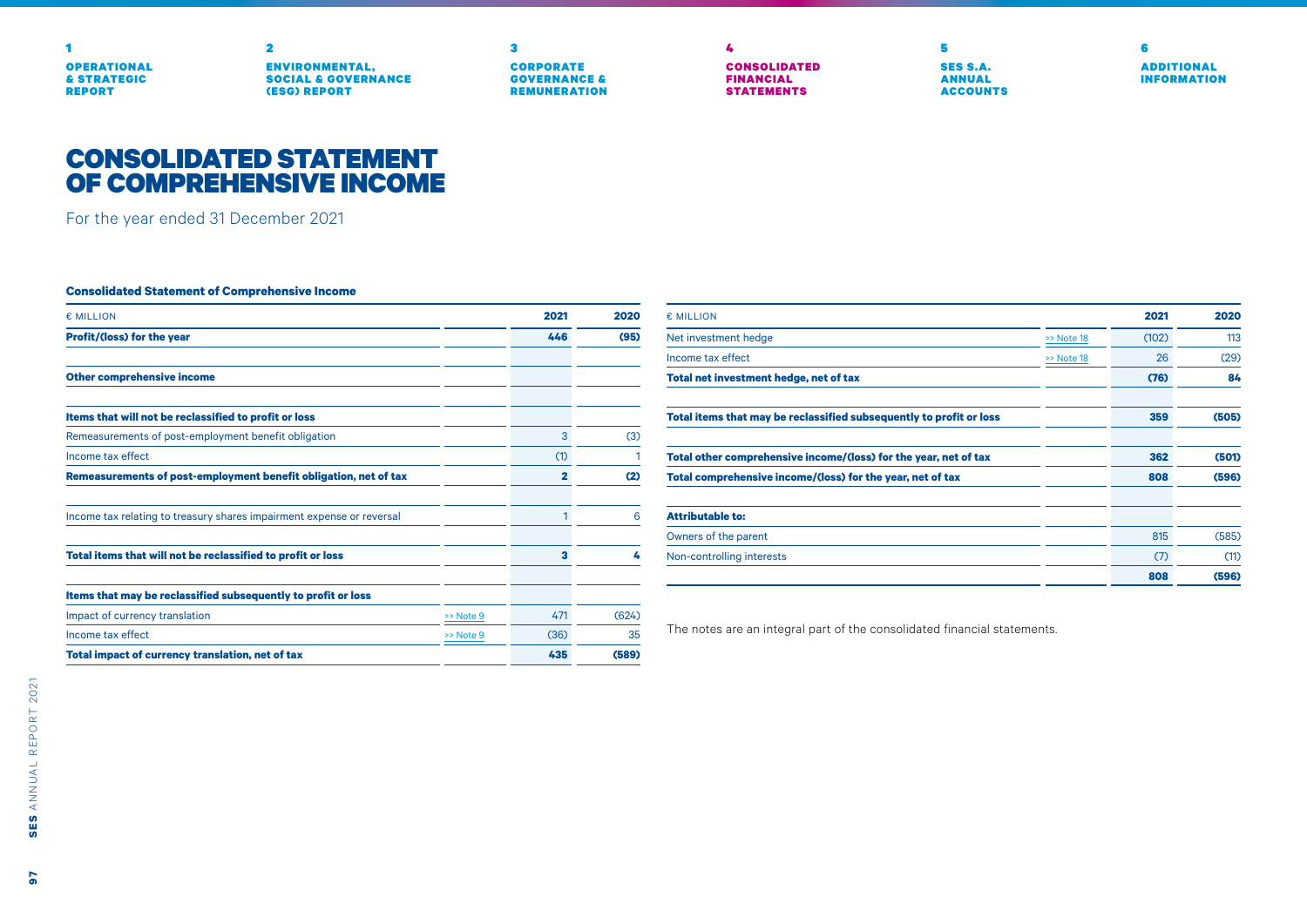[OPERATIONAL](#page--1-0)  & STRATEGIC REPORT

[SOCIAL & GOVERNANCE](#page--1-1)  (ESG) REPORT

3 CORPORATE [GOVERNANCE &](#page--1-0)  REMUNERATION 4 [CONSOLIDATED](#page-0-0)  FINANCIAL **STATEMENTS** 

5 SES S.A. ANNUAL [ACCOUNTS](#page--1-0)

6 ADDITIONAL INFORMATION

# <span id="page-7-0"></span>CONSOLIDATED STATEMENT OF FINANCIAL POSITION

As at 31 December 2021

#### **Consolidated Statement of Financial Position**

| € MILLION                                  |            | 2021   | 2020   |
|--------------------------------------------|------------|--------|--------|
| <b>Non-current assets</b>                  |            |        |        |
| Property, plant and equipment              | >> Note 12 | 3.773  | 4,170  |
| Assets in the course of construction       | >> Note 13 | 1,788  | 1,651  |
| <b>Total property, plant and equipment</b> |            | 5,561  | 5,821  |
| Intangible assets                          | >> Note 14 | 3,790  | 4,192  |
| Other financial assets                     |            | 26     | 14     |
| Trade and other receivables                | >> Note 16 | 245    | 268    |
| Deferred customer contract costs           |            | 9      | 9      |
| Deferred tax assets                        | >> Note 8  | 568    | 313    |
| <b>Total non-current assets</b>            |            | 10,199 | 10,617 |
| <b>Current assets</b>                      |            |        |        |
| <b>Inventories</b>                         |            | 23     | 27     |
| Trade and other receivables                | >> Note 16 | 1,746  | 488    |
| Deferred customer contract costs           |            | 3      | 10     |
| Prepayments                                |            | 48     | 72     |
| Income tax receivable                      |            | 13     | 11     |
| Cash and cash equivalents                  | >> Note 19 | 1,049  | 1,162  |
| <b>Total current assets</b>                |            | 2,882  | 1,770  |
| <b>Total assets</b>                        |            | 13,081 | 12,387 |

| € MILLION                                |            | 2021   | 2020   |
|------------------------------------------|------------|--------|--------|
| <b>Equity</b>                            |            |        |        |
| Attributable to the owners of the parent | >> Note 20 | 5.670  | 5,366  |
| Non-controlling interests                | >> Note 21 | 63     | 72     |
| <b>Total equity</b>                      |            | 5,733  | 5,438  |
| <b>Non-current liabilities</b>           |            |        |        |
| <b>Borrowings</b>                        | >> Note 23 | 3,524  | 3,317  |
| <b>Provisions</b>                        | >> Note 24 | 6      | 12     |
| Deferred income                          | >> Note 15 | 314    | 296    |
| <b>Deferred tax liabilities</b>          | >> Note 8  | 399    | 333    |
| Other long-term liabilities              | >> Note 26 | 83     | 127    |
| <b>Lease liabilities</b>                 | >> Note 29 | 22     | 25     |
| <b>Fixed assets suppliers</b>            | >> Note 27 | 472    | 1,310  |
| <b>Total non-current liabilities</b>     |            | 4,820  | 5,420  |
| <b>Current liabilities</b>               |            |        |        |
| <b>Borrowings</b>                        | >> Note 23 | 57     | 613    |
| <b>Provisions</b>                        | >> Note 24 | 56     | 60     |
| Deferred income                          | >> Note 15 | 404    | 454    |
| Trade and other payables                 | >> Note 25 | 292    | 300    |
| <b>Lease liabilities</b>                 | >> Note 29 | 11     | 12     |
| <b>Fixed assets suppliers</b>            | >> Note 27 | 1,554  | 67     |
| Income tax liabilities                   |            | 154    | 23     |
| <b>Total current liabilities</b>         |            | 2,528  | 1,529  |
| <b>Total liabilities</b>                 |            | 7,348  | 6,949  |
| <b>Total equity and liabilities</b>      |            | 13,081 | 12,387 |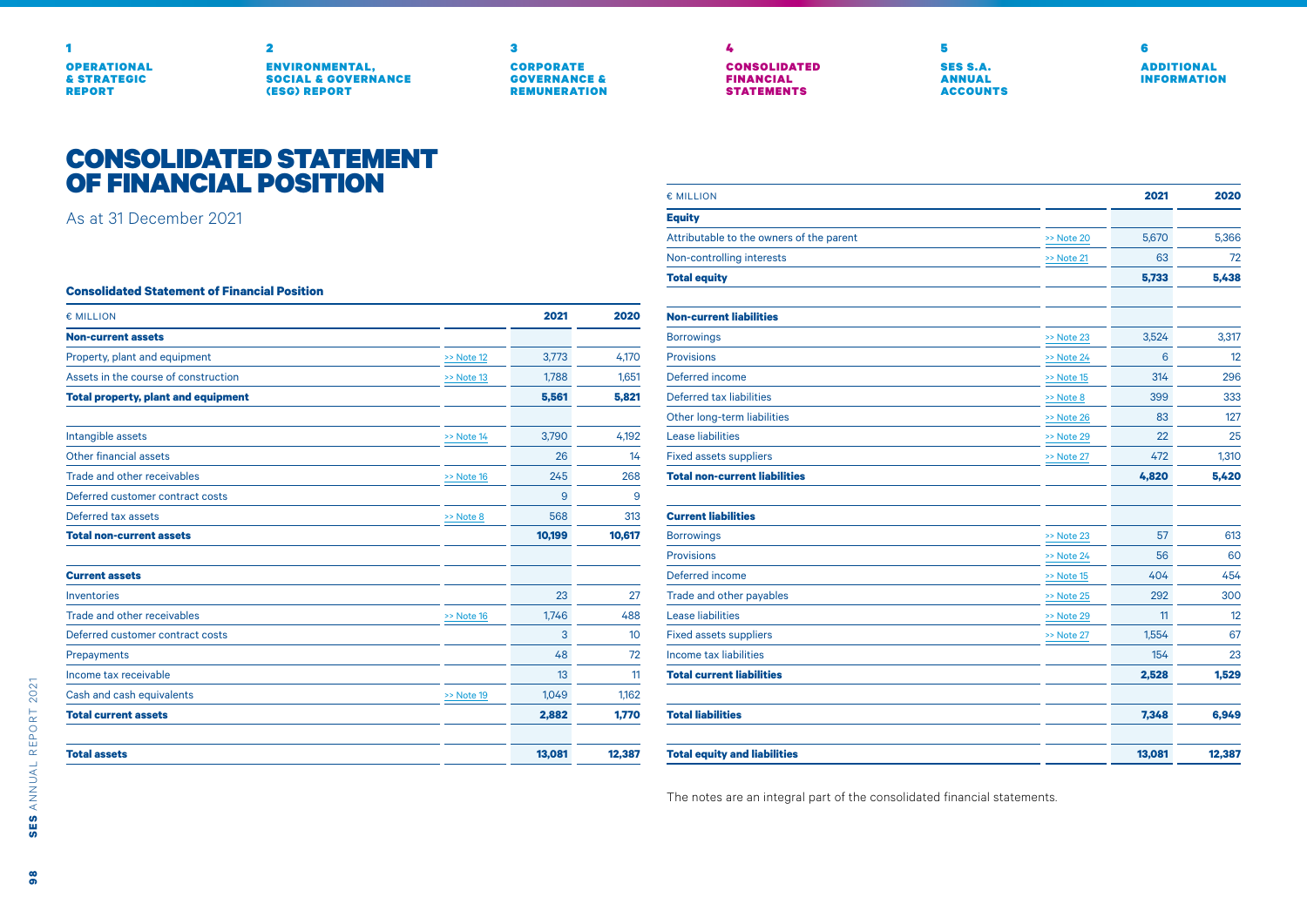[OPERATIONAL](#page--1-0)  & STRATEGIC REPORT

ENVIRONMENTAL, [SOCIAL & GOVERNANCE](#page--1-1)  (ESG) REPORT

CORPORATE [GOVERNANCE &](#page--1-0)  REMUNERATION

3

4 [CONSOLIDATED](#page-0-0)  FINANCIAL STATEMENTS

5 SES S.A. ANNUAL [ACCOUNTS](#page--1-0)

6 ADDITIONAL INFORMATION

# <span id="page-8-0"></span>CONSOLIDATED STATEMENT OF CASH FLOWS

For the year ended 31 December 2021

#### **Consolidated Statement of Cash Flows**

| € MILLION                                                                                                               |                 | 2021  | 2020  |
|-------------------------------------------------------------------------------------------------------------------------|-----------------|-------|-------|
| <b>Profit/(loss) before tax</b>                                                                                         |                 | 397   | (102) |
| Taxes paid during the year                                                                                              |                 | (31)  | (31)  |
| Interest expense on borrowings                                                                                          | >> Note 6       | 96    | 123   |
| Depreciation, amortisation and impairment                                                                               | >> Notes 12, 14 | 1.394 | 997   |
| Amortisation of client upfront payments                                                                                 |                 | (65)  | (72)  |
| Other non-cash items in the consolidated income statement                                                               |                 | (41)  | 76    |
| <b>Consolidated operating profit adjusted for non-cash items</b><br>and tax payments and before working capital changes |                 | 1.750 | 991   |
| <b>Changes in working capital</b>                                                                                       |                 |       |       |
| (Increase)/decrease in inventories                                                                                      |                 | 4     | (6)   |
| (Increase)/decrease in trade and other receivables                                                                      |                 | (492) | 17    |
| Decrease in prepayments and deferred charges                                                                            |                 | 15    | 17    |
| Decrease in trade and other payables                                                                                    |                 | (25)  | (73)  |
| Increase in upfront payments and deferred income                                                                        |                 | 42    | 103   |
| <b>Changes in working capital</b>                                                                                       |                 | (456) | 58    |
| Net cash generated by operating activities                                                                              |                 | 1.294 | 1.049 |
| <b>Cash flow from investing activities</b>                                                                              |                 |       |       |
| Payments for purchases of intangible assets                                                                             |                 | (37)  | (39)  |
| Payments for purchases of tangible assets                                                                               |                 | (243) | (171) |
| Other investing activities                                                                                              |                 | (3)   | (7)   |
| <b>Net cash absorbed by investing activities</b>                                                                        |                 | (283) | (217) |

| € MILLION                                                           |            | 2021    | 2020  |
|---------------------------------------------------------------------|------------|---------|-------|
| <b>Cash flow from financing activities</b>                          |            |         |       |
| Proceeds from borrowings                                            | >> Note 30 | 159     | 395   |
| <b>Repayment of borrowings</b>                                      | >> Note 30 | (614)   | (785) |
| Proceeds from Perpetual bond, net of transaction costs              | >> Note 20 | 617     |       |
| Redemption of Perpetual bond, net of transaction costs              | >> Note 20 | (768)   |       |
| Coupon paid on perpetual bond                                       | >> Note 20 | (85)    | (66)  |
| Dividends paid on ordinary shares <sup>1</sup>                      | >> Note 11 | (181)   | (182) |
| Dividends paid to non-controlling interest                          |            | (2)     |       |
| Interest paid on borrowings                                         |            | (121)   | (152) |
| Payments for acquisition of treasury shares                         |            | (119)   | (10)  |
| Proceeds from treasury shares sold and exercise of stock options    |            | 1       | 9     |
| Lease payments                                                      | >> Note 29 | (14)    | (15)  |
| Payment in respect of changes in ownership interest in subsidiaries |            |         | (7)   |
| <b>Net cash absorbed by financing activities</b>                    |            | (1.127) | (813) |
| Net foreign exchange movements                                      |            | 3       | (12)  |
| Net increase in cash                                                |            | (113)   | 7     |
| Cash and cash equivalents at beginning of the year                  | >> Note 19 | 1,162   | 1,155 |
| Cash and cash equivalents at end of the year                        | >> Note 19 | 1,049   | 1,162 |

1 Dividends are presented net of dividends received on treasury shares of € 2 million (2020: € 2 million).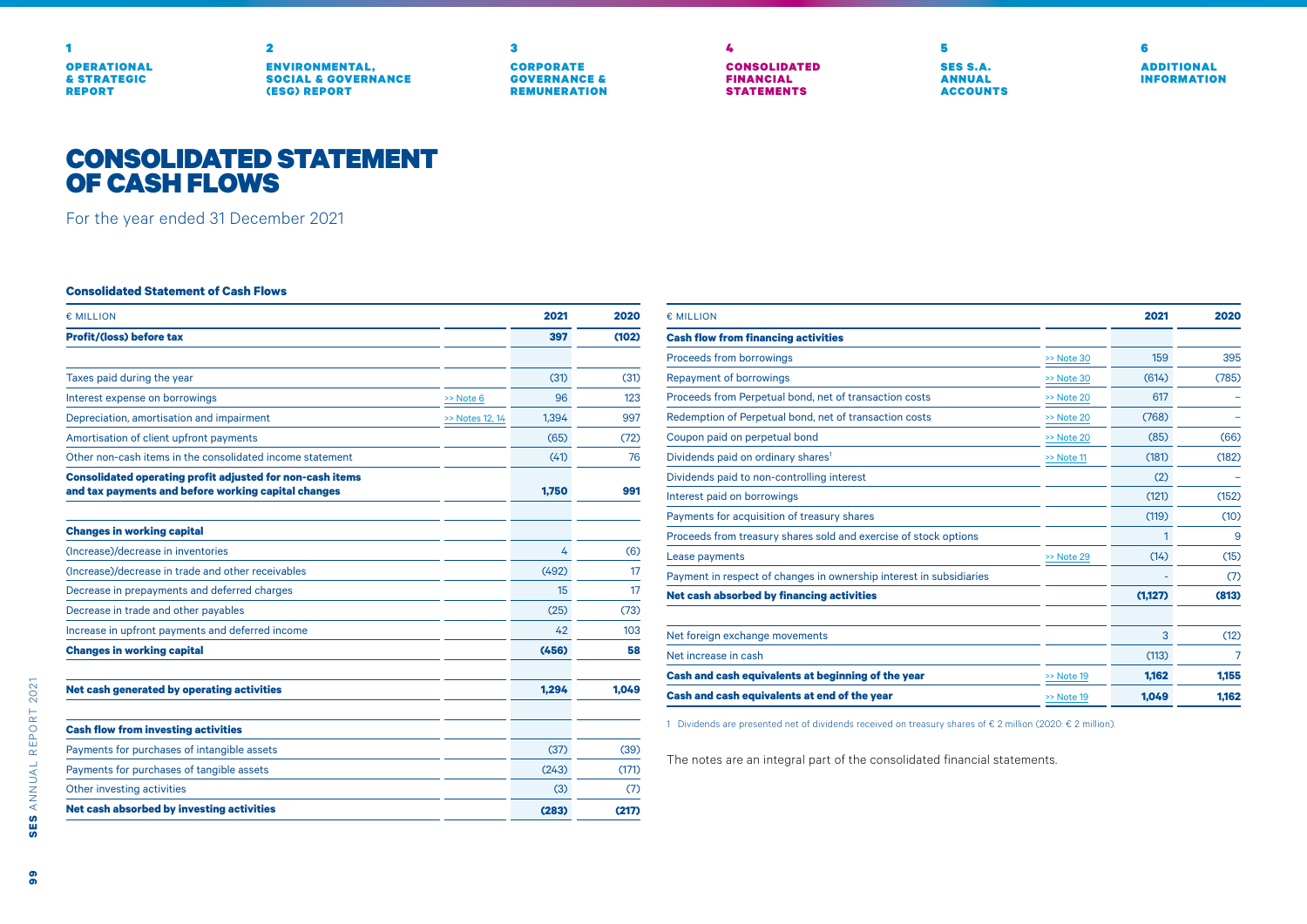**OPERATIONAL** & STRATEGIC REPORT

2 ENVIRONMENTAL, [SOCIAL & GOVERNANCE](#page--1-1)  (ESG) REPORT

CORPORATE [GOVERNANCE &](#page--1-0)  REMUNERATION

3

[CONSOLIDATED](#page-0-0)  FINANCIAL STATEMENTS

4

5 SES S.A. ANNUAL [ACCOUNTS](#page--1-0)

6 ADDITIONAL INFORMATION

# CONSOLIDATED STATEMENT OF CHANGES IN SHAREHOLDERS' EQUITY

For the year ended 31 December 2021

#### **Consolidated Statement of Changes in Shareholders' Equity**

|                                                        | <b>Attributable to owners of the parent</b> |                          |                           |                          |                                       |                             |                                                      |                          |                                        |                          |
|--------------------------------------------------------|---------------------------------------------|--------------------------|---------------------------|--------------------------|---------------------------------------|-----------------------------|------------------------------------------------------|--------------------------|----------------------------------------|--------------------------|
| € MILLION                                              | <b>Issued</b><br>capital                    | <b>Share</b><br>premium  | <b>Treasury</b><br>shares | <b>Perpetual</b><br>bond | <b>Other</b><br>reserves <sup>2</sup> | <b>Retained</b><br>earnings | <b>Foreign</b><br>currency<br>translation<br>reserve | <b>Total</b>             | Non-<br>controlling<br><b>interest</b> | <b>Total equity</b>      |
| At 1 January 2021                                      | 719                                         | 1,636                    | (76)                      | 1,300                    | 2,583                                 | (86)                        | (710)                                                | 5,366                    | 72                                     | 5,438                    |
| Result for the year                                    | $\overline{\phantom{a}}$                    | $\overline{\phantom{0}}$ | $\overline{\phantom{0}}$  | $\overline{\phantom{a}}$ | $\overline{\phantom{0}}$              | 453                         | $\overline{\phantom{0}}$                             | 453                      | (7)                                    | 446                      |
| Other comprehensive income                             |                                             |                          |                           | $\overline{\phantom{0}}$ | 3                                     | $\overline{\phantom{a}}$    | 359                                                  | 362                      | $\overline{\phantom{a}}$               | 362                      |
| Total comprehensive income for the year                |                                             |                          |                           | ۰                        | 3                                     | 453                         | 359                                                  | 815                      | (7)                                    | 808                      |
| Allocation of 2020 result                              | $\overline{\phantom{a}}$                    | $\overline{\phantom{a}}$ | $\overline{\phantom{a}}$  | $\overline{\phantom{0}}$ | (86)                                  | 86                          | $\overline{\phantom{0}}$                             | $\overline{\phantom{0}}$ | $\overline{\phantom{a}}$               | $\overline{\phantom{a}}$ |
| Issue of new Perpetual bond, net of transaction costs  | $\overline{\phantom{0}}$                    | $\overline{\phantom{a}}$ | $\overline{\phantom{0}}$  | 625                      | (8)                                   | $\overline{\phantom{a}}$    | $\overline{\phantom{0}}$                             | 617                      | $\overline{\phantom{a}}$               | 617                      |
| Redemption of Perpetual bond, net of transaction costs | $\overline{\phantom{a}}$                    | $\overline{\phantom{a}}$ | $\overline{\phantom{a}}$  | (750)                    | (18)                                  | $\overline{\phantom{a}}$    | $\overline{\phantom{0}}$                             | (768)                    | $\overline{\phantom{a}}$               | (768)                    |
| Coupon on perpetual bond (>> Note 20)                  | $\overline{\phantom{0}}$                    | $\overline{\phantom{a}}$ | $\overline{\phantom{0}}$  | $\overline{\phantom{0}}$ | (85)                                  | $\overline{\phantom{0}}$    | $\overline{\phantom{0}}$                             | (85)                     | $\overline{\phantom{a}}$               | (85)                     |
| Tax on perpetual bond coupon (>> Note 20)              | $\overline{\phantom{0}}$                    | $\overline{\phantom{0}}$ | -                         | $\overline{\phantom{0}}$ | 20                                    | $\overline{\phantom{0}}$    | $\overline{\phantom{0}}$                             | 20                       | $\overline{\phantom{a}}$               | 20                       |
| Dividends provided for or paid <sup>1</sup>            |                                             |                          |                           | $\overline{\phantom{0}}$ | (181)                                 |                             | $\overline{\phantom{0}}$                             | (181)                    | (2)                                    | (183)                    |
| Acquisition of treasury shares                         |                                             | $\overline{\phantom{a}}$ | (119)                     | $\overline{\phantom{0}}$ | $\overline{\phantom{0}}$              |                             | $\overline{\phantom{0}}$                             | (119)                    | $\overline{\phantom{a}}$               | (119)                    |
| Share-based compensation expense (>> Note 22)          | $\overline{\phantom{0}}$                    | $\overline{\phantom{a}}$ | $\overline{\phantom{a}}$  | $\overline{\phantom{a}}$ | 5                                     | $\overline{\phantom{a}}$    | $\overline{\phantom{0}}$                             | 5                        | $\overline{\phantom{a}}$               | 5                        |
| Exercise of share-based compensation                   | $\overline{\phantom{0}}$                    | $\overline{\phantom{0}}$ | 6                         | $\overline{\phantom{a}}$ | (6)                                   | $\overline{\phantom{a}}$    | $\overline{\phantom{0}}$                             | $\overline{\phantom{0}}$ | $\overline{\phantom{a}}$               | $\overline{\phantom{0}}$ |
| At 31 December 2021                                    | 719                                         | 1,636                    | (189)                     | 1,175                    | 2,227                                 | 453                         | (351)                                                | 5,670                    | 63                                     | 5,733                    |

1 Dividends are presented net of dividends received on treasury shares of € 2 million.

2 The non-distributable items included in other reserves are described in [>> Note 20.](#page-47-1)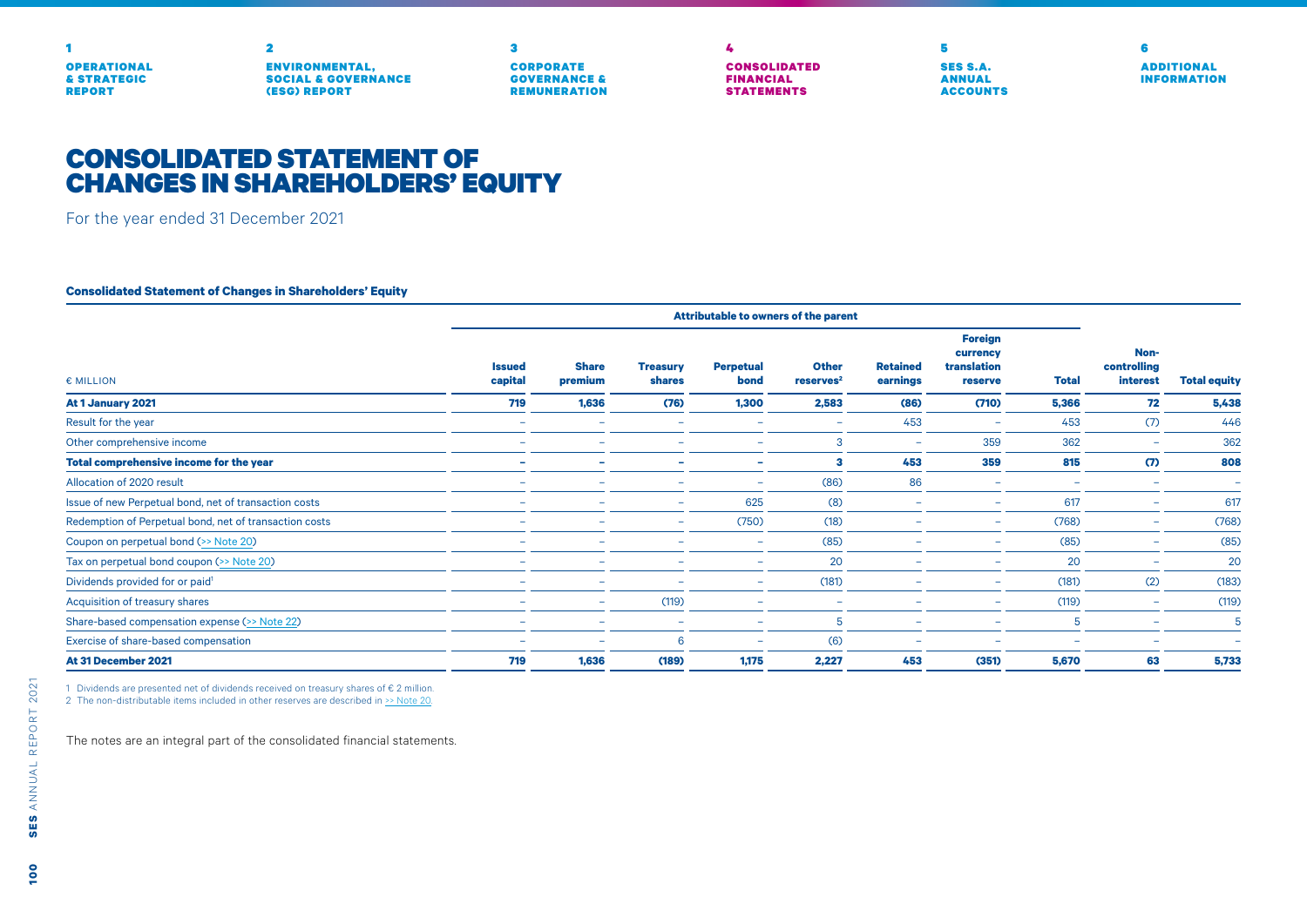[OPERATIONAL](#page--1-0)  & STRATEGIC REPORT

2 ENVIRONMENTAL, [SOCIAL & GOVERNANCE](#page--1-1)  (ESG) REPORT

CORPORATE [GOVERNANCE &](#page--1-0)  REMUNERATION

3

[CONSOLIDATED](#page-0-0)  FINANCIAL STATEMENTS

4

SES S.A. ANNUAL [ACCOUNTS](#page--1-0)

5

6 ADDITIONAL INFORMATION

# CONSOLIDATED STATEMENT OF CHANGES IN SHAREHOLDERS' EQUITY

For the year ended 31 December 2020

#### **Consolidated Statement of Changes in Shareholder' Equity**

|                                             | <b>Attributable to owners of the parent</b> |                          |                           |                          |                                       |                             |                                               |                          |                                        |                          |
|---------------------------------------------|---------------------------------------------|--------------------------|---------------------------|--------------------------|---------------------------------------|-----------------------------|-----------------------------------------------|--------------------------|----------------------------------------|--------------------------|
| € MILLION                                   | <b>Issued</b><br>capital                    | <b>Share</b><br>premium  | <b>Treasury</b><br>shares | <b>Perpetual</b><br>bond | <b>Other</b><br>reserves <sup>2</sup> | <b>Retained</b><br>earnings | Foreign<br>currency<br>translation<br>reserve | <b>Total</b>             | Non-<br>controlling<br><b>interest</b> | <b>Total equity</b>      |
| At 1 January 2020                           | 719                                         | 1,636                    | (90)                      | 1,300                    | 2,519                                 | 296                         | (207)                                         | 6,173                    | 83                                     | 6,256                    |
| Result for the year                         |                                             |                          |                           | $\overline{\phantom{0}}$ | $\overline{\phantom{0}}$              | (86)                        | $\qquad \qquad -$                             | (86)                     | (9)                                    | (95)                     |
| Other comprehensive income                  | $\overline{\phantom{0}}$                    | $\overline{\phantom{a}}$ | $\overline{\phantom{a}}$  | $\overline{\phantom{0}}$ |                                       | $\overline{\phantom{m}}$    | (503)                                         | (499)                    | (2)                                    | (501)                    |
| Total comprehensive income for the year     | $\overline{\phantom{a}}$                    | $\overline{\phantom{a}}$ | $\overline{\phantom{a}}$  | ۰                        | 4                                     | (86)                        | (503)                                         | (585)                    | (11)                                   | (596)                    |
| Allocation of 2019 result                   | $\overline{\phantom{a}}$                    | $\overline{\phantom{0}}$ | $\overline{\phantom{a}}$  | $\overline{\phantom{a}}$ | 296                                   | (296)                       | $\overline{\phantom{0}}$                      | $\overline{\phantom{0}}$ | $\overline{\phantom{a}}$               | $\overline{\phantom{0}}$ |
| Coupon on perpetual bond (>> Note 20)       | $\overline{\phantom{0}}$                    | -                        | $\overline{\phantom{0}}$  | $\overline{\phantom{0}}$ | (66)                                  |                             | $\overline{\phantom{0}}$                      | (66)                     | $\overline{\phantom{a}}$               | (66)                     |
| Tax on perpetual bond coupon (>> Note 20)   | $\overline{\phantom{0}}$                    |                          | -                         | $\overline{\phantom{0}}$ | 18                                    |                             | $\overline{\phantom{0}}$                      | 18                       | $\overline{\phantom{a}}$               | 18                       |
| Dividends provided for or paid <sup>1</sup> | $\overline{\phantom{a}}$                    | $\overline{\phantom{0}}$ | $\overline{\phantom{0}}$  | $\overline{\phantom{m}}$ | (182)                                 | $\overline{\phantom{a}}$    | $\overline{\phantom{0}}$                      | (182)                    | $\qquad \qquad -$                      | (182)                    |
| Acquisition of treasury shares              | $\overline{\phantom{0}}$                    | $\sim$                   | (10)                      | $\overline{\phantom{0}}$ | $\overline{\phantom{0}}$              | -                           | $\overline{\phantom{0}}$                      | (10)                     | $\overline{\phantom{a}}$               | (10)                     |
| Share-based compensation expense            | $\overline{\phantom{0}}$                    | $\overline{\phantom{0}}$ | $\overline{\phantom{a}}$  | $\overline{\phantom{0}}$ | 10 <sup>°</sup>                       | $\overline{\phantom{a}}$    | $\overline{\phantom{0}}$                      | 10 <sup>°</sup>          | $\overline{\phantom{a}}$               | 10                       |
| Exercise of share-based compensation        |                                             | $\overline{\phantom{0}}$ |                           | $\overline{\phantom{m}}$ | (14)                                  | $\overline{\phantom{0}}$    | $\overline{\phantom{0}}$                      | (7)                      | $\overline{\phantom{a}}$               | (7)                      |
| Sale of treasury shares                     | $\overline{\phantom{0}}$                    | $\overline{\phantom{a}}$ | 17                        | $\overline{\phantom{0}}$ | $\overline{\phantom{0}}$              | $\overline{\phantom{a}}$    | $\overline{\phantom{0}}$                      | 17                       | $\overline{\phantom{a}}$               | 17                       |
| Other movements                             | $\overline{\phantom{0}}$                    | $\overline{\phantom{a}}$ | $\overline{\phantom{a}}$  | $\overline{\phantom{0}}$ | (2)                                   | $\overline{\phantom{a}}$    | $\overline{\phantom{0}}$                      | (2)                      | $\overline{\phantom{a}}$               | (2)                      |
| At 31 December 2020                         | 719                                         | 1,636                    | (76)                      | 1,300                    | 2,583                                 | (86)                        | (710)                                         | 5,366                    | 72                                     | 5,438                    |

1 Dividends are presented net of dividends received on treasury shares of € 2 million.

2 The non-distributable items included in other reserves are described in [>> Note 20.](#page-47-1)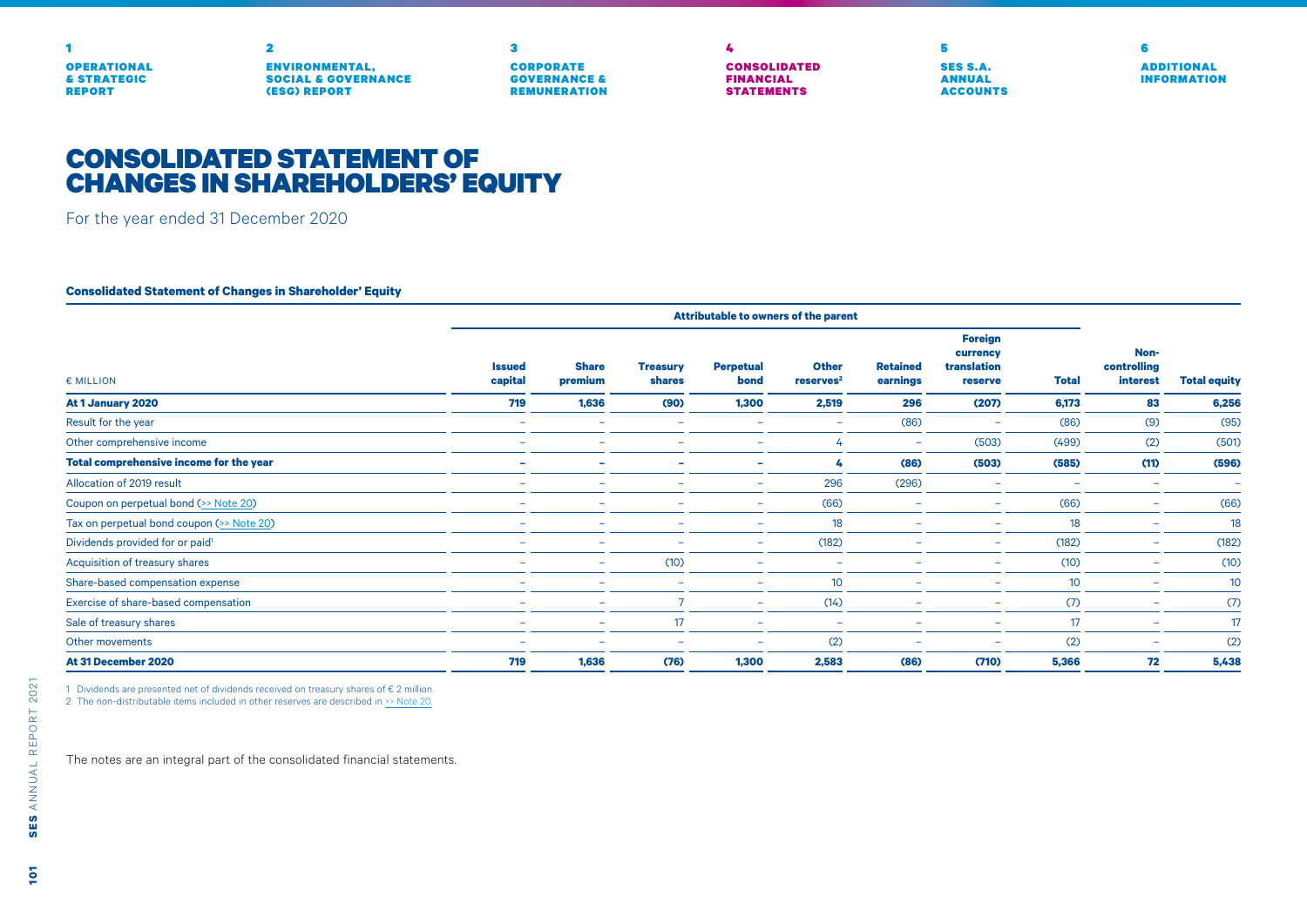**OPERATIONAL** & STRATEGIC REPORT

2 ENVIRONMENTAL, [SOCIAL & GOVERNANCE](#page--1-1)  (ESG) REPORT

3 **CORPORATE** [GOVERNANCE &](#page--1-0)  REMUNERATION

4 **CONSOLIDATED FINANCIAL STATEMENTS** 

5 SES S.A. ANNUAL [ACCOUNTS](#page--1-0)

6 ADDITIONAL INFORMATION

# <span id="page-11-0"></span>NOTES TO THE CONSOLIDATED FINANCIAL STATEMENTS

31 December 2021

#### NOTE 1 – CORPORATE INFORMATION

[SES S.A.](pp://General Data/Name of reporting entity or other means of identification?taxonomy=ESEF&labellanguage=en&allowhtml=false&merge=true) ('[SES](pp://General Data/Name of parent entity?taxonomy=ESEF&labellanguage=en&allowhtml=false&merge=true)' or 'the Company') was incorporated on 16 March 2001 as [a limited liability company \(Société Anonyme\)](pp://General Data/Legal form of entity?taxonomy=ESEF&labellanguage=en&allowhtml=false&merge=true) under Luxembourg Law. References to 'the Group' in the following notes are to the Company and its subsidiaries. SES trades under 'SESG' on the Luxembourg Stock Exchange and Euronext, Paris. The registered office of the Company is established at the [Château de Betzdorf, L-6815 Betzdorf](pp://General Data/Domicile of entity?taxonomy=ESEF&labellanguage=en&allowhtml=false&merge=true), [Luxembourg](pp://General Data/Country of incorporation?taxonomy=ESEF&labellanguage=en&allowhtml=false&merge=true).

[SES is a leader in global content connectivity solutions, leveraging a vast](pp://General Data/Description of nature of entity) [and intelligent network spanning satellite and ground infrastructure](pp://General Data/Description of nature of entity) [to create, deliver and manage video and data solutions enabling cus](pp://General Data/Description of nature of entity)[tomers to connect more people in more places with content that enriches](pp://General Data/Description of nature of entity) [their personal stories with knowledge, entertainment and opportunity.](pp://General Data/Description of nature of entity) 

The consolidated financial statements of [SES](pp://General Data/Name of ultimate parent of group?taxonomy=ESEF&labellanguage=en&allowhtml=false&merge=true) [as at, and for the year](pp://General Data/Period covered by financial statements?taxonomy=ESEF&labellanguage=en&allowhtml=false&merge=true) [ended, 31 December 2021](pp://General Data/Period covered by financial statements?taxonomy=ESEF&labellanguage=en&allowhtml=false&merge=true) were authorised for issue in accordance with a resolution of the Board of Directors on 23 February 2022. Under Luxembourg Law, the consolidated financial statements are approved by the shareholders at their Annual General Meeting.

#### <span id="page-11-1"></span>NOTE 2 – SUMMARY OF SIGNIFICANT ACCOUNTING POLICIES

#### BASIS OF PREPARATION

The consolidated financial statements have been prepared in compliance with International Financial Reporting Standards as issued by the International Accounting Standards Board ('IASB') and endorsed by the European Union ('IFRS'), as at 31 December 2021.

The consolidated financial statements have been prepared on a historical cost basis, except where fair value is required by IFRS.

The consolidated financial statements are presented in euro  $(\epsilon)$ . Unless otherwise stated, all amounts are rounded to the nearest million, except share and earnings per share data and audit and nonaudit fee disclosures.

#### CHANGES IN ACCOUNTING POLICIES

The accounting policies adopted are consistent with those of the previous financial year, except for the following new and amended IFRS, effective from 1 January 2021 and adopted by the Group. Any new IFRS amendments, effective from 1 January 2021 and not mentioned below are not applicable to the Group.

#### **1) Amendments to IFRS 4 "Insurance contracts – deferral of IFRS 9"**

The amendments extend the expiry date of the temporary exemption from applying IFRS 9 from 1 January 2021 to 1 January 2023 to align the effective dates of IFRS 9 Financial Instruments with IFRS 17 Insurance Contracts. The amendments were endorsed by the EU and are effective for annual periods beginning on or after 1 January 2021. The adoption of these amendments did not have any impact on the Group's consolidated financial statements.

#### **2) Amendments to IFRS 7, IFRS 4 and IFRS 16 Interest Rate Benchmark Reform – Phase 2**

The amendments address issues that arise from the implementation of the reforms, including the replacement of one benchmark with an alternative one. The Phase 2 amendments provide additional temporary reliefs from applying specific IAS 39 and IFRS 9 hedge accounting requirements to hedging relationships directly affected by IBOR reform. The amendments were endorsed by the EU and are effective for annual periods beginning on or after 1 January 2021. The adoption of these amendments did not have any impact on the Group's consolidated financial statements >> [Note](#page-52-0) 23.

#### **3) Amendment to IFRS 16, "Leases" – COVID-19 related rent concessions**

As a result of the coronavirus (COVID-19) pandemic, rent concessions have been granted to lessees. Such concessions might take a variety of forms, including payment holidays and deferral of lease payments. On 31 March 2021, the IASB published an additional amendment to extend the date of the practical expedient from 30 June 2021 to 30 June 2022. Lessees can elect to account for such rent concessions in the same way as they would if they were not lease modifications. In many cases, this will result in accounting for the concession as variable lease payments in the period(s) in which the event or condition that triggers the reduced payment occurs. The amendment is effective for annual reporting periods beginning on or after 1 June 2021. The adoption of this amendment did not have any impact on the Group's consolidated financial statements.

#### BASIS OF CONSOLIDATION

The consolidated financial statements comprise the financial statements of the Company and its controlled subsidiaries, after the elimination of all inter-company transactions. Subsidiaries are fully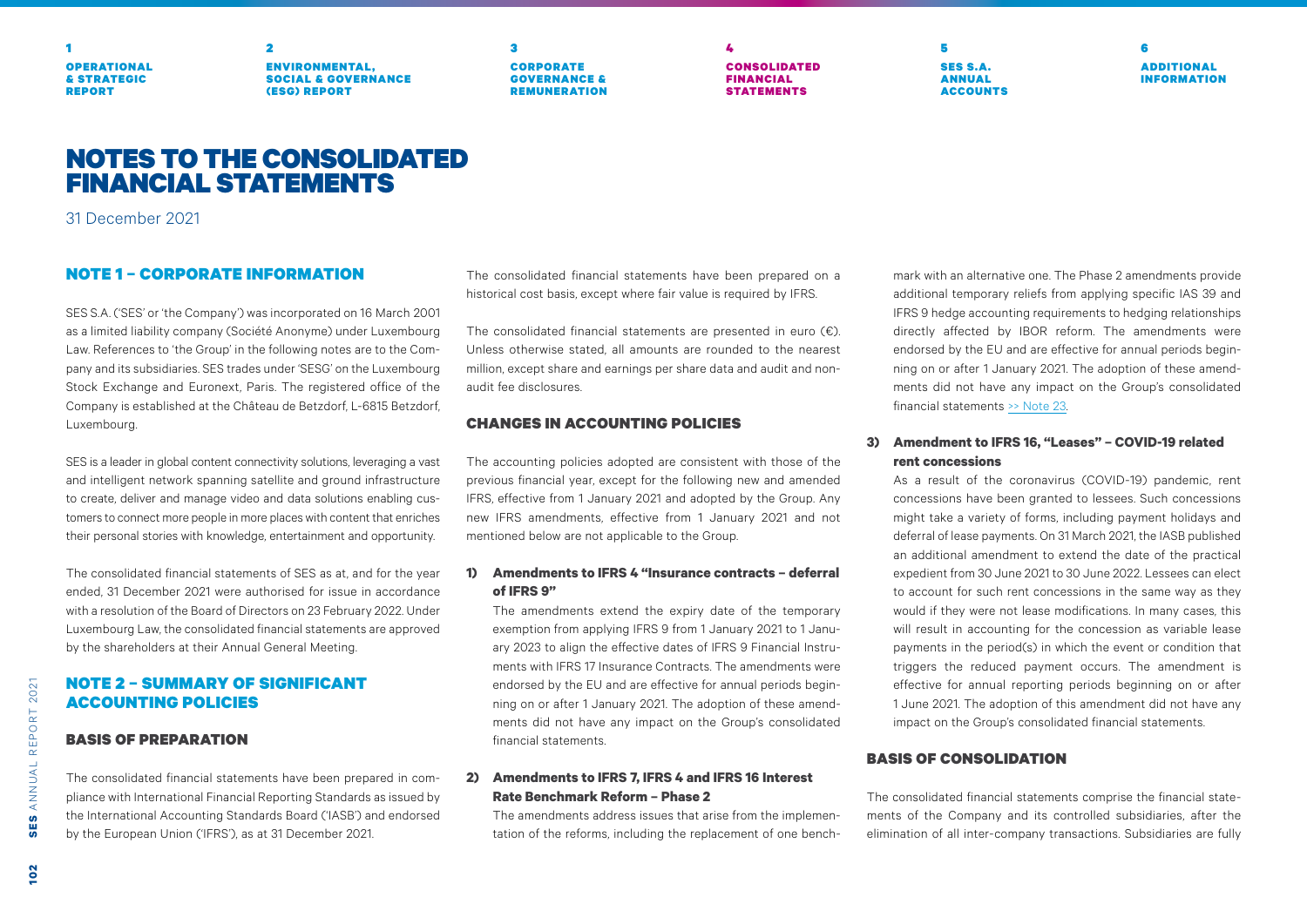#### **OPERATIONAL** & STRATEGIC REPORT

#### 2 ENVIRONMENTAL, [SOCIAL & GOVERNANCE](#page--1-1)  (ESG) REPORT

**CORPORATE** [GOVERNANCE &](#page--1-0)  REMUNERATION

3

[CONSOLIDATED](#page-0-0)  **FINANCIAL STATEMENTS** 

4

5 SES S.A. ANNUAL [ACCOUNTS](#page--1-0)

ADDITIONAL INFORMATION

6

consolidated from the date the Company obtains control until such time as control ceases. The financial statements of subsidiaries are generally prepared for the same reporting period as the Company, using consistent accounting policies. If required, adjustments are made to align any dissimilar accounting policies that may exist. For details regarding the subsidiaries included in the consolidated financial statements >> [Note](#page-66-0) 36.

Total comprehensive income or loss incurred by a subsidiary is attributed to the non-controlling interest even if that results in a deficit balance. Should a change in the ownership interest in a subsidiary occur, without a loss of control, this is accounted for as an equity transaction.

Should the Group cease to have control, any retained interest in the entity is re-measured to its fair value at the date when control is lost, with the change in carrying amount recognised in profit or loss. The fair value is the initial carrying amount for the purpose of subsequently accounting for the retained interest as an associate, joint venture or financial asset. In addition, any amounts previously recognised in other comprehensive income in respect of that entity are accounted for as if the Group had directly disposed of the related assets or liabilities. This may mean that amounts previously recognised in other comprehensive income are reclassified to profit or loss.

Non-controlling interests in the results and equity of subsidiaries are presented separately in the consolidated income statement, statement of comprehensive income, statement of changes in equity and statement of financial position respectively.

#### INVESTMENTS IN ASSOCIATES

An associate is an entity in which the Group has significant influence but not control or joint control. The Group accounts for investments in associates using the equity method of accounting.

Under the equity method, the investment in the associate is carried in the statement of financial position at cost plus post-acquisition changes in the Group's share of the profit or loss of the associate. Goodwill relating to an associate is included in the carrying amount of the investment and is not amortised.

The Group determines at each reporting date whether there is any objective evidence that the investment in the associate is impaired. If this is the case, the Group calculates the amount of impairment as the difference between the recoverable amount of the associate and its carrying value and recognises the amount within 'Share of associates' result' in the consolidated income statement.

The Group's share of post-acquisition profit or loss is recognised in the consolidated income statement, and its share of post-acquisition movements in other comprehensive income is recognised in other comprehensive income with a corresponding adjustment to the carrying amount of the investment. When the Group's share of losses in an associate equals, or exceeds, its interest in the associate, including any other unsecured receivables, the Group does not recognise further losses unless it has incurred legal or constructive obligations or made payments on behalf of the associate. In general, the financial statements of associates are prepared for the same reporting year as the parent company, using consistent accounting policies. If required, adjustments are made to align any dissimilar accounting policies that may exist. For details regarding the associates included in the consolidated financial statements >> [Note](#page-66-0) 36.

Profits and losses resulting from upstream and downstream transactions between the Group and its associates are recognised in the Group's consolidated financial statements only to the extent of unrelated investors' interests in the associates. Dilution gains and losses arising in investments in associates are recognised in the consolidated income statement.

The Group ceases to use the equity method of accounting on the date from which it no longer has significant influence over the associate, or when the interest becomes classified as an asset held for sale.

#### SIGNIFICANT ACCOUNTING JUDGMENTS AND ESTIMATES

#### **1) Judgments**

In the process of applying the Group's accounting policies, management has made the following judgments, apart from those involving estimations, which have the most significant effect on the amounts recognised in the financial statements:

#### **(i) Treatment of orbital slot licence rights**

The Group's operating companies have obtained rights to operate satellites at certain orbital locations and using certain frequency bands. These licences are obtained through applications to the relevant national and international regulatory authorities and are generally made available for a defined period. Where the Group has obtained such rights through the acquisition of subsidiaries, the rights have been identified as an asset acquired and recorded at the fair value attributed to the asset at the time of the acquisition as a result of purchase accounting procedure.

In the cases when, on the expiry of such rights, management believes it will be able to successfully re-apply for their usage at insignificant incremental cost, then such rights are deemed to have an indefinite life. Hence these assets are not amortised, but rather are subject to regular impairment reviews to confirm that the carrying value in the Group's financial statements is still appropriate. More details are given in >> [Note](#page-34-0) 14.

#### **(ii) Taxation**

The Group operates in numerous tax jurisdictions and management is required to assess tax issues and exposures across its entire operations and to accrue for potential liabilities based on its interpretation of country-specific tax law and best estimates. In conducting this review management assesses the magnitude of the issue and the likelihood, based on experience and specialist advice, as to whether it will result in a liability for the Group.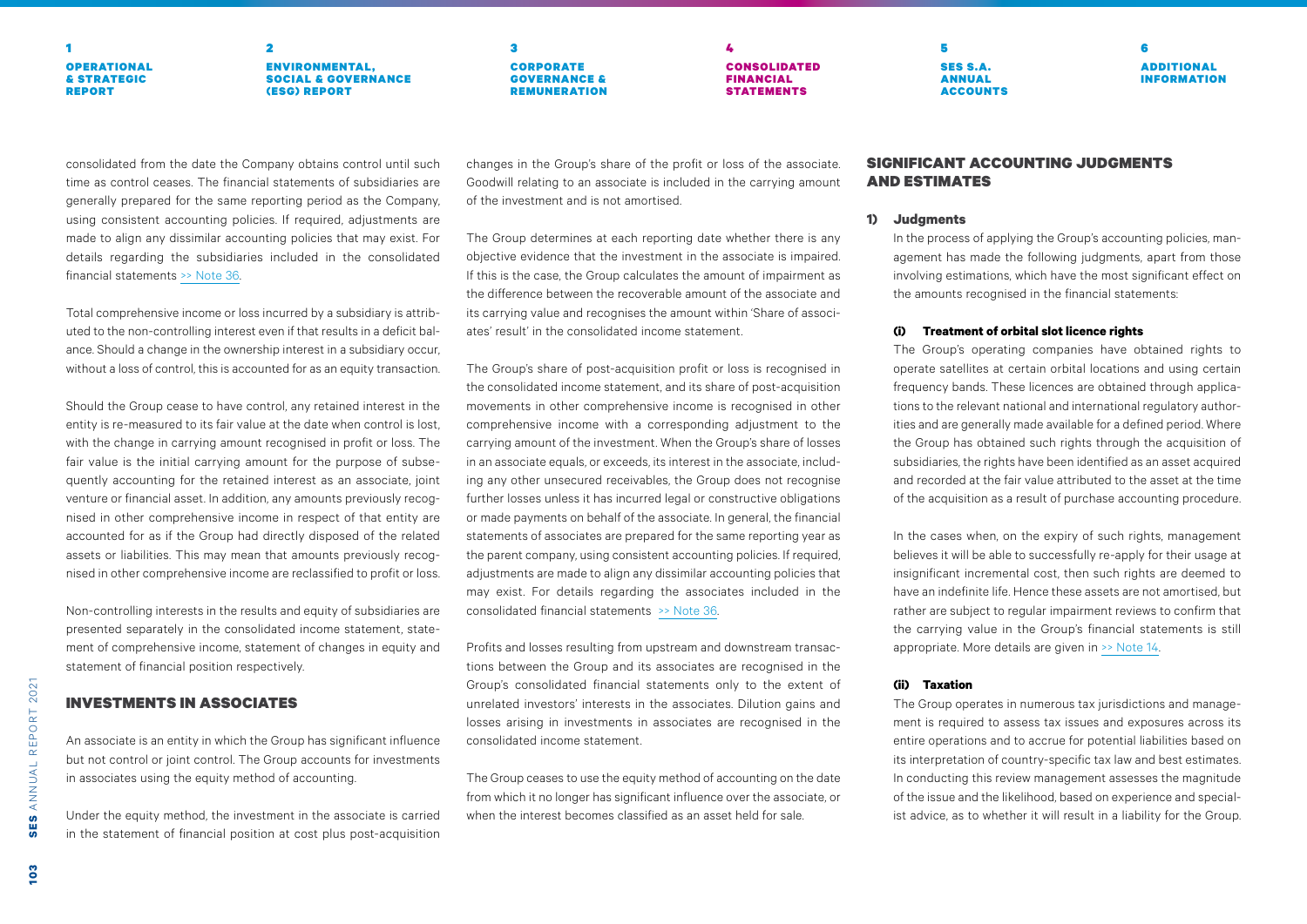1 **OPERATIONAL** 

& STRATEGIC REPORT

# 2

ENVIRONMENTAL, [SOCIAL & GOVERNANCE](#page--1-1)  (ESG) REPORT

3

CORPORATE [GOVERNANCE &](#page--1-0)  REMUNERATION

4 [CONSOLIDATED](#page-0-0)  **FINANCIAL STATEMENTS** 

5 SES S.A. ANNUAL [ACCOUNTS](#page--1-0)

6 ADDITIONAL INFORMATION

If this is deemed to be the case, then a provision is recognised for the potential taxation charges. More details are given in >> [Notes](#page-26-0) 7 and [>> Note 24.](#page-54-0)

One significant area of management judgement is around transfer pricing. Whilst the Group employs dedicated members of staff to establish and maintain appropriate transfer pricing structures and documentation, judgement still needs to be applied and hence potential tax exposures can be identified in the different jurisdictions where the Group operates. The Group, as part of its overall assessment of liabilities for taxation, reviews in detail the transfer pricing structures in place and records provisions where this seems appropriate on a case-by-case basis.

#### **(iii) Consolidation of entities in which the Group holds 50% or less**

#### • **Al Maisan Satellite Communication LLC (trading as 'Yahlive')**

Management has concluded that the Group controls Al Maisan Satellite Communication LLC ('Yahlive'), even though it holds a 35% economic interest in this subsidiary since it has the majority of the voting rights on the Board of Directors of Yahlive and there are no voting rights at the shareholder level which could affect SES' control.

SES has effective control over the relevant activities of Yahlive, such as budget approval, appointment and removal of the Chief Executive Officer and senior management team members as well as the effective control over the appointment or removal of the majority of the members of the Board of Directors. The entity is therefore consolidated with a 65% non-controlling interest >> [Note](#page-49-0) 21.

#### • **LuxGovSat S.A.**

SES and the Luxembourg government jointly incorporated the legal entity LuxGovSat S.A. ('LuxGovSat') as a limited liability company (Société Anonyme) under Luxembourg law, subscribing equally in the equity of the new company. Management has concluded that the Group controls Lux-GovSat since SES has effective control over the relevant activities of the entity. It is therefore consolidated with a 50% non-controlling interest >> [Note](#page-49-0) 21.

#### **(iv) SES Government Solutions, Inc.**

SES Government Solutions, Inc., USA ('SES GS') is subject to specific governance rules and is managed through a Proxy Agreement agreed with the Defense Security Service ('DSS') department of the US Department of Defense ('DOD'). The DSS is a governmental authority responsible for the protection of information deemed classified or sensitive with respect to the national security of the United States of America. A proxy agreement is an instrument intended to mitigate the risk of foreign ownership, control or influence when a foreign person acquires or merges with a US entity that has a facility security clearance. A proxy agreement conveys a foreign owner's voting rights to proxy holders, comprising the proxy board. Proxy holders are cleared US citizens approved by the DSS.

The DSS required that SES GS enter into a proxy agreement because it is indirectly owned by SES and SES GS has contracts with the DOD which contain classified information. The Proxy Agreement enables SES GS to participate in such contracts with the US Government despite being owned by a non-US corporation.

As a result of the Proxy Agreement, certain limitations are placed on the information which may be shared, and the interaction which may occur, between SES GS and other Group companies. The Proxy Holders, besides acting as directors of SES GS, are entitled to vote in the context of a trust relationship with SES on which basis their activity is performed in the interest of SES's shareholders and of US national security.

SES's assessment of the effective control over the relevant activities of SES GS encompassed the activities of operating and capital decision making, the appointment and remuneration of key management, and the exposure to the variability of financial returns based on the financial performance of SES GS.

Based on this assessment, SES concluded that, from an IFRS 10 perspective, SES has, and is able to exercise, power over the relevant activities of SES GS and has an exposure to variable returns from its involvement in SES GS – and therefore controls the entity.

#### **2) Estimation uncertainty**

The key assumptions concerning the future and other key sources of estimation uncertainty at the reporting date that have a significant risk of causing a material adjustment to the carrying amounts of assets and liabilities within the next financial year(s), are described below. The Group based its assumptions and estimates on parameters available when the consolidated financial statements were prepared. Existing circumstances and assumptions about future developments, however, may change due to market changes or circumstances arising beyond the control of the Group. Such changes are reflected in revisions to the assumptions when they occur.

#### **(i) Impairment testing for goodwill and other indefinite-life intangible assets**

The Group determines whether goodwill and other indefinite-life intangible assets are impaired at least on an annual basis. This requires an estimation of the value in use of the cash generating units ('CGUs') to which the goodwill and other indefinite-life intangible assets are allocated. Establishing the value in use requires the Group to make an estimate of the expected future pre-tax cash flows from the CGU and to choose a suitable pre-tax discount rate and terminal growth rate to calculate the present value of those cash flows. More details are given in >> [Note](#page-34-0) 14.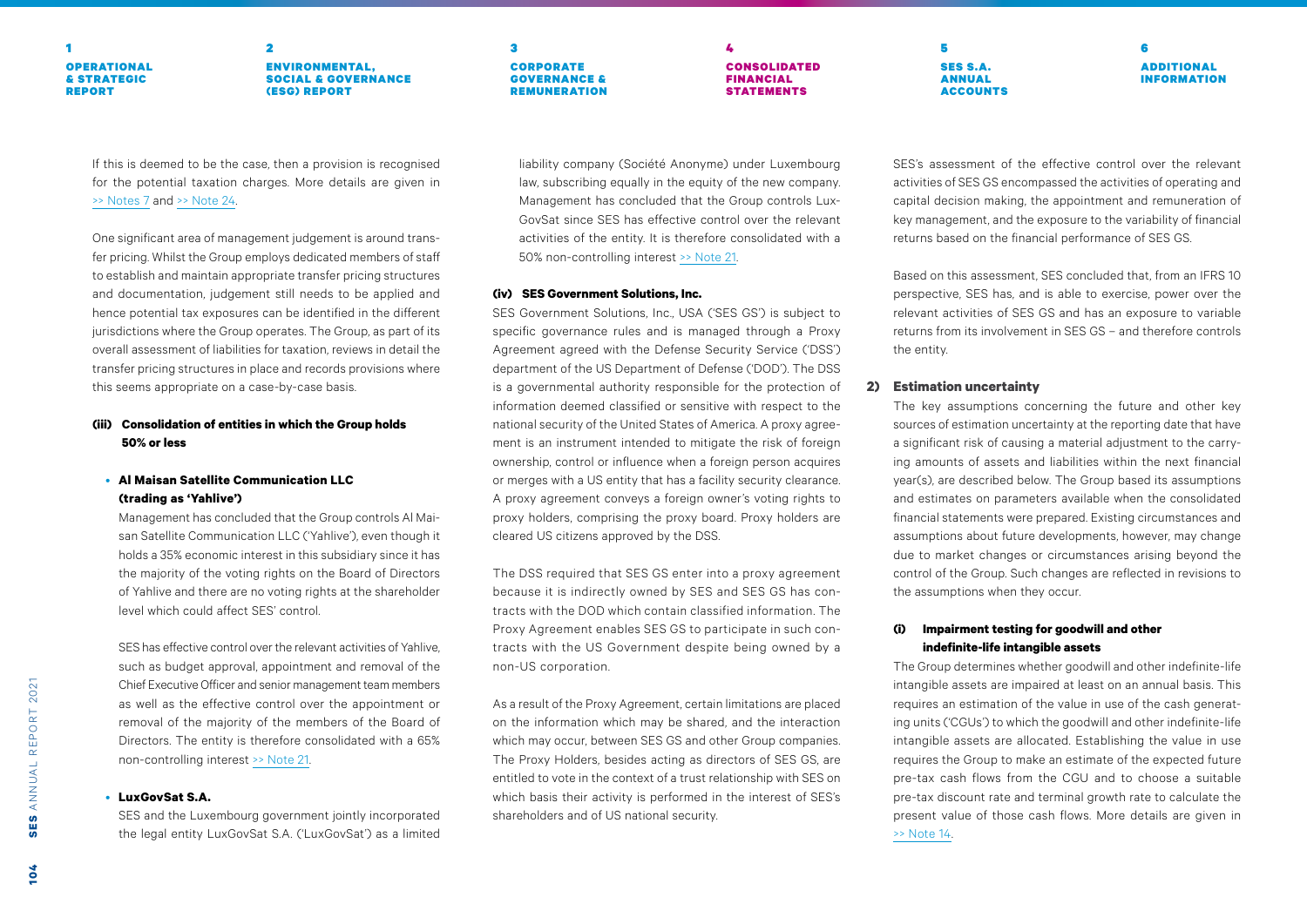& STRATEGIC REPORT

**(ii) Impairment testing for space segment assets**

#### ENVIRONMENTAL, [SOCIAL & GOVERNANCE](#page--1-1)  (ESG) REPORT

BUSINESS COMBINATIONS

**CORPORATE** [GOVERNANCE &](#page--1-0)  REMUNERATION

3

Business combinations are accounted for using the acquisition method. The consideration transferred for the acquisition of the subsidiary is measured as the aggregate of the:

4

**CONSOLIDATED FINANCIAL STATEMENTS** 

- fair value of the assets transferred:
- liabilities incurred to the former owners of the acquired business;
- equity interests issued by the Group;
- fair value of any asset or liability resulting from a contingent consideration agreement; and
- fair value of any pre-existing equity interest in the subsidiary.

For each business combination, SES measures the non-controlling interest in the acquiree either at fair value or at the proportionate share of the acquiree's identifiable net assets. Acquisition costs incurred are expensed and included in other operating expenses.

When the Group acquires a business, it assesses the financial assets acquired and liabilities assumed for appropriate classification and designation in accordance with the contractual terms, economic circumstances and pertinent conditions as at the acquisition date. Assets acquired, and liabilities assumed, are recognised at fair value.

The excess of the:

- consideration transferred;
- amount of any non-controlling interest in the acquired entity; and
- acquisition-date fair value of any previous equity interest in the acquired entity;

over the fair value of the net identifiable assets acquired is recorded as goodwill. If those amounts are less than the fair value of the net identifiable assets of the business acquired, the difference is recognised directly in profit or loss as a bargain purchase.

Where settlement of any part of cash consideration is deferred, the amounts payable in the future are discounted to their present value as at the date of exchange. If the business combination is achieved in stages, the acquisition date carrying value of the Group's previously held equity interest in the acquiree is remeasured to fair value at the acquisition date through profit or loss. Any contingent consideration to be transferred by SES will be recognised at fair value at the acquisition date. Subsequent changes to the fair value of the contingent consideration which is deemed to be an asset, or a liability, will be recognised in profit or loss.

#### PROPERTY, PLANT AND EQUIPMENT

5 SES S.A. ANNUAL [ACCOUNTS](#page--1-0)

Property, plant and equipment is initially recorded at historical cost, representing either the acquisition or manufacturing cost. Satellite cost includes the launcher and launch insurance, less depreciation and impairment losses.

The financial impact of changes resulting from a revision of management's estimate of the cost of property, plant and equipment is recognised in the consolidated income statement in the period concerned.

Right-of-use assets are measured at cost comprising the following:

- the amount of the initial measurement of lease liability;
- any lease payments made at or before the commencement date of the lease, less any lease incentives received;
- any initial direct costs; and
- restoration costs.

Payments associated with short-term leases and leases of low-value assets are recognised on a straight-line basis as an expense in profit or loss. Short-term leases are leases with a term of 12 months or less. Low-value assets comprise IT-equipment and small items of office furniture. Costs for the repair and maintenance of these assets are recorded as an expense.

**105**

The Group assesses at each reporting date whether there is any indicator that an asset may be impaired. If any such indication exists, the Group determines an estimate of the recoverable amount, as the higher of: (1) the fair value less cost of disposal and, (2) its value in use, to determine whether the recoverable amount exceeds the carrying amount included in the consolidated financial statements. For the Group's satellites, the estimation of the value in use requires estimations of the future commercial revenues to be generated by each satellite, particularly related to new markets or services, and also the impact of past in-orbit anomalies and their potential impact on the satellite's ability to provide its expected commercial service >> [Note](#page-30-0) 12.

#### **(iii) Recoverability of deferred tax assets**

The Group recognises deferred tax assets primarily in connection with the carry-forward of unused tax losses and tax credits. The Group reviews the tax position in the different jurisdictions in which it operates to assess the need to recognise such assets based mainly on projections of taxable profits to be generated in each of those jurisdictions. The carrying amount of each deferred tax asset is reviewed at each reporting date and reduced to the extent that current projections indicate that it is no longer probable that sufficient taxable profits will be available to enable all, or part, of the asset to be recovered.

#### **(iv) Expected credit losses on trade receivables and unbilled accrued revenue**

The Group estimates expected credit losses on trade receivables and unbilled accrued revenues using a provision matrix based on loss expectancy rates and forward-looking information. The Group records additional losses if circumstances or forward-looking information cause the Group to believe that an additional collectability risk exists which is not reflected in the loss expectancy rates >> [Note](#page-40-0) 16.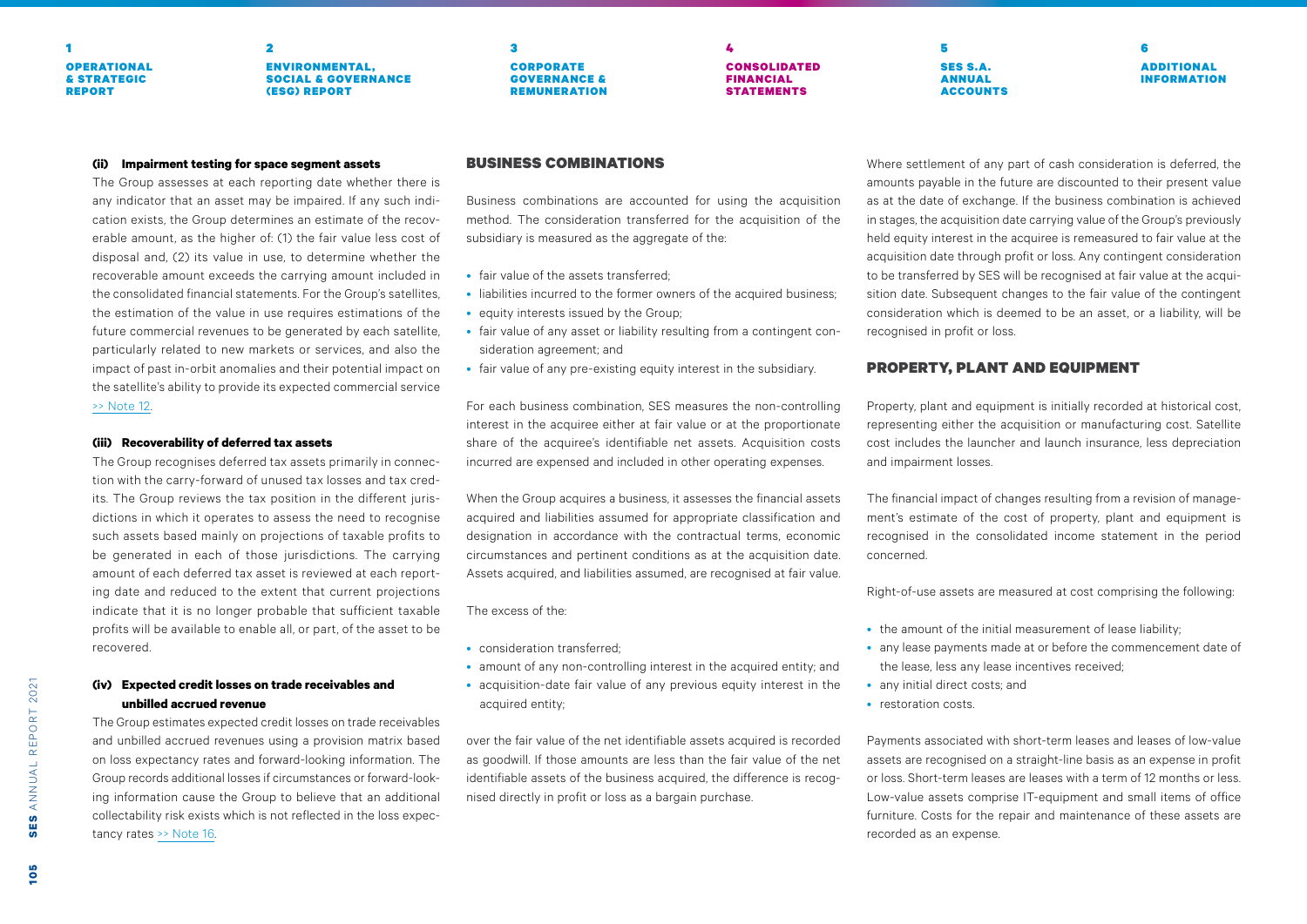#### **OPERATIONAL** & STRATEGIC REPORT

#### ENVIRONMENTAL, [SOCIAL & GOVERNANCE](#page--1-1)  (ESG) REPORT

3 CORPORATE [GOVERNANCE &](#page--1-0)  REMUNERATION

4 **CONSOLIDATED FINANCIAL STATEMENTS** 

5 SES S.A. ANNUAL [ACCOUNTS](#page--1-0)

6 ADDITIONAL INFORMATION

Property, plant and equipment is depreciated using the straight-line method, generally based on the following useful lives:

2

#### **Asset lives**

| 25 years       |
|----------------|
| 10 to 18 years |
| 3 to 15 years  |
| 3 to 15 years  |
| 6 to 12 years  |
|                |

An item of property, plant and equipment is derecognised upon disposal or when no future economic benefits are expected from its use or disposal. Any gain or loss arising on the derecognition of an asset is included in the consolidated income statement in the period the asset is derecognised. The residual values, remaining useful lives and methods of depreciation of property, plant and equipment are reviewed at each financial year end and adjusted where necessary.

For reimbursable capitalised costs related to the procurement of satellites, launches, and upgraded ground facilities as part of the U.S. C-band repurposing project, the Group applies government grant accounting. The Group records credits to the recorded book values of the related asset when the costs have been incurred and the Group has obtained reasonable assurance that the costs will be reimbursed and that it will comply with the requirements attached to the reimbursement. See additional information in >> [Note](#page-61-0) 33.

#### ASSETS IN THE COURSE OF CONSTRUCTION

This caption includes satellites under construction. Incremental costs directly attributable to the purchase of satellites and bringing the asset in the condition and location to be used as intended by management, such as launch costs and other related expenses such as ground equipment and borrowing costs, are capitalised as part of the cost of the asset.

The cost of satellite construction may include an element of deferred consideration to satellite manufacturers referred to as satellite performance incentives. SES is contractually obligated to make these payments over the lives of the satellites, provided the satellites continue to operate in accordance with contractual specifications. Therefore, SES accounts for these payments as deferred financing, capitalising the present value of the payments as part of the cost of the satellites and recording a corresponding liability to the satellite manufacturers. An interest expense is recognised on the deferred financing and the liability is accreted based on the passage of time and reduced as the payments are made.

Once the asset is subsequently put into service and ready to operate in the manner intended by management, the expenditure is transferred to assets in use and depreciation commences.

#### BORROWING COSTS

Borrowing costs that are directly attributable to the construction or production of a qualifying asset are capitalised during the construction period as part of the cost of the asset. All other borrowing costs are recognised as an expense in the period in which they are incurred.

#### INTANGIBLE ASSETS

**1) Goodwill**

Goodwill is measured as described in accounting policy for business combinations in >> [Note](#page-11-1) 2.

After initial recognition, goodwill is measured at cost less any accumulated impairment losses. For impairment testing, goodwill from the acquisition date is allocated to each of the Group's CGUs that are expected to benefit from the combination, irrespective of whether other assets or liabilities of the Group are assigned to those units.

The carrying value of acquisition goodwill is not amortised, but rather is tested for impairment annually, or more frequently if required to establish whether the value is still recoverable. The recoverable amount is defined as the higher of: (1) fair value less costs to sell and, (2) value in use. Impairment expenses are recorded in the consolidated income statement. Impairment losses relating to goodwill cannot be reversed in future periods.

The Group estimates value in use based on the estimated discounted cash flows to be generated by a CGU using five-year business plans approved by the Board of Directors. Beyond a five-year period, cash flows are generally estimated on the basis of stable rates of growth or decline, although longer periods may be considered where relevant to accurately calculate the value in use.

Where goodwill forms part of a CGU and part of the operation within that unit is disposed of, then the goodwill associated with the operation disposed of is included in the carrying amount of the operation when determining the gain or loss on its disposal. Goodwill disposed of in this situation is measured based on the relative values of the operation disposed of and the portion of the CGU unit retained.

#### **2) Other intangibles (i) Orbital rights**

Intangible assets consist principally of rights of usage of orbital frequencies. The Group is authorised by governments to operate satellites at certain orbital locations. Governments acquire rights to these orbital locations through filings made with the International Telecommunication Union ('ITU'), a sub-organisation of the United Nations. The Group will continue to have rights to operate at its orbital locations so long as it maintains its authorisations to do so. Those rights are reviewed at acquisition to establish whether they represent assets with a definite or indefinite life. Those assessed as being definite life assets are amortised on a straight-line basis over their estimated useful life not exceeding 30 years.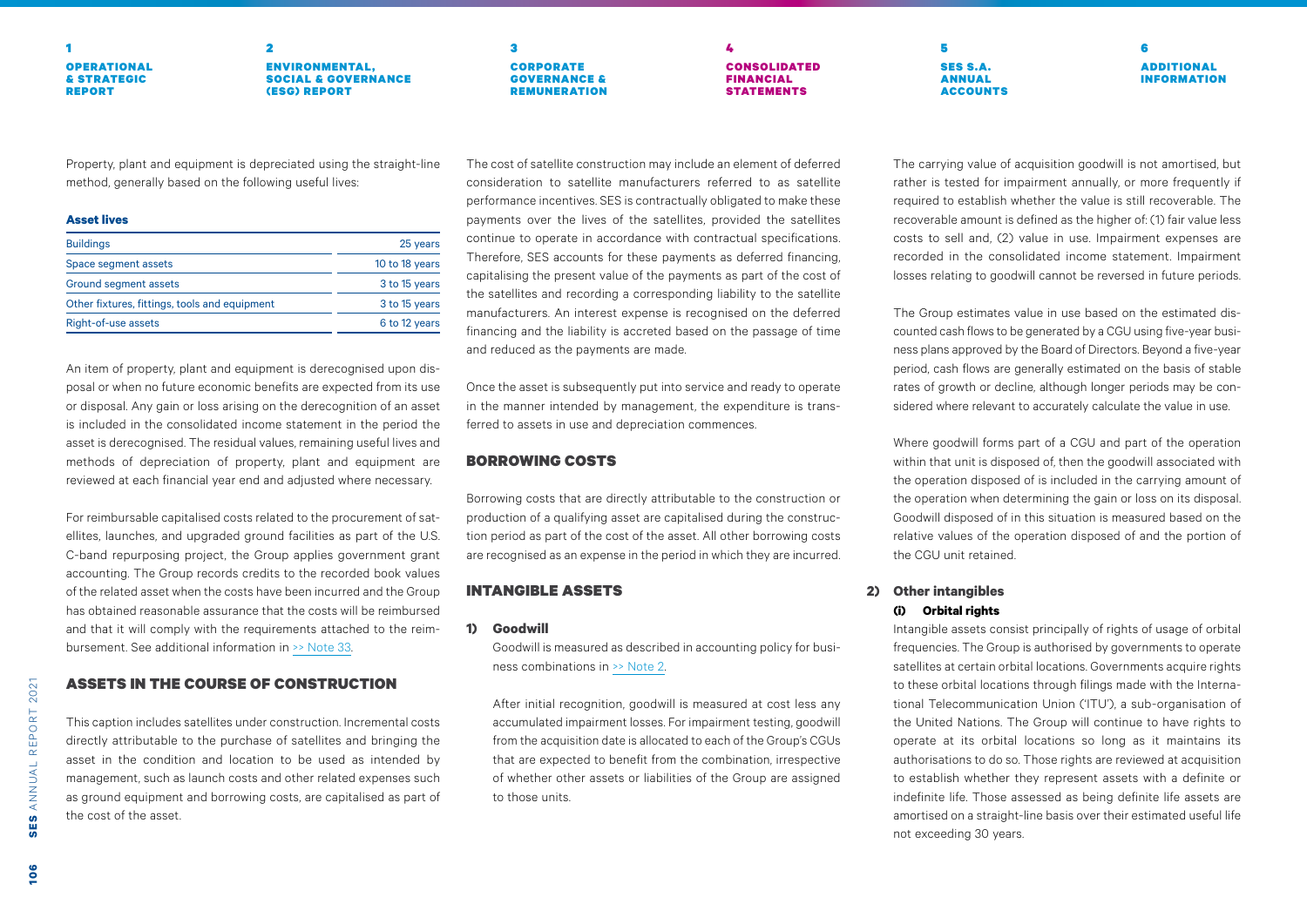**OPERATIONAL** & STRATEGIC REPORT

2 ENVIRONMENTAL, [SOCIAL & GOVERNANCE](#page--1-1)  (ESG) REPORT

**CORPORATE** [GOVERNANCE &](#page--1-0)  REMUNERATION

3

**CONSOLIDATED FINANCIAL STATEMENTS** 

4

5 SES S.A. ANNUAL [ACCOUNTS](#page--1-0)

6 ADDITIONAL INFORMATION

Indefinite-life intangible assets are held at cost and are subject to impairment testing in line with the treatment outlined for goodwill above. Assets with indefinite lives are reviewed annually to determine whether the indefinite life assessment continues to be supportable. If not, the change in the useful life assessment from indefinite to finite is made on a prospective basis. Orbital rights acquired for a non-cash consideration are initially measured at the fair value of the consideration given.

#### **(ii) Software and development costs**

Costs associated with maintaining computer software are recognised as an expense as incurred. Development costs that are directly attributable to the design and testing of identifiable and unique software products controlled by the Group are recognised as intangible assets when the following criteria are met:

- it is technically feasible to complete the software product so that it will be available for use;
- management intends to complete the software product and use or sell it;
- there is an ability to use or sell the software product;
- it can be demonstrated how the software product will generate probable future economic benefits;
- adequate technical, financial and other resources to complete the development and to use or sell the software product are available; and
- the expenditure attributable to the software product during its development can be reliably measured.

Directly attributable costs that are capitalised as part of the software product include the software development employee costs and an appropriate portion of relevant overheads. Other development expenditures that do not meet these criteria are recognised as an expense as incurred. Software development costs recognised as assets are amortised over their estimated useful life, not exceeding seven years.

#### IMPAIRMENT OF OTHER INTANGIBLE ASSETS AND PROPERTY, PLANT AND EQUIPMENT

The Group assesses at each reporting date whether there is an indication that the carrying amount of the assets may not be recoverable. If such an indication exists then the recoverable amount of the asset or CGU is reviewed to determine the amount of the impairment, if any.

Impairments can arise from complete or partial failure of a satellite as well as other changes in expected discounted future cash flows. Such impairment tests are based on a recoverable value determined using estimated future cash flows and an appropriate discount rate. The estimated cash flows are based on the most recent business plans. If an impairment is identified, the carrying value will be written down to its recoverable amount.

#### INVESTMENTS AND OTHER FINANCIAL ASSETS

The Group classifies its financial assets in the following measurement categories:

- those to be measured subsequently at fair value through profit or loss; and
- those to be measured at amortised cost.

At initial recognition, the Group measures a financial asset at its fair value plus, in the case of a financial asset not remeasured to fair value through the income statement, transaction costs directly attributable to the acquisition of the financial asset. Transaction costs of financial assets carried at fair value and revalued through the income statement are expensed in the period when they were incurred. All regular purchases and sales of financial assets are recognised on the date that the Group is committed to the purchase or sale of the asset.

Financial assets with embedded derivatives are considered in their entirety when determining whether their cash flows are solely payment of principal and interest.

#### **Equity investments**

Unless SES has significant influence, the Group measures all equity investments at fair value. Changes in the fair value of financial assets are recognised in the consolidated income statement.

#### DEFERRED CUSTOMER CONTRACT COSTS

Deferred customer contract costs include the cost of equipment provided to customers under the terms of their service agreements, when the equipment and services are not deemed to be distinct and are expensed over the term of those contracts.

#### INVENTORIES

Inventories primarily consist of equipment held for re-sale, work-inprogress, related accessories and network equipment spares and are stated at the lower of cost and net realisable value, with cost determined on a weighted average-cost method.

Net realisable value is the estimated selling price in the ordinary course of business less the estimated costs of completion and the estimated costs necessary to make the sale.

#### TRADE RECEIVABLES

Trade receivables are recognised initially at fair value and subsequently measured at amortised cost using the effective interest method, less provision for impairment. For impairment of trade receivables, the Group estimates expected lifetime credit losses that would typically be carried for each receivable based on the credit risk class upon the initial recognition of the receivables. Expected lifetime credit losses are estimated based on historical financial information as well as forward-looking data. Additional provisions are recognised when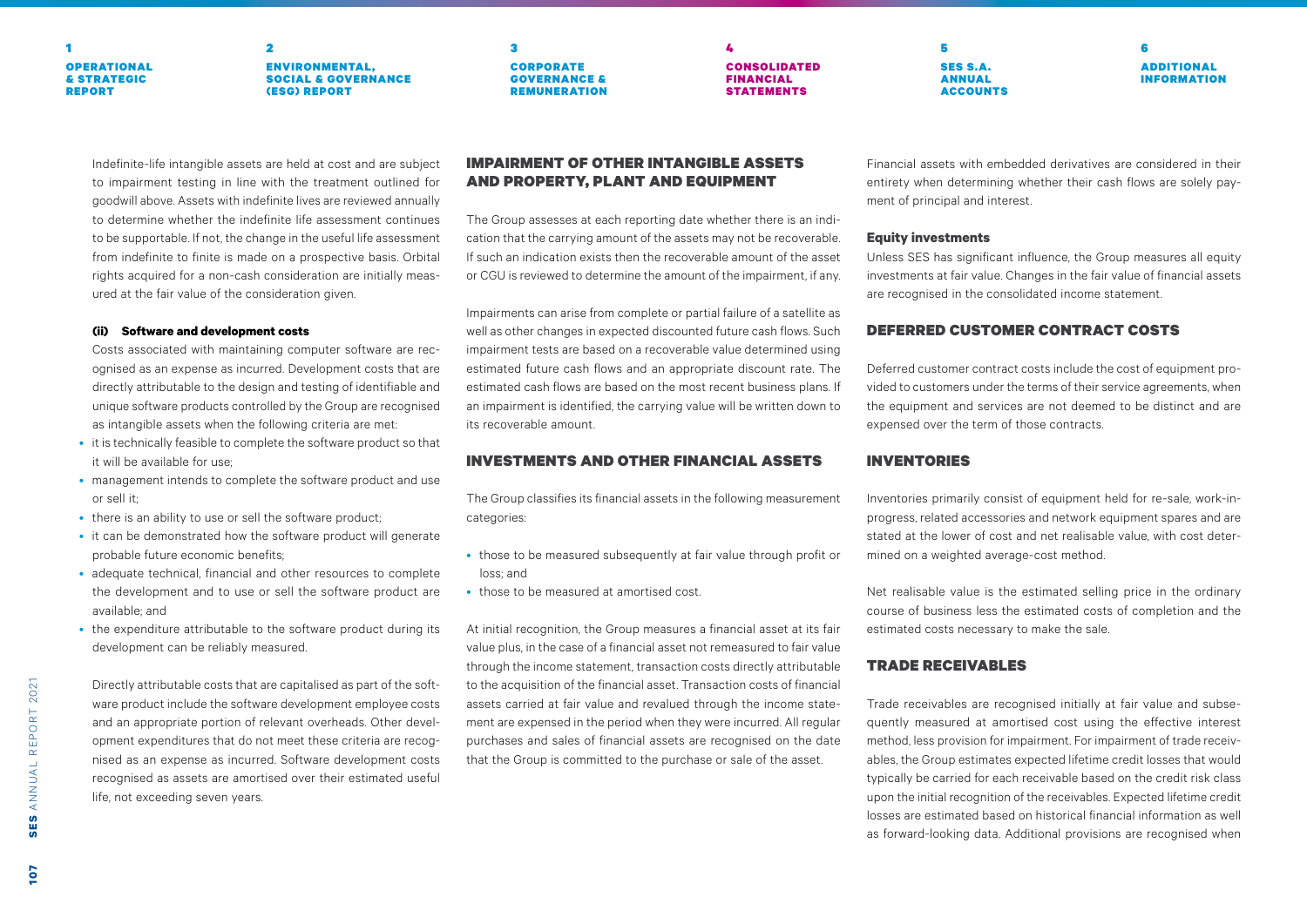**OPERATIONAL** 

& STRATEGIC REPORT

2

ENVIRONMENTAL, [SOCIAL & GOVERNANCE](#page--1-1)  (ESG) REPORT

**CORPORATE** [GOVERNANCE &](#page--1-0)  REMUNERATION

3

4 **CONSOLIDATED FINANCIAL STATEMENTS** 

5 SES S.A. ANNUAL [ACCOUNTS](#page--1-0)

6 ADDITIONAL INFORMATION

specific circumstances or forward-looking information lead the Group to believe that additional collectability risk exists with respect to customers that are not adequately reflected in loss expectancy rates. The Group writes off trade receivables when it has no reasonable expectation of recovery. The Group evaluates the credit risk of its customers on an ongoing basis.

#### TRADE AND OTHER PAYABLES

Trade and other payables are initially recognised at fair value, and subsequently carried at amortised cost using the effective interest method.

#### PREPAYMENTS

Prepayments represent expenditures paid during the financial year but relating to a subsequent financial year. The prepaid expenses comprise mainly insurance, rental of third-party satellite capacity, advertising expenses as well as loan origination costs related to loan facilities which have not been drawn.

#### TREASURY SHARES

Treasury shares are mostly acquired by the Group in connection with share-based compensation plans and are presented as a set off to equity in the consolidated statement of financial position. Gains and losses on the purchase, sale, issue or cancellation of treasury shares are not recognised in the consolidated income statement, but rather in the equity.

#### CASH AND CASH EQUIVALENTS

Cash and cash equivalents comprise cash at banks and on hand, deposits and short-term, highly liquid investments readily convertible to known amounts of cash and subject to insignificant risk of changes in value. Cash on hand and in banks and short-term deposits which are held to maturity are carried at fair value.

#### REVENUE RECOGNITION

Revenues are generated predominantly from customer service agreements for the provision of satellite capacity over contractually agreed periods, including short-term occasional use capacity, with the associated uplinking and downlinking services as appropriate. Other revenue-generating activities mainly include sale of customer equipment; platform services; subscription revenue; income received in connection with satellite interim missions; installation and other engineering services and proceeds from the sale of transponders if the revenue recognition criteria for the transaction are met.

Revenue is measured based on the consideration to which the Group expects to be entitled in a contract with a customer and excludes amounts collected on behalf of third parties. The Group recognises revenue when or as it transfers control of a good or service to a customer.

Contract modifications are accounted for either as a separate contract or as part of the existing contract, depending on the nature of the modification. The Group accounts for a modification as a separate contract if:

- the scope of the contract increases because of the addition of distinct goods or services, and
- the price of the contract increases by an amount of consideration that reflects the stand-alone selling prices of the additional goods or services.

A modification that does not meet the above criteria to be accounted for as a separate contract is accounted for as an adjustment to the existing contract, either prospectively or through a cumulative catch-up adjustment. The determination depends on whether the remaining goods or services to be provided to the customer under the modified contract are distinct from those already provided, in which case the modification results in a prospective adjustment to revenue recognition.

Where a contract contains elements of variable consideration, the Group estimates the amount of variable consideration to which it will be entitled under the contract. Variable consideration can arise, for example, as a result of variable prices, incentives or other similar items. Variable consideration is only included in the transaction price if, and to the extent that, it is highly probable that its inclusion will not result in a significant revenue reversal in the future when the uncertainty has been subsequently resolved.

The Group occasionally receives non-cash consideration as part of a revenue transaction. The Group measures non-cash consideration at fair value unless it is unable to reasonably estimate fair value, in which case the Group measures the consideration indirectly based on the standalone selling price of the goods or services promised to the customer.

#### **Revenue from provision of satellite capacity**

For the Group's contracts to provide satellite capacity, the Group makes capacity available to customers in a series of time periods that are distinct and have the same pattern of transfer to the customer. Revenue from customers under service agreements for satellite capacity is recognised on a straight-line basis over the duration of the respective contracts, including any free-of-charge periods. Using a straight-line measure of progress most faithfully depicts the Group's performance because the Group makes available a consistent level of capacity over each distinct time period. Revenue will cease to be recognised if there is an indication of a significant deterioration in a customer's ability to pay for the remaining goods or services.

#### **Revenue from the sale of equipment**

The Group recognises revenue for the sale of equipment when it transfers control of the equipment to the customer, which is typically when the Group transfers title, physical possession, and the significant risks and rewards of the equipment to the customer. The Group's equipment contracts do not typically contain a right of return.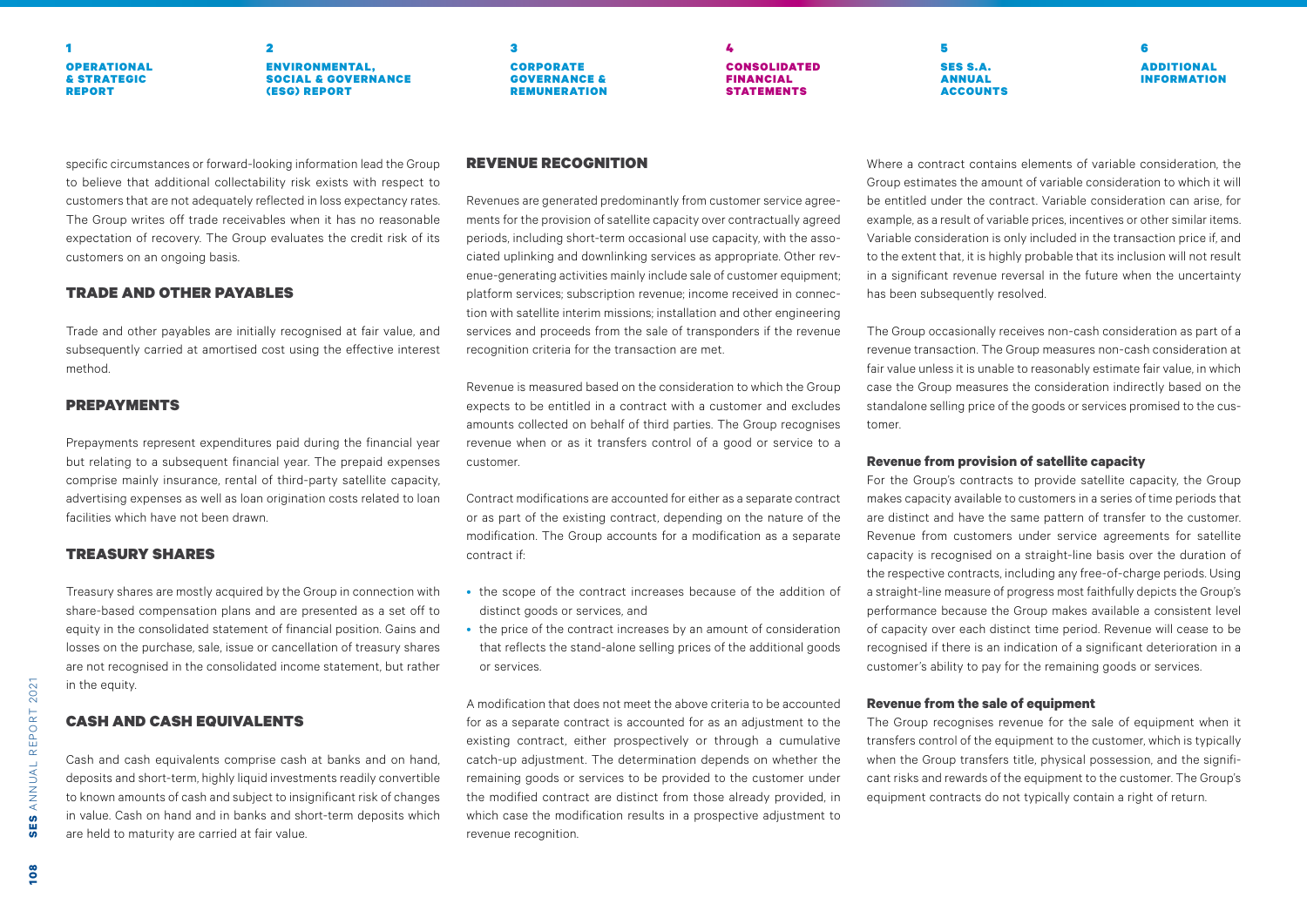#### **OPERATIONAL** & STRATEGIC REPORT

ENVIRONMENTAL, [SOCIAL & GOVERNANCE](#page--1-1)  (ESG) REPORT

For contracts in which the Group sells both equipment and capacity services, the Group evaluates at contract inception whether the equipment and capacity services represent separate performance obligations. When they represent separate performance obligations, the Group allocates consideration to the equipment and services based on relative standalone selling prices using either an expected cost plus a margin approach or an adjusted market assessment approach. When they do not represent separate performance obligations, the Group records revenue related to the single performance obligation over the contract period.

2

For equipment sales requiring the Group to perform significant integration, modification, or customisation of equipment, the Group recognises revenue over time if the equipment does not have an alternative use and the Group has an enforceable right to payment for performance completed to date. For these projects, the Group recognises revenue over time on a basis reflecting the costs incurred to date relative to the total costs expected to be incurred because costs incurred best reflect the pattern of transfer of control of the asset to the customer.

The Group may offer warranties on equipment. For warranties that are separately priced or offered as extended warranties, the Group recognises revenue on a straight-line basis over the duration of the warranty period. Using a straight-line measure of progress most faithfully depicts the Group's performance due to the nature of the Group's stand ready obligation during the warranty period. The Group also offers standard warranties with contract durations which are typically one year and represent assurance-type warranties. Standard warranties do not represent performance obligations separate from the related equipment, and revenue related to standard warranties is recognised at the same time as the related equipment.

#### **Subscription revenue**

The subscription revenue related to HD Plus services is recorded on a linear basis over the term of the subscription agreement.

#### **Proceeds from sale of transponders**

The proceeds of transponder sales are recognised in the period of the transaction at the time the Group transfers control of the transponders, which generally corresponds to the timing of transfer of title and risks and rewards associated with the holding of the transponders.

4

**CONSOLIDATED FINANCIAL STATEMENTS** 

#### **Revenue generated by engineering services**

For engineering services, the Group recognises revenue over time on a basis reflecting the costs incurred to date relative to the total costs expected to be incurred since this best reflects the pattern of transfer of control of the services to the customer.

#### LEASE INCOME

3

**CORPORATE** [GOVERNANCE &](#page--1-0)  REMUNERATION

Lease income from operating leases where the Group is lessor is recognised on a straight-line basis over the lease term. The respective right-of-use assets are included in the consolidated statement of financial position together with other assets of the same category.

#### C-BAND REPURPOSING INCOME

Income from successfully meeting the separate Phase 1 and Phase 2 C-band Accelerated Relocation Payment deadlines is recognised when the Group has successfully completed Phase 1 and Phase 2 Accelerated Relocations, respectively, and has received validation of the respective relocation certifications from the U.S. Federal Communications Commission's ("FCC") Wireless Telecommunications Bureau.

Income arising from settlements from the Relocation Payment Clearinghouse ('the Clearinghouse') are recognised when the expenses have been incurred and the Group has obtained reasonable assurance that the costs will be reimbursed and that it will comply with the requirements attached to the reimbursement. The Group believes it obtains such reasonable assurance either when the Clearinghouse specifically validates the costs as being reimbursable, or where the

costs fall within applicable cost ranges published by the Clearinghouse in its cost catalogue. More details are given in >> [Note](#page-61-0) 33.

6

ADDITIONAL INFORMATION

#### OTHER INCOME

5 SES S.A. ANNUAL [ACCOUNTS](#page--1-0)

Other income arising from settlements under insurance claims and decreases in provisions for in-orbit incentives are recognised when they are virtually certain of being realised. Other income is presented as part of revenue due to its relative insignificance.

#### CONTRACT ASSETS AND CONTRACT LIABILITIES

Assets and liabilities related to contracts with customers include trade receivables, unbilled accrued revenue, deferred customer contract costs, and deferred income.

Customer payments received in advance of the provision of service are recorded as contract liabilities and presented as 'deferred income' in the statement of financial position, and for significant advance payments, interest is accrued on the amount received at the effective interest rate at the time of receipt. Our contracts at times contain prepayment terms that range from one month in advance to one year in advance of providing the service. Since the period of time between when the Group transfers a promised good or service to a customer and when the customer pays for that good or service is one year or less, the Group does not make an adjustment to the transaction price for the effects of a significant financing component.

The unbilled portion of recognised revenues is recorded as a contract asset and presented as 'unbilled accrued revenue' within 'Trade and other receivables', allocated between current and non-current as appropriate.

Customer payments are generally due in advance or by the end of the month of capacity service.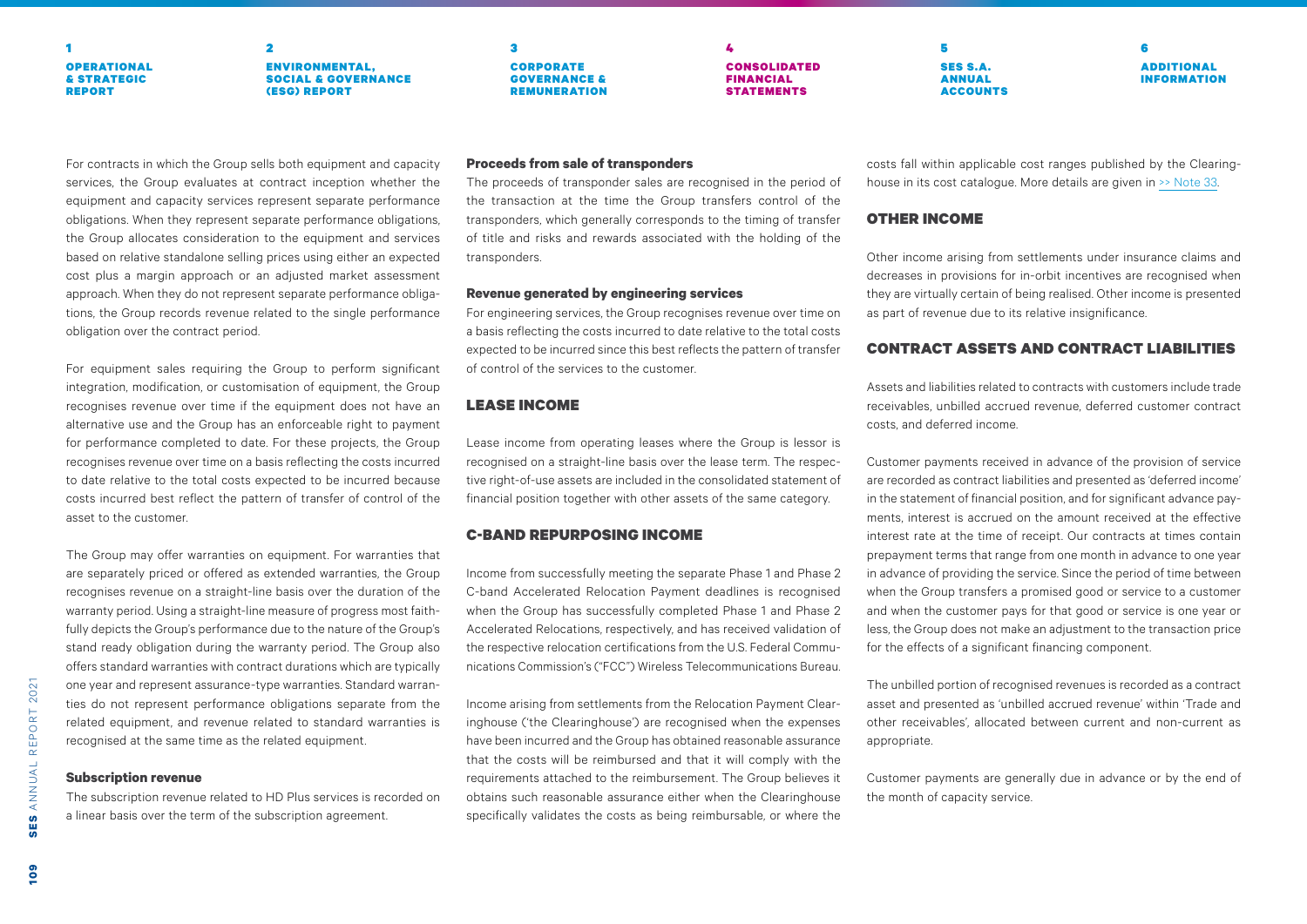**OPERATIONAL** & STRATEGIC REPORT

REMUNERATION

4 **CONSOLIDATED FINANCIAL STATEMENTS** 

5 SES S.A. ANNUAL [ACCOUNTS](#page--1-0)

6 ADDITIONAL INFORMATION

#### DIVIDENDS

The Company declares dividends after the consolidated financial statements for the year have been approved. Accordingly, dividends are recorded in the subsequent year's consolidated financial statements.

#### PROVISIONS

Provisions are recognised when the Group has a present legal or constructive obligation as a result of a past event and it is probable that an outflow of resources embodying economic benefits will be required to settle the obligation and the amount can be reliably estimated. Provisions are measured at the present value of management's best estimate of the expenditure required to settle the present obligation at the end of the reporting period.

#### BORROWINGS

Borrowings are recognised initially at fair value, net of transaction costs incurred. Borrowings are subsequently carried at amortised cost; any difference between the proceeds (net of transaction costs) and the redemption value is recognised in the consolidated income statement over the period of the borrowings using the effective interest method.

Fees paid on the establishment of loan facilities are recognised as origination costs of the loan to the extent that it is probable that some or all of the facility will be drawn down. In this case, the fee is deferred until the draw-down occurs.

Current tax assets and liabilities for current and prior periods are measured at the amount expected to be recovered from, or paid to, the tax authorities. The tax rates and laws used to compute these amounts are those enacted, or substantively enacted, at the reporting date.

#### DEFERRED TAXES

Deferred tax is determined using the liability method on temporary differences between the tax bases of assets and liabilities and their carrying amounts for financial reporting purposes at the reporting date.

Deferred tax liabilities are recognised for all taxable temporary differences, except:

- where the deferred tax liability arises from the initial recognition of goodwill or of an asset or liability in a transaction that is not a business combination and, at the time of the transaction, affects neither the accounting profit nor taxable profit or loss; and
- in respect of taxable temporary differences associated with investments in subsidiaries where the timing of the reversal of the temporary differences can be controlled and it is probable that the temporary differences will not reverse in the foreseeable future.

Deferred tax assets are recognised for all deductible temporary differences, carry-forward of unused tax credits and unused tax losses, to the extent that it is probable that taxable profit will be available against which the deductible temporary differences, and the carry-forward of unused tax credits and unused tax losses can be utilised except:

- where the deferred tax asset relating to the deductible temporary difference arises from the initial recognition of an asset or liability in a transaction that is not a business combination and, at the time of the transaction, affects neither the accounting profit nor taxable profit or loss; and
- in respect of deductible temporary differences associated with investments in subsidiaries, deferred tax assets are recognised only to the extent that it is probable that the temporary differences will reverse in the foreseeable future and taxable profit will be available against which the temporary differences can be utilised.

The carrying amount of deferred tax assets is reviewed at each reporting date and reduced to the extent that it is no longer probable that sufficient taxable profit will be available to allow all or part of the deferred tax asset to be utilised. Unrecognised deferred tax assets are reassessed at each reporting date and are recognised to the extent that it has become probable that future taxable profit will allow the deferred tax asset to be recovered.

Deferred tax assets and liabilities are measured at the tax rates that are expected to apply to the year when the asset is realised or the liability is settled, based on tax rates and tax laws which have been enacted, or substantively enacted, at the reporting date.

Deferred taxes are classified according to the classification of the underlying temporary difference either as income or as an expense included in profit or loss, or in other comprehensive income or directly in equity.

Tax benefits acquired as part of a business combination, but not satisfying the criteria for separate recognition at that date, are recognised subsequently if new information about facts and circumstances change. The adjustment is either treated as a reduction in goodwill (as long as it does not exceed goodwill) if it was incurred during the measurement period or recognised in profit or loss.

Deferred tax assets and liabilities are offset, if a legally enforceable right exists to set off current tax assets against current tax liabilities and the deferred taxes relate to the same taxable entity and the same taxation authority.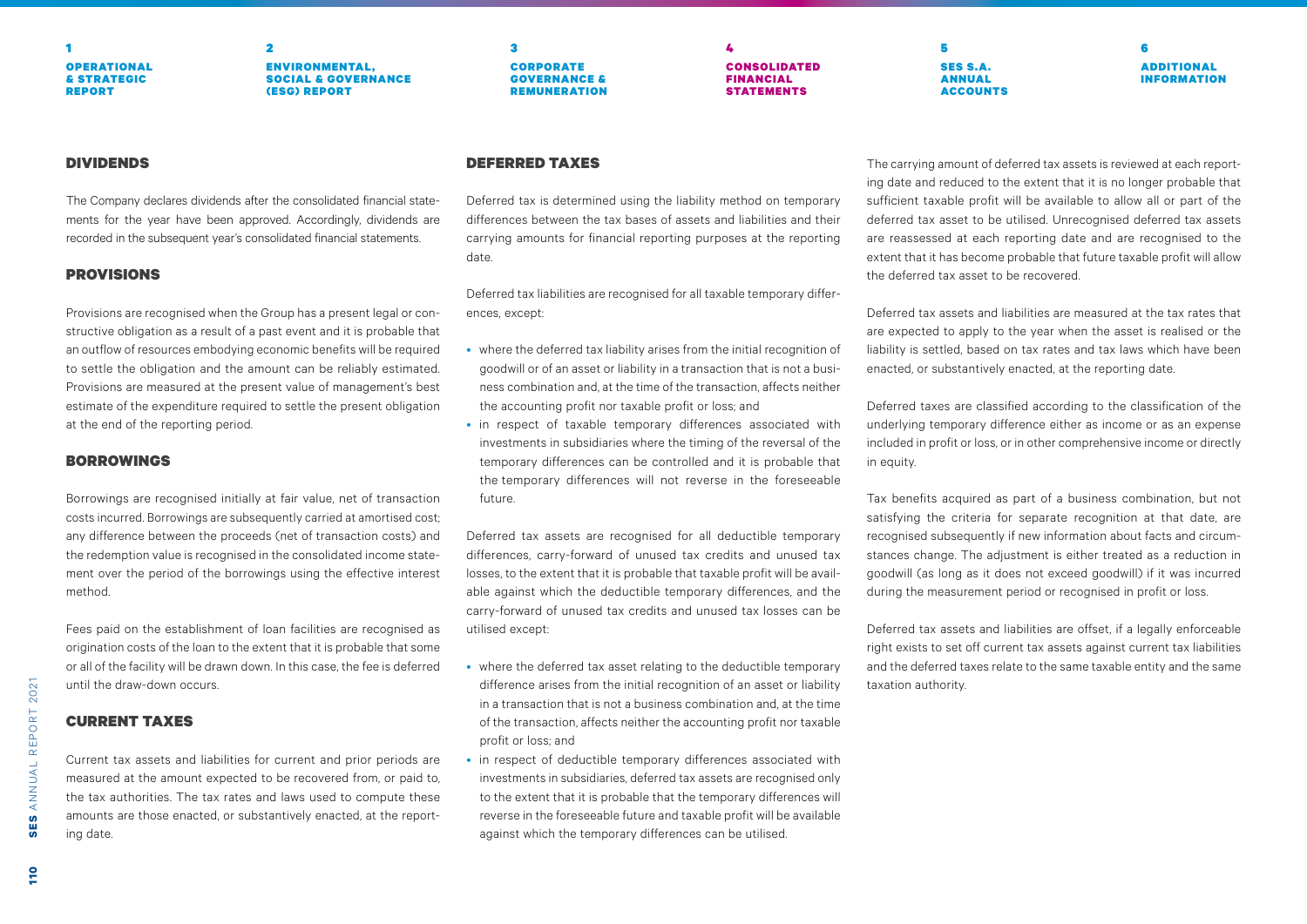**OPERATIONAL** & STRATEGIC REPORT

2 ENVIRONMENTAL, [SOCIAL & GOVERNANCE](#page--1-1)  (ESG) REPORT

3 CORPORATE [GOVERNANCE &](#page--1-0)  REMUNERATION

4 **CONSOLIDATED FINANCIAL STATEMENTS** 

5 SES S.A. ANNUAL [ACCOUNTS](#page--1-0)

6 ADDITIONAL INFORMATION

#### TRANSLATION OF FOREIGN CURRENCIES

The consolidated financial statements are presented in euro  $(\epsilon)$ , which is the Company's functional and presentation currency. Each entity in the Group determines its own functional currency and items included in the financial statements of each entity are measured using that functional currency.

Transactions in foreign currencies are initially recorded in the entity's functional currency at the exchange rate prevailing at the date of the transaction. The cost of non-monetary assets is translated at the rate applicable at the date of the transaction. All other assets and liabilities are translated at closing rates of the period. During the year, expenses and income expressed in foreign currencies are recorded at exchange rates which approximate the rate prevailing on the date they occur or accrue. All exchange differences resulting from the application of these principles are included in the consolidated income statement.

The Group considers that monetary long-term receivables or loans with a subsidiary that is a foreign operation for which settlement is neither planned nor likely to occur in the foreseeable future is, in substance, a part of the entity's net investment in that foreign operation. The related foreign exchange differences and income tax effect of the foreign exchange differences are included in the foreign currency translation reserve within equity. On disposal of a foreign operation, the deferred cumulative amount recognised in equity relating to that foreign operation is reclassified to the consolidated income statement.

Goodwill and fair value adjustments arising on the acquisition of a foreign entity are treated as assets and liabilities of the foreign entity and translated at the closing rate.

The assets and liabilities of consolidated foreign operations are translated into euro at the year-end exchange rates, while the income and expense items of these foreign operations are translated at the

average exchange rate of the year. The related foreign exchange differences are included in the foreign currency translation reserve within equity. On disposal of a foreign operation, the deferred cumulative amount recognised in equity relating to that foreign operation is reclassified to the consolidated income statement as part of the gain or loss on disposal.

The US dollar exchange rates used by the Group during the year were as follows:

#### **\$ Exchange Rate**

| <b>Average rate</b><br>for 2021 | for 2021 | <b>Closing rate Average rate</b><br>for 2020 | <b>Closing rate</b><br>for 2020 |
|---------------------------------|----------|----------------------------------------------|---------------------------------|
| 1.1894                          | 1.1326   | 1.1384                                       | 1.2271                          |

#### BASIC EARNINGS PER SHARE

The Company's capital structure consists of Class A and Class B shares, entitled to the payment of annual dividends as approved by the shareholders at their annual meetings. Holders of Class B shares participate in earnings and are entitled to 40% of the dividends payable per Class A share. Basic earnings per share is calculated by dividing the net profit attributable to ordinary shareholders, adjusted by deducting the assumed coupon, net of tax, on the perpetual bonds, by the weighted average number of common shares outstanding during the period as adjusted to reflect the economic rights of each class of shares.

#### DILUTED EARNINGS PER SHARE

Diluted earnings per share adjusts the figures used in the determination of basic earnings per share to reflect the weighted average number of additional ordinary shares that would have been outstanding assuming the conversion of all dilutive potential ordinary shares.

#### HEDGE OF A NET INVESTMENT IN A FOREIGN **OPERATION**

Changes in the fair value of a derivative or non-derivative instrument that is designated as a hedge of a net investment are recorded in the foreign currency translation reserve within equity to the extent that it is deemed to be an effective hedge. The ineffective portion is recognised in the consolidated income statement as finance income or cost.

Hedge accounting is discontinued when the hedging instrument expires or is sold, terminated or exercised, the hedge no longer qualifies for hedge accounting, or the Group revokes the designation. At that point in time, any cumulative gain or loss on the hedging instrument recognised in equity is kept in equity until the forecasted transaction occurs. If a hedged transaction is no longer expected to occur, the net cumulative gain or loss recognised in equity is transferred to net profit or loss for the period.

The Group formally documents all relationships between hedging instruments and hedged items, as well as its risk-management objective and strategy for undertaking various hedge transactions. This process includes allocating all derivatives that are designated as net investment hedges to specific assets and liabilities in the consolidated statement of financial position. The Group also formally assesses both at the inception of the hedge and on an ongoing basis, whether each derivative is highly effective in offsetting changes in fair values or cash flows of the hedged item. If it is determined that a derivative is not highly effective as a hedge, or if a derivative ceases to be a highly effective hedge, the Group will discontinue hedge accounting prospectively. The ineffective portion of hedge is recognised in profit or loss.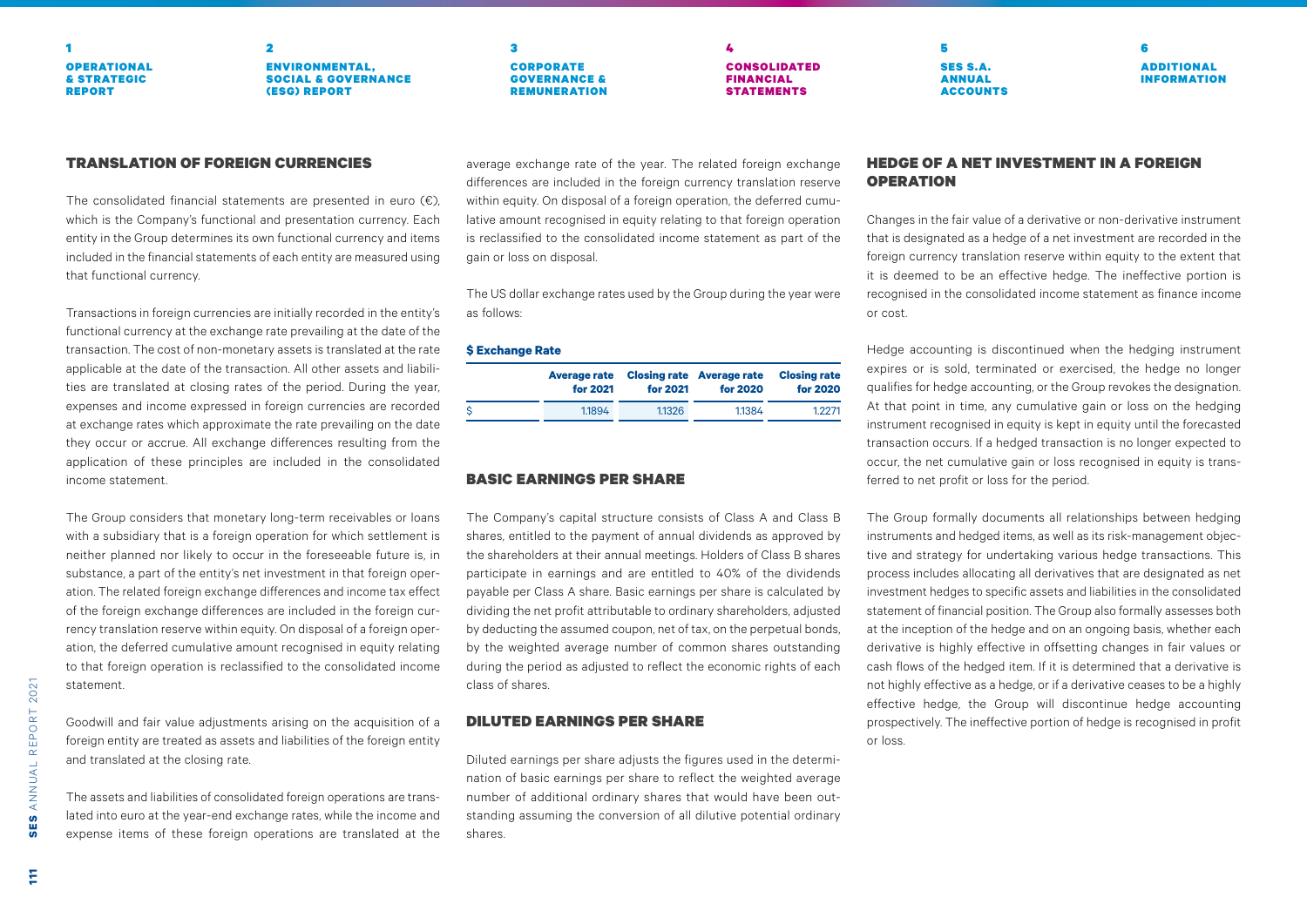CORPORATE [GOVERNANCE &](#page--1-0)  REMUNERATION

4 **CONSOLIDATED FINANCIAL STATEMENTS** 

5 SES S.A. ANNUAL [ACCOUNTS](#page--1-0)

6 ADDITIONAL INFORMATION

#### DERECOGNITION OF FINANCIAL ASSETS AND LIABILITIES

#### **1) Financial assets**

A financial asset is derecognised where:

- the right to receive cash flows from the asset has expired;
- the Group retains the right to receive cash flows from the asset but has assumed an obligation to pay them in full without material delay to a third party under a 'pass-through' arrangement;
- the Group has transferred its rights to receive cash flows from the asset and either:
- a) has transferred substantially all the risks and rewards of the asset; or
- b) has neither transferred nor retained substantially all the risks and rewards of the asset but has transferred control of that asset.

#### **2) Financial liabilities**

A financial liability is derecognised when the obligation under the liability is discharged, cancelled or expired. Where an existing financial liability is replaced by another from the same lender on substantially different terms, or the terms of an existing liability are substantially modified, such an exchange or modification is treated as a derecognition of the original liability and the recognition of a new liability, and the difference in the respective carrying amount is recognised in profit or loss.

#### **Offsetting financial instruments**

Financial assets and liabilities are offset, and the net amount reported in the consolidated statement of financial position, when there is a legally enforceable right to offset the recognised amounts and there is an intention to settle on a net basis or realise the asset and settle the liability simultaneously. The legally enforceable right must not be contingent on future events and must be enforceable in the normal course of business and in the event of default, insolvency or bankruptcy of the Company or the counterparty.

#### ACCOUNTING FOR PENSION OBLIGATIONS

The Company and certain subsidiaries operate defined contribution pension plans.

A defined contribution plan is a pension plan under which the Group pays fixed contributions to a third-party financial institution. The Group has no legal or constructive obligation to pay further contributions if the financial institution's pension fund does not hold sufficient assets to pay all employees the benefits relating to employee service in the current and prior periods.

For defined contribution plans, the Group pays contributions to publicly or privately administered pension insurance plans on a mandatory, contractual or voluntary basis. The Group has no further payment obligations once the contributions have been paid. The contributions are recognised as employee benefit expense when they are due. Prepaid contributions are recognised as an asset to the extent that a cash refund or a reduction in the future payments is available.

#### SHARE-BASED PAYMENTS

#### **1) Equity-settled share-based compensation plans**

Employees (including senior executives) of the Group receive remuneration in the form of share-based compensation transactions, whereby employees render services as consideration for equity instruments ('equity-settled transactions'). The cost of equity-settled transactions is measured by reference to the fair value at the date on which they are granted. The fair value is determined by an external valuer using a binomial model for the Stock Appreciation Rights Plan ('STAR Plan') and Equity Based Compensation Plan comprising options ('EBCP Option Plan'), and a Black Scholes Model for the Equity Based Compensation Plan comprising performance shares ('EBCP PS') and restricted shares ('EBCP RS'). Further details are given in >> [Note](#page-50-0) 22. In valuing equity-settled transactions, no account is taken of any non-market performance conditions, the valuation being linked only to the price of the Company's shares, if applicable.

The cost of equity-settled transactions is recognised, together with a corresponding increase in equity, over the period in which the performance and/or service conditions are fulfilled, ending on the date on which the relevant employees become fully entitled to the award (the vesting date). The cumulative expense recognised for equity-settled transactions at each reporting date until the vesting date reflects the extent to which the vesting period has expired and the Group's best estimate of the number of equity instruments that will ultimately vest. The consolidated income statement charge or credit for a period represents the movement in the cumulative expense recognised as at the beginning and end of that period. No expense is recognised for awards that do not ultimately vest.

The dilutive effect of outstanding options is reflected as additional share dilution in the computation of earnings per share >> [Note](#page-29-0) 10.

#### **2) Cash-settled share-based compensation plans**

A liability is recognised for the fair value of cash-settled transactions. The fair value is measured initially at each reporting date up to and including the settlement date, with changes in fair value recognised in employee benefits expense. The fair value is expensed over the period until the vesting date with recognition of a corresponding liability. The fair value is determined using a binomial model, further details of which are given in >> [Note](#page-50-0) 22.

#### DEEPLY SUBORDINATED FIXED RATE RESETTABLE SECURITIES ("PERPETUAL BOND")

The deeply subordinated fixed rate securities issued by the Company are classified as equity since the Company has no contractual obligation to redeem the securities, and coupon payments may be deferred under certain circumstances (more details are given in >> [Note](#page-47-1) 20 and recorded at fair value. Subsequent changes in fair value are not recognised in equity. Coupons become payable whenever the Company makes dividend payments. Coupon accruals are considered in the determination of earnings for calculating earnings per share >> [Note](#page-29-0) 10.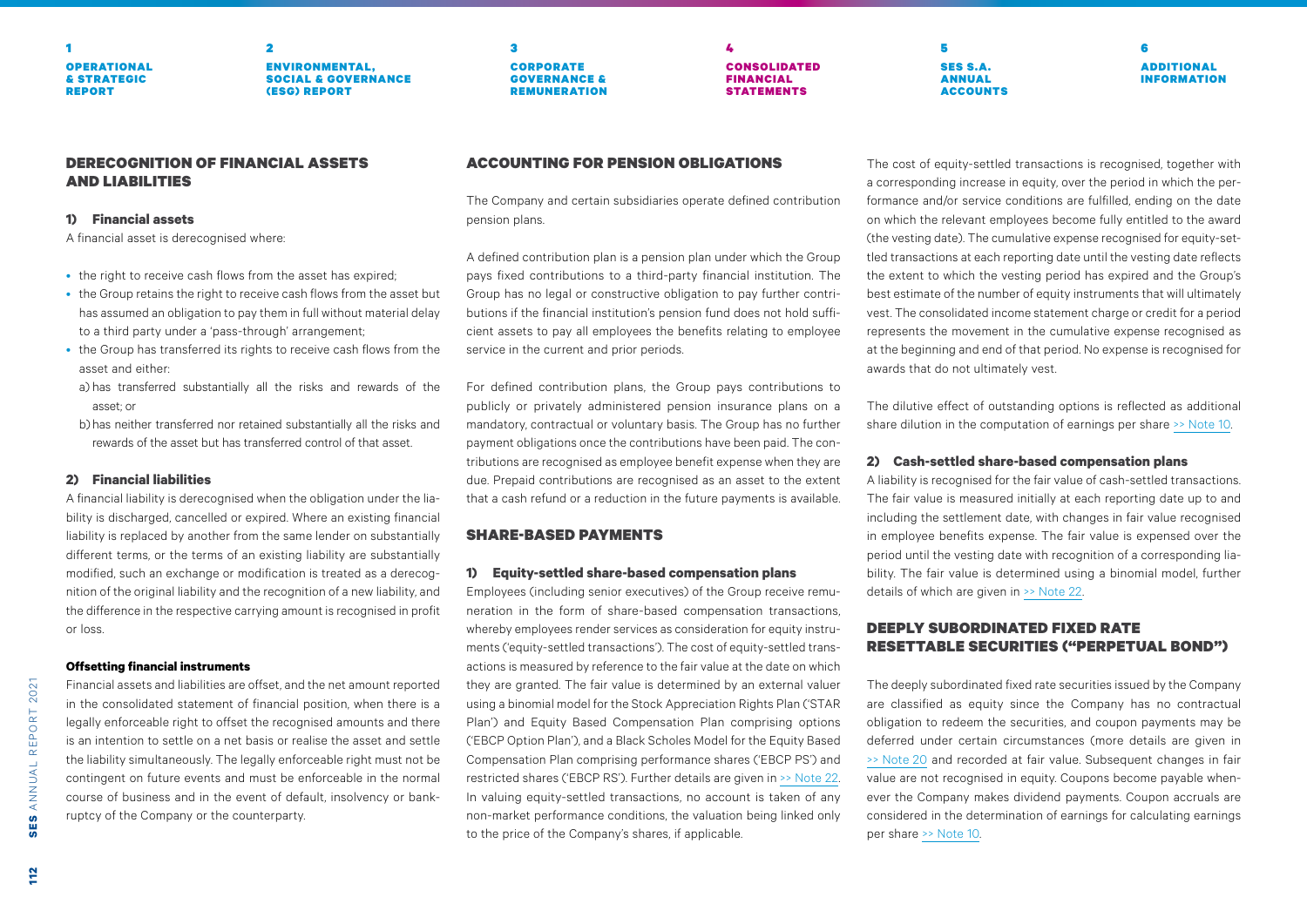**OPERATIONAL** & STRATEGIC REPORT

2 ENVIRONMENTAL, [SOCIAL & GOVERNANCE](#page--1-1)  (ESG) REPORT

3 CORPORATE [GOVERNANCE &](#page--1-0)  REMUNERATION

4 **CONSOLIDATED FINANCIAL STATEMENTS** 

5 SES S.A. ANNUAL [ACCOUNTS](#page--1-0)

6 ADDITIONAL INFORMATION

#### LEASES

The determination as to whether an arrangement is, or contains, a lease is based on the substance of the arrangement at the inception date, primarily whether the contract conveys the right to control the use of an identified asset for a period of time in exchange for consideration. Control is conveyed where the Group as lessee has both the right to direct the identified asset's use and to obtain substantially all the economic benefits from that use.

Assets and liabilities arising from a lease are initially measured on a present value basis. Lease liabilities include the net present value of the following lease payments:

- fixed payments (including in-substance fixed payments), less any lease incentives receivable;
- variable lease payments that are based on an index or a rate;
- amounts expected to be payable by the lessee under residual value guarantees;
- the exercise price of a purchase option if the lessee is reasonably certain to exercise that option; and
- payments of penalties for terminating the lease, if the lease term reflects the lessee exercising that option.

Lease payments are discounted using the interest rate implicit in the lease, if that rate can be determined, or the Group's incremental borrowing rate. At the commencement of a lease the Group recognises a lease asset and a lease liability. The lease liability is initially measured at the present value of the lease payments payable over the lease term, discounted at the rate implicit in the lease. Lease payments are apportioned between the finance charges and reduction of the lease liability to achieve a constant rate of interest on the remaining balance of the liability. Finance costs are charged directly to expense.

In its accounting policies the Group applies the following practical

expedients:

- using a single discount rate for a portfolio of leases with similar characteristics; and
- not accounting for leases ending within 12 months of the date of the initial application, or where the underlying asset has a low value.

#### NEW STANDARDS AND INTERPRETATIONS NOT YET ADOPTED

A number of new standards and amendments to standards and interpretations are relevant for the Group and effective for annual periods beginning on or after 1 January 2022, and have not been early adopted in preparing these consolidated financial statements:

#### **1) Amendments to IAS 1 on classification of liabilities as current or non-current**

On 23 January 2020, the IASB issued "Classification of Liabilities as Current or Non-Current (Amendments to IAS 1)". The amendment will affect the presentation of liabilities in the consolidated statement of financial position. The amendment clarifies that the classification of a liability as current or non-current should be based on rights in existence at the end of the reporting period to defer settlement of a liability by at least 12 months. The amendment also clarifies that the classification of a liability should be unaffected by the entity's expectations regarding whether it will exercise its rights to defer payment. The amendment is effective for annual reporting periods beginning on or after 1 January 2023. The amendment was not yet endorsed by the EU. The Group does not expect any significant impact of these amendments on its consolidated financial statements.

#### **2) Amendment to IFRS 3, IAS 16, IAS 37 and annual improvements 2018-2020**

Amendments to IFRS 3, "Business combinations" update a reference in IFRS 3 to the Conceptual Framework for Financial Reporting without changing the accounting requirements for business combinations.

Amendments to IAS 16, "Property, plant and equipment" prohibit a company from deducting from the cost of property, plant and equipment amounts received from selling items produced while the company is preparing the asset for its intended use. Instead, a company will recognise such sales proceeds and related cost in profit or loss.

Amendments to IAS 37, "Provisions, contingent liabilities and contingent assets" specify which costs a company includes when assessing whether a contract will be loss-making.

Annual improvements make minor amendments to o IFRS 1, "First-time adoption of IFRS", IFRS 9. "Financial instruments", IAS 41. "Agriculture" and the illustrative examples accompanying IFRS 16, 'Leases'.

The amendments were endorsed by the EU and are effective for annual reporting periods beginning on or after 1 January 2022. The Group does not expect any significant impact of these amendments on its consolidated financial statements.

#### **3) Amendments to IAS 1 and IAS 8**

On 12 February 2021, the IASB issued amendments to IAS 1 "Presentation of Financial Statements" regarding the disclosure of accounting policies and as well amendments to IAS 8 "Accounting policies, changes in accounting estimates and errors" on the definition of accounting estimates. Both amendments aim to improve accounting policy disclosure and to help users of the financial statements to distinguish between changes in accounting estimates and changes in accounting policies. The amendments were not yet endorsed by the EU and are effective for annual periods beginning on or after 1 January 2023. The Group does not expect any significant impact of these amendments on its consolidated financial statements.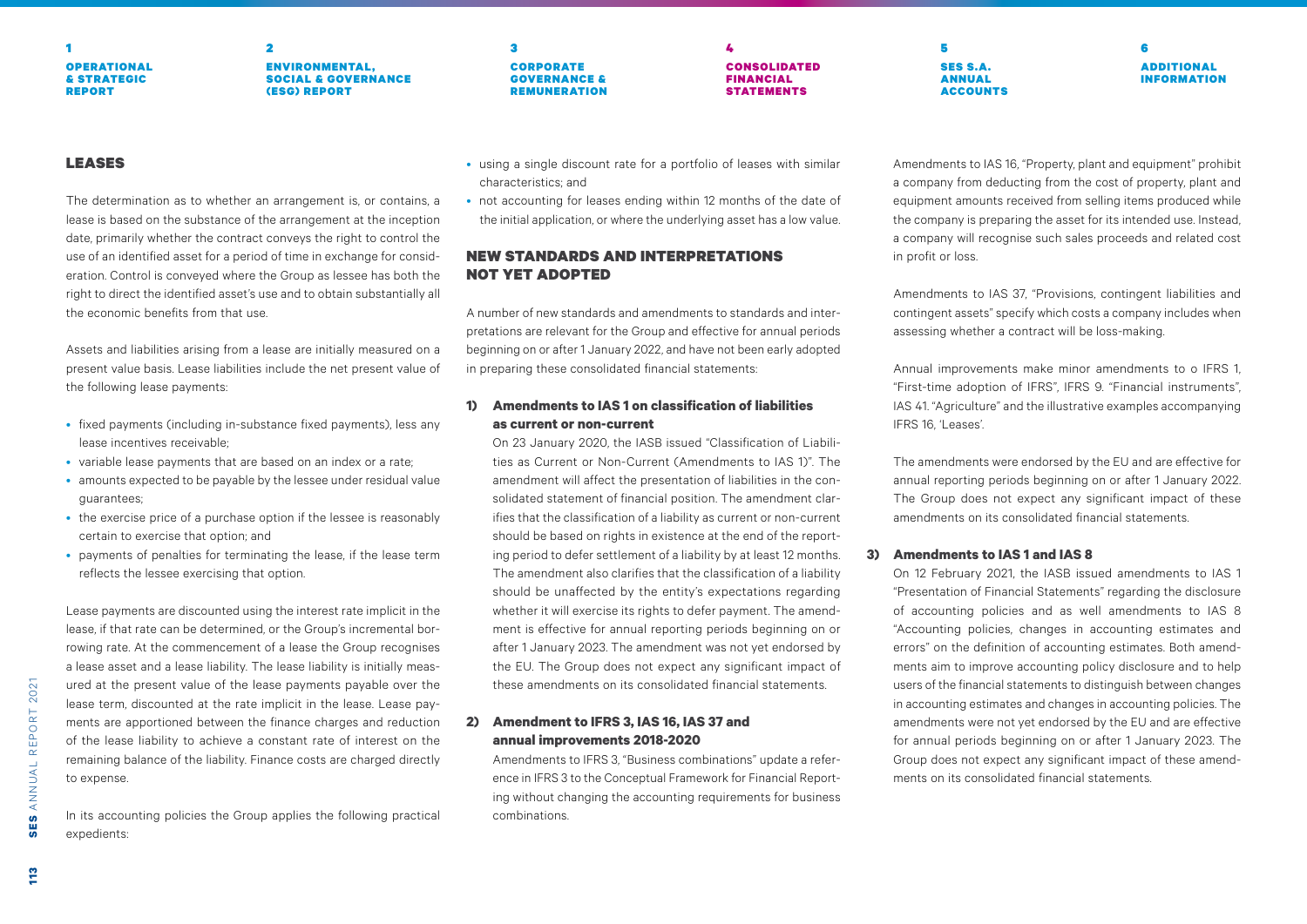REPORT

## **OPERATIONAL** & STRATEGIC

#### ENVIRONMENTAL, [SOCIAL & GOVERNANCE](#page--1-1)  (ESG) REPORT

#### 3 CORPORATE [GOVERNANCE &](#page--1-0)  **REMUNERATION**

4 [CONSOLIDATED](#page-0-0)  **FINANCIAL** STATEMENTS

5 SES S.A. ANNUAL [ACCOUNTS](#page--1-0)

6 ADDITIONAL INFORMATION

#### **4) Amendments to IAS 12 related to assets and liabilities arising from a single transaction**

2

On 6 May 2021, the IASB published the amendments to IAS 12 "Income taxes" regarding the deferred tax related to assets and liabilities arising from a single transaction, that clarifies how companies account for deferred tax on transactions such as leases and decommissioning obligations. The amendments were not yet endorsed by the EU and are effective for annual periods beginning on or after 1 January 2023. The Group does not expect any significant impact of these amendments on its consolidated financial statements.

#### <span id="page-23-0"></span>NOTE 3 – SEGMENT INFORMATION

The Group does business in one operating segment, namely the provision of satellite-based data transmission capacity, and ancillary services, to customers around the world.

The Senior Leadership Team ('SLT'), which is the chief operating decision-making committee in the Group's corporate governance structure, reviews the Group's financial reporting and generates those proposals for the allocation of the Group's resources which are submitted for validation to the Board of Directors. The main sources of financial information used by the SLT in assessing the Group's performance and allocating resources are:

- analyses of the Group's revenues from its business units SES Video and SES Networks (comprising the sales verticals Fixed Data, Mobility and Government);
- cost and overall Group profitability development;
- internal and external analyses of expected future developments in the markets into which capacity is being delivered and of the commercial landscape applying to those markets.

When analysing the performance of the operating segment against the prior period figures, these are presented both as reported and at 'constant FX', whereby they are recomputed using the prevailing exchange rates for each corresponding month of the current period.

The segment's financial results for 2021 are set out below:

#### **Operating Profit Reported**

| € MILLION                     | 2021  | 2020  | <b>Change</b><br><b>Favourable</b><br>+/- Adverse |
|-------------------------------|-------|-------|---------------------------------------------------|
| <b>Revenue</b>                | 1,782 | 1,876 | $-5.0%$                                           |
| C-band repurposing income     | 901   | 10    | N/m                                               |
| <b>Operating expenses</b>     | (821) | (807) | $-1.7%$                                           |
| <b>EBITDA</b>                 | 1,862 | 1,079 | 72.6%                                             |
| EBITDA margin (%)             | 69.4% | 57.2% | 12.2% pts                                         |
| Depreciation and impairment   | (626) | (808) | 22.5%                                             |
| Amortisation and impairment   | (768) | (189) | N/m                                               |
| <b>Operating profit</b>       | 468   | 82    | N/m                                               |
| <b>Adjusted EBITDA</b>        | 1,091 | 1,152 | $-5.2%$                                           |
| <b>Adjusted EBITDA margin</b> | 61.2% | 61.4% | $-0.3\%$ pts                                      |
| C-band repurposing income     | 901   | 10    | N/m                                               |
| C-band operating expenses     | (122) | (43)  | N/m                                               |
| <b>Restructuring expenses</b> | (8)   | (40)  | 80.0%                                             |
| <b>EBITDA</b>                 | 1,862 | 1.079 | 72.6%                                             |

#### **Operating Profit at Constant FX**

|                                 |       | <b>Constant</b><br>FX | <b>Change</b><br><b>Favourable</b> |
|---------------------------------|-------|-----------------------|------------------------------------|
| € MILLION                       | 2021  | 2020                  | +/- Adverse                        |
| <b>Revenue</b>                  | 1,782 | 1,835                 | $-2.9%$                            |
| C-band repurposing income       | 901   | 11                    | N/m                                |
| <b>Operating expenses</b>       | (821) | (789)                 | $-4.1%$                            |
| <b>EBITDA</b>                   | 1.862 | 1.057                 | 76.2%                              |
| EBITDA margin (%)               | 69.4% | 57.6%                 | 11.8% pts                          |
| Depreciation and impairment     | (626) | (802)                 | 21.9%                              |
| Amortisation and impairment     | (768) | (190)                 | N/m                                |
| <b>Operating profit</b>         | 468   | 65                    | N/m                                |
| <b>Adjusted EBITDA</b>          | 1.091 | 1.128                 | $-3.3%$                            |
| <b>Adjusted EBITDA margin</b>   | 61.2% | 61.4%                 | $-0.3\%$ pts                       |
| C-band repurposing other income | 901   | 11                    | N/m                                |
| C-band operating expenses       | (122) | (42)                  | N/m                                |
| <b>Restructuring expenses</b>   | (8)   | (40)                  | 80.0%                              |
| <b>EBITDA</b>                   | 1.862 | 1.057                 | 76.2%                              |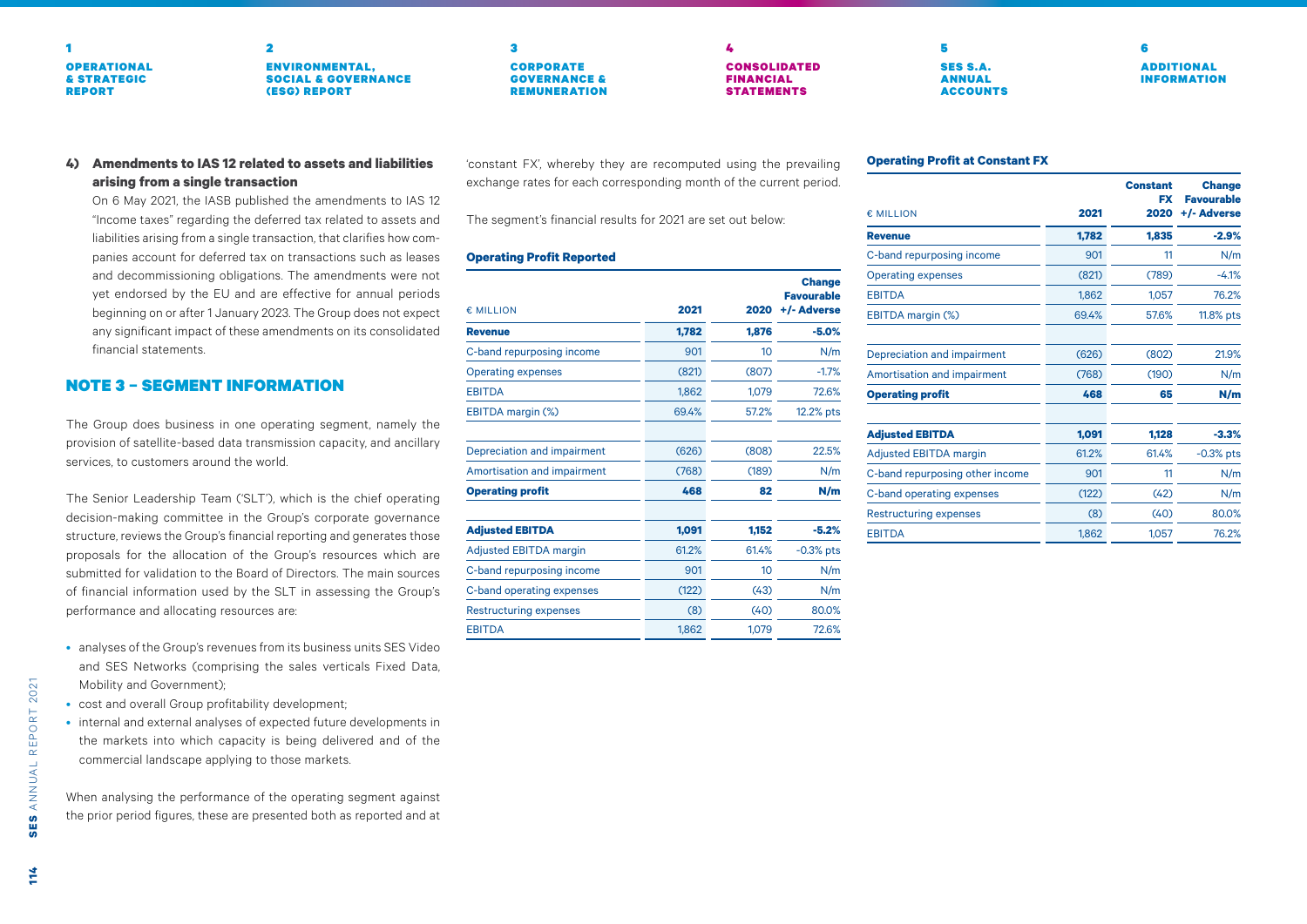**OPERATIONAL** & STRATEGIC REPORT

2 ENVIRONMENTAL, [SOCIAL & GOVERNANCE](#page--1-1)  (ESG) REPORT

CORPORATE [GOVERNANCE &](#page--1-0)  REMUNERATION

**Revenue by Business Unit 2020 and 2019**

3

4 [CONSOLIDATED](#page-0-0)  **FINANCIAL** STATEMENTS

5 SES S.A. ANNUAL [ACCOUNTS](#page--1-0)

6 ADDITIONAL INFORMATION

#### REVENUE BY BUSINESS UNIT

As reported and at constant FX, the revenue allocated to the relevant business units developed as follows:

#### **Revenue by Business Unit 2021 and 2020**

| €<br><b>MILLION</b>          | 2021                     | 2020  | <b>Constant</b><br><b>FX 2020</b> | $+/-$<br><b>Adverse</b> | <b>Change</b><br><b>Change Favourable</b><br>Favourable +/- Adverse<br><b>Constant</b><br>FX) | €<br><b>MILLION</b>          | 2020  | 2019  | <b>Constant</b><br><b>FX 2019</b> | $+/-$<br><b>Adverse</b> | <b>Change</b><br><b>Change Favourable</b><br><b>Favourable +/- Adverse</b><br><b>(constant</b><br>FX) |
|------------------------------|--------------------------|-------|-----------------------------------|-------------------------|-----------------------------------------------------------------------------------------------|------------------------------|-------|-------|-----------------------------------|-------------------------|-------------------------------------------------------------------------------------------------------|
| <b>SES Video</b>             | 1,046                    | 1,108 | 1,097                             | $-5.6%$                 | $-4.6%$                                                                                       | <b>SES Video</b>             | 1,108 | 1,213 | 1,208                             | $-8.6%$                 | $-8.3%$                                                                                               |
| Under-<br>lying <sup>1</sup> | 1,046                    | 1,108 | 1,097                             | $-5.6%$                 | $-4.6%$                                                                                       | Under-<br>lying <sup>1</sup> | 1,108 | 1,210 | 1,205                             | $-8.4%$                 | $-8.0%$                                                                                               |
| Periodic <sup>2</sup>        | $\overline{\phantom{0}}$ | ۰     | $\overline{\phantom{m}}$          | N/m                     | N/m                                                                                           | Periodic <sup>2</sup>        |       | 3     | 3                                 | N/m                     | N/m                                                                                                   |
| <b>SES Net-</b><br>works     | 735                      | 767   | 737                               | $-4.2%$                 | $-0.4%$                                                                                       | <b>SES Net-</b><br>works     | 767   | 762   | 747                               | $+0.6%$                 | $+2.6%$                                                                                               |
| Under-<br>lying <sup>1</sup> | 734                      | 759   | 730                               | $-3.3%$                 | 0.5%                                                                                          | Under-<br>lying <sup>1</sup> | 759   | 734   | 720                               | $+3.4%$                 | $+5.3%$                                                                                               |
| Periodic <sup>2</sup>        | 1                        | 8     | $\overline{7}$                    | $-86.3%$                | $-85.0%$                                                                                      | Periodic <sup>2</sup>        | 8     | 28    | 27                                | $-71.5%$                | $-70.3%$                                                                                              |
| <b>Sub-total</b>             | 1,781                    | 1,875 | 1,834                             | $-5.0%$                 | $-2.9%$                                                                                       | <b>Sub-total</b>             | 1,875 | 1,975 | 1,955                             | $-5.1%$                 | $-4.1%$                                                                                               |
| Under-<br>lying <sup>1</sup> | 1,780                    | 1,867 | 1,827                             | $-4.7%$                 | $-2.6%$                                                                                       | Under-<br>lying <sup>1</sup> | 1,867 | 1,944 | 1,925                             | $-4.0%$                 | $-3.0%$                                                                                               |
| Periodic <sup>2</sup>        | 1                        | 8     | $\overline{7}$                    | $-86.3%$                | $-85.0%$                                                                                      | Periodic <sup>2</sup>        | 8     | 31    | 30                                | $-74.3%$                | $-73.3%$                                                                                              |
| Other $3$                    | $\mathbf{1}$             | 1     | 1                                 | N/m                     | N/m                                                                                           | Other $3$                    | 1     | 9     | 9                                 | N/m                     | N/m                                                                                                   |
| <b>Group Total</b>           | 1,782                    | 1,876 | 1,835                             | $-5.0%$                 | $-2.9%$                                                                                       | <b>Group Total</b>           | 1,876 | 1,984 | 1,964                             | $-5.4%$                 | $-4.5%$                                                                                               |

#### REVENUE BY CATEGORY

The Group's revenue analysis from the point of view of category and timing can be found below:

#### **Revenue by Category 2021**

| € MILLION              | <b>Revenue</b><br>recognised<br>at a point<br>in time | <b>Revenue</b><br>recognised<br>over time | <b>Total</b> |
|------------------------|-------------------------------------------------------|-------------------------------------------|--------------|
| Revenue from contracts |                                                       |                                           |              |
| with customers         | 28                                                    | 1.722                                     | 1,750        |
| Lease income           |                                                       | 32                                        | 32           |
| <b>Total</b>           | 28                                                    | 1.754                                     | 1.782        |

#### **Revenue by Category 2020**

| € MILLION                                       | <b>Revenue</b><br>recognised<br>at a point<br>in time | <b>Revenue</b><br>recognised<br>over time | <b>Total</b> |  |
|-------------------------------------------------|-------------------------------------------------------|-------------------------------------------|--------------|--|
| <b>Revenue from contracts</b><br>with customers | 20                                                    | 1.816                                     | 1,836        |  |
| Lease income                                    |                                                       | 40                                        | 40           |  |
| <b>Total</b>                                    | 20                                                    | 1.856                                     | 1.876        |  |

Revenue from contracts with customers recognised at a point in time is related to sales of equipment and amounts to € 28 million in 2021

1 "Underlying" revenue represents the core business of capacity sales, as well as associated services and equipment. This revenue may be impacted by changes in launch schedule (2020: € 20 million). and satellite health status.

2. "Periodic" revenue separates revenues that are not directly related to or would distort the underlying business trends. Periodic revenue includes: the outright sale of transponders or transponder equivalents; accelerated revenue from hosted payloads during the course of construction; termination fees; insurance proceeds; certain interim satellite missions and other such items when material

3 Other includes revenue not directly applicable to SES Video or SES Networks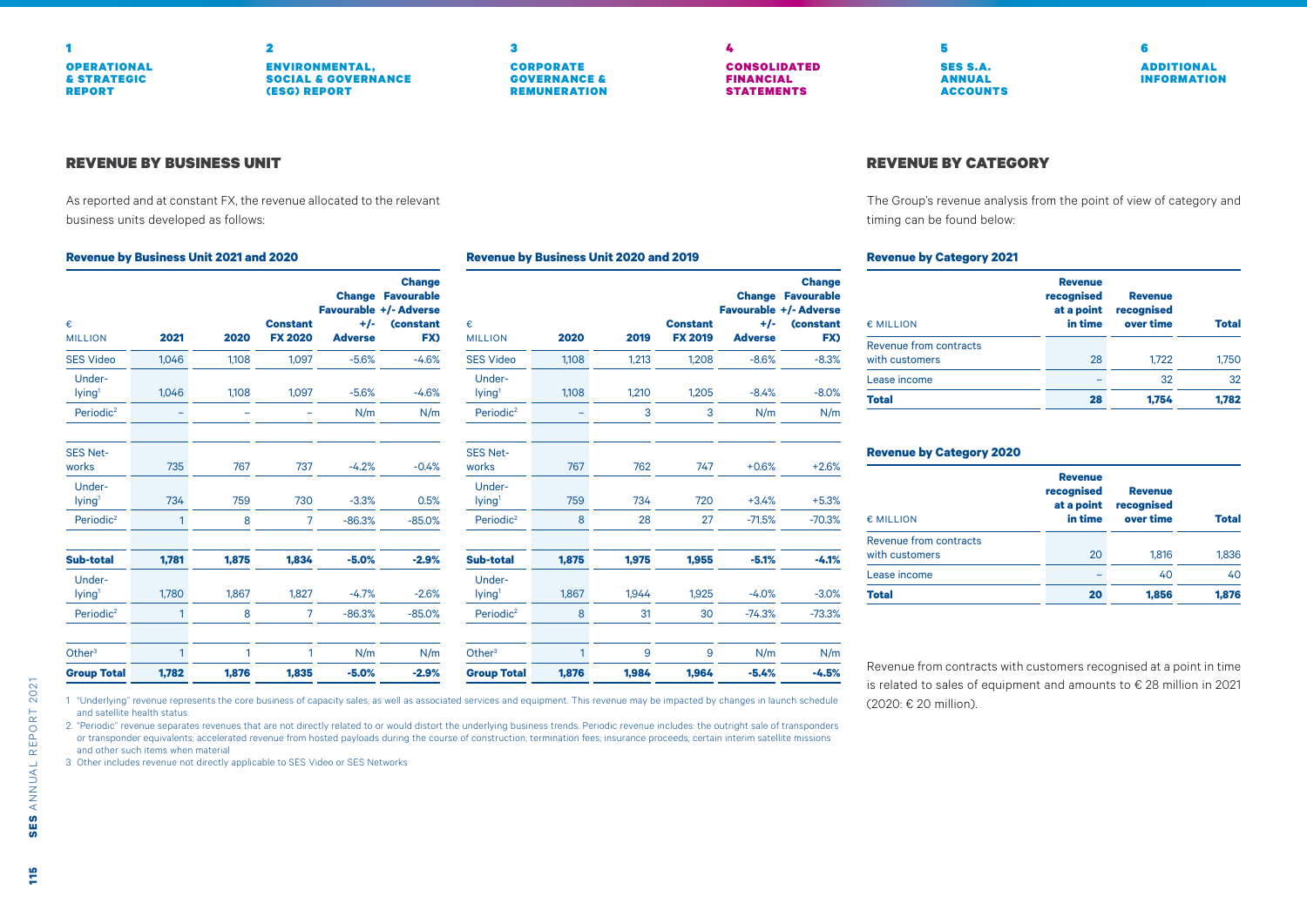#### **OPERATIONAL** & STRATEGIC REPORT

2 ENVIRONMENTAL, [SOCIAL & GOVERNANCE](#page--1-1)  (ESG) REPORT

# 3

**CORPORATE** [GOVERNANCE &](#page--1-0)  REMUNERATION

4 **CONSOLIDATED FINANCIAL STATEMENTS** 

5 SES S.A. ANNUAL [ACCOUNTS](#page--1-0)

6 ADDITIONAL INFORMATION

#### REMAINING PERFORMANCE OBLIGATIONS

Our remaining performance obligations, which the Group refers to as revenue "backlog," represent our expected future revenues under existing customer contracts and include both cancellable and non-cancellable contracts. The backlog was € 5.8 billion as of December 31, 2021 (2020: € 6.1 billion), € 5.2 billion (2020: € 5.6 billion) of which related to 'protected' backlog and € 0.6 billion (2020: € 0.5 billion) of which related to 'unprotected' backlog. Approximately 25% of the backlog is expected to be recognised as revenue in 2022, approximately 21% in 2023, and approximately 17% in 2024, with the remaining thereafter.

Protected backlog includes non-cancellable contracts and cancellable contracts with substantive termination fees. For contracts with termination options that do not have substantive termination fees, protected backlog also includes contract periods up to the first optional termination date. Unprotected backlog includes revenue from contracts that are cancellable and not subject to substantive termination fees.

#### REVENUE BY COUNTRY

The Group's revenue from external customers analysed by country using the customer's billing address is as follows:

#### **Revenue by Country**

| € MILLION                            | 2021  | 2020  |
|--------------------------------------|-------|-------|
| Luxembourg (SES country of domicile) | 54    | 54    |
| <b>United States of America</b>      | 554   | 590   |
| Germany                              | 355   | 368   |
| <b>United Kingdom</b>                | 212   | 232   |
| France                               | 78    | 94    |
| Others - Europe                      | 203   | 196   |
| <b>Others</b>                        | 326   | 342   |
| <b>Total</b>                         | 1.782 | 1.876 |

No single customer accounted for 10%, or more, of total revenue in 2021, or 2020.

#### PROPERTY, PLANT AND EQUIPMENT AND INTANGIBLE ASSETS BY LOCATION

The Group's property, plant and equipment and intangible assets are located as set out in the following table. Note that satellites are allocated to the country where the legal owner of the asset is incorporated.

#### **Property, Plant and Equipment and Intangible Assets by Location**

| 2020   |
|--------|
| 4,754  |
| 2,808  |
| 1.183  |
| 900    |
| 160    |
| 48     |
| 30     |
| 130    |
| 10,013 |
|        |

#### <span id="page-25-0"></span>NOTE 4 – OPERATING EXPENSES

The operating expense categories disclosed include the following types of expenditure:

1) Cost of sales, which excludes staff costs and depreciation, represents expenditures which generally vary directly with revenue. They are incurred in delivering services to customers and include a variety of expenses such as rental of third-party satellite capacity, third-party teleports, connectivity, equipment and equipment rental, customer support costs such as hosting, monitoring, implementation, engineering work as well as commissions. Other

cost of sales detailed below include an amount of € 51 million (2020: € 12 million) for C-band repurposing related expenses >> [Note](#page-61-0) 33.

#### **Cost of Sales**

| € MILLION                                | 2021  | 2020  |
|------------------------------------------|-------|-------|
| Rental of third-party satellite capacity | (68)  | (82)  |
| <b>Customer support costs</b>            | (72)  | (55)  |
| Other cost of sales                      | (179) | (154) |
| <b>Total cost of sales</b>               | (319) | (291) |

- 2) Staff costs of € 304 million (2020: € 330 million) include gross salaries and employer's social security payments, payments into pension schemes for employees, charges arising under sharebased payment schemes, as well as staff-related restructuring charges of € 8 million (2020: € 38 million) and C-band repurposing related expenses of € 36 million (2020: € 15 million). At the year-end the total full-time equivalent number of members of staff was 2,037 (2020: 2,095).
- 3) Other operating expenses of € 198 million (2020: € 186 million) are, by their nature, less variable to revenue development. Such costs include office-related and technical facility costs, in-orbit insurance costs, marketing expenses, general and administrative expenditure, consulting charges, travel-related expenditure and movements in provisions for debtors. Other operating expenses also include an amount of nil (2020: € 2 million) of restructuring charges in connection with the Group's ongoing optimisation programme >> [Note](#page-54-0) 24 and as well an amount of € 35 million (2020: € 16 million) C-band repurposing related expenses >> [Note](#page-61-0) 33.

ANNUAL REPORT 2021 **SES** ANNUAL REPORT 2021 SES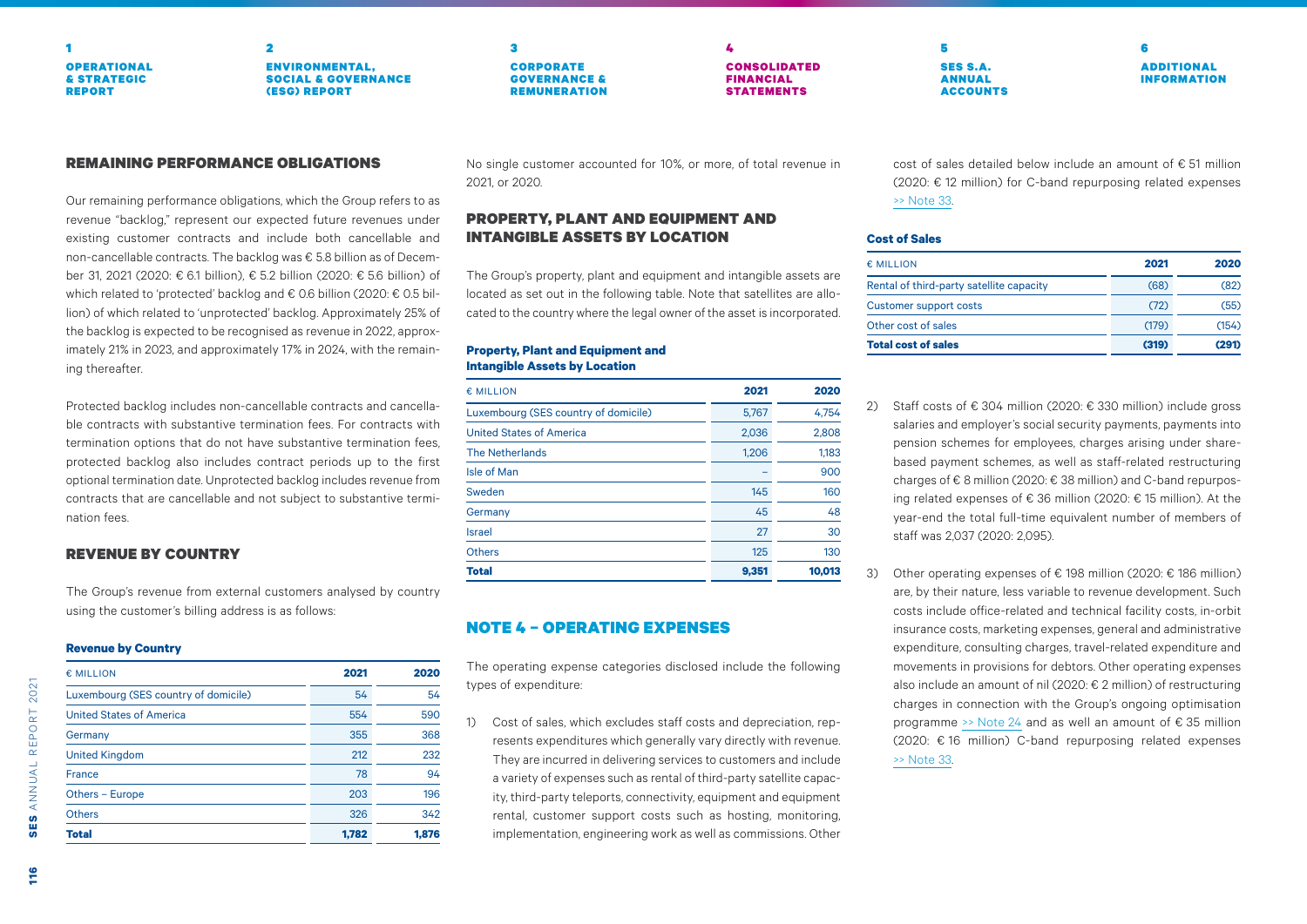2 ENVIRONMENTAL, [SOCIAL & GOVERNANCE](#page--1-1)  (ESG) REPORT

#### 3 CORPORATE [GOVERNANCE &](#page--1-0)  REMUNERATION

4 [CONSOLIDATED](#page-0-0)  **FINANCIAL** STATEMENTS

5 SES S.A. ANNUAL [ACCOUNTS](#page--1-0)

6 ADDITIONAL INFORMATION

#### NOTE 5 – AUDIT AND NON-AUDIT FEES

For 2021 and 2020 the Group recorded charges, billed and accrued, from its independent auditors, and affiliated companies thereof, as set out below:

#### **Audit and Non-Audit Fees**

| € MILLION                                                         | 2021 | 2020 |
|-------------------------------------------------------------------|------|------|
| Fees for statutory audit of annual and consoli-<br>dated accounts | 21   | クク   |
| Fees charged for other assurance services                         | 0.1  |      |
| Fees charged for other non-audit services                         |      |      |
| <b>Total audit and non-audit fees</b>                             | 2.2  | 23   |

'Other assurance services' represent primarily comfort letters issued in connection with treasury funding operations and interim dividend reviews.

#### <span id="page-26-1"></span>NOTE 6 – FINANCE INCOME AND COSTS

#### **Finance Income and Costs**

| € MILLION                                                         | 2021  | 2020  |
|-------------------------------------------------------------------|-------|-------|
| <b>Finance income</b>                                             |       |       |
| Interest income                                                   |       |       |
| Net foreign exchange gains <sup>1</sup>                           | 37    |       |
| Fair value increases on financial assets <sup>2</sup>             | 13    |       |
| Total                                                             | 50    |       |
| <b>Finance costs</b>                                              |       |       |
| Interest expense on borrowings<br>(excluding amounts capitalised) | (95)  | (123) |
| Loan fees and origination costs and other                         | (26)  | (30)  |
| Net foreign exchange losses <sup>1</sup>                          |       | (32)  |
| Total                                                             | (121) | (185) |

1 Net foreign exchange gains/losses are mostly related to revaluation of bank accounts, deposits and other monetary items denominated in US dollars.

2 Represents fair value increases on assets included as part of 'Other financial assets' in the consolidated statement of financial position and required to be measured at fair value following recent third-party transactions

## <span id="page-26-0"></span>NOTE 7 – INCOME TAXES

Taxes on income comprise the taxes paid or owed in the individual countries, as well as deferred taxes. Current and deferred taxes can be analysed as follows:

#### **Income Taxes**

| € MILLION                                                                                        | 2021  | 2020 |
|--------------------------------------------------------------------------------------------------|-------|------|
| <b>Current income tax</b>                                                                        |       |      |
| Current income tax charge on result of the year                                                  | (163) | (38) |
| Adjustments in respect of prior periods                                                          | 9     | (4)  |
| Foreign withholding taxes                                                                        | (7)   | (9)  |
| <b>Total current income tax</b>                                                                  | (161) | (51) |
| <b>Deferred income tax</b>                                                                       |       |      |
| Relating to origination and reversal of temporary<br>differences                                 | (23)  | 73   |
| Relating to tax losses carried forward                                                           | 251   | 7    |
| Changes in tax rate                                                                              | 6     | (12) |
| Adjustment of prior years                                                                        | (24)  | (10) |
| <b>Total deferred income tax</b>                                                                 | 210   | 58   |
| Income tax benefit per<br>consolidated income statement                                          | 49    | 7    |
| <b>Consolidated statement of changes in equity</b>                                               |       |      |
| Current and Deferred Income tax related to items<br>(charged) or credited directly in equity     |       |      |
| Post-employment benefit obligation                                                               | (1)   | 1    |
| Impact of currency translation                                                                   | (36)  | 35   |
| Net investment hedge - current tax                                                               | 26    | (29) |
| Tax impact of the treasury shares impairment<br>recorded in the stand-alone financial statements | 1     | 6    |
| Tax impact on perpetual bond                                                                     | 20    | 18   |
| <b>Current and deferred income taxes reported</b><br>in equity                                   | 10    | 31   |

A reconciliation between the income tax benefit and the profit before tax of the Group multiplied by a theoretical tax rate of 25.69% (2020: 25.69%) which corresponds to the Luxembourg domestic tax rate for the year ended 31 December 2021 is as follows:

#### **Income Tax Reported in the Consolidated Income Statement**

| € MILLION                                                              | 2021           | 2020  |
|------------------------------------------------------------------------|----------------|-------|
| <b>Profit/(loss) before tax from continuing</b><br>operations          | 397            | (102) |
| Multiplied by theoretical tax rate                                     | 102            | (26)  |
| Effect of different foreign tax rates                                  | 14             | 4     |
| Investment tax credits                                                 | (44)           | (64)  |
| Tax exempt income                                                      |                |       |
| Non-deductible expenditures                                            | $\overline{2}$ | 9     |
| Taxes related to prior years                                           | 3              | 4     |
| Effect of changes in tax rate                                          | (5)            | 15    |
| Other changes in group tax provision<br>not included in separate lines | (3)            |       |
| Impairment on investments in subsidiaries<br>and other assets          | (107)          | 14    |
| Impact of deferred taxes                                               | (23)           | 31    |
| Foreign withholding taxes                                              | 7              | 9     |
| Other                                                                  | 5              | (3)   |
| Income tax reported in the<br>consolidated income statement            | (49)           | (7)   |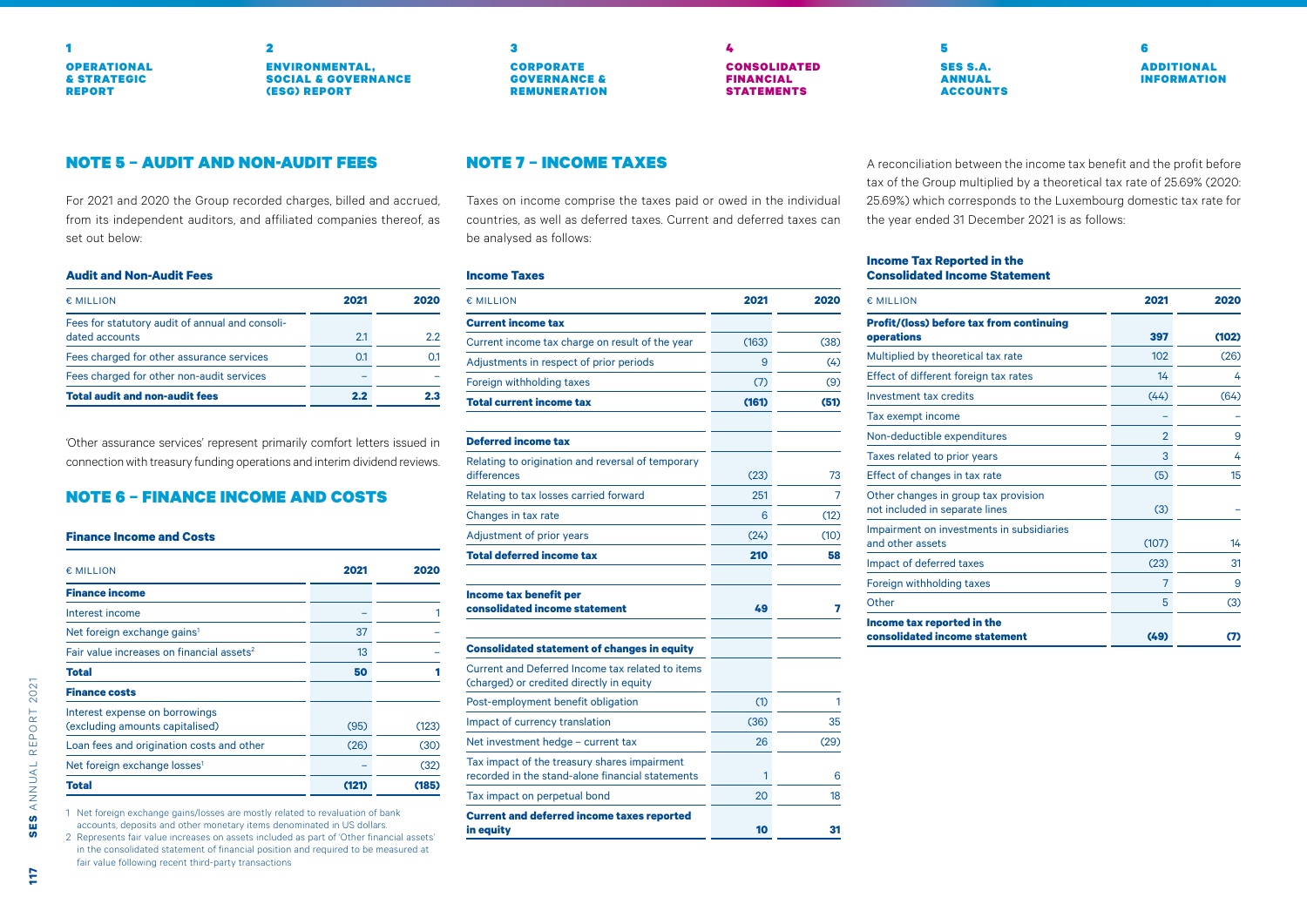#### **OPERATIONAL** & STRATEGIC REPORT

#### 2 ENVIRONMENTAL, [SOCIAL & GOVERNANCE](#page--1-1)  (ESG) REPORT

3 **CORPORATE** [GOVERNANCE &](#page--1-0)  REMUNERATION

4 **CONSOLIDATED FINANCIAL STATEMENTS** 

5 SES S.A. ANNUAL [ACCOUNTS](#page--1-0)

6 ADDITIONAL INFORMATION

#### EFFECT OF CHANGES IN TAX RATE

During 2021, the Dutch government decided to increase the general corporate income tax rate from 25% to 25.8% as of 1 January 2022 and the deferred tax assets and liabilities balances have been remeasured on this revised basis. The total impact of this re-measurement was an income tax expense of € 3 million. The above re-measurement was considered a change in accounting estimate in accordance with IAS 8.

During 2021, the commune of Betzdorf hosting SES corporate headquarters decided to increase the municipal business tax rate from 7.5% to 9% bringing the total corporate income tax rate for Luxembourg from 25.69% to 27.19% as from 1 January 2022. The deferred tax assets and liabilities balances have been re-measured on this basis. The total impact of this re-measurement was a tax income of € 8 million. The above re-measurement was considered a change in accounting estimate in accordance with IAS 8.

#### FOREIGN WITHHOLDING TAX

The foreign withholding tax of  $\epsilon$  7 million includes a provision of € 4 million for Indian withholding tax retained by customers and paid to the Indian tax authorities. A final decision on Indian withholding taxes is still pending at the level of the Supreme Court.

The remaining  $\epsilon$  3 million relates to withholding tax retained by customers in other jurisdictions.

#### INVESTMENT TAX CREDITS

**118**

In 2021, the continuing investment in the O3b mPOWER and SES-17 triggered the recognition of deferred tax assets for investment tax credits of € 19 million (2020: € 55 million) and € 14 million (2020: € 6 million) respectively. In 2021, SES started the procurement of 19.2° replacement satellites triggering the recognition of deferred tax assets for investment tax credits of € 9 million (2020: € 0 million).

The remaining  $E$  2 million of deferred tax assets for investment tax credits was recognised in connection with other investments by Group companies in Luxembourg.

According to Luxembourg tax law, unused investment tax credits can be carried forward for ten years. SES believes that it is probable that sufficient taxable profits will be available in the Luxembourg fiscal unity in the future to use all the available investment tax credits.

#### IMPACT OF DEFERRED TAXES

GovSat-1 was launched in January 2018 and entered in operational service in March 2018. A deferred tax asset for investment tax credits of € 26 million was recognised by its owner LuxGovSat S.A. in the same year. LuxGovSat S.A. is not part of the Luxembourg fiscal unity. As a result of management's analysis of the recoverability of this deferred tax asset, an additional amount of € 11 million was reversed during 2021 (2020: € 4 million).

On the basis of a recoverability analysis, an additional net deferred tax asset of € 41 million was recognised in relation to prior year tax losses in Luxembourg, Israel and Germany.

An additional deferred tax liability of € 6 million was recorded following the transfer of the business assets of SES Satellite Leasing Ltd to SES Astra S.A.

#### IMPAIRMENT ON SUBSIDIARIES AND OTHER ASSETS

The aggregate impact of  $\epsilon$  107 million comprises the following:

• The impairment charge of  $\epsilon$  903 million (2020:  $\epsilon$  64 million) recorded on the carrying value of subsidiary investments and other assets held by entities in Luxembourg resulting in a positive effective tax rate ('ETR') impact of € 232 million (2020: € 17 million).

- The impairment charge of € 62 million taken on the carrying value of intercompany receivables held by entities in Luxembourg resulting in a positive ETR impact of € 16 million.
- The impairment charge of € 673 million (2020: nil) recorded in connection with the goodwill attributed to the GEO North America cash-generating unit >> [Note](#page-34-0) 14 resulting in a negative ETR impact of € 141 million (2020: nil).

#### <span id="page-27-0"></span>NOTE 8 – DEFERRED INCOME TAX

The deferred tax positions included in the consolidated financial statements can be analysed as follows:

#### **Deferred Income Tax**

| € MILLION                                         | <b>Deferred</b><br>tax assets<br>2021 | <b>Deferred</b><br>tax assets<br>2020 | <b>Deferred</b><br>tax liabili-<br><b>ties 2021</b> | <b>Deferred</b><br>tax liabili-<br><b>ties 2020</b> |
|---------------------------------------------------|---------------------------------------|---------------------------------------|-----------------------------------------------------|-----------------------------------------------------|
| Losses carried forward                            | 301                                   | 73                                    |                                                     |                                                     |
| <b>Tax credits</b>                                | 259                                   | 227                                   |                                                     |                                                     |
| Intangible assets                                 | 23                                    | 27                                    | (239)                                               | (219)                                               |
| Tangible assets                                   |                                       |                                       | (160)                                               | (123)                                               |
| <b>Trade receivables</b>                          | 19                                    | 13                                    |                                                     |                                                     |
| Other                                             | 5                                     | 9                                     | (39)                                                | (27)                                                |
| <b>Total deferred tax</b><br>assets/(liabilities) | 607                                   | 349                                   | (438)                                               | (369)                                               |
| Offset of deferred<br>taxes                       | (39)                                  | (36)                                  | 39                                                  | 36                                                  |
| <b>Net deferred tax</b><br>assets/(liabilities)   | 568                                   | 313                                   | (399)                                               | (333)                                               |

Deferred tax assets have been offset against deferred tax liabilities where they relate to the same tax authority and the entity concerned has a legally enforceable right to set off current tax assets against current tax liabilities.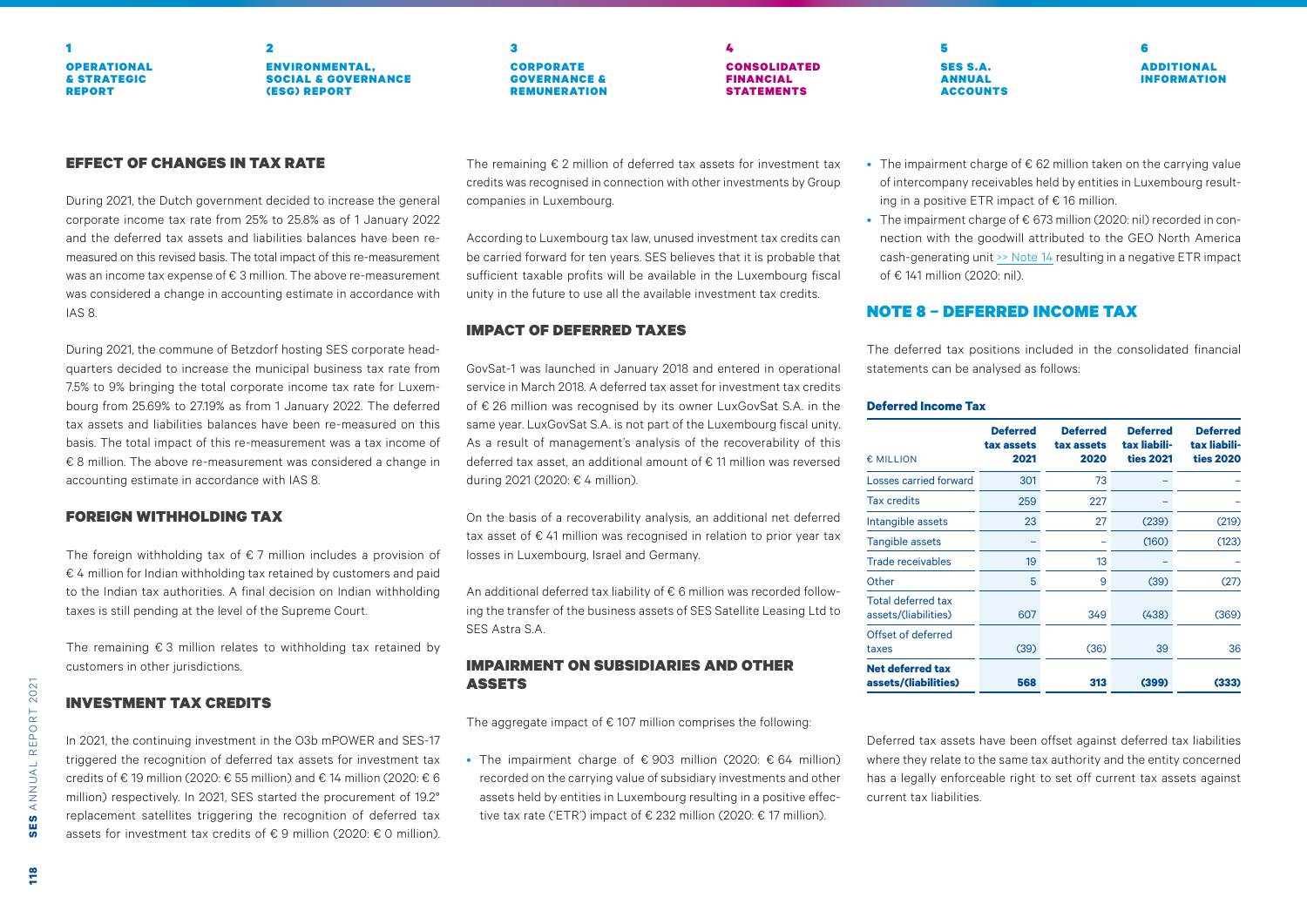#### **OPERATIONAL** & STRATEGIC REPORT

ENVIRONMENTAL, [SOCIAL & GOVERNANCE](#page--1-1)  (ESG) REPORT

3 CORPORATE [GOVERNANCE &](#page--1-0)  REMUNERATION

4 [CONSOLIDATED](#page-0-0)  **FINANCIAL** STATEMENTS

5 SES S.A. ANNUAL [ACCOUNTS](#page--1-0)

6 ADDITIONAL INFORMATION

#### In 2021 the Group recognised additional deferred tax assets for tax losses carried forward in Luxembourg for € 247 million (2020: nil). Tax losses can be carried forward in Luxembourg for 17 years. Using the estimated future taxable income based on the most recent business plan information approved by the Board of Directors, the Company has concluded that the deferred tax assets for the remaining tax losses carried forward are recoverable (€ 281 million).

2

In addition to the recoverable tax losses for which the Group has recognised deferred tax assets, the Group has further tax losses of € 488 million as at 31 December 2021 (31 December 2020: € 497 million) which are available for offset against future taxable profits of the companies in which the losses arose. € 329 million (31 December 2020: 431 million) of these tax losses were generated in the US. Deferred tax assets have not been recognised in respect of these losses as they cannot be used to offset taxable profits elsewhere in the Group and they have arisen in subsidiaries which are not expected to generate taxable profits against which they could be offset in the foreseeable future.

No deferred income tax liabilities have been recognised for withholding tax and other taxes which would be payable on the unremitted earnings of certain subsidiaries. Such amounts are permanently reinvested or not subject to taxation.

The movement in deferred income tax assets and liabilities during the year, without taking into consideration the offsetting of balances, is as follows:

#### **Movement in deferred Income Tax Assets**

| <b>DEFERRED TAX ASSETS</b>                 | <b>Losses</b><br>carried<br>forward | <b>Tax credits</b> | <b>Intangible</b>        | assets Receivables       | <b>Other</b> | <b>Total</b> |
|--------------------------------------------|-------------------------------------|--------------------|--------------------------|--------------------------|--------------|--------------|
| At 1 January 2020                          | 71                                  | 168                | 30                       | 23                       | 10           | 302          |
| (Charged)/credited to the income statement | 3                                   | 60                 | (4)                      | (9)                      |              | 51           |
| Charged directly to equity                 | $\overline{\phantom{0}}$            |                    |                          | $\overline{\phantom{0}}$ |              |              |
| Exchange difference <sup>1</sup>           | (2)                                 |                    |                          | (1)                      | (2)          | (5)          |
| At 31 December 2020                        | 72                                  | 228                | 26                       | 13                       | 10           | 349          |
| (Charged)/credited to the income statement | 227                                 | 31                 | (3)                      | 5                        | (5)          | 255          |
| Charged directly to equity                 | $\overline{\phantom{0}}$            |                    |                          |                          |              |              |
| Exchange difference <sup>1</sup>           | $\overline{2}$                      |                    | $\overline{\phantom{0}}$ |                          |              | 3            |
| At 31 December 2021                        | 301                                 | 259                | 23                       | 19                       | 5            | 607          |

#### **Movement in deferred Income Tax Liabilities**

| <b>Intangible</b><br>assets | <b>Tangible</b><br>assets | <b>Other</b> | <b>Total</b> |
|-----------------------------|---------------------------|--------------|--------------|
| 207                         | 169                       | 25           | 401          |
| 29                          | (38)                      |              | (7)          |
| (17)                        | (8)                       |              | (25)         |
| 219                         | 123                       | 27           | 369          |
| $\Omega$                    | 31                        | 12           | 45           |
| 18                          | 6                         |              | 24           |
| 239                         | 160                       | 39           | 438          |
|                             |                           |              |              |

1 A foreign exchange impact arises due to the translation of Group's operations with a different functional currency than euro. This amounts to € 21 million as at 31 December 2021 (2020: € 20 million)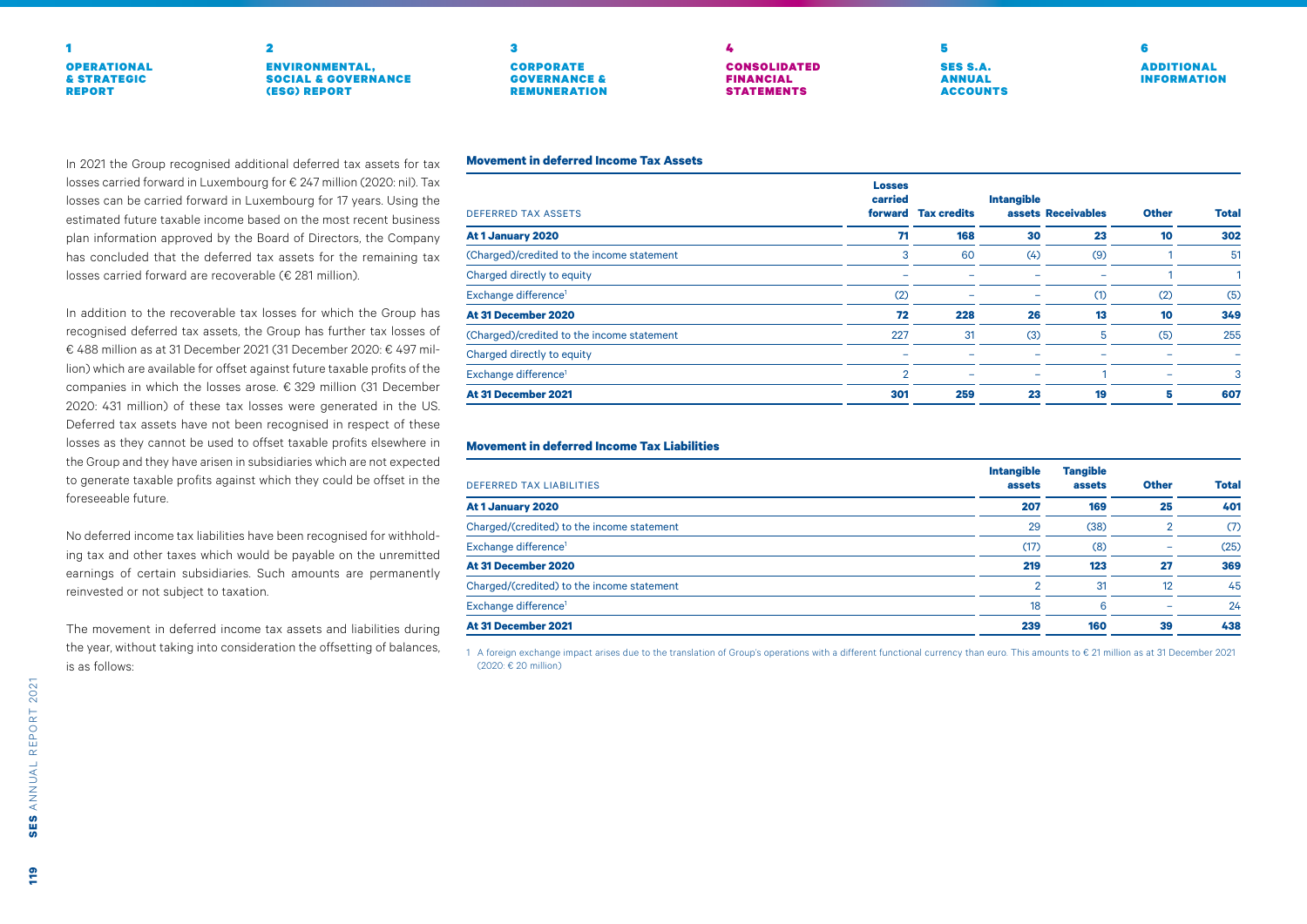#### **OPERATIONAL** & STRATEGIC REPORT

#### 2 ENVIRONMENTAL, [SOCIAL & GOVERNANCE](#page--1-1)  (ESG) REPORT

#### 3 **CORPORATE** [GOVERNANCE &](#page--1-0)  REMUNERATION

4 **CONSOLIDATED FINANCIAL STATEMENTS** 

5 SES S.A. ANNUAL [ACCOUNTS](#page--1-0)

6 ADDITIONAL INFORMATION

#### <span id="page-29-1"></span>NOTE 9 – COMPONENTS OF OTHER COMPREHENSIVE INCOME

#### **Components of Other Comprehensive Income**

| $\epsilon$ MILLION                                      | 2021 | 2020  |
|---------------------------------------------------------|------|-------|
| Impact of currency translation                          | 471  | (624) |
| Income tax effect                                       | (36) | 35    |
| <b>Total impact of currency translation, net of tax</b> | 435  | (589) |

The impact of currency translation in other comprehensive income relates to exchange gains or losses arising on the translation of the net assets of foreign operations from their functional currency to the euro, which is the Company's functional and presentation currency.

The unrealised gain in 2021 of € 471 million (2020: unrealised loss of € 624 million) reflects the impact on the valuation of SES's net US dollar assets due to the strengthening of the US dollar against the euro from \$ 1.2271 to \$ 1.1326 (2020: the weakening of the US dollar against the euro from \$ 1.1234 to \$ 1.2271). This effect is partially offset by the impact of the net investment hedge >> [Note](#page-43-0) 18.

#### <span id="page-29-0"></span>NOTE 10 – EARNINGS PER SHARE

Earnings per share is calculated by dividing the net profit for the year attributable to ordinary shareholders of each class of shares by the weighted average number of shares outstanding during the year as adjusted to reflect the economic rights of each class of share. The net profit or loss for the year attributable to ordinary shareholders has been adjusted to include an assumed coupon, net of tax, on the Perpetual Bonds.

For 2021, a basic earnings per share of € 0.92 per Class A share (2020: basic loss per share of € 0.30), and € 0.37 per Class B share (2020: basic loss per share of  $\epsilon$  0.12) have been calculated as follows:

Profit attributable to the owners of the parent for calculating basic earnings per share:

#### **Profit Attributable to Owners**

| € MILLION                                     | 2021 | 2020  |
|-----------------------------------------------|------|-------|
| Profit attributable to owners of the parent   | 453  | (86)  |
| Assumed coupon on perpetual bond (net of tax) | (41) | (49)  |
| <b>Total</b>                                  | 412  | (135) |

Assumed coupon accruals of  $\epsilon$  41 million (net of tax) for the year ended 31 December 2021 (2020: € 49 million) related to the Perpetual Bonds in issue have been considered for the calculation of the basic and diluted earnings available for distribution.

The weighted average number of shares based on the capital struc-ture of the Company as described in >> [Note](#page-47-1) 20, net of own shares held, for calculating basic earnings per share was as follows:

#### **A- and B-shares**

|                             | 2021  | 2020  |
|-----------------------------|-------|-------|
| Class A shares (in million) | 369.7 | 378.4 |
| Class B shares (in million) | 189.2 | 191.7 |
| <b>Total</b>                | 558.9 | 570.1 |

Diluted earnings per share is calculated by adjusting the weighted average number of ordinary shares outstanding to assume conversion of all dilutive potential ordinary shares which are primarily related to the share-based compensation plans. A calculation is done to determine the number of shares that could have been acquired at fair value based on the monetary value of the subscription rights attached to outstanding share options. The number of shares calculated as above is compared with the number of shares that would have been issued assuming the exercise of the share options and the difference, if it

results in a dilutive effect, is considered to adjust the weighted average number of shares.

For 2021, a diluted earnings per Class A share of € 0.92 (2020: diluted loss of € 0.30), and € 0.37 per Class B share (2020: diluted loss of € 0.12) have been calculated as follows:

#### **Diluted Earnings per Share**

| € MILLION                                     | 2021 | 2020  |
|-----------------------------------------------|------|-------|
| Profit attributable to owners of the parent   | 453  | (86)  |
| Assumed coupon on perpetual bond (net of tax) | (41) | (49)  |
| Total                                         | 412  | (135) |

The weighted average number of shares, net of own shares held, for calculating diluted earnings per share was as follows:

#### **Weighted Average Number of Shares**

|                             | 2021  | 2020  |
|-----------------------------|-------|-------|
| Class A shares (in million) | 372.9 | 3813  |
| Class B shares (in million) | 189.2 | 191.7 |
| Total                       | 562.1 | 573.0 |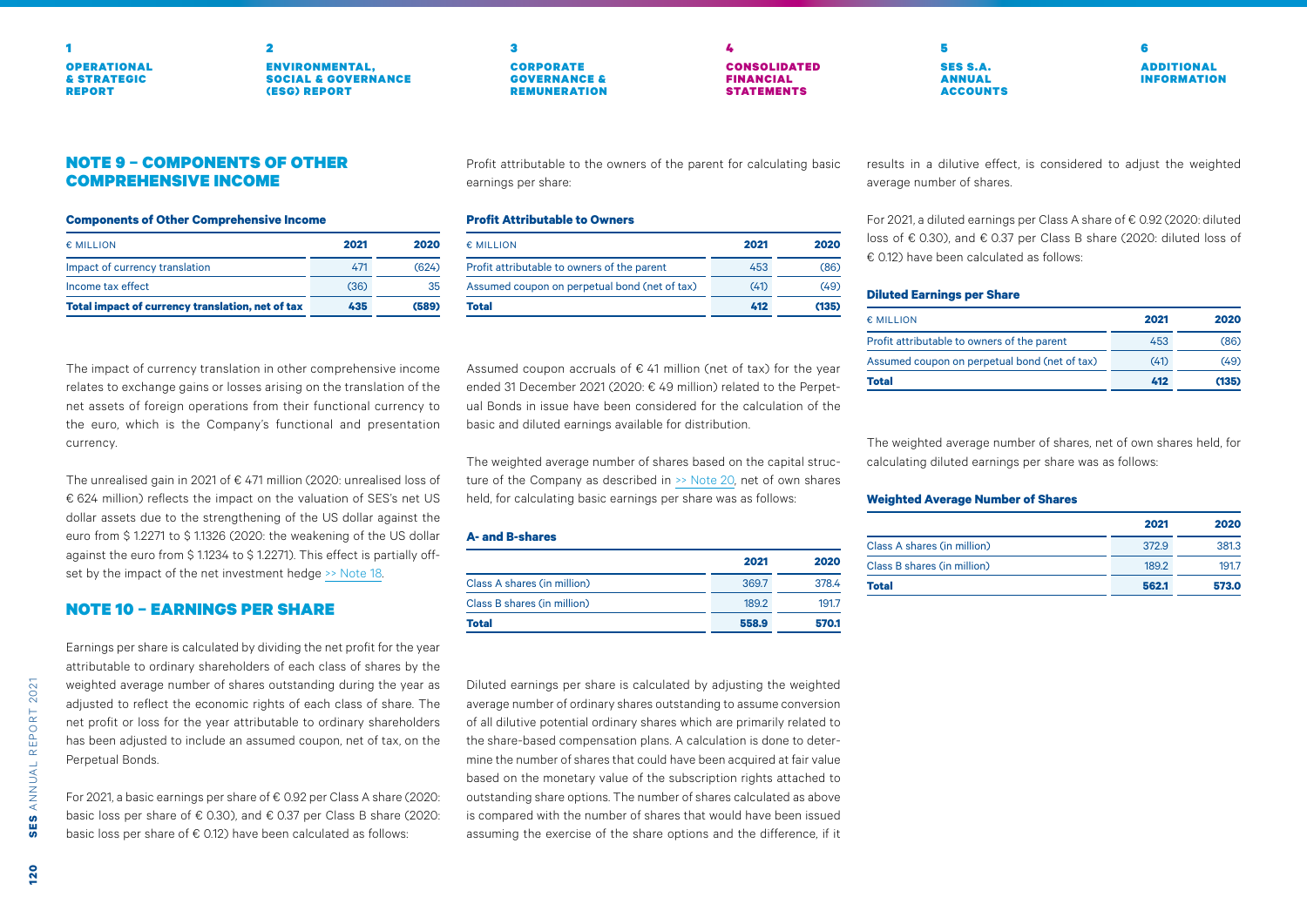3 CORPORATE [GOVERNANCE &](#page--1-0)  REMUNERATION

4 [CONSOLIDATED](#page-0-0)  **FINANCIAL** STATEMENTS

5 SES S.A. ANNUAL [ACCOUNTS](#page--1-0)

6 ADDITIONAL INFORMATION

#### <span id="page-30-1"></span>NOTE 11 – DIVIDENDS PAID AND PROPOSED

Dividends declared are paid net of any withholding tax (2021: € 20 million, 2020: € 20 million).

Dividends declared and paid during the year:

#### **Dividends Declared and Paid**

| € MILLION                                               | 2021 | 2020 |
|---------------------------------------------------------|------|------|
| Class A dividend for 2020: € 0.40<br>$(2019; \in 0.40)$ | 153  | 153  |
| Class B dividend for 2020: € 0.16<br>$(2019; \in 0.16)$ | 31   | 31   |
| <b>Total</b>                                            | 184  | 184  |

Dividends proposed for approval at the annual general meeting to be held on 1 April 2022, which are not recognised as a liability as at 31 December 2021:

#### **Dividend Proposed**

| € MILLION                                                    | 2022 | 2021 |
|--------------------------------------------------------------|------|------|
| Class A dividend for 2021: € 0.50<br>$(2020; \in 0.40)$      | 192  | 153  |
| Class B dividend for 2021: € 0.20<br>$(2020: \epsilon 0.16)$ | 38   | 31   |
| <b>Total</b>                                                 | 230  | 184  |

## <span id="page-30-0"></span>NOTE 12 – PROPERTY, PLANT AND EQUIPMENT

## **Property, Plant and Equipment 2021** € MILLION **Land and buildings Space segment Ground Segment Other fixtures and fittings, tools and equipment Total Cost As at 1 January 2021 278 11,091 811 229 12,409** Additions 6 – 7 3 16 Disposals (3) (1) (1) (5) Retirements<sup>1</sup> (6) (850) (860) (850) (850) (3) (1) (860) Transfers from assets in course of  $\frac{1}{2}$  construction ([>> Note 13\)](#page-33-0) 3 – 17 41 61 Transfers from intangible assets ([>> Note 14\)](#page-34-0) – – 3 – 3 Impact of currency translation and the control of the control of the control of the control of the control of the control of the control of the control of the control of the control of the control of the control of the con **As at 31 December 2021 289 10,709 872 277 12,147 Depreciation As at 1 January 2021 (186) (7,321) (562) (170) (8,239)** Depreciation (15) (478) (53) (29) (575) Impairment expense – (73) – – (73) Impairment reversal – 22 – – 22 Disposals – – 1 1 2 Retirements1 6 850 3 1 860 Impact of currency translation (6) (332) (29) (4) (371) **As at 31 December 2021 (201) (7,332) (640) (201) (8,374) Net book value as at 31 December 2021 88 3,377 232 76 3,773**

1 Satellites ASTRA 2B, ASTRA 1D, AMC-2, AMC-16, NSS-806 and NSS-5 were retired in 2021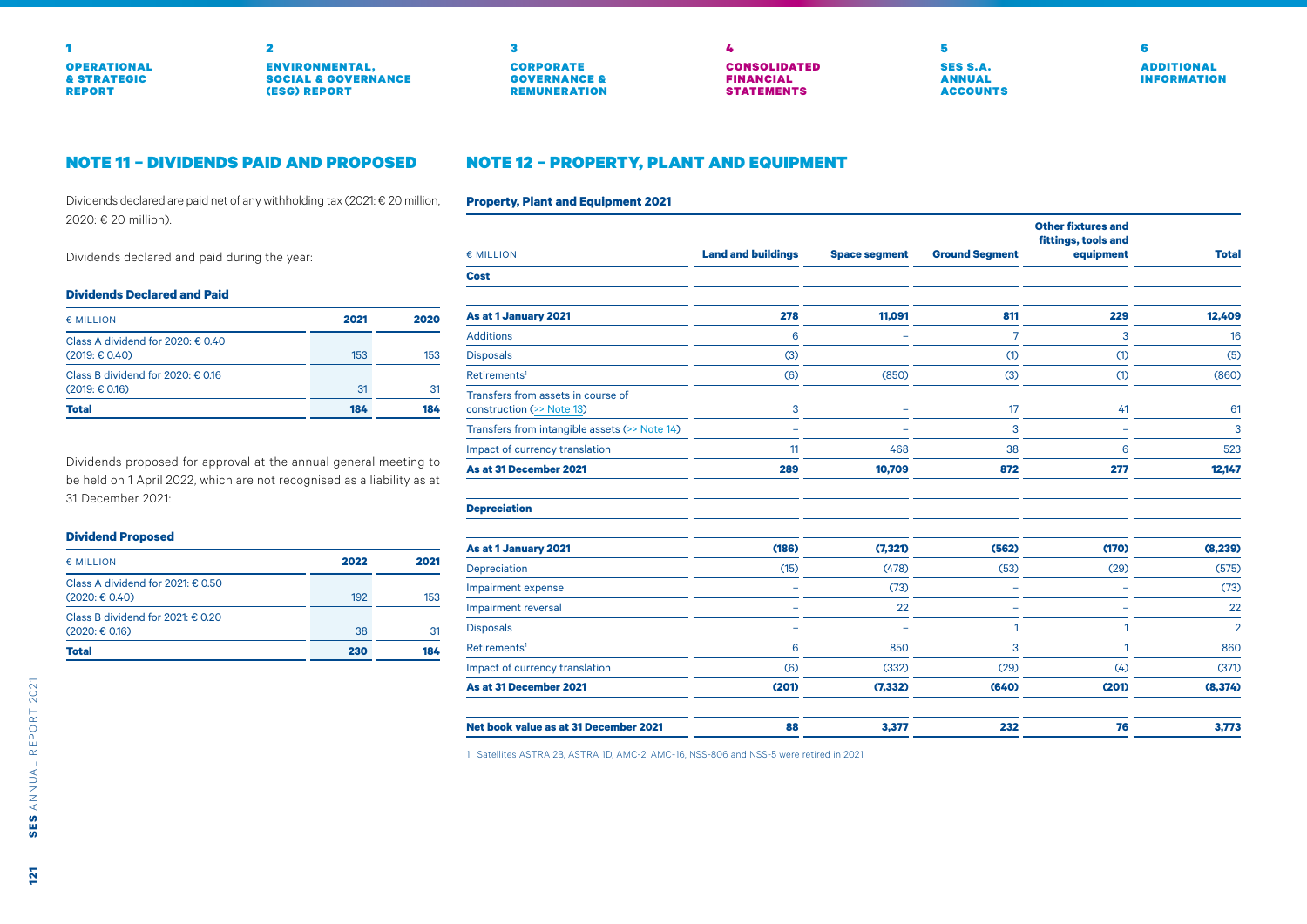| <b>OPERATIONAL</b><br>& STRATEGIC<br><b>REPORT</b> | <b>ENVIRONMENTAL.</b><br><b>SOCIAL &amp; GOVERNANCE</b><br>(ESG) REPORT | <b>CORPORATE</b><br><b>GOVERNANCE &amp;</b><br><b>REMUNERATION</b> | CONSOLIDATED<br><b>FINANCIAL</b><br><b>STATEMENTS</b> | <b>SES S.A.</b><br><b>ANNUAL</b><br><b>ACCOUNTS</b> | <b>ADDITIONAL</b><br><b>INFORMATION</b> |
|----------------------------------------------------|-------------------------------------------------------------------------|--------------------------------------------------------------------|-------------------------------------------------------|-----------------------------------------------------|-----------------------------------------|

#### **Property, Plant and Equipment 2020**

|                                                              |                           |                          |                          | <b>Other fixtures and</b><br>fittings, tools and |                          |
|--------------------------------------------------------------|---------------------------|--------------------------|--------------------------|--------------------------------------------------|--------------------------|
| € MILLION                                                    | <b>Land and buildings</b> | <b>Space segment</b>     | <b>Ground Segment</b>    | equipment                                        | <b>Total</b>             |
| <b>Cost</b>                                                  |                           |                          |                          |                                                  |                          |
|                                                              |                           |                          |                          |                                                  |                          |
| As at 1 January 2020                                         | 290                       | 12,054                   | 834                      | 215                                              | 13,393                   |
| <b>Additions</b>                                             | 5                         | $\overline{\phantom{a}}$ | 8                        | $\overline{2}$                                   | 15                       |
| <b>Disposals</b>                                             | (2)                       | $\overline{\phantom{a}}$ | (1)                      | (1)                                              | (4)                      |
| Retirements <sup>1</sup>                                     | (6)                       | (285)                    | (1)                      | (2)                                              | (294)                    |
| Transfers from assets in course of construction (>> Note 13) | $\mathbf{3}$              | $\overline{\phantom{0}}$ | 15                       | 23                                               | 41                       |
| Transfers between categories                                 | $\overline{\phantom{0}}$  | $\overline{\phantom{0}}$ |                          | (1)                                              | $\overline{\phantom{a}}$ |
| Impact of currency translation                               | (12)                      | (678)                    | (45)                     | (7)                                              | (742)                    |
| As at 31 December 2020                                       | 278                       | 11,091                   | 811                      | 229                                              | 12,409                   |
| <b>Depreciation</b>                                          |                           |                          |                          |                                                  |                          |
| As at 1 January 2020                                         | (178)                     | (7, 335)                 | (536)                    | (158)                                            | (8, 207)                 |
| Depreciation                                                 | (21)                      | (527)                    | (57)                     | (20)                                             | (625)                    |
| Impairment expense                                           | $\overline{\phantom{a}}$  | (229)                    | $\overline{\phantom{a}}$ | $\overline{\phantom{a}}$                         | (229)                    |
| Impairment reversal                                          | $\overline{\phantom{a}}$  | 46                       | $\overline{\phantom{a}}$ | $\overline{\phantom{a}}$                         | 46                       |
| <b>Disposals</b>                                             | ۳                         | ۰                        |                          |                                                  | $\overline{2}$           |
| Retirements <sup>1</sup>                                     | 6                         | 285                      |                          | $\overline{2}$                                   | 294                      |
| Impact of currency translation                               | $\overline{7}$            | 439                      | 29                       | 5                                                | 480                      |
| As at 31 December 2020                                       | (186)                     | (7, 321)                 | (562)                    | (170)                                            | (8, 239)                 |
| Net book value as at 31 December 2020                        | 92                        | 3,770                    | 249                      | 59                                               | 4,170                    |

1 Satellites AMC-7 and ASTRA 1F were retired in 2020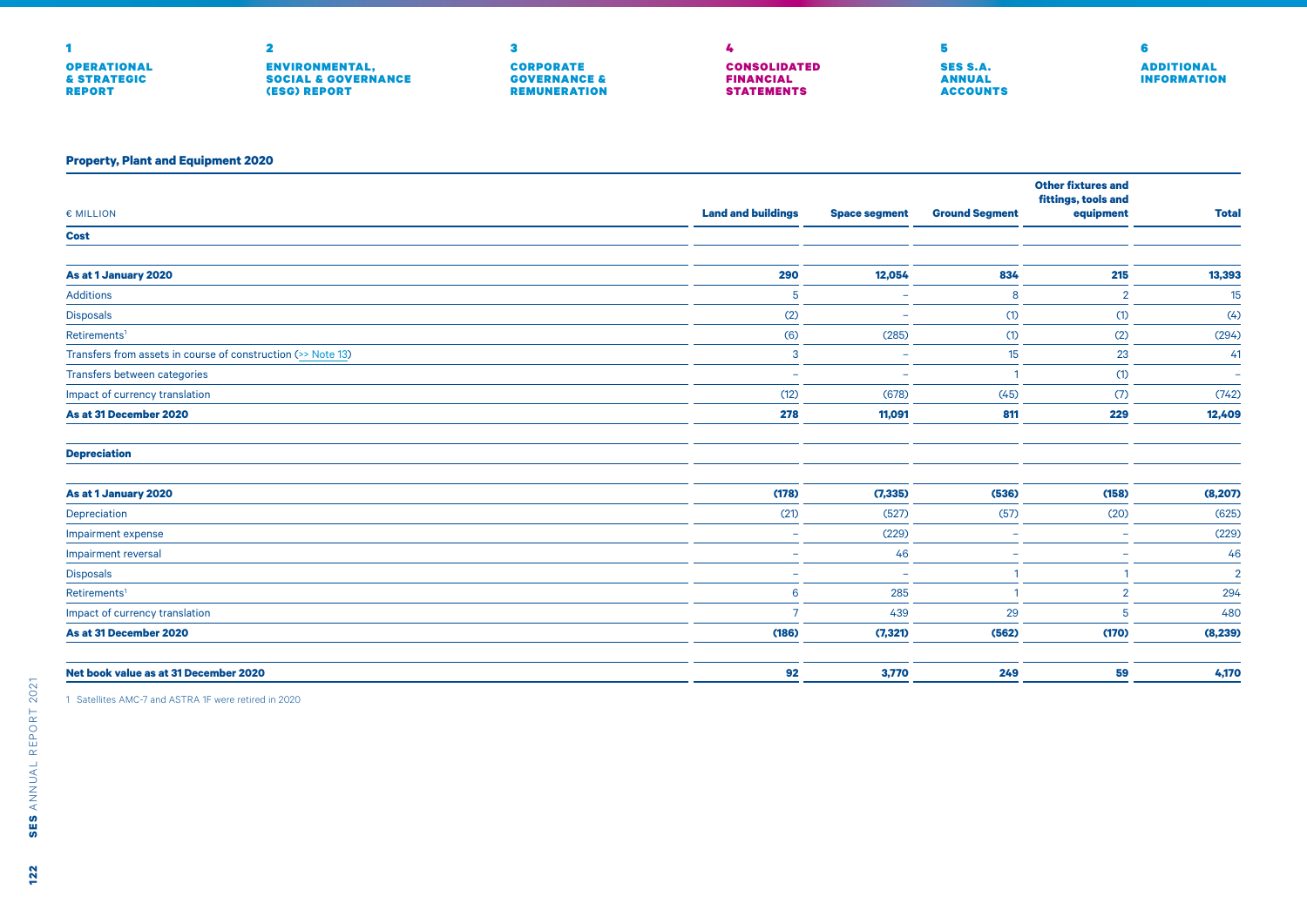#### **OPERATIONAL** & STRATEGIC REPORT

#### ENVIRONMENTAL, [SOCIAL & GOVERNANCE](#page--1-1)  (ESG) REPORT

CORPORATE [GOVERNANCE &](#page--1-0)  **REMUNERATION** 

3

4 [CONSOLIDATED](#page-0-0)  **FINANCIAL STATEMENTS** 

5 SES S.A. ANNUAL [ACCOUNTS](#page--1-0)

6 ADDITIONAL INFORMATION

The Group's policy in setting the useful economic life of its satellites is to initially use the satellite design life and then, once sufficient time has passed to allow for initial anomalies to be investigated and future fuel projections to be stabilised, to adjust the depreciation life to take into account factors such as the technical condition of the satellite, its projected remaining fuel life, and replacement or redeployment plans.

2

The review in 2021 resulted in revisions to the remaining useful economic lives of three GEO satellites resulting in a net decrease in the depreciation expense for 2021 of € 9 million. The corresponding review in 2020 resulted in revisions to the remaining useful economic lives of four GEO satellites and five MEO satellites resulting in a net decrease in the depreciation expense for 2020 of € 17 million.

As at 31 December 2021, the amount of the property, plant and equipment pledged in relation to the Group's liabilities is nil (2020: nil).

For further information related to right-of-use assets, >> [Note](#page-57-0) 29.

#### IMPAIRMENT OF SPACE SEGMENT ASSETS

In 2021, the net impairment expense for space segment assets recorded was € 51 million (2020: € 183 million), comprising impairment expenses of € 73 million offset by impairment reversals of € 22 million. The charges and reversals are the aggregation of impairment testing procedures on specific satellites, or combinations of co-located satellites, in the Group's geostationary fleet.

The following table discloses the applicable amounts and discount rates used in the impairment test for those geostationary satellites subject to impairment expenses or reversals during the year.

#### **Impairment expenses and reversals**

| <b>Carrying</b><br>value | <b>Value</b><br>in use | <b>Discount</b><br>rate | <b>Impairment</b><br>expense |
|--------------------------|------------------------|-------------------------|------------------------------|
| 333                      | 260                    | $4.9% - 8.9%$           | 73                           |
| 66                       | 114                    | $4.9\% - 8.9\%$         | (22)                         |
|                          |                        |                         | 51                           |
| 814                      | 585                    | $5.8\% - 7.1\%$         | 229                          |
| 140                      | 186                    | $5.8\% - 7.1\%$         | (46)                         |
|                          |                        |                         | 183                          |
|                          |                        |                         |                              |

The impairment expenses and reversals recorded reflect updated business assumptions for the satellites through to the end of their useful economic lives. In general, these updated assumptions reflect a combination of revised commercial developments and expectations, updated assessments of the regulatory environment impacting certain assets (and hence the Group's ability to achieve the forecast commercial exploitation), changes in the competitive environment in which the Group operates, and certain changes in the operation of the satellites (for example the decision to place a particular satellite into inclined orbit, or changes to the timing thereof) or associated ground segment infrastructure.

Specific developments, largely in the second half of 2021, in these areas contributed to the weakening of cash flow projections for certain satellites and contributed to the recording of the impairment expenses noted above.

As part of standard impairment testing procedures, the Group assesses the impact of changes in the discount rates and reductions in EBITDA. Discount rates are simulated up to 1% below and above the CGU's specific rate used in the base valuation and EBITDA projections are simulated up to 5% below and above the base valuation. In this way a matrix of valuations is generated, which reveals the potential exposure to impairment expenses based on movements in the valuation parameters which are within the range of outcomes foreseeable at the valuation date.

The most recent testing showed that for this category of geostationary space segment assets, then under the least favourable combination of the circumstances above (namely a 1% higher discount rate in conjunction with a 5% lower EBITDA projection) an incremental impairment of  $\epsilon$  68 million would be recorded. A 1% increase in the discount rate at a constant EBITDA level would increase satellite impairments by € 28 million. Taken separately, a 5% decrease in EBITDA would increase satellite impairments by € 31 million.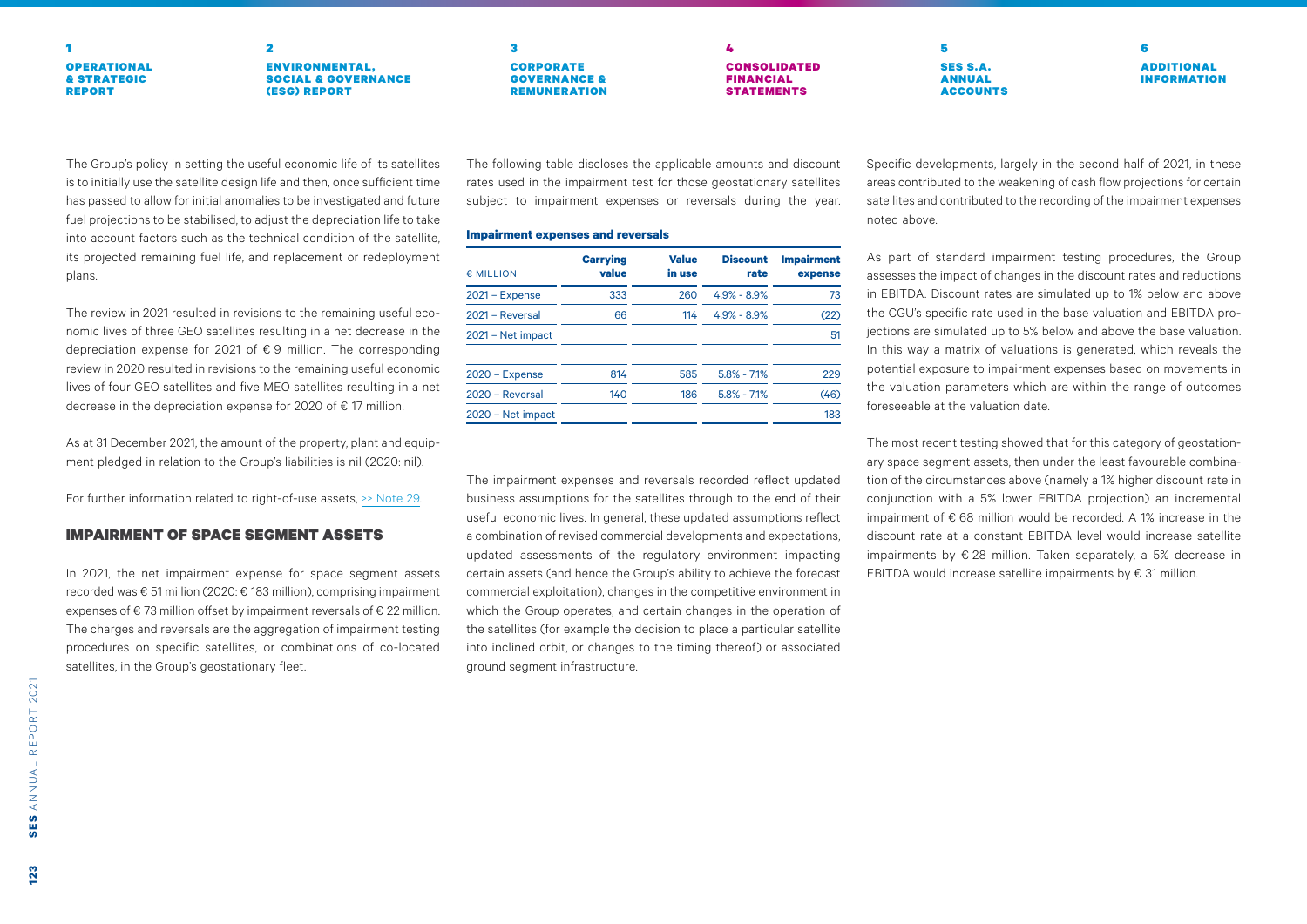**OPERATIONAL** & STRATEGIC REPORT

2 ENVIRONMENTAL,

[SOCIAL & GOVERNANCE](#page--1-1)  (ESG) REPORT

3 CORPORATE [GOVERNANCE &](#page--1-0)  REMUNERATION

4 [CONSOLIDATED](#page-0-0)  **FINANCIAL STATEMENTS** 

5 SES S.A. ANNUAL [ACCOUNTS](#page--1-0)

6 ADDITIONAL INFORMATION

#### <span id="page-33-0"></span>NOTE 13 – ASSETS IN THE COURSE OF **CONSTRUCTION**

#### **Assets in the Course of Construction 2021**

| € MILLION                                             | <b>Land and</b><br><b>Buildings</b> | <b>Space</b><br>segment | <b>Ground</b><br>segment | <b>Fixtures, tools</b><br>& equipment | <b>Total</b> |
|-------------------------------------------------------|-------------------------------------|-------------------------|--------------------------|---------------------------------------|--------------|
| Cost and net book value as at 1 January 2021          |                                     | 1,529                   | 90                       | 31                                    | 1.651        |
| <b>Movements in 2021</b>                              |                                     |                         |                          |                                       |              |
| Additions <sup>1</sup>                                |                                     | 360                     | 63                       | 9                                     | 439          |
| Transfers to assets in use (>> Note 12)               | (3)                                 |                         | (17)                     | (41)                                  | (61)         |
| Transfer to intangible assets (>> Note 14)            |                                     |                         | (10)                     |                                       | (10)         |
| <b>Transfer between categories</b>                    | $\mathfrak{p}$                      |                         | (12)                     | 10                                    |              |
| C-band repurposing ( $>$ Note 33) <sup>2</sup>        |                                     | (305)                   | (8)                      |                                       | (313)        |
| Impact of currency translation                        |                                     | 80                      |                          |                                       | 82           |
| <b>Cost and net book value as at 31 December 2021</b> |                                     | 1,664                   | 107                      | 10                                    | 1.788        |

1 Additions related to O3b mPOWER, SES-17, Astra 19.2E (including € 237 million non-cash transactions)

2 C-band reimbursable space segment and ground cost (non-cash)

#### **Assets in the Course of Construction 2020**

| € MILLION                                      | <b>Land and</b><br><b>Buildings</b> | <b>Space</b><br>segment | <b>Ground</b><br>segment | <b>Fixtures, tools</b><br>& equipment | <b>Total</b> |
|------------------------------------------------|-------------------------------------|-------------------------|--------------------------|---------------------------------------|--------------|
| Cost and net book value as at 1 January 2020   |                                     | 842                     | 60                       | 21                                    | 924          |
| <b>Movements in 2020</b>                       |                                     |                         |                          |                                       |              |
| Additions <sup>1</sup>                         |                                     | 766                     | 69                       | 26                                    | 861          |
| Transfers to assets in use (>> Note 12)        | (3)                                 |                         | (15)                     | (23)                                  | (41)         |
| Transfer to intangible assets (>> Note 14)     |                                     |                         | (5)                      | (1)                                   | (6)          |
| <b>Transfer between categories</b>             | 3                                   |                         | (12)                     | 9                                     | ۰            |
| Impact of currency translation                 |                                     | (79)                    | (7)                      | (1)                                   | (87)         |
| Cost and net book value as at 31 December 2020 |                                     | 1,529                   | 90                       | 31                                    | 1.651        |
|                                                |                                     |                         |                          |                                       |              |

1 Additions related to O3b mPOWER, SES-17, C-band repurposing (including € 702 million non-cash transactions)

Borrowing costs of  $\epsilon$  6 million (2020:  $\epsilon$  5 million) arising from financing specifically relating to satellite procurements were capitalised during the year and are included in additions to 'Space segment' in the above table.

A weighted average effective rate of 2.92% (2020: 3.34%) was used, representing the Group's average weighted cost of borrowing. Excluding the impact of the loan origination costs and commitment fees the average weighted interest rate was 2.76% (2020: 3.14%).

In connection with space segment additions in 2021, the Group recognised € 164 million (2020: € 405 million) in respect of the O3b mPOWER arrangement described >> [Note](#page-56-1) 27, € 140 million (2020: € 47 million) in respect of the SES-17 construction and € 56 million in respect of procurement of satellites in connection with Astra 19.2°E replacement.

Due to the nature of the arrangements, these transactions are included in the Group's assets in the course of construction space segment and included in 'Payments for purchases of tangible assets' within the consolidated statement of cash flows only to the extent that payments were made to the suppliers.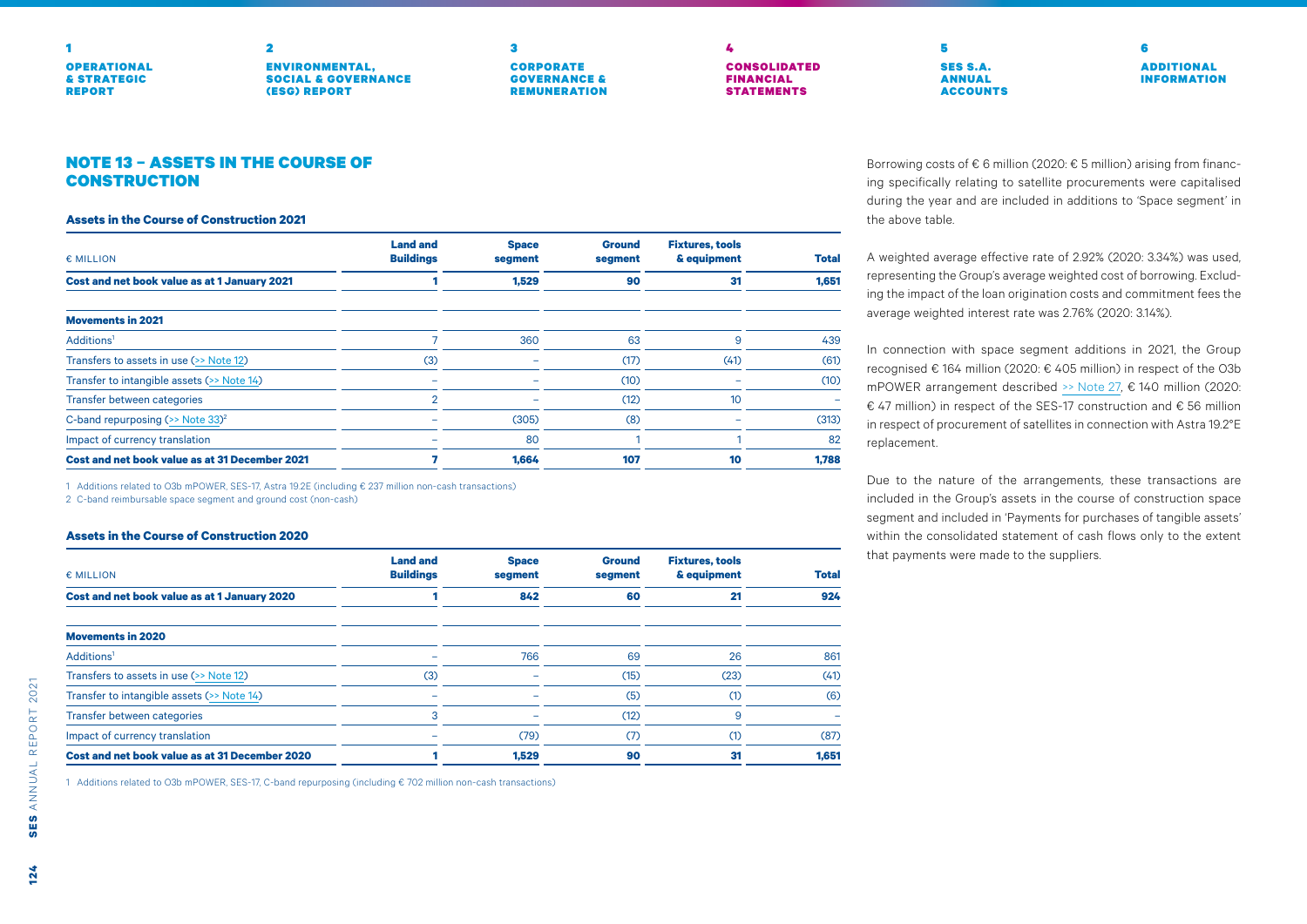**OPERATIONAL** & STRATEGIC REPORT

(ESG) REPORT

CORPORATE [GOVERNANCE &](#page--1-0)  **REMUNERATION** 

3

4 [CONSOLIDATED](#page-0-0)  FINANCIAL **STATEMENTS** 

**Intangible Assets 2020**

5 SES S.A. ANNUAL **[ACCOUNTS](#page--1-0)** 

6 ADDITIONAL INFORMATION

#### <span id="page-34-0"></span>NOTE 14 – INTANGIBLE ASSETS

#### **Intangible Assets 2021**

| € MILLION                                                     | <b>Orbital slot</b><br>licence<br>rights<br>(indefinite-<br>life) | <b>Goodwill</b>          | <b>Orbital slot</b><br>licence<br>riahts | <b>Other</b><br>(definite definite life<br>life) intangibles ment costs | <b>Internally</b><br>generated<br>develop- | <b>Total</b>    | € MILLION                           |
|---------------------------------------------------------------|-------------------------------------------------------------------|--------------------------|------------------------------------------|-------------------------------------------------------------------------|--------------------------------------------|-----------------|-------------------------------------|
| <b>Cost</b>                                                   |                                                                   |                          |                                          |                                                                         |                                            |                 | <b>Cost</b>                         |
| As at 1 January 2021                                          | 1.930                                                             | 2.173                    | 771                                      | 470                                                                     | 58                                         | 5.402           | As at 1 Jan                         |
| <b>Additions</b>                                              |                                                                   |                          | 9                                        |                                                                         | 37                                         | 46              | <b>Additions</b>                    |
| <b>Retirement</b>                                             |                                                                   |                          | $(567)^1$                                | (70)                                                                    | L.                                         | (637)           | <b>Retirement</b>                   |
| <b>Transfers from assets</b><br>in course of construction     |                                                                   |                          |                                          | 49                                                                      | (49)                                       |                 | <b>Transfers</b> fr<br>in course of |
| <b>Transfers between categories</b>                           | 4                                                                 |                          |                                          | (4)                                                                     | ÷                                          |                 | <b>Transfers fr</b>                 |
| Transfers to property, plant and<br>equipment (>> Note 12)    |                                                                   |                          |                                          | (3)                                                                     |                                            | (3)             | constructio<br>and equipm           |
| Transfers from assets under<br>constructions, property, plant |                                                                   |                          |                                          |                                                                         |                                            |                 | Impact of c<br>As at 31 De          |
| and equipment (>> Note 13)                                    |                                                                   |                          |                                          | 10                                                                      |                                            | 10 <sup>°</sup> |                                     |
| Impact of currency translation                                | 147                                                               | 203                      |                                          | 17                                                                      |                                            | 367             | <b>Amortisati</b>                   |
| As at 31 December 2021                                        | 2,081                                                             | 2,376                    | 213                                      | 469                                                                     | 46                                         | 5,185           |                                     |
|                                                               |                                                                   |                          |                                          |                                                                         |                                            |                 | As at 1 Jan                         |
| <b>Amortisation</b>                                           |                                                                   |                          |                                          |                                                                         |                                            |                 | Amortisatio                         |
| As at 1 January 2021                                          | (14)                                                              | (147)                    | (630)                                    | (419)                                                                   |                                            | (1, 210)        | Impairment                          |
| Amortisation                                                  |                                                                   |                          | (38)                                     | (57)                                                                    |                                            | (95)            | <b>Retirement</b>                   |
| <b>Impairment</b>                                             |                                                                   | (673)                    |                                          |                                                                         |                                            | (673)           | Impact of c                         |
| <b>Retirement</b>                                             |                                                                   | $\overline{\phantom{0}}$ | 567 <sup>1</sup>                         | 70                                                                      | $\equiv$                                   | 637             | As at 31 De                         |
| Impact of currency translation                                | (2)                                                               | (36)                     |                                          | (16)                                                                    |                                            | (54)            |                                     |
| As at 31 December 2021                                        | (16)                                                              | (856)                    | (101)                                    | (422)                                                                   |                                            | (1, 395)        | <b>Net book v</b><br>31 Decemb      |
| <b>Net book value as at</b><br>31 December 2021               | 2,065                                                             | 1,520                    | 112                                      | 47                                                                      | 46                                         | 3,790           |                                     |

| € MILLION                                                                                          | <b>Orbital slot</b><br>licence<br>rights<br>(indefinite-<br>life) | <b>Goodwill</b> | <b>Orbital slot</b><br>licence<br>rights | <b>Other</b><br>(definite definite life<br>life) intangibles ment costs | <b>Internally</b><br>generated<br>develop- | <b>Total</b> |
|----------------------------------------------------------------------------------------------------|-------------------------------------------------------------------|-----------------|------------------------------------------|-------------------------------------------------------------------------|--------------------------------------------|--------------|
| <b>Cost</b>                                                                                        |                                                                   |                 |                                          |                                                                         |                                            |              |
| As at 1 January 2020                                                                               | 2,095                                                             | 2,398           | 776                                      | 458                                                                     | 39                                         | 5,766        |
| <b>Additions</b>                                                                                   |                                                                   |                 |                                          | $\overline{2}$                                                          | 45                                         | 47           |
| Retirement                                                                                         |                                                                   |                 |                                          | (6)                                                                     |                                            | (6)          |
| <b>Transfers from assets</b><br>in course of construction                                          |                                                                   |                 |                                          | 24                                                                      | (24)                                       |              |
| <b>Transfers from assets under</b><br>constructions, property, plant<br>and equipment (>> Note 13) |                                                                   |                 |                                          | 7                                                                       | (1)                                        | 6            |
| Impact of currency translation                                                                     | (165)                                                             | (225)           | (5)                                      | (15)                                                                    | (1)                                        | (411)        |
| As at 31 December 2020                                                                             | 1.930                                                             | 2.173           | 771                                      | 470                                                                     | 58                                         | 5,402        |
| <b>Amortisation</b>                                                                                |                                                                   |                 |                                          |                                                                         |                                            |              |
| As at 1 January 2020                                                                               |                                                                   | (134)           | (587)                                    | (360)                                                                   |                                            | (1,081)      |
| Amortisation                                                                                       |                                                                   |                 | (44)                                     | (51)                                                                    |                                            | (95)         |
| Impairment                                                                                         | (14)                                                              | (51)            |                                          | (29)                                                                    |                                            | (94)         |
| Retirement                                                                                         |                                                                   |                 |                                          | 6                                                                       |                                            | 6            |
| Impact of currency translation                                                                     |                                                                   | 38              | 1                                        | 15                                                                      |                                            | 54           |
| As at 31 December 2020                                                                             | (14)                                                              | (147)           | (630)                                    | (419)                                                                   |                                            | (1, 210)     |
| Net book value as at<br><b>31 December 2020</b>                                                    | 1.916                                                             | 2.026           | 141                                      | 51                                                                      | 58                                         | 4,192        |

1 Concession agreement with Luxembourg government 2001 to 2021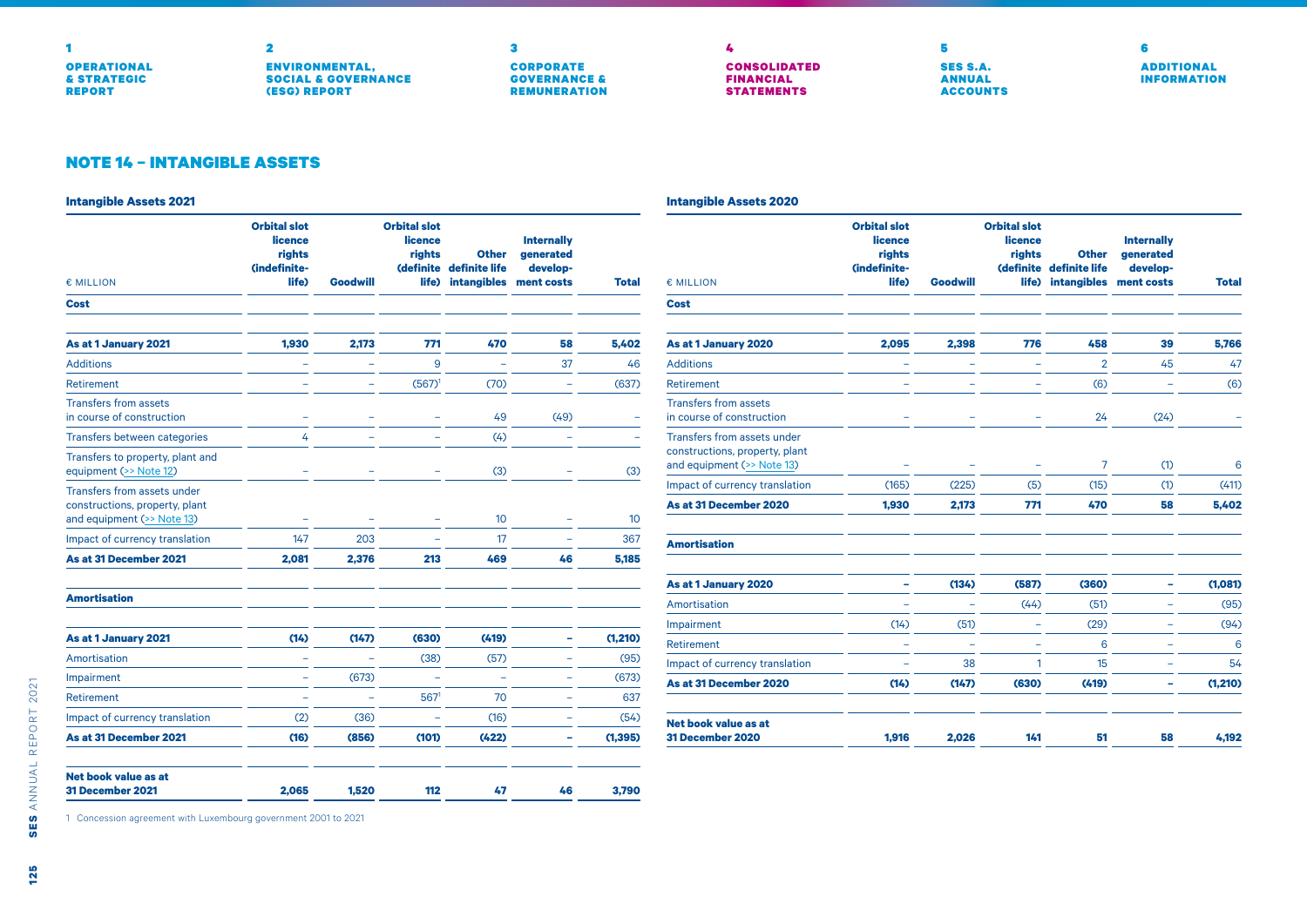**OPERATIONAL** & STRATEGIC REPORT

2 ENVIRONMENTAL, [SOCIAL & GOVERNANCE](#page--1-1)  (ESG) REPORT

#### INDEFINITE-LIFE INTANGIBLE ASSETS

The Group's indefinite-life intangible assets comprise goodwill and orbital slot licence rights.

Impairment testing procedures are performed annually, or whenever events or changes in circumstances indicate that the carrying amount of such assets may not be recoverable. The annual impairment tests are performed as of 31 October each year. The recoverable amounts are determined based on a value in use calculation >> [Note](#page-11-1) 2 using the most recent business plan information approved by the Board of Directors, which covers a period of five years.

The calculations of value in use are most sensitive to:

#### **1) Movements in the underlying business plan assumptions**

Business plans are drawn up annually and provide an assessment of the expected developments for a five-year period beyond the end of the year when the plan is drawn up. These business plans reflect both the most up-to-date assumptions concerning the CGU's markets and also developments and trends in the business of the CGU. For the provision of satellite capacity these will particularly take into account the following factors:

- the expected developments in transponder fill rates, including the impact of replacement capacity;
- any changes in the expected capital expenditure cycle, for example due to the technical degradation of a satellite or the need for replacement capacities; and
- any changes in satellite procurement, launch or cost assumptions, including launch schedule.

#### CORPORATE [GOVERNANCE &](#page--1-0)  REMUNERATION

3

4 [CONSOLIDATED](#page-0-0)  **FINANCIAL STATEMENTS** 

5 SES S.A. ANNUAL [ACCOUNTS](#page--1-0)

ADDITIONAL INFORMATION

6

#### **2) Changes in discount rates**

Discount rates reflect management's estimate of the risks specific to each CGU. Management uses a pre-tax weighted average cost of capital as discount rate for each CGU. This reflects market interest rates of twenty-year bonds in the market concerned, the capital structure of businesses in the Group's business sector, and other factors, as necessary, applied specifically to the CGU concerned.

#### **3) Changes in perpetuity growth rates assumptions**

Growth rate assumptions used to extrapolate cash flows beyond the business planning period are based on the commercial experience relating to the CGUs concerned and the expectations for developments in the markets which they serve.

#### REVISION TO DEFINITION OF CASH-GENERATING UNITS FOR INTANGIBLE ASSETS

With effect from 1 January 2021 the Company has revised the identification of the cash-generating units which are applied in the impairment testing of both goodwill and orbital slot rights. These changes, and the rationale for each are as set out below:

#### **1) Discontinuation of 'MX1' as a separate cash-generating unit for goodwill impairment testing**

As noted in the Group's 2020 consolidated financial statements, the goodwill for this cash-generating unit has been fully written off and hence no further impairment exposure remains. With effect from January 2021 the tangible fixed assets and working capital of MX1 have been integrated into the Group's wider Video business.

#### **2) Disaggregation of current 'SES GEO operations' cash generating unit**

The gross goodwill as at 31 December 2021 of € 2,376 million derives primarily from the acquisition of two significant GEO businesses: GE Americom in 2001 and New Skies Satellites in 2006.

Since 2012, and following on from the integration of these businesses into a single operational unit alongside the more Europe-centric SES ASTRA operations, the Group's approach to segmental reporting moved away from the former presentation of two GEO-related segments 'ASTRA' and 'World Skies' (being broadly the legacy GE Americom and New Skies Satellites business combined) to a single operating segment defined as 'the provision of satellite-based data transmission capacity, and ancillary services to customers around the world'.

From 2013 this integrated model was also adopted in the identification of cash-generating units for the purpose of goodwill impairment testing for GEO operations, with the more regionally derived components of goodwill arising in the purchase price allocation exercises for those two GEO acquisitions being grouped and monitored at the level of a single group of cash-generating units; an approach which was maintained for the eight years between 2013 and 2020.

Beginning in 2021, management has disaggregated this single cash-generating unit to revert to a regionally based reporting and monitoring of goodwill, realigning it with the approach taken for the impairment testing of orbital slot rights. This reflects the developments in the business environment of the Group, triggered by the increasing demand from market participants in various business areas (primarily telecommunications companies) for bandwidth to support the provision of data connectivity services.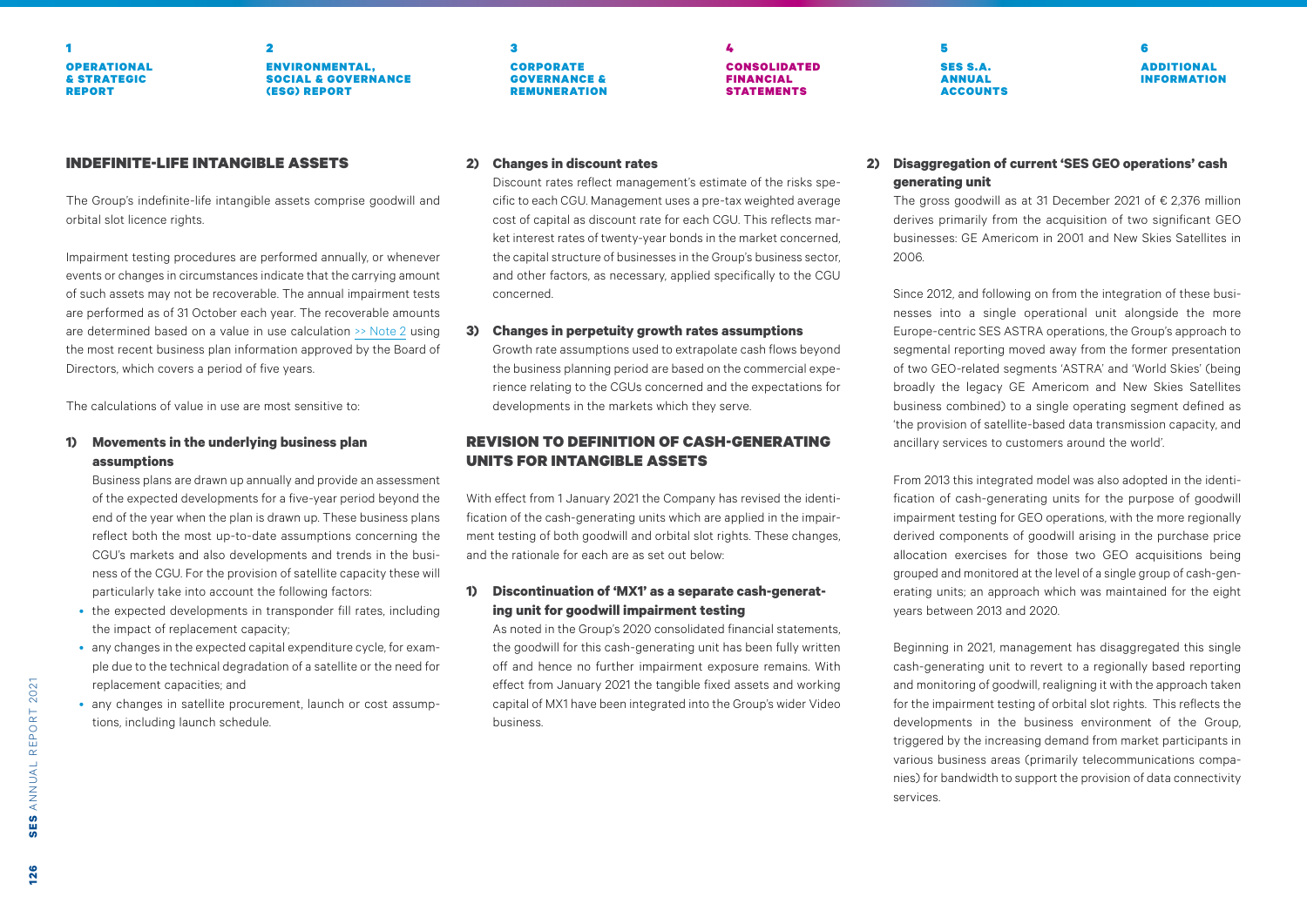**OPERATIONAL** & STRATEGIC REPORT

1

#### 2 ENVIRONMENTAL, [SOCIAL & GOVERNANCE](#page--1-1)  (ESG) REPORT

3 CORPORATE [GOVERNANCE &](#page--1-0)  REMUNERATION

4 [CONSOLIDATED](#page-0-0)  **FINANCIAL STATEMENTS** 

5 SES S.A. ANNUAL [ACCOUNTS](#page--1-0)

6 ADDITIONAL INFORMATION

These developments mean that there are increasingly two economic paths available to the Group in commercialising the valuable portfolio of orbital slot rights it has generated over many years, including through the two GEO business acquisitions noted above:

- utilising these rights in the provision of services on its own satellite fleet; and
- generating economic value through entering into transactions with third parties to make these rights available to them in return for an appropriate financial compensation.

A specific example is the ongoing C-band repurposing project in the U.S. following the adoption by the Federal Communications Commission of its Report and Order and Order of Proposed Modification to clear a 300 MHz band of C-band downlink spectrum between 3,700 and 4,000 MHz by December 2025 >> [Note](#page-61-0) 33.

Since the opportunities, and hence potential cash flows, arising from this expanding area of commercialisation of orbital slot rights other than through conventional on-fleet operations, are by their nature arrangements with regional regulatory authorities and market participants, and since the linkage to the orbital slot rights is so strong, it seems appropriate to management to re-align the approach to impairment testing by looking at both areas using on a regional basis and disaggregating the cashgenerating units again for the purpose of goodwill testing.

The goodwill has been allocated between the three cash-generating units (as defined below) based on the assets acquired in the above acquisitions, with materially all the assets acquired in the GE Americom acquisition being allocated to 'North America' and materially all the assets acquired in the New Skies Satellites acquisition being allocated to 'International'. See the goodwill table below for the allocation of goodwill to the new CGUs.

#### **3) Reduction in regional cash-generating units for impairment testing of orbital slot rights from six to three**

Three regions ('Europe', 'North America' and 'International') have been defined for impairment testing procedures for both goodwill and orbital slot rights, compared to the six regions ('Europe', 'US', 'Canada', 'Mexico', 'Brazil' and 'International') used between 2012 and 2020 for procedures on orbital slot rights. Whilst there is no change to the 'Europe' region, the cash-generating units 'US', 'Canada' and 'Mexico' have been grouped into a new 'North America' unit, and 'Brazil' has been grouped with 'International'.

In the case of 'North America' this aggregation reflects the current inter-operability of spacecraft and orbital locations which can be used to serve customers in the U.S., Canada and Mexico, as well as the increasing interdependency of the contractual arrangements for significant customers in those markets which mean that the associated cash flows can no longer be seen as largely independent of each other.

Concerning 'International' then this aggregation again reflects the increasing interdependency of cash flows between regions with an increasing use of Brazilian spectrum by assets, such as SES-10 and the recently launched SES-17 satellite, which are also serving 'International' customers, and the fact that the Group is now also serving the Brazilian market from orbital slots other than those allocated to the unit.

As the Group extends its global connectivity offering integrating both GEO and MEO capacity, the level of interdependency of cash flows between the GEO International and MEO is expected to increase.

The Group's business plan is approved by the Board of Directors based on consolidated data. The consolidated data is based on separate data prepared for each legal entity of the Group >> [Note](#page-66-0) 36. To prepare business plans for the regional CGUs, the following assumptions are made:

- GEO revenue from satellites is allocated to the GEO region primarily covered by the satellite. Non-satellite revenue is included in each CGU based on the legal entity expected to generate the revenue. MEO revenue, including GEO revenue expected to be used servicing primarily MEO contracts, is included in MEO.
- Operating expenses are allocated based on the underlying legal entity expected to incur the expense. Reallocations were performed when costs in one CGU clearly support the business of a different CGU.
- Intercompany transactions between CGUs included in the business plans of the individual legal entities were included, except where the above allocation methodologies made them no longer relevant.
- The Accelerated Relocation Payments related to the C-band repurposing >> [Note](#page-61-0) 33 were allocated between the GEO North America and GEO International CGUs based on the Group's internal allocation of the proceeds, and considering the likely allocation agreed with the relevant regulatory authorities.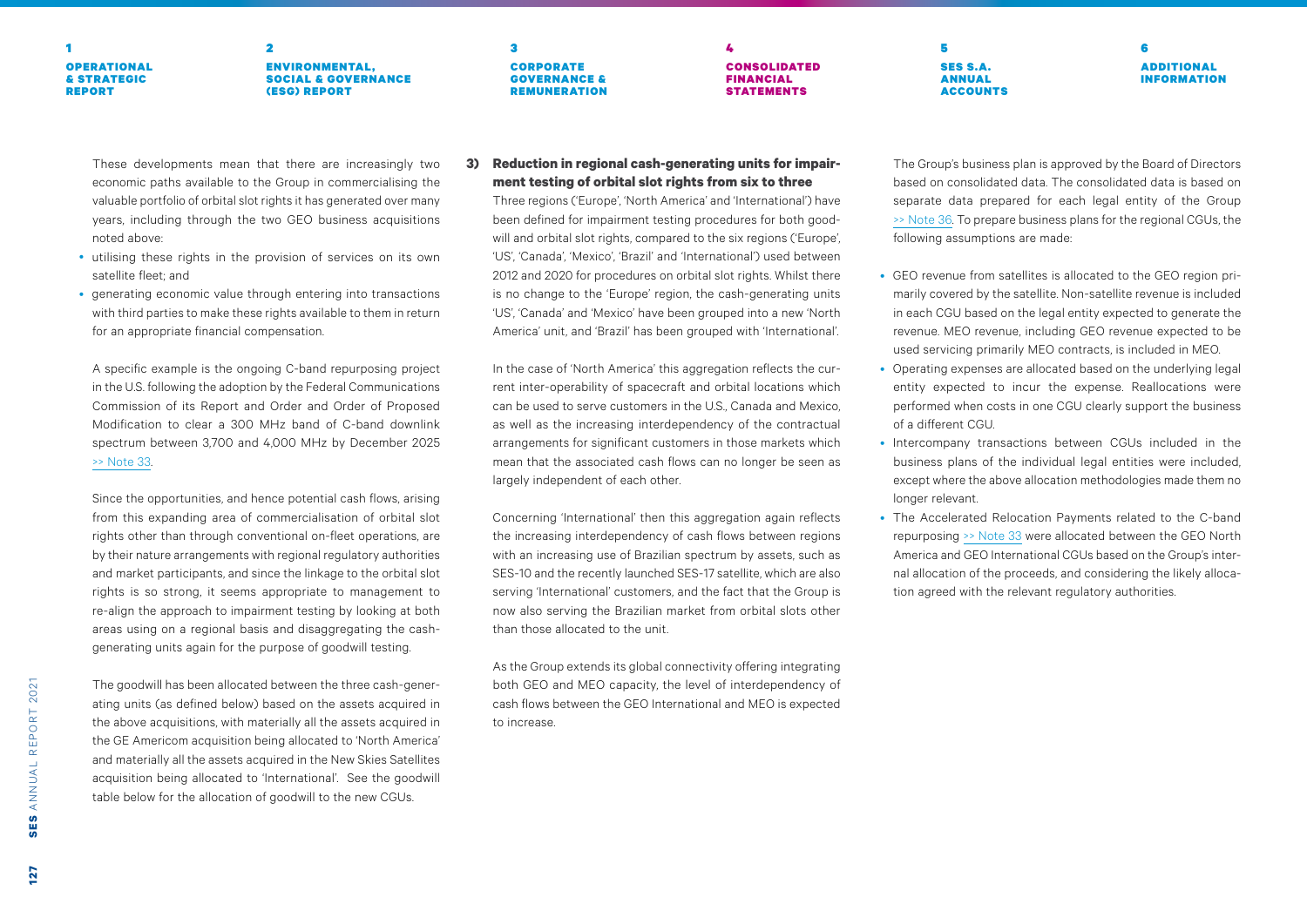**OPERATIONAL** & STRATEGIC REPORT

2 ENVIRONMENTAL, [SOCIAL & GOVERNANCE](#page--1-1)  (ESG) REPORT

3 **CORPORATE** [GOVERNANCE &](#page--1-0)  REMUNERATION

4 **CONSOLIDATED FINANCIAL STATEMENTS** 

5 SES S.A. ANNUAL [ACCOUNTS](#page--1-0)

6 ADDITIONAL INFORMATION

#### DISCOUNT RATES APPLIED

The pre-tax discount rates for each CGU are presented below:

#### **Pre-Tax discount Rates for CGU**

|                          | 2021   | 2020  |
|--------------------------|--------|-------|
| <b>GEO Europe</b>        | 6.40%  |       |
| <b>GEO North America</b> | 10.18% |       |
| <b>GEO</b> International | 8.14%  |       |
| <b>GEO</b>               |        | 8.04% |
| <b>MEO</b>               | 8.04%  | 7.97% |
| MX1                      |        | 8.43% |

These discount rates were computed using market interest rates and commercial spreads, the capital structure of businesses in the Group's business sector, and the specific risk profile of the businesses concerned. Generally, lower market risk premiums offset an increase in risk-free rates, especially on rates that are calculated with USD-based inputs.

#### PERPETUAL GROWTH RATE ('PGR') ASSUMPTIONS

As a result of GEO disaggregation mentioned above, separate GEO terminal growth rates by region were calculated for the first time. The terminal growth rate used in the valuations is -0.4% for GEO Europe, -4.5% for GEO North America, and +3.0% for GEO International. In 2020, a +0.5% terminal growth rate was used for GEO. The terminal growth rate used for MEO was +3.0% (2020: +2.0%).

These rates reflect the most recent long-term planning assumptions approved by the Board of Directors and can be supported by reference to the trading performance over a longer period and incorporate also projected growth rates for wide-beam and high-throughput satellites markets from external data sources. A cap has been applied to the PGRs in the case of GEO International and MEO. On a weightedaverage basis, the terminal growth rate used for the GEO CGUs is comparable with the prior-year rate used for GEO. For MEO, the higher rate reflects higher the projected growth expectations approaching the end of the business planning period, which, again, is supported by external data sources.

#### IMPAIRMENT CHARGES RECORDED FOR 2021

#### **1) Goodwill**

As a result of the impairment tests conducted as of 31 December 2021, an impairment expense of € 673 million was recorded on GEO North America. The impairment is mainly driven by the impact of the disaggregation of the CGUs with the lower resulting attributable perpetual growth rate and, to a large extent, the recognition and receipt of the Phase I Accelerated Relocation Payment in 2021 >> [Note](#page-61-0) 33.

No impairment expense was recorded on the carrying value of goodwill in GEO Europe, GEO International, or MEO.

- For GEO Europe, which mainly represents the organically grown Astra business, no impairment was necessary due to steady cash flows, low discount rates, and a minimal goodwill amount (see below).
- For GEO International, no impairment was necessary. This CGU encompasses most of the Group's GEO high-throughput satellites, which are expected to contribute to future revenue growth, although part of the value in use is also attributable to future proceeds receivable in the framework of the FCC Order as set out in more detail >> [Note](#page-61-0) 33 below.
- For MEO, the valuation has increased due mainly to the increase in the PGR.

For all three CGUs, the updated business plan approved by the SES Board of Directors in December 2021 already reflects the impact of COVID-19.

Arising from the impairment reviews above, the Group's remaining goodwill has a net book value as at 31 December 2021 and 2020 by CGU as presented below:

#### **Goodwill: Net Book Value**

| € MILLION                | 2021  | 2020  |
|--------------------------|-------|-------|
| <b>GEO Europe</b>        | 19    | 19    |
| <b>GEO North America</b> | 1,120 | 1,657 |
| <b>GEO</b> International | 224   | 207   |
| <b>MEO</b>               | 152   | 138   |
| Other (SES GS)           | 5     | 5     |
| Total                    | 1.520 | 2.026 |
|                          |       |       |

The decrease in GEO North America reflects the € 673 million impairment mentioned above.

As part of standard impairment testing procedures, the Group assesses the impact of changes in the discount rates and growth assumptions of the valuation surplus, or deficit as the case may be. Both discount rates and terminal values are simulated up to 1% below and above the specific rate used in the base valuation. In this way, a matrix of valuations is generated which reveals the potential exposure to impairment expenses for each CGU based on movements in the valuation parameters which are within the range of outcomes foreseeable at the valuation date.

The most recent testing showed that:

• Neither GEO Europe or GEO International would record an impairment applying the most adverse combination of developments (a 1% increase in discount rates and 1% decrease in the perpetual growth rate).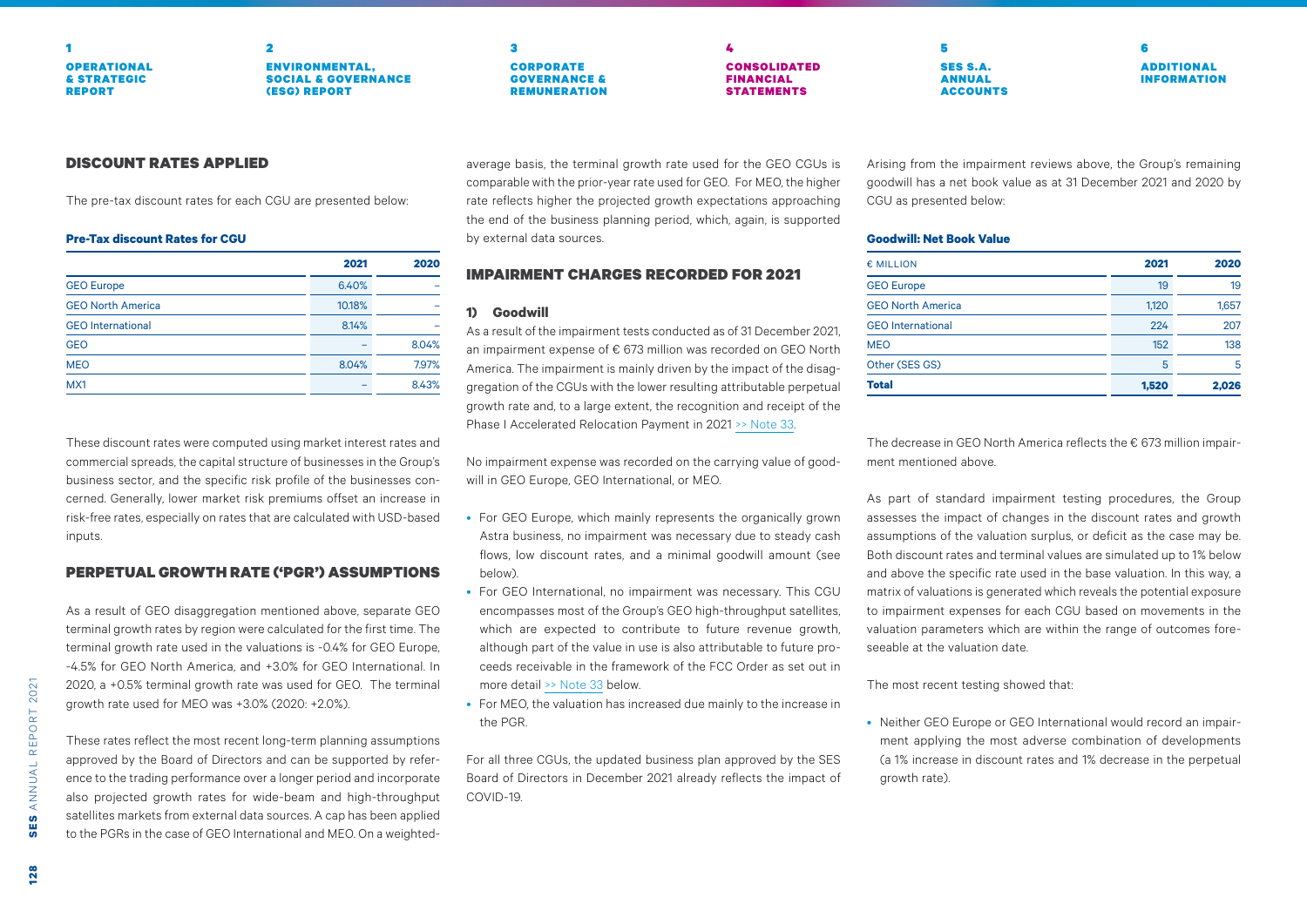#### **OPERATIONAL** & STRATEGIC REPORT

#### 2 ENVIRONMENTAL, [SOCIAL & GOVERNANCE](#page--1-1)  (ESG) REPORT

3 CORPORATE [GOVERNANCE &](#page--1-0)  REMUNERATION

4 [CONSOLIDATED](#page-0-0)  **FINANCIAL STATEMENTS** 

5 SES S.A. ANNUAL [ACCOUNTS](#page--1-0)

6 ADDITIONAL INFORMATION

- For GEO North America, the recorded impairment would increase by € 13 million in the case of a 1% decrease in the perpetual growth rate, by € 54 million in the case of a 1% increase in the discount rate, and by € 65 million in the case of both a 1% decrease in the perpetual growth rate and a 1% increase in the discount rate.
- For MEO, whilst an impairment would not be required in the case of a 1% decrease in the perpetual growth rate, it would require an impairment of  $\epsilon$  49 million in the case of a 1% increase in the discount rate and of € 329 million were there to be a combination of a 1% higher discount rate and a 1% lower perpetual growth rate.

Taken separately from changes in discount and perpetuity growth rates, a 5% reduction in EBITDA would not lead to an impairment expense in the GEO Europe, GEO International, or MEO CGUs. The recorded impairment in GEO North America would increase by € 44 million.

#### **2) Orbital slot licence rights**

The rights conveyed by orbital slot licences in different jurisdictions can have varying characteristics that make them separate and distinct from the orbital slot licence rights in other jurisdictions. The MEO orbital rights are not separable and do not generate separate cash flows, and thus are considered a single CGU, which is tested for impairment together with the related corresponding goodwill and the MEO satellites constellation.

The pre-tax discount rates for each CGU are presented below:

#### **Orbital Slots Licence Rights: Pre-Tax discount Rates for CGU**

|                          | 2021   | 2020  |
|--------------------------|--------|-------|
| <b>GEO Europe</b>        | 7.40%  | 9.04% |
| <b>GEO North America</b> | 11.18% | 9.15% |
| <b>GEO</b> International | 9.14%  | 9.15% |
| <b>MEO</b>               | 8.04%  | 7.97% |

Similar to the pre-tax discount rates used for goodwill testing, these rates were selected to reflect market interest rates and commercial spreads; the capital structure of businesses in the Group's business sector; and the specific risk profile of the businesses concerned. The terminal growth rates used in the valuations are identical to those used in goodwill testing. The Group did not record any impairment expenses related to orbital slot licence rights for the year ending 31 December 2021 (2020: € 14 million).

The orbital slot license rights have a net book value as at 31 December 2021 and 2020 by CGU as presented below:

#### **Orbital Slot Licence Rights: Net Book Value**

| € MILLION                                                     | 2021  | 2020  |
|---------------------------------------------------------------|-------|-------|
| <b>Europe</b>                                                 | 168   | 146   |
| North America (including U.S., Canada,<br>and Mexico in 2020) | 325   | 300   |
| International                                                 | 447   | 432   |
| <b>MEO</b>                                                    | 1.125 | 1.038 |
| <b>Total</b>                                                  | 2.065 | 1.916 |

As part of standard impairment testing procedures, as with goodwill, the Group assesses the impact of changes in the discount rates and growth assumptions of the valuation surplus, or deficit as the case may be. Both discount rates and terminal values are simulated up to 1% below and above the CGU's specific rate used in the base valuation. In this way a matrix of valuations is generated which reveals the potential exposure to impairment expenses for each CGU based on movements in the valuation parameters which are within the range of outcomes foreseeable at the valuation date.

For orbital slot licence rights, the least favourable case – a combination of lower terminal growth rates and higher discount rates – would not lead to any impairment expenses of any orbital slot licence right CGU.

#### DEFINITE-LIFE INTANGIBLE ASSETS

The definite-life intangible assets as at 31 December 2021 have a net book value by country as presented below:

#### **Definite Life Intangible Assets 2021**

| € MILLION     | 2021                                     |                |
|---------------|------------------------------------------|----------------|
|               | <b>Orbital slot</b><br>licence<br>rights | <b>Other</b>   |
| Luxembourg    | 105                                      | 25             |
| <b>Israel</b> |                                          | $\overline{2}$ |
| <b>Brazil</b> | 7                                        |                |
| Other         |                                          | 20             |
| <b>Total</b>  | 112                                      | 47             |

The definite-life intangible assets as at 31 December 2020 have a net book value by country as presented below:

#### **Definite Life Intangible Assets 2020**

| € MILLION     | 2020                                     |                |
|---------------|------------------------------------------|----------------|
|               | <b>Orbital slot</b><br>licence<br>rights | <b>Other</b>   |
| Luxembourg    | 130                                      | 24             |
| <b>Israel</b> |                                          | $\overline{2}$ |
| <b>Brazil</b> | 7                                        |                |
| Other         | 4                                        | 25             |
| <b>Total</b>  | 141                                      | 51             |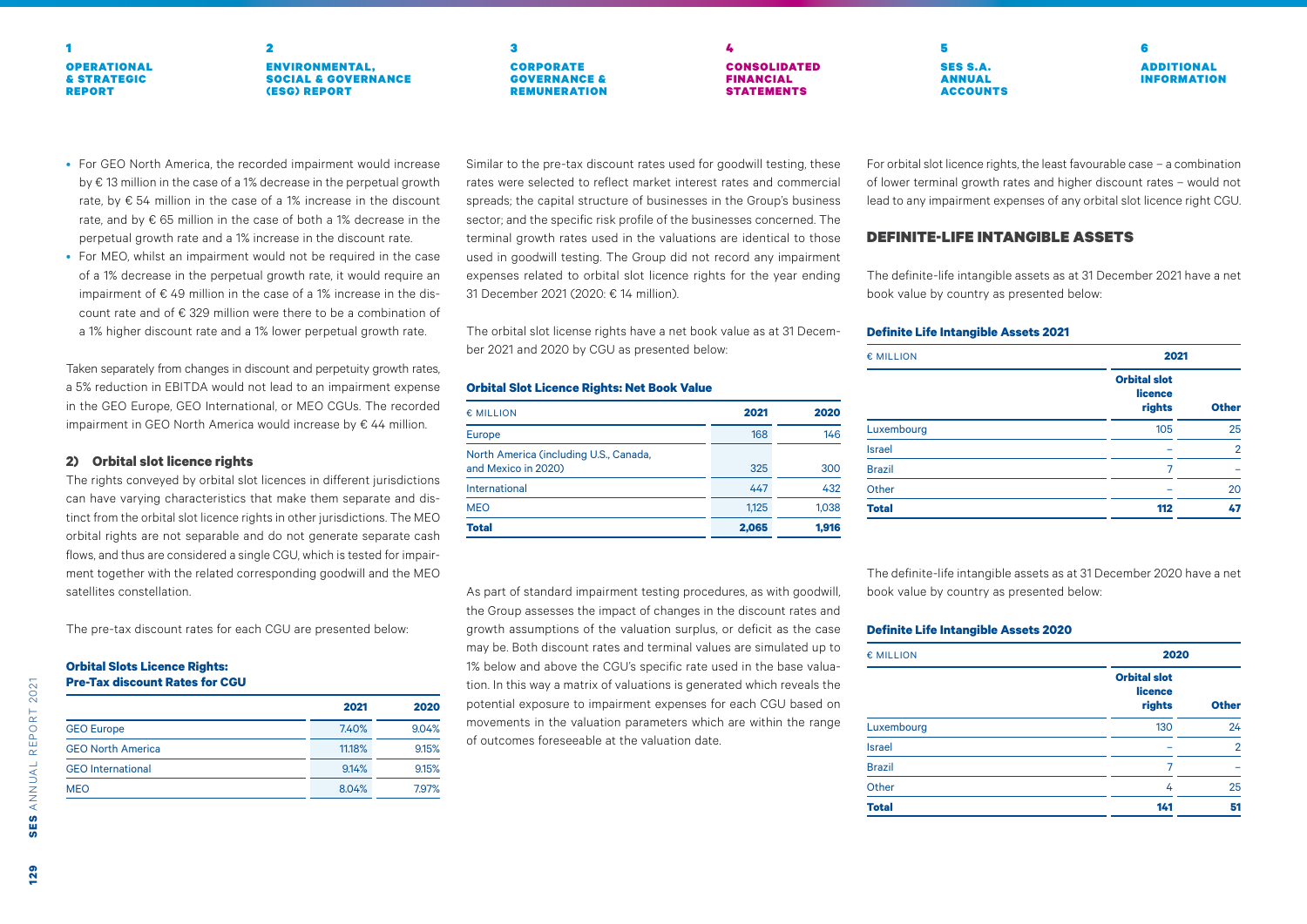1 **OPERATIONAL** 

& STRATEGIC REPORT

# 2

ENVIRONMENTAL, [SOCIAL & GOVERNANCE](#page--1-1)  (ESG) REPORT

#### 3 CORPORATE [GOVERNANCE &](#page--1-0)  REMUNERATION

4 [CONSOLIDATED](#page-0-0)  **FINANCIAL STATEMENTS** 

5 SES S.A. ANNUAL [ACCOUNTS](#page--1-0)

6 ADDITIONAL INFORMATION

The Group's primary definite life intangible asset has been the agreement concluded by SES ASTRA with the Luxembourg government in relation to the usage of Luxembourg frequencies in the orbital positions of the geostationary arc from 45˚ West to 50˚ East for the period from 1 January 2001 to 31 December 2021. Given the finite nature of this agreement, these usage rights – valued at € 550 million at the date of acquisition – were amortised on a straight-line basis over the 21-year term of the agreement and were retired as of 31 December 2021.

In November 2019, SES and the Luxembourg government reached an agreement to renew SES's concession to operate satellites operating under Luxembourg's jurisdiction for 20 years, effective from January 2022 when the current concession expires, with an annual fee of € 1 million payable from 2025 onwards. Under the agreement, and starting from 2022, SES will also contribute a maximum of €7 million per year into a space sector fund.

The Group also holds orbital slot licence rights in Brazil, which were awarded to a Group subsidiary at auction in 2014 for a 15-year term. These rights are being amortised over a 30-year period, reflecting the Group's ability to renew the rights once in 2029 at a minimal cost, assuming they are being utilised.

As at 31 December 2021, the amount of the intangible assets pledged in relation to the Group's liabilities is nil (2020: nil).

#### <span id="page-39-0"></span>NOTE 15 – ASSETS AND LIABILITIES RELATED TO CONTRACTS WITH CUSTOMERS

The Group has recognised the following assets and liabilities related to contracts with customers:

#### **Assets and Liabilities Related to Contracts With Customers**

| € MILLION                                          | 2021 | 2020 |
|----------------------------------------------------|------|------|
| <b>Current contract assets</b>                     |      |      |
| <b>Trade receivables</b>                           | 357  | 393  |
| <b>Provision for trade receivables</b>             | (93) | (93) |
| <b>Trade receivables, net of provisions</b>        | 264  | 300  |
| Unbilled accrued revenue                           | 138  | 127  |
| Provision for unbilled accrued revenue             | (4)  | (2)  |
| <b>Unbilled accrued revenue, net of provisions</b> | 134  | 125  |
| Deferred customer contract costs                   | 3    | 10   |
|                                                    | 401  | 435  |
| <b>Non-current contract assets</b>                 |      |      |
| Unbilled accrued revenue                           | 254  | 275  |
| Provision for unbilled accrued revenue             | (9)  | (7)  |
| <b>Unbilled accrued revenue, net of provisions</b> | 245  | 268  |
| Deferred customer contract costs                   | 9    | 9    |
|                                                    | 254  | 277  |
|                                                    |      |      |
| <b>Current contract liabilities</b>                |      |      |
| Deferred income                                    | 404  | 454  |
|                                                    |      |      |
| <b>Non-current contract liabilities</b>            |      |      |
| Deferred income                                    | 314  | 296  |

The following table shows the movement in deferred income recognised by the Group:

#### **Movement in Deferred Income 2021**

| 454     |
|---------|
| (1,132) |
| 1.092   |
| (20)    |
| 10      |
| 404     |
|         |

\* Other movements include reclassifications (between current and non-current, upfront and deferred, as well as against trade receivables)

#### **Movement in Deferred Income 2020**

| € MILLION                          | <b>Non-current</b> | <b>Current</b> |  |
|------------------------------------|--------------------|----------------|--|
| As at 1 January 2020               | 317                | 467            |  |
| Revenue recognised during the year |                    | (1.184)        |  |
| <b>New billings</b>                |                    | 1.236          |  |
| Other movements*                   | (12)               | (50)           |  |
| Impact of currency translation     | (9)                | (15)           |  |
| As at 31 December 2020             | 296                | 454            |  |

\* Other movements include reclassifications (between current and non-current, upfront and deferred, as well as against trade receivables)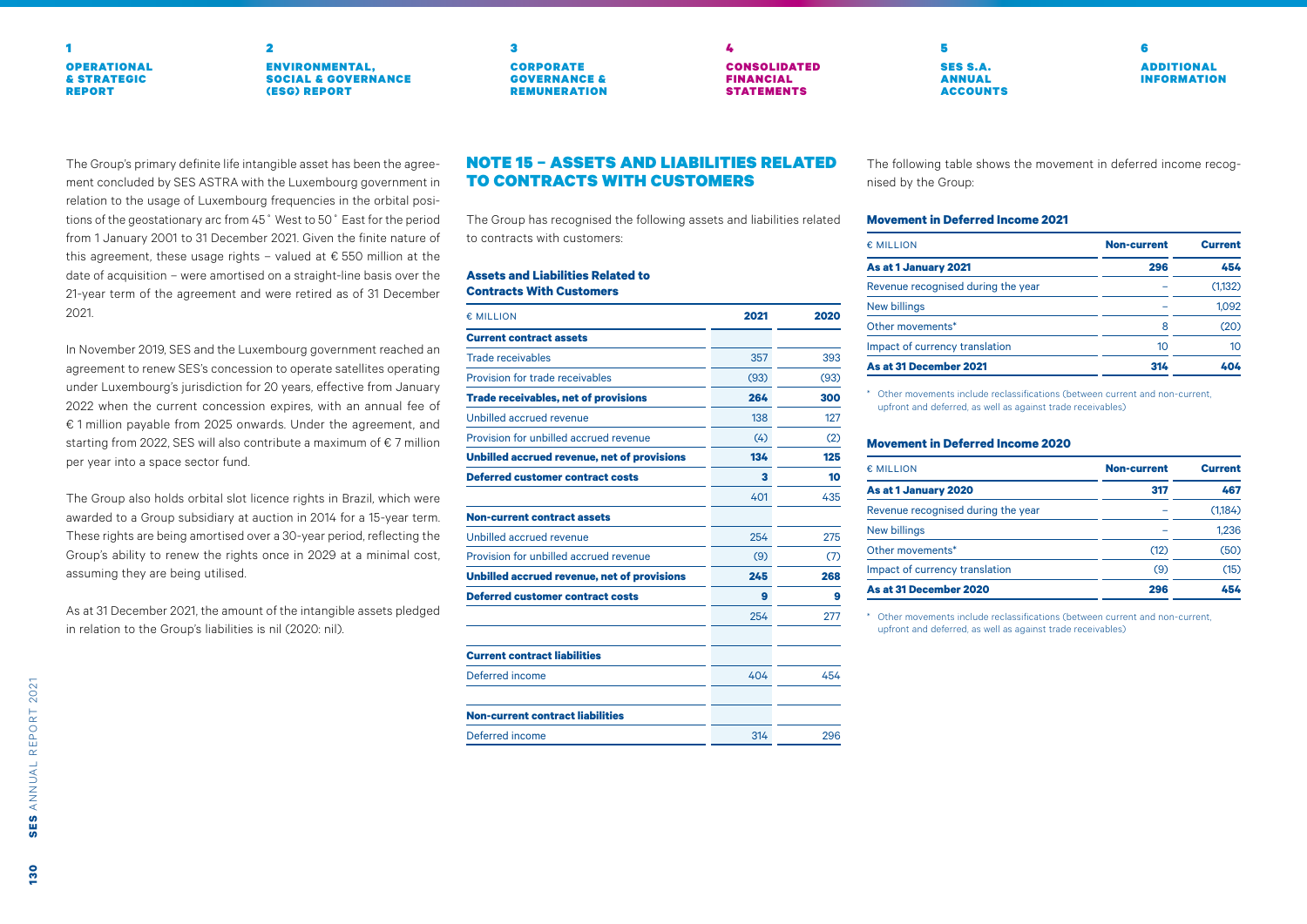**OPERATIONAL** & STRATEGIC REPORT

2 ENVIRONMENTAL, [SOCIAL & GOVERNANCE](#page--1-1)  (ESG) REPORT

#### 3 CORPORATE [GOVERNANCE &](#page--1-0)  **REMUNERATION**

#### 4 [CONSOLIDATED](#page-0-0)  **FINANCIAL STATEMENTS**

5 SES S.A. ANNUAL [ACCOUNTS](#page--1-0)

6 ADDITIONAL INFORMATION

#### <span id="page-40-0"></span>NOTE 16 – TRADE AND OTHER RECEIVABLES

#### **Trade and Other Receivables**

| 2021  | 2020 |
|-------|------|
| 264   | 300  |
| 379   | 393  |
| 1.348 | 63   |
| 1,991 | 756  |
|       |      |
| 245   | 268  |
| 1.746 | 488  |
|       |      |

Unbilled accrued revenue represents revenue recognised, but not billed, under long-term customer contracts. Billing will occur based on the terms of the contracts. The non-current balance represents entirely unbilled accrued revenue. Other receivables include € 1,273 million (2020: € 21 million) to be received as part of the C-band repurposing project >> [Note](#page-61-0) 33.

An amount of € 27 million (2020: € 35 million) was expensed in 2021 reflecting an increase in the impairment of trade and other receivables. This amount is recorded in 'Other operating expenses'. As at 31 December 2021, trade and other receivables with a nominal amount of € 106 million (2020: € 102 million) were impaired. Movements in the provision for the impairment of trade and other receivables were as follows:

#### **Movement in the Provision for the Impairment of Trade and other Receivables**

| € MILLION                      | 2021 | 2020 |
|--------------------------------|------|------|
| <b>As at 1 January</b>         | 102  | 113  |
| Increase in provision          | 43   | 77   |
| Reversals of provision         | (16) | (42) |
| <b>Utilised</b>                | (32) | (39) |
| Other movements                | 3    |      |
| Impact of currency translation | 6    | (7)  |
| <b>As at 31 December</b>       | 106  | 102  |

#### NOTE 17 – FINANCIAL INSTRUMENTS

#### FAIR VALUE ESTIMATION AND HIERARCHY

The Group uses the following hierarchy levels for determining the fair value of financial instruments by valuation technique:

- Level 1 Quoted prices in active markets for identical assets or liabilities;
- Level 2 Other techniques for which all inputs which have a significant effect on the recorded fair value are observable either directly or indirectly;
- Level 3 Techniques which use inputs which have a significant effect on the recorded fair value that are not based on observable market data.

The fair value of investments that are actively traded in organised financial markets is determined by reference to quoted market bid prices at the close of business on the reporting date. For investments where there is no active market, fair value is determined using valuation techniques. Such techniques include using recent arm'slength market transactions; reference to the current market value of another instrument, which is substantially the same; discounted cash flow analysis and option pricing models.

In line with 2020, as at 31 December 2021, the Group does not have any financial derivatives outstanding.

#### FAIR VALUES

The fair value of borrowings has been calculated with the quoted market prices except for COFACE, the LuxGovSat Fixed Term Loan Facility and the floating tranche of the Schuldschein Loan for which the discounted expected future cash flows at prevailing interest rates has been used. The fair value of foreign currency contracts is calculated by reference to current forward exchange rates for contracts with similar maturity profiles.

All borrowings are measured at amortised cost. Financial assets and other financial liabilities measured at amortised cost, have a fair value that approximates their carrying amount.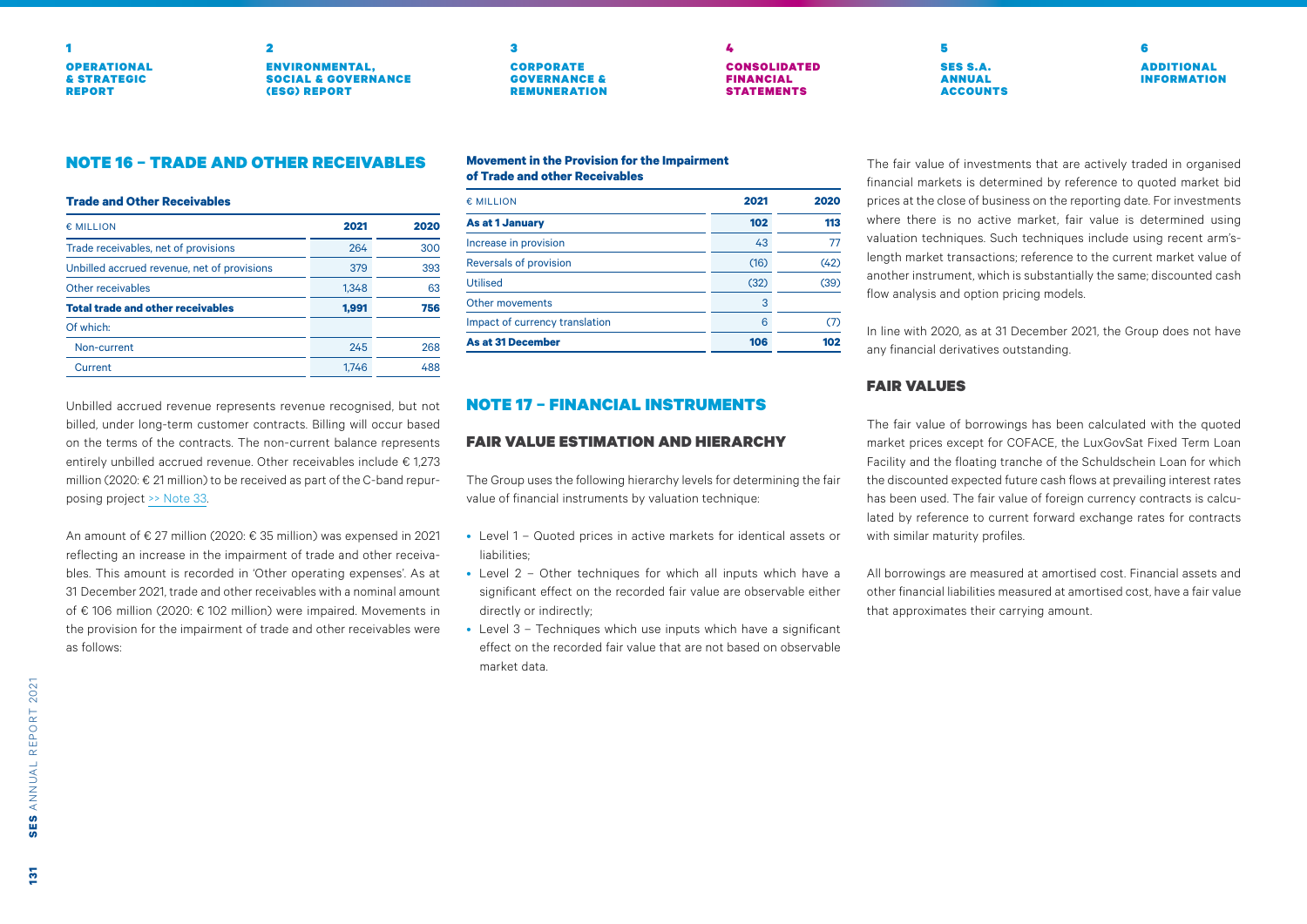**OPERATIONAL** & STRATEGIC REPORT

[SOCIAL & GOVERNANCE](#page--1-1)  (ESG) REPORT

3 CORPORATE [GOVERNANCE &](#page--1-0)  **REMUNERATION**  4 [CONSOLIDATED](#page-0-0)  FINANCIAL **STATEMENTS** 

5 SES S.A. ANNUAL **[ACCOUNTS](#page--1-0)** 

6 ADDITIONAL INFORMATION

Set out below is a comparison by category of carrying amounts and fair values of all the Group's financial instruments that are carried in the financial statements.

#### **As at 31 December 2021 – Fair Values**

|                                              |                                | <b>Carried at</b><br>amortised cost |               | <b>Carried at</b><br>fair value | Total                          |
|----------------------------------------------|--------------------------------|-------------------------------------|---------------|---------------------------------|--------------------------------|
| € MILLION                                    | <b>Fair value</b><br>hierarchy | <b>Carrying</b><br>amount           | Fair<br>value | <b>Carrying</b><br>amount       | <b>Balance</b><br><b>Sheet</b> |
| As at 31 December 2021                       |                                |                                     |               |                                 |                                |
| <b>Financial assets</b>                      |                                |                                     |               |                                 |                                |
| Non-current financial assets:                |                                |                                     |               |                                 |                                |
| Other financial assets                       | $\overline{2}$                 | 26                                  | 26            |                                 | 26                             |
| <b>Trade and other receivables</b>           |                                | 245                                 | 245           |                                 | 245                            |
| <b>Total non-current financial assets</b>    |                                | 271                                 | 271           |                                 | 271                            |
| <b>Current financial assets:</b>             |                                |                                     |               |                                 |                                |
| Trade and other receivables                  |                                | 1,746                               | 1.746         |                                 | 1.746                          |
| Cash and cash equivalents                    |                                | 1.049                               | 1.049         |                                 | 1,049                          |
| <b>Total current financial assets</b>        |                                | 2,795                               | 2,795         |                                 | 2,795                          |
| <b>Financial liabilities</b>                 |                                |                                     |               |                                 |                                |
| Borrowings:                                  |                                |                                     |               |                                 |                                |
| At floating rates:                           |                                |                                     |               |                                 |                                |
| Syndicated Ioan 2019*                        | $\overline{2}$                 |                                     |               |                                 |                                |
| <b>COFACE</b>                                | $\overline{2}$                 | 40                                  | 40            |                                 | 40                             |
| German Bond 2024 (€ 150 million), non-listed | 2                              | 150                                 | 152           |                                 | 150                            |
| At fixed rates:                              |                                |                                     |               |                                 |                                |
| US Bond 2023 (\$750 million)                 | 2                              | 662                                 | 682           |                                 | 662                            |
| German Bond 2025 (€ 250 million), non-listed | $\overline{2}$                 | 250                                 | 260           |                                 | 250                            |
| Eurobond 2026 (€ 650 million)                | $\overline{2}$                 | 654                                 | 680           |                                 | 654                            |

|                                                           |                                | <b>Carried at</b><br>amortised cost |               | <b>Carried at</b><br>fair value | <b>Total</b>                   |
|-----------------------------------------------------------|--------------------------------|-------------------------------------|---------------|---------------------------------|--------------------------------|
| € MILLION                                                 | <b>Fair value</b><br>hierarchy | <b>Carrying</b><br>amount           | Fair<br>value | <b>Carrying</b><br>amount       | <b>Balance</b><br><b>Sheet</b> |
| Euro Private Placement 2027 (€ 140 million)<br>under EMTN | $\overline{2}$                 | 140                                 | 160           |                                 | 140                            |
| Eurobond 2027 (€ 500 million)                             | $\overline{2}$                 | 497                                 | 500           |                                 | 497                            |
| Eurobond 2028 (€ 400 million)                             | $\overline{2}$                 | 395                                 | 417           |                                 | 395                            |
| <b>Fixed Term Loan Facility (LuxGovSat)</b>               | $\overline{2}$                 | 99                                  | 115           |                                 | 99                             |
| German Bond 2032 (€ 50 million), non-listed               | $\overline{2}$                 | 50                                  | 60            |                                 | 50                             |
| US Bond 2043 (\$ 250 million)                             | $\overline{2}$                 | 214                                 | 246           |                                 | 214                            |
| US Bond 2044 (\$500 million)                              | $\overline{2}$                 | 430                                 | 493           |                                 | 430                            |
| <b>Total borrowings</b>                                   |                                | 3,581                               | 3,805         |                                 | 3,581                          |
| <b>Non-current financial liabilities:</b>                 |                                | 4,101                               | 4,323         |                                 | 4,101                          |
| Non-current borrowings                                    |                                | 3,524                               | 3.746         |                                 | 3,524                          |
| Lease liabilities                                         |                                | 22                                  | 22            |                                 | 22                             |
| <b>Fixed assets suppliers</b>                             |                                | 472                                 | 472           |                                 | 472                            |
| Other long-term liabilities                               |                                | 83                                  | 83            |                                 | 83                             |
| <b>Current financial liabilities:</b>                     |                                | 1.914                               | 1,916         |                                 | 1,914                          |
| <b>Current borrowings</b>                                 |                                | 57                                  | 59            |                                 | 57                             |
| Lease liabilities                                         |                                | 11                                  | 11            |                                 | 11                             |
| <b>Fixed assets suppliers</b>                             |                                | 1.554                               | 1.554         |                                 | 1.554                          |
| Trade and other payables                                  |                                | 292                                 | 292           |                                 | 292                            |

\* As at 31 December 2021 no amount has been drawn down under this facility. As a consequence, the remaining balance of loan origination cost of the Syndicated Loan has been disclosed under prepaid expenses for an amount of € 2.2 million.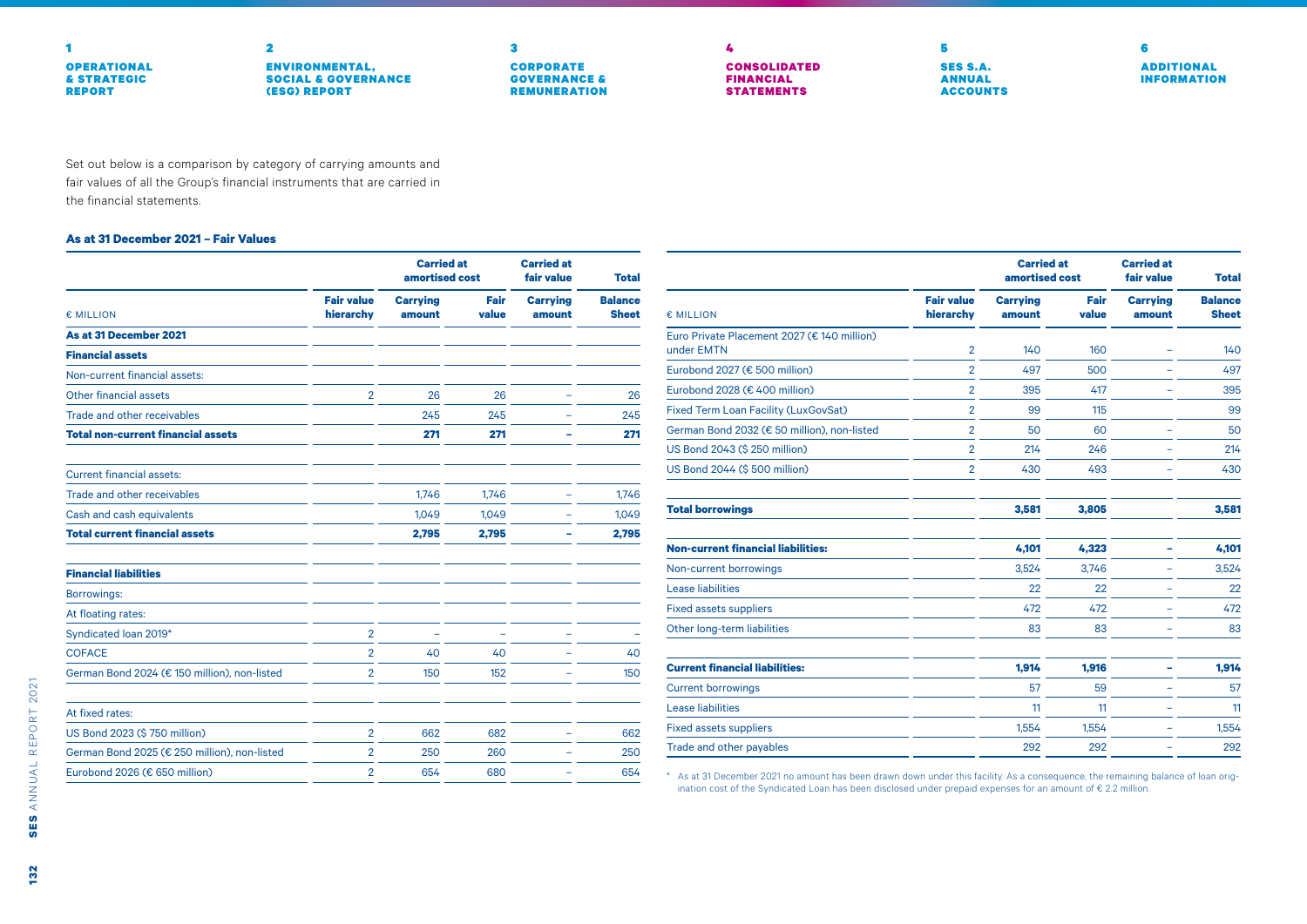& STRATEGIC REPORT

**OPERATIONAL** 

#### 2 ENVIRONMENTAL, [SOCIAL & GOVERNANCE](#page--1-1)  (ESG) REPORT

CORPORATE [GOVERNANCE &](#page--1-0)  **REMUNERATION** 

3

4 [CONSOLIDATED](#page-0-0)  FINANCIAL **STATEMENTS** 

5 SES S.A. ANNUAL **[ACCOUNTS](#page--1-0)** 

6 ADDITIONAL **INFORMATION** 

#### **As at 31 December 2020 – Fair Values**

|                                              |                                | <b>Carried at</b><br>amortised cost |               | <b>Carried at</b><br>fair value | Total                          |
|----------------------------------------------|--------------------------------|-------------------------------------|---------------|---------------------------------|--------------------------------|
| € MILLION                                    | <b>Fair value</b><br>hierarchy | <b>Carrying</b><br>amount           | Fair<br>value | <b>Carrying</b><br>amount       | <b>Balance</b><br><b>Sheet</b> |
| As at 31 December 2020                       |                                |                                     |               |                                 |                                |
| <b>Financial assets</b>                      |                                |                                     |               |                                 |                                |
| Non-current financial assets:                |                                |                                     |               |                                 |                                |
| Other financial assets                       |                                | 14                                  | 14            |                                 | 14                             |
| <b>Trade and other receivables</b>           |                                | 268                                 | 268           |                                 | 268                            |
| <b>Total non-current financial assets</b>    |                                | 282                                 | 282           |                                 | 282                            |
| <b>Current financial assets:</b>             |                                |                                     |               |                                 |                                |
| <b>Trade and other receivables</b>           |                                | 488                                 | 488           |                                 | 488                            |
| Cash and cash equivalents                    |                                | 1,162                               | 1,162         |                                 | 1.162                          |
| <b>Total current financial assets</b>        |                                | 1,650                               | 1,650         |                                 | 1,650                          |
| <b>Financial liabilities</b>                 |                                |                                     |               |                                 |                                |
| Borrowings:                                  |                                |                                     |               |                                 |                                |
| At floating rates:                           |                                |                                     |               |                                 |                                |
| Syndicated Ioan 2019*                        | $\overline{2}$                 |                                     |               |                                 |                                |
| <b>COFACE</b>                                | $\overline{2}$                 | 81                                  | 81            |                                 | 81                             |
| German Bond 2024 (€ 150 million), non-listed | $\overline{2}$                 | 150                                 | 152           |                                 | 150                            |
| At fixed rates:                              |                                |                                     |               |                                 |                                |
| Eurobond 2021 (€ 650 million)                | $\overline{2}$                 | 555                                 | 560           |                                 | 555                            |
| US Bond 2023 (\$750 million)                 | $\overline{2}$                 | 610                                 | 648           |                                 | 610                            |
| German Bond 2025 (€ 250 million), non-listed | $\overline{2}$                 | 249                                 | 266           |                                 | 249                            |
| Eurobond 2026 (€ 500 million)                | $\overline{2}$                 | 496                                 | 529           |                                 | 496                            |

|                                                           |                                | <b>Carried at</b><br>amortised cost |               | <b>Carried at</b><br>fair value | <b>Total</b>                   |
|-----------------------------------------------------------|--------------------------------|-------------------------------------|---------------|---------------------------------|--------------------------------|
| € MILLION                                                 | <b>Fair value</b><br>hierarchy | <b>Carrying</b><br>amount           | Fair<br>value | <b>Carrying</b><br>amount       | <b>Balance</b><br><b>Sheet</b> |
| Euro Private Placement 2027 (€ 140 million)<br>under EMTN | $\overline{2}$                 | 140                                 | 167           |                                 | 140                            |
| Eurobond 2027 (€ 500 million)                             | $\overline{2}$                 | 497                                 | 508           |                                 | 497                            |
| Eurobond 2028 (€ 400 million)                             | $\overline{2}$                 | 395                                 | 426           |                                 | 395                            |
| Fixed Term Loan Facility (LuxGovSat)                      | $\overline{2}$                 | 115                                 | 139           |                                 | 115                            |
| German Bond 2032 (€ 50 million), non-listed               | $\overline{2}$                 | 50                                  | 63            |                                 | 50                             |
| US Bond 2043 (\$ 250 million)                             | $\overline{2}$                 | 197                                 | 211           |                                 | 197                            |
| US Bond 2044 (\$500 million)                              | $\overline{2}$                 | 395                                 | 429           |                                 | 395                            |
| <b>Total borrowings</b>                                   |                                | 3,930                               | 4,179         |                                 | 3,930                          |
| <b>Non-current financial liabilities:</b>                 |                                | 4,779                               | 5.020         |                                 | 4,779                          |
| Non-current borrowings                                    |                                | 3,317                               | 3.558         |                                 | 3,317                          |
| Lease liabilities                                         |                                | 25                                  | 25            |                                 | 25                             |
| <b>Fixed assets suppliers</b>                             |                                | 1.310                               | 1.310         |                                 | 1.310                          |
| Other long-term liabilities                               |                                | 127                                 | 127           |                                 | 127                            |
| <b>Current financial liabilities:</b>                     |                                | 992                                 | 1,000         |                                 | 992                            |
| <b>Current borrowings</b>                                 |                                | 613                                 | 621           |                                 | 613                            |
| <b>Lease liabilities</b>                                  |                                | 12                                  | 12            |                                 | 12                             |
| <b>Fixed assets suppliers</b>                             |                                | 67                                  | 67            |                                 | 67                             |
| Trade and other payables                                  |                                | 300                                 | 300           |                                 | 300                            |

\* As at 31 December 2020 no amount has been drawn down under this facility. As a consequence, the remaining balance of loan origination cost of the Syndicated Loan has been disclosed under prepaid expenses for an amount of € 3 million.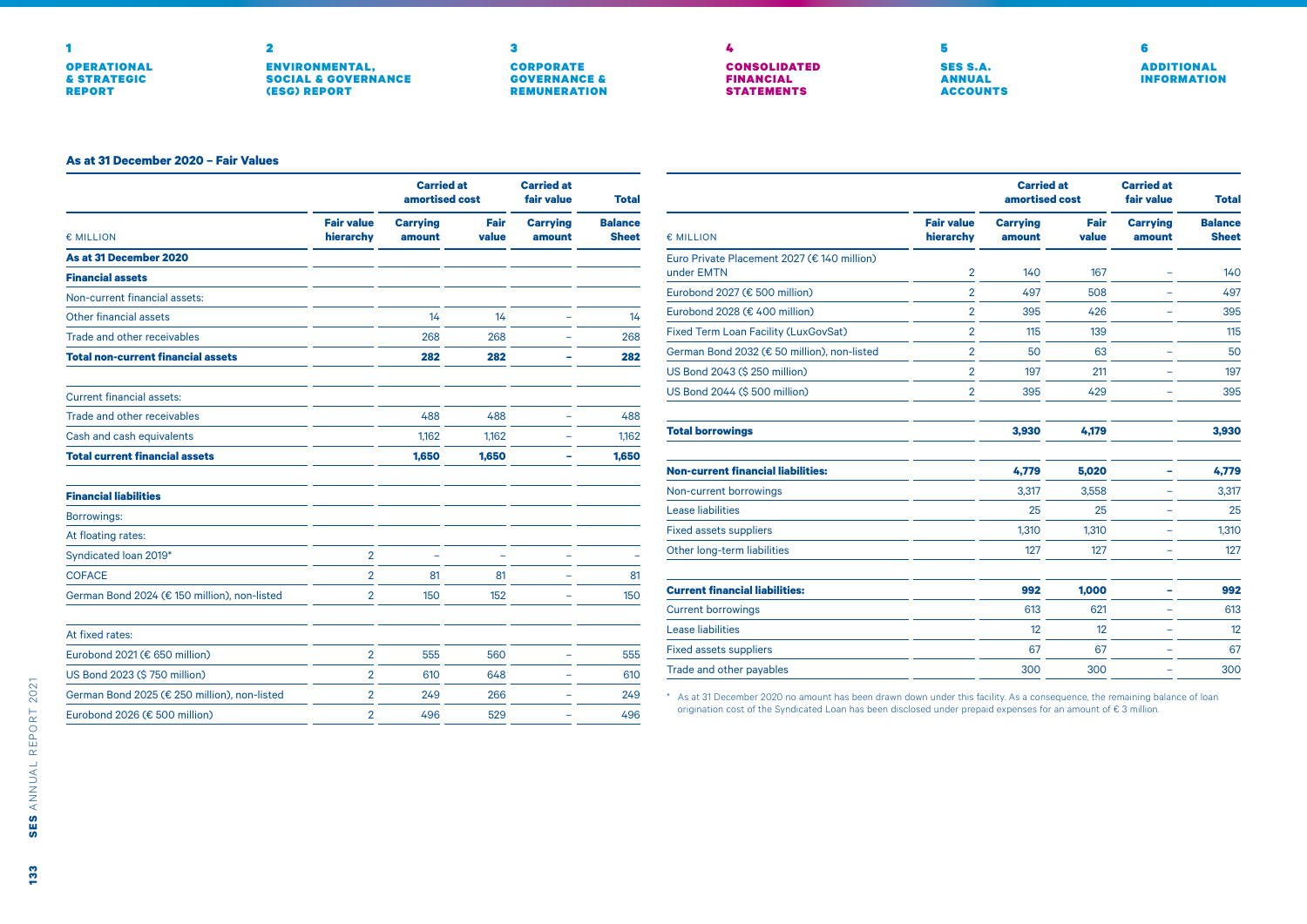**OPERATIONAL** & STRATEGIC REPORT

3 CORPORATE [GOVERNANCE &](#page--1-0)  **REMUNERATION** 

4 [CONSOLIDATED](#page-0-0)  **FINANCIAL** STATEMENTS

5 SES S.A. ANNUAL [ACCOUNTS](#page--1-0)

6 ADDITIONAL INFORMATION

#### <span id="page-43-0"></span>NOTE 18 – FINANCIAL RISK MANAGEMENT OBJECTIVES AND POLICIES

The Group's financial instruments, other than derivatives, comprise: a syndicated loan, Eurobonds, US dollar bonds (144A), a Euro-dominated Private Placement, German Bonds ('Schuldschein'), drawings under Coface and under a committed credit facility for specified satellites under construction, cash and short-term deposits.

The main purpose of the debt instruments is to raise funds to finance the Group's day-to-day operations, as well as for other general business purposes. The Group has various other financial assets and liabilities such as trade receivables and trade payables, which arise directly from its operations.

The main risks arising from the Group's financial instruments are liquidity risks, foreign currency risks, interest rate risks and credit risks. The general policies are periodically reviewed and approved by the board.

#### LIQUIDITY RISK

The Group's objective is to efficiently use cash generated to maintain borrowings at an appropriate level. In case of liquidity needs, the Group can call on uncommitted loans, commercial paper programs and a committed syndicated loan. In addition, if deemed appropriate based on prevailing market conditions, the Group can access additional funds through the European Medium-Term Note programme. The Group's debt maturity profile is tailored to allow the Company and its subsidiaries to cover repayment obligations as they fall due.

The Group operates a centralised treasury function which manages, amongst others, the liquidity of the Group to optimise the funding costs. This is supported by a daily cash pooling mechanism.

Liquidity is monitored regularly through a review of cash balances, the drawn and issued amounts and the availability of additional funding under committed credit lines, the two commercial paper programmes and the EMTN Programme (€ 5,010 million as at 31 December 2021 and € 4,260 million as at 31 December 2020 – more details in >> [Note](#page-52-0) 23).

The table below summarises the projected contractual undiscounted cash flows based on the maturity profile as at 31 December 2021 and 2020.

#### **Projected Contractual Undiscounted Cash Flows based on Maturity Profile as at 31 December 2021**

| € MILLION                          | <b>Within 1 year</b> | <b>Between 1 and 5 years</b> | <b>After 5 years</b> | <b>Total</b> |
|------------------------------------|----------------------|------------------------------|----------------------|--------------|
| As at 31 December 2021:            |                      |                              |                      |              |
| <b>Borrowings</b>                  | 57                   | 1,778                        | 1,768                | 3,603        |
| <b>Future interest commitments</b> | 98                   | 295                          | 641                  | 1,034        |
| Trade and other payables           | 292                  |                              |                      | 292          |
| Other long-term liabilities        |                      | 83                           |                      | 83           |
| <b>Lease liabilities</b>           | 12                   | 19                           | 8                    | 39           |
| <b>Fixed assets suppliers</b>      | 472                  | 1,554                        |                      | 2,026        |
| <b>Total maturity profile</b>      | 931                  | 3,729                        | 2,417                | 7,077        |
| As at 31 December 2020:            |                      |                              |                      |              |
| <b>Borrowings</b>                  | 613                  | 1,117                        | 2,234                | 3,964        |
| <b>Future interest commitments</b> | 119                  | 305                          | 656                  | 1,080        |
| Trade and other payables           | 300                  | -                            |                      | 300          |
| Other long-term liabilities        |                      | 127                          |                      | 127          |
| <b>Lease liabilities</b>           | 13                   | 26                           | 4                    | 43           |
| <b>Fixed assets suppliers</b>      | 67                   | 1,310                        |                      | 1,377        |
| <b>Total maturity profile</b>      | 1,112                | 2,885                        | 2,894                | 6,891        |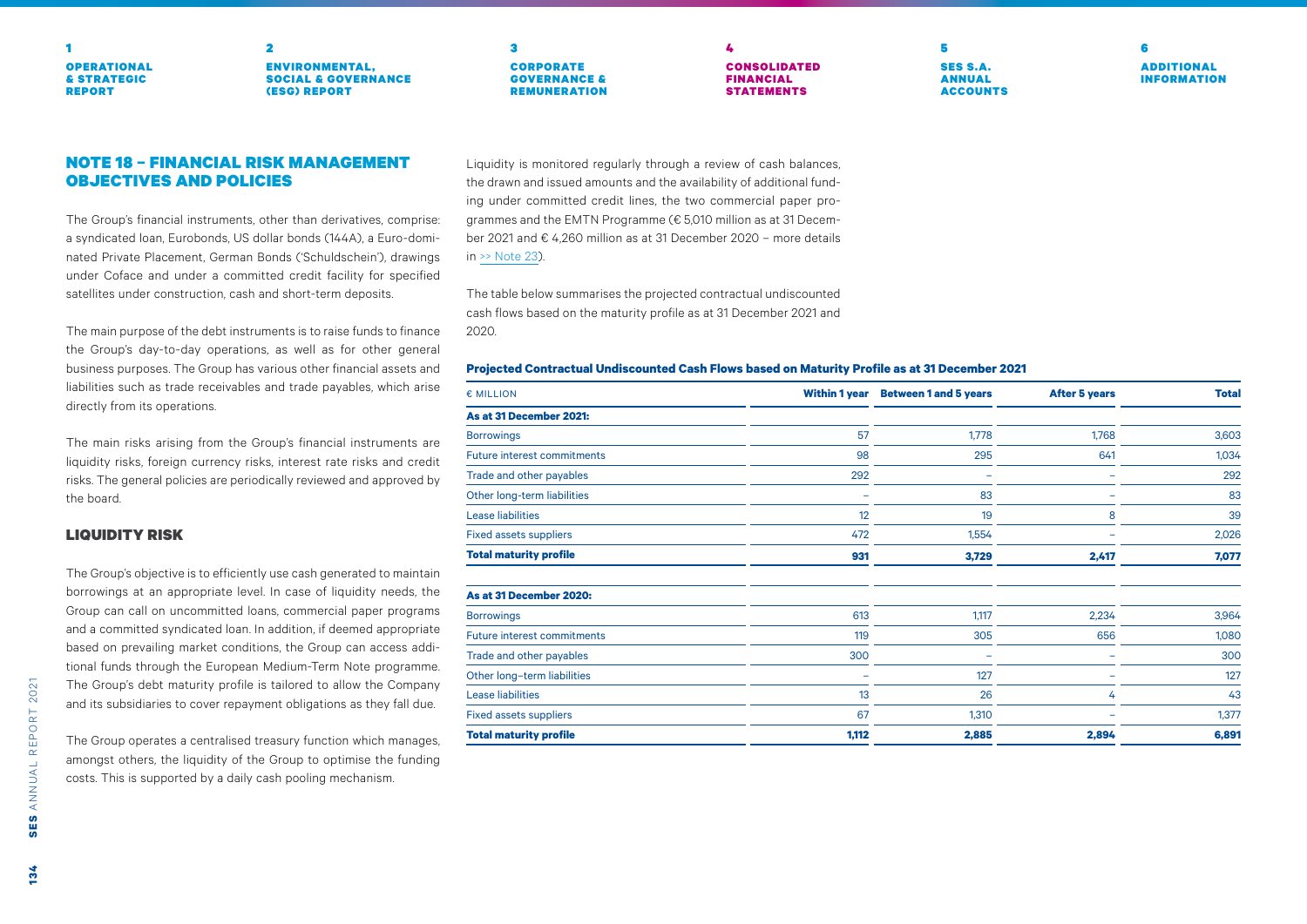**OPERATIONAL** & STRATEGIC REPORT

3

CORPORATE

[GOVERNANCE &](#page--1-0)  **REMUNERATION** 

[CONSOLIDATED](#page-0-0)  **FINANCIAL** STATEMENTS

4

5 SES S.A. ANNUAL [ACCOUNTS](#page--1-0)

6 ADDITIONAL INFORMATION

#### FOREIGN CURRENCY RISK

SES is active in markets outside the Eurozone, with business operations in many locations throughout the world. Consequently, SES uses certain financial instruments to manage its foreign currency exposure. Derivative financial instruments are used mainly to reduce the Group's exposure to market risks resulting from fluctuations in foreign exchange rates by creating offsetting exposures. SES is not a party to leveraged derivatives and, as a matter of policy, does not use derivative financial instruments for speculative purposes.

The Group has significant foreign operations whose functional currency is not the euro. The primary currency exposure in terms of foreign operations is the US dollar and the Group has designated certain US dollar-denominated debt as net investment hedges of these operations. The Group has a corresponding exposure in the consolidated income statement, excluding the impacts of C-band repurposing, of 50.8% (2020: 51.1%) of the Group's revenue and 52.5% (2020: 56.0%) of its operating expenses being denominated in US dollars. The Group does not enter into derivative instruments to hedge these currency exposures.

The Group may enter into forward currency contracts to eliminate or reduce the currency exposure arising from individual capital expenditure projects, such as satellite procurements, tailoring the maturities to each milestone payment to maximise effectiveness. Depending on the functional currency of the entity with the capital expenditure commitment, the foreign currency risk might be in euro or in the US dollar. The forward contracts are in the same currency as the hedged item and can cover up to 100% of the total value of the contract. It is the Group's policy not to enter into forward contracts until a firm commitment is in place.

#### **Hedge of net investment in foreign operations**

As at 31 December 2021 and 2020, certain borrowings denominated in US dollars were designated as hedges of the net investments in SES Global Americas Inc. and its subsidiaries ('SES Americas'), SES Holdings (Netherlands) BV and its subsidiaries ('SES Netherlands'), SES Satellite Leasing Limited and MX1 Ltd to hedge the Group's exposure to foreign exchange risk on these investments.

As at 31 December 2021, all designated net investment hedges were assessed to be highly effective and a total loss of € 76 million, stated net of tax of € 26 million is included as part of other comprehensive income for the period (2020: gain of € 84 million, stated net of tax of € 29 million).

The following table sets out the hedged portion of \$ statement of financial position exposure as at 31 December:

#### **Hedged Portions of \$ Statement of Financial Position Exposure**

| <b>\$ MILLION</b>                            | 2021  | 2020  |
|----------------------------------------------|-------|-------|
| \$ statement of financial position exposure: |       |       |
| <b>SES Americas</b>                          | 2,359 | 2,729 |
| <b>SES Netherlands</b>                       | 4,617 | 4,733 |
| SES Satellite Leasing Limited, Isle of Man   |       | 984   |
| MX1 Ltd, Israel                              | 37    | 47    |
| <b>Total</b>                                 | 7,013 | 8,493 |
| Hedged with:                                 |       |       |
| <b>US Bonds</b>                              | 1,500 | 1,500 |
| Total                                        | 1,500 | 1,500 |
| <b>Hedged proportion</b>                     | 21%   | 18%   |

The following table demonstrates the sensitivity to a +/- 20% change in the US dollar exchange rate on the nominal amount of the Group's US dollar net investment, with all other variables held constant. All value changes are eligible to be recorded in other comprehensive income with no impact on profit and loss.

#### **Sensitivity to a +/– 20% change in US Dollar Exchange Rate 2021**

| 31 December 2021                                   | <b>Amount</b><br>in \$<br>million | <b>Amount in</b><br><b>€ million</b><br>at closing<br>rate of<br>1.1326 | <b>Amount in</b><br>€ million<br>at rate of<br>1.36 | <b>Amount in</b><br><b>€ million</b><br>at rate of<br>0.91 |
|----------------------------------------------------|-----------------------------------|-------------------------------------------------------------------------|-----------------------------------------------------|------------------------------------------------------------|
| \$ statement of<br>financial position<br>exposure: |                                   |                                                                         |                                                     |                                                            |
| <b>SES Americas</b>                                | 2,359                             | 2,083                                                                   | 1,735                                               | 2,592                                                      |
| <b>SES Netherlands</b>                             | 4,617                             | 4,076                                                                   | 3,395                                               | 5,074                                                      |
| <b>SES Satellite Leasing</b><br>Limited            |                                   |                                                                         |                                                     |                                                            |
| MX1 Ltd, Israel                                    | 37                                | 33                                                                      | 27                                                  | 41                                                         |
| <b>Total</b>                                       | 7,013                             | 6,192                                                                   | 5,157                                               | 7,707                                                      |
| Hedged with:                                       |                                   |                                                                         |                                                     |                                                            |
| <b>US Bonds</b>                                    | 1,500                             | 1.324                                                                   | 1.103                                               | 1.648                                                      |
| Other external<br>borrowings                       |                                   |                                                                         |                                                     |                                                            |
| <b>Total</b>                                       | 1,500                             | 1,324                                                                   | 1,103                                               | 1,648                                                      |
| <b>Hedged proportion</b>                           | 21%                               |                                                                         |                                                     |                                                            |
| Absolute difference<br>without hedging             |                                   |                                                                         | (1,035)                                             | 1,515                                                      |
| Absolute difference<br>with hedging                |                                   |                                                                         | (814)                                               | 1,191                                                      |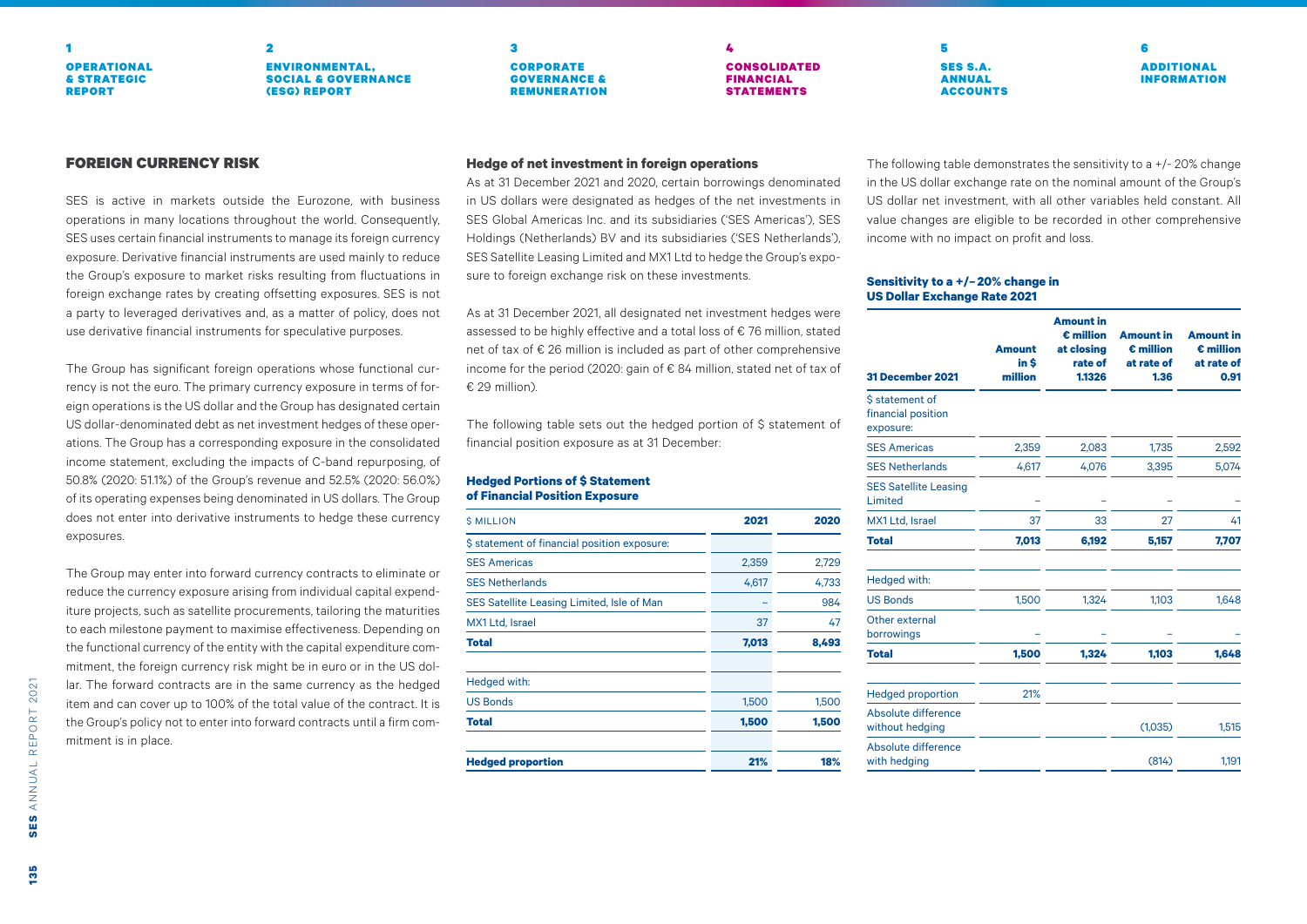#### **OPERATIONAL** & STRATEGIC REPORT

#### 2 ENVIRONMENTAL,

[SOCIAL & GOVERNANCE](#page--1-1)  (ESG) REPORT

# 3

**CORPORATE** [GOVERNANCE &](#page--1-0)  REMUNERATION

4 **CONSOLIDATED FINANCIAL STATEMENTS** 

5 SES S.A. ANNUAL [ACCOUNTS](#page--1-0)

#### 6 ADDITIONAL INFORMATION

#### **Sensitivity to a +/– 20% change in US Dollar Exchange Rate 2020**

| 31 December 2020                                   | <b>Amount</b><br>in \$<br>million | <b>Amount in</b><br>€ million<br>at closing<br>rate of<br>1.2271 | <b>Amount in</b><br>€ million<br>at rate of<br>1.47 | <b>Amount in</b><br>€ million<br>at rate of<br>0.98 |
|----------------------------------------------------|-----------------------------------|------------------------------------------------------------------|-----------------------------------------------------|-----------------------------------------------------|
| \$ statement of<br>financial position<br>exposure: |                                   |                                                                  |                                                     |                                                     |
| <b>SES Americas</b>                                | 2,729                             | 2,224                                                            | 1,856                                               | 2,785                                               |
| <b>SES Netherlands</b>                             | 4,733                             | 3,857                                                            | 3,220                                               | 4,829                                               |
| <b>SES Satellite Leasing</b><br>Limited            | 984                               | 802                                                              | 669                                                 | 1,004                                               |
| MX1 Ltd, Israel                                    | 47                                | 38                                                               | 32                                                  | 48                                                  |
| <b>Total</b>                                       | 8.493                             | 6,921                                                            | 5,777                                               | 8,666                                               |
| Hedged with:                                       |                                   |                                                                  |                                                     |                                                     |
| <b>US Bonds</b>                                    | 1,500                             | 1,222                                                            | 1,020                                               | 1,531                                               |
| Other external<br>borrowings                       |                                   |                                                                  |                                                     |                                                     |
| <b>Total</b>                                       | 1,500                             | 1,222                                                            | 1,020                                               | 1,531                                               |
| <b>Hedged proportion</b>                           | 18%                               |                                                                  |                                                     |                                                     |
| Absolute difference<br>without hedging             |                                   |                                                                  | (1,144)                                             | 1,745                                               |
| Absolute difference<br>with hedging                |                                   |                                                                  | (942)                                               | 1,437                                               |

## INTEREST RATE RISK

The Group's exposure to market interest rate risk relates primarily to the Group's debt portion at floating rates. In order to mitigate this risk, the Group is generally seeking to contract as much as possible of its debt outstanding at fixed interest rates, and is carefully monitoring the evolution of market conditions, adjusting the mix between fixed and floating rate debt if necessary. To mitigate the Group's interest rate risk in connection with near-term debt refinancing needs, the Group may from time to time enter into interest rate hedges through forward contracts denominated in € and \$.

As per 31 December 2021 and 31 December 2020, the Group had no interest rate hedges outstanding.

The table below summarises the split of the carrying amount of the Group's debt between fixed and floating rate.

#### **Split of the Nominal Amount of the Group's Debt between Fixed and Floating Rate**

| € MILLION                             | rates | At fixed At floating<br>rates | Total |
|---------------------------------------|-------|-------------------------------|-------|
| <b>Borrowings at 31 December 2021</b> | 3.391 | 190                           | 3.581 |
| Borrowings at 31 December 2020        | 3.699 | 231                           | 3.930 |

In 2021, the Group repaid a maturing Eurobond 2021 of € 556 million, € 41 million related to Coface instalments and € 16 million of the Lux-GovSat Facility.

The following table demonstrates the sensitivity of the Group's pretax income to reasonably possible changes in interest rates affecting the interest charged on the floating rate borrowings. All other variables are held constant. The Group believes that a reasonably possible development in the Eurozone interest rates would be an increase of nil basis points or an increase of 12 basis points (2020: decrease of 9 basis points).

#### **Euro interest rates**

| € MILLION                             | <b>Floating</b><br>rate bor-<br>rowings | rates<br><b>Pre-tax</b><br>impact | <b>Increase in Decrease in</b><br>rates<br><b>Pre-tax</b><br>impact |
|---------------------------------------|-----------------------------------------|-----------------------------------|---------------------------------------------------------------------|
| <b>Borrowings at 31 December 2021</b> | 190                                     | 0.4                               |                                                                     |
| Borrowings at 31 December 2020        | 231                                     |                                   | 0.2                                                                 |

#### CREDIT RISK

#### **Risk management**

The Group has the following types of financial assets that are subject to the expected credit loss model: trade receivables, unbilled accrued revenue, and C-band repurposing receivables.

It is the Group's policy that all customers who wish to trade on credit terms are subject to credit verification procedures. To measure expected credit losses on trade receivables and unbilled accrued revenue, they are grouped based on shared credit risk characteristics, country and days past due. The unbilled accrued revenues have substantially the same risk characteristics as the trade receivables for the same types of contracts. The Group has therefore concluded that the expected loss rates for trade receivables are a reasonable approximation of the loss rates for the unbilled accrued revenue.

The credit verification procedures in relation to trade receivables and unbilled accrued revenue include the assessment of the creditworthiness of the customer by using sources of quality information such as external specialist reports, audited annual reports, press articles or rating agencies. Should the customer be a governmental entity, the official debt rating of the respective country is a key driver in determining the appropriate credit risk category.

Following this credit analysis, the customer is classified into a credit risk category which can be as follows: 'Prime' (typically publicly rated and listed entities), 'Market' (usually higher growth companies with higher leverage), 'Sub-prime' (customers for which viability is dependent on continued growth with higher leverage), or Government (governments or governmental institutions, subject to the corresponding country meeting minimum credit rating criteria). The credit profile is updated at least once a year for all key customers with an ongoing contractual relationship.

REPORT 2021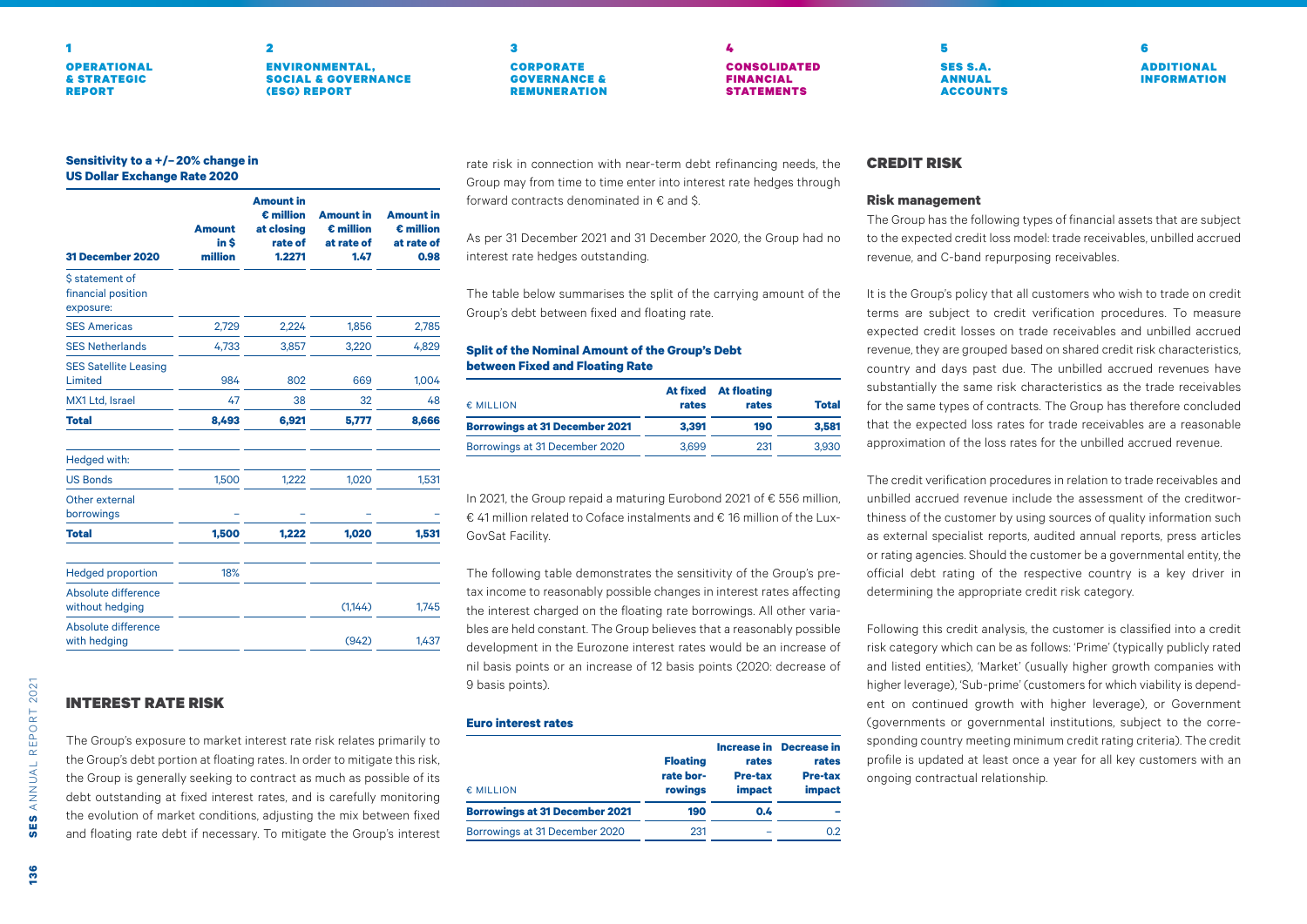[SOCIAL & GOVERNANCE](#page--1-1)  (ESG) REPORT

3

CORPORATE [GOVERNANCE &](#page--1-0)  REMUNERATION

#### 4 **CONSOLIDATED FINANCIAL STATEMENTS**

5 SES S.A. ANNUAL [ACCOUNTS](#page--1-0)

6 ADDITIONAL INFORMATION

#### **Impairment of trade receivables and unbilled accrued revenue**

The Group applies the IFRS 9 simplified approach to measuring expected credit losses for trade receivables and unbilled accrued revenue by measuring the loss allowance at an amount equal to lifetime expected credit losses. To measure the expected credit losses, trade receivables and unbilled accrued revenue have been grouped in portfolios based on shared credit risk characteristics (credit risk profile: Prime, Market, Sub-prime, and Government), country and the days past due.

In order to compute the provision, the gross trade receivables balance is reduced for any portion representing deferred revenue and any securities held. Trade receivables are written off when there is no reasonable expectation of recovery. The Group's largest customers are large media companies and government agencies, and hence the credit risk associated with these contracts is assessed as low.

The Company calculates loss expectancy rates based on the history of losses and forward-looking information to create a provision matrix. On that basis, the provision as at 31 December 2021 and 31 December 2020 is as follows:

#### **Impairment of Trade Receivables and Unbilled Accrued Revenues 2021**

| € MILLION                                              | <b>Current</b> | Less<br>than | <b>Between</b><br>1 and<br>1 month 3 months 3 months | <b>More</b><br>than | Total |
|--------------------------------------------------------|----------------|--------------|------------------------------------------------------|---------------------|-------|
| <b>31 December 2021</b>                                |                |              |                                                      |                     |       |
| Average expected<br>loss rate<br>(by portfolio)        | 3.8%           | 4.9%         | 6.6%                                                 | 10.9%               |       |
| <b>Gross carrying</b><br>amount - trade<br>receivables | 131            | 24           | 32                                                   | 170                 | 357   |
| <b>Provision</b>                                       |                |              |                                                      | 6                   |       |

#### **Impairment of Trade Receivables and Unbilled Accrued Revenues 2020**

| € MILLION                                              | <b>Current</b> | Less<br>than | <b>Between</b><br>1 and<br>1 month 3 months 3 months | <b>More</b><br>than | <b>Total</b> |
|--------------------------------------------------------|----------------|--------------|------------------------------------------------------|---------------------|--------------|
| 31 December 2020                                       |                |              |                                                      |                     |              |
| Average expected<br>loss rate<br>(by portfolio)        | 4.1%           | 5.1%         | 7.5%                                                 | 12.1%               |              |
| <b>Gross carrying</b><br>amount - trade<br>receivables | 164            | 40           | 33                                                   | 156                 | 393          |
| <b>Provision</b>                                       |                |              | 1                                                    | 8                   | 9            |

The provision in respect of unbilled accrued revenue as at 31 December 2021 amounts to € 13 million and the corresponding expected credit loss is 3.4% (31 December 2020: € 9 million and the corresponding expected credit losses is 2.2%).

An amount of € 0.5 million (2020: € 6.3 million) was expensed in 2021 reflecting an increase in the IFRS 9 related provision for trade and other receivables.

Additional provisions are recorded for trade receivables balances if specific circumstances or forward-looking information lead the Group to believe that additional collectability risk exists with respect to customers that are not reflected in the loss expectancy rates. A cumulative provision for trade receivables of € 86 million has been recorded as of 31 December 2021 (31 December 2020: € 84 million).

The movement in provisions for trade receivables and unbilled accrued revenue as at 31 December 2021 and 2020 are as follows:

#### **Movement in Provisions for Trade Receivables and Unbilled Accrued Revenue**

|                                                                          |      | <b>Provisions for</b><br>trade<br><b>receivables</b> |      | <b>Provisions for</b><br>unbilled accrued<br><b>revenue</b> |  |
|--------------------------------------------------------------------------|------|------------------------------------------------------|------|-------------------------------------------------------------|--|
| € MILLION                                                                | 2021 | 2020                                                 | 2021 | 2020                                                        |  |
| <b>At 1 January</b>                                                      | 93   | 94                                                   | 9    | 19                                                          |  |
| Increase in provision<br>recognised in profit or loss<br>during the year | 39   | 75                                                   | 4    | 2                                                           |  |
| Receivables written off dur-<br>ing the year as uncollectible            | (32) | (28)                                                 |      | (11)                                                        |  |
| Unused amount reversed                                                   | (13) | (41)                                                 | (3)  | (1)                                                         |  |
| <b>Other movements</b>                                                   |      |                                                      | 3    |                                                             |  |
| Impact of currency<br>translation                                        | 6    | (7)                                                  |      |                                                             |  |
| <b>At 31 December</b>                                                    | 93   | 93                                                   | 13   | 9                                                           |  |

#### **C-band repurposing receivables**

The Group recorded C-band repurposing receivables upon receiving validation that the Group successfully met the Phase 1 Accelerated Relocation deadline and for costs incurred related to C-band spectrum clearing for which the Group expects to be reimbursed. The Group considered the credit risk related to the C-band repurposing receivables at the end of 2021 and 2020 and concluded that an estimate of zero expected credit losses is appropriate.

The U.S. government, through the FCC, developed the rules of the C-band auction to ensure incumbent satellite operators such as the Group are paid in full even if one or more individual overlay license winners fails to pay the Group its assigned portion of the Group's relocation costs. An independent third-party Relocation Payment Clearinghouse is administering the C-band transition and related payments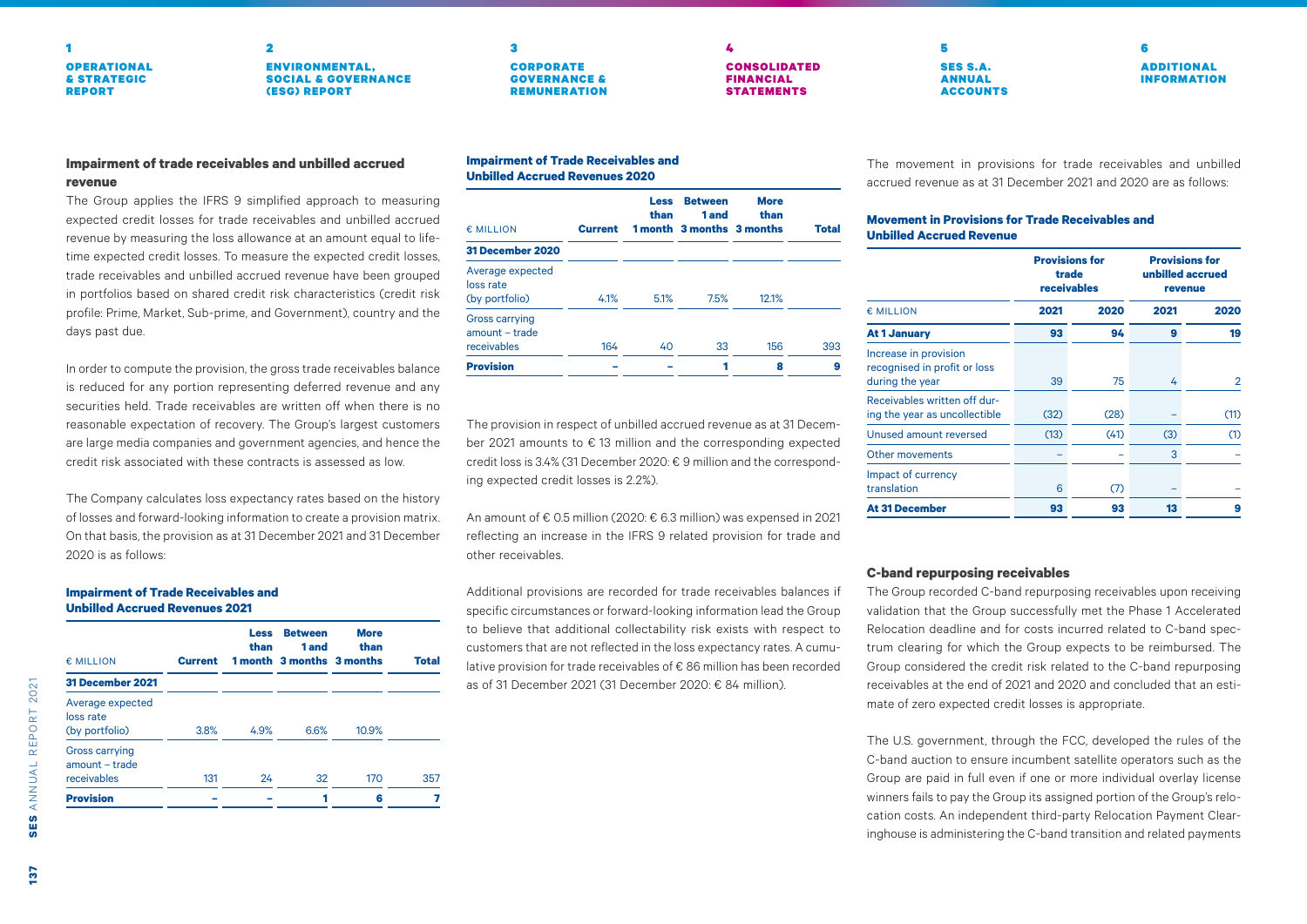1 **OPERATIONAL** 

& STRATEGIC REPORT

2

ENVIRONMENTAL, [SOCIAL & GOVERNANCE](#page--1-1)  (ESG) REPORT

CORPORATE [GOVERNANCE &](#page--1-0)  REMUNERATION

3

4 [CONSOLIDATED](#page-0-0)  **FINANCIAL STATEMENTS** 

5 SES S.A. ANNUAL [ACCOUNTS](#page--1-0)

6 ADDITIONAL INFORMATION

with FCC oversight. If an auction winner defaults on an obligation to pay the Group, the FCC could require a license to be re-auctioned with the same payment condition, or the FCC could require the other auction winners to collectively pay the Group for the shortfall as a condition for them to maintain their licenses.

Therefore, as it expects the U.S. government to regulate and ensure the auction winners' compliance with their payment obligations to the Group, the Group has estimated zero expected credit losses on the C-band repurposing receivables. Additional disclosure on the C-band clearing project is included in >> [Note 33.](#page-61-0)

#### FINANCIAL CREDIT RISK

With respect to the credit risk relating to financial assets, this exposure relates to the potential default of the counterparty, with the maximum exposure being equal to the carrying amount of these instruments. The counterparty risk from a cash management perspective is reduced by the implementation of several cash pools, accounts and related paying platforms with different counterparties.

To mitigate the counterparty risk, the Group only deals with recognised financial institutions with an appropriate credit rating – generally 'A' and above – and in adherence of a maximum trade limit for each counterparty which has been approved for each type of transactions. All counterparties are financial institutions which are regulated and controlled by the national financial supervisory authorities of the associated countries. The counterparty risk portfolio is analysed on a quarterly basis. Moreover, to reduce this counterparty risk the portfolio is diversified as regards the main counterparties ensuring a well-balanced relation for all categories of products (derivatives as well as deposits).

#### CAPITAL MANAGEMENT

The Group's policy is to attain and retain an investment grade rating from at least two reputable rating agencies. These investment grade ratings serve to maintain investor, creditor, and market confidence. Within this framework, the Group manages its capital structure and liquidity in order to reflect changes in economic conditions to keep its cost of debt low, maintain the confidence of debt investors at a high level and to create added value for the shareholder. The Group's dividend policy takes into account the financial performance of the year, cash flow developments and other factors such as yield and payout ratio.

#### <span id="page-47-0"></span>NOTE 19 – CASH AND CASH EQUIVALENTS

#### **Cash and Cash Equivalents**

| € MILLION                              | 2021  | 2020  |
|----------------------------------------|-------|-------|
| Cash at bank and in hand               | 872   | 708   |
| Short-term deposits                    | 177   | 454   |
| <b>Total cash and cash equivalents</b> | 1.049 | 1.162 |

Cash at banks is subject to interest at floating rates based on daily bank deposit rates. Short-term deposits are made for varying periods between one day and three months – depending on the immediate cash requirements of the Group – and earn interest at the respective short-term deposit rates. Short-term deposits and cash at bank and in hand are held at various financial institutions meeting the credit rating criteria set out in >> [Note](#page-43-0) 18 above. See also >> [Note](#page-61-0) 33 in connection with the receipt of C-band Accelerated Relocation Payments around the year end.

As at 31 December 2021, there were no investments in money market funds, consistent with the year-end 2020 position.

#### <span id="page-47-1"></span>NOTE 20 – SHAREHOLDERS' EQUITY

#### ISSUED CAPITAL

SES has a subscribed capital of €719 million (2020: €719 million), represented by 383,457,600 class A shares (2020: 383,457,600 class A shares) and 191,728,800 class B shares (2020: 191,728,800 class B shares) with no par value.

The movement between the opening and closing number of shares issued per class of share can be summarised as follows:

#### **Issued Capital**

|                               | Class A<br><b>shares</b> | <b>Class B</b><br><b>shares</b> | Total<br><b>shares</b> |
|-------------------------------|--------------------------|---------------------------------|------------------------|
| As at 1 January 2021          | 383,457,600              | 191.728.800                     | 575.186.400            |
| Shares issued during the year |                          |                                 |                        |
| As at 31 December 2021        |                          | 383,457,600 191,728,800         | 575.186.400            |
|                               | Class A<br><b>shares</b> | <b>Class B</b><br>shares        | Total<br>shares        |
| As at 1 January 2020          | 383,457,600              | 191,728,800                     | 575.186.400            |
| Shares issued during the year |                          |                                 |                        |
| As at 31 December 2020        | 383,457,600              | 191.728.800                     | 575.186.400            |
|                               |                          |                                 |                        |

Fiduciary Deposit Receipts ('FDRs') with respect to Class A shares are listed on the Luxembourg Stock Exchange and on Euronext Paris. They can be traded freely and are convertible into Class A shares at any time and at no cost at the option of the holder under the conditions applicable in the Company's articles of association and in accordance with the terms of the FDRs.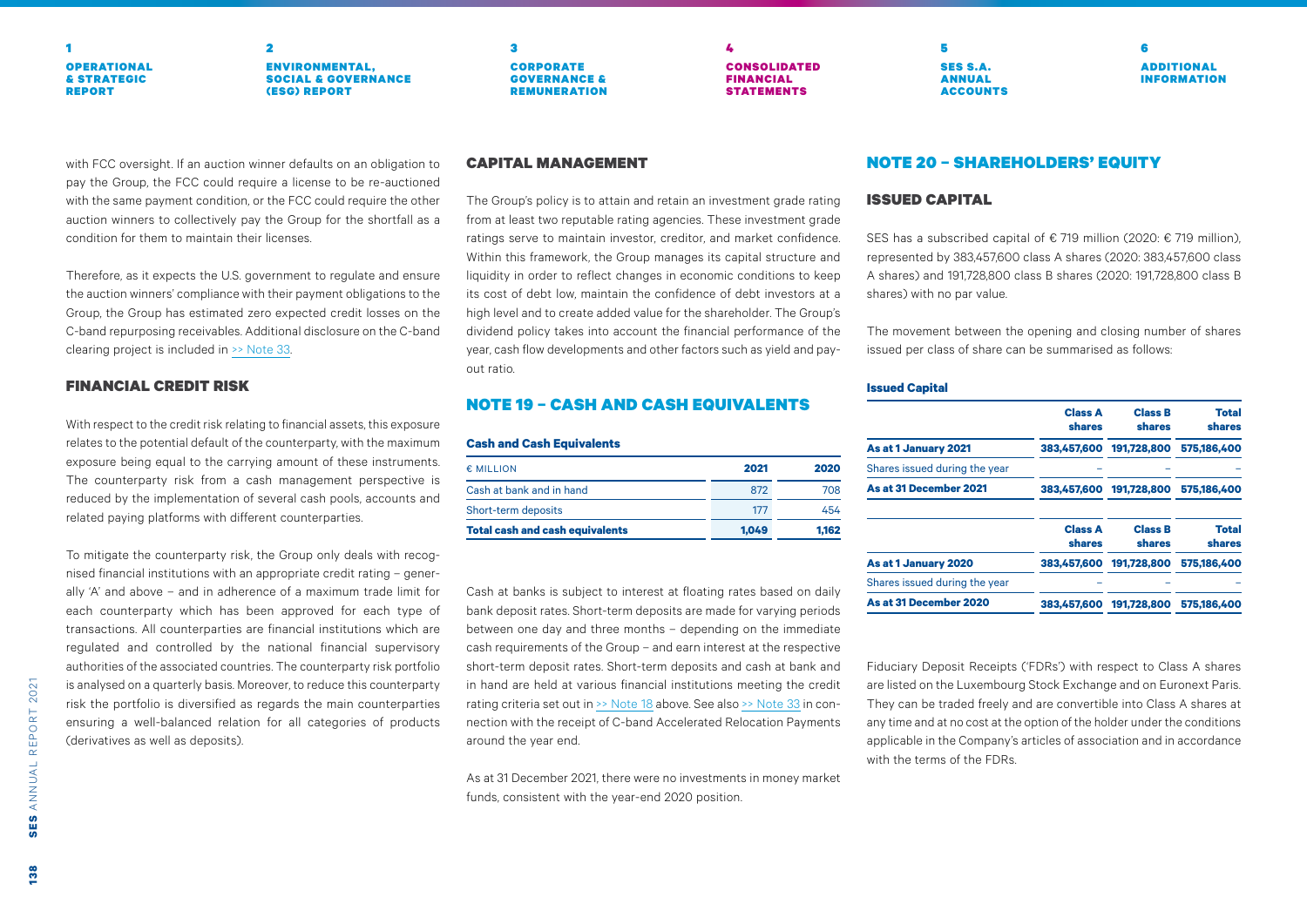1 **OPERATIONAL** & STRATEGIC

REPORT

2

ENVIRONMENTAL, [SOCIAL & GOVERNANCE](#page--1-1)  (ESG) REPORT

CORPORATE [GOVERNANCE &](#page--1-0)  REMUNERATION

3

4 [CONSOLIDATED](#page-0-0)  **FINANCIAL STATEMENTS** 

5 SES S.A. ANNUAL [ACCOUNTS](#page--1-0)

6 ADDITIONAL INFORMATION

All Class B shares are currently held by the State of Luxembourg, or by Luxembourg public institutions. Dividends paid for one share of Class B equal 40% of the dividend for one share of Class A.

A shareholder, or a potential shareholder, who seeks to acquire, directly or indirectly, more than 20% of the shares of the Company must inform the Chairman of the Board of Directors of the Company of such intention. The Chairman of the Board of Directors of the Company shall forthwith inform the government of the Grand Duchy of Luxembourg of the envisaged acquisition which may be opposed by the government within three months from such information should the government determine that such acquisition would be against the general public interest. In case of no opposition from the government, the Board shall convene an extraordinary meeting of shareholders which may decide at a majority provided for in article 450-3 of the law of 10 August 1915, as amended, regarding commercial companies, to authorise the shareholder, or potential shareholder, to acquire more than 20% of the shares. If it is an existing shareholder of the Company, it may attend the general meeting and will be included in the count for the quorum but may not take part in the vote.

#### SHARE BUYBACK PROGRAMME

On 6 May 2021 the Company announced a share buyback programme to be executed by 31 December 2021 under the authorisation given by the Annual General Meeting of shareholders held on 1 April 2021.

During the year the Group acquired 12 million Class A shares at a weighted average price of €6.56 per A-share and 6 million Class B shares at a price of € 2.62 per B-share, resulting in a total cost of the programme of € 94 million. The shares acquired under the programme are expected to be cancelled before the end of 2022 to reduce the total number of voting and economic shares in issue on completion of the programme, subject to the receipt of the relevant shareholder approval.

Subject to the agreement of the shareholders, the Company purchases FDRs in respect of 'Class A' shares in connection with executives' and employees' share-based payment plans. At the year-end, the Company held FDRs relating to the above schemes as set out below. These FDRs are disclosed as treasury shares in the consolidated statement of financial position and are carried at acquisition cost as a deduction from equity.

#### **Buy-Back of Treasury Shares**

|                                                   | 2021       | 2020      |
|---------------------------------------------------|------------|-----------|
| <b>FDRs held as at 31 December</b>                | 19.748.429 | 4,559,818 |
| Carrying value of FDRs held $(\epsilon$ million)  | 174        |           |
| Class B shares held as at 31 December             | 6.000.000  |           |
| Carrying value of Class B shares held (€ million) | 15         |           |

#### € 750,000,000 DEEPLY SUBORDINATED FIXED RATE RESETTABLE SECURITIES

In 2016 SES issued € 750,000,000 Deeply Subordinated Fixed Rate Resettable Securities (the '€ 750 million perpetual bond') at a coupon of 4.625 percent to the first call date, a price of 99.666 and a yield of 4.7 percent. Transaction costs related to this transaction amounted to € 20 million and have been deducted from 'Other reserves'. Based on the terms of issuance, the Company was entitled to call the € 750 million perpetual bond on 2 January 2022 and on subsequent coupon payment dates.

On 18 May 2021, SES announced a capped tender offer for the bond at a fixed purchase yield of -0.10% which was accepted by the required number of bondholders such that the Company was able to repurchase 84.5% of the existing bonds on 28th May at a price representing 102.838% of nominal value, and the remaining 15.5% at par, with a settlement date of 30 June 2021.

#### € 625,000,000 DEEPLY SUBORDINATED FIXED RATE RESETTABLE SECURITIES

On 20 May 2021 the Company announced the successful launch and pricing of new Deeply Subordinated Fixed Rate Resettable Securities for a total amount of € 625 million, with a first reset date on 27 August 2026. The securities bear a coupon of 2.875% per annum and were priced at 99.409% of their nominal value. The proceeds of the new issuance were received on 27 May 2021.

Tender premium and transaction costs for these transactions amounted to € 26 million and have been deducted from "Other reserves".

#### € 550,000,000 DEEPLY SUBORDINATED FIXED RATE RESETTABLE SECURITIES

In 2016 SES issued a second perpetual bond of € 550,000,000 (the '€ 550 million perpetual bond') at a coupon of 5.625 percent to the first call date, a price of 99.304 and a yield of 5.75 percent. Transaction costs related to this transaction amounted to € 8 million and have been deducted from 'Other reserves'. This brought the aggregate perpetual bond issued by the Group to € 1,300 million. SES is entitled to call the € 550 million perpetual bond on 29 January 2024 and on subsequent coupon payment dates.

As the Company has no obligation to redeem either of the bonds, and the coupon payments are discretionary, it classified the net proceeds from the issuance of the securities (together € 1,121 million net of transaction costs and tax) as equity. The perpetual bonds are guaranteed on a subordinated basis by SES Global Americas Holdings GP. SES used the net proceeds from the offerings for the repayment of O3b debt, the repayment of certain existing indebtedness of the Group, as well as for general corporate purposes.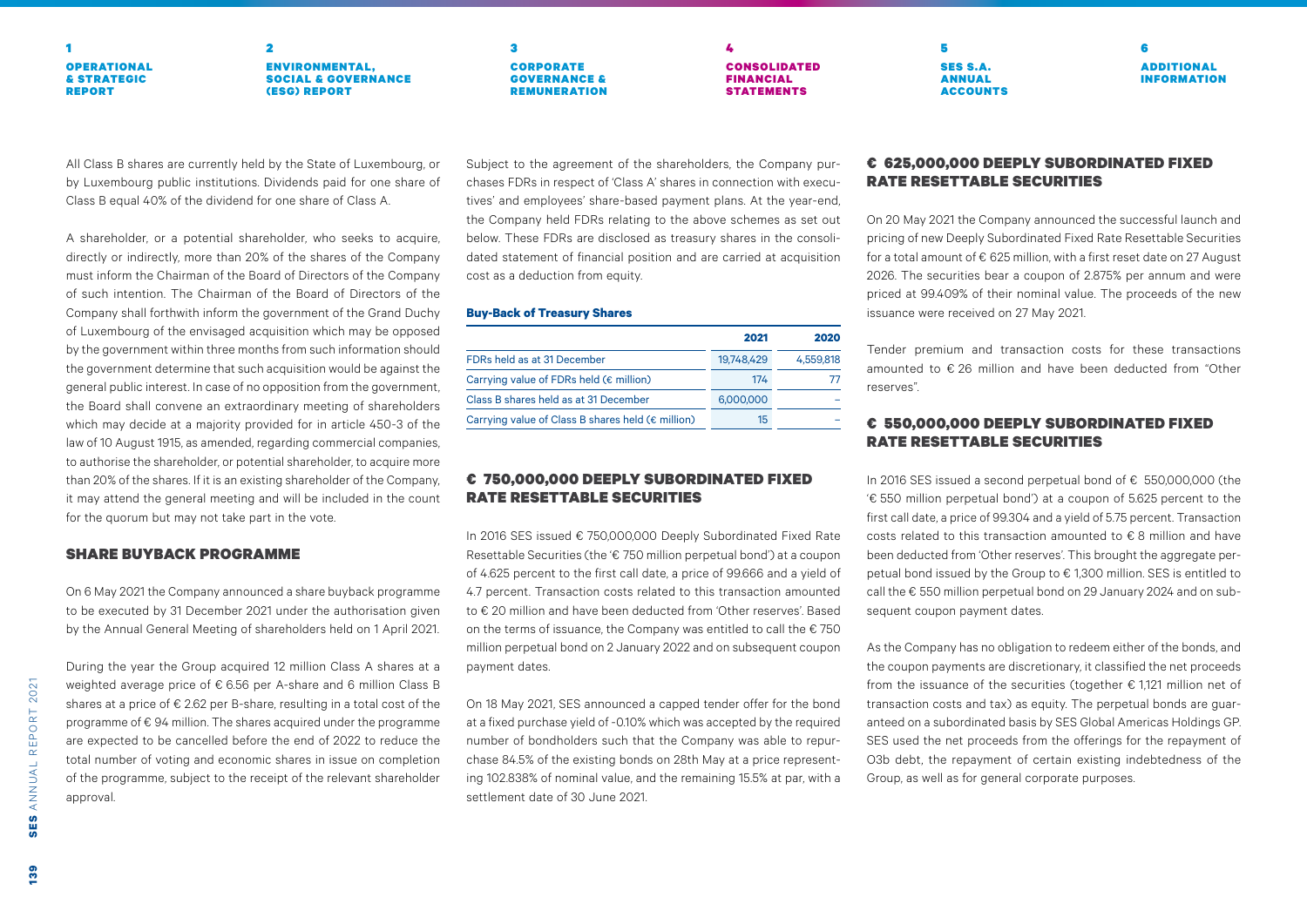1 **OPERATIONAL** 

& STRATEGIC REPORT

# 2

ENVIRONMENTAL, [SOCIAL & GOVERNANCE](#page--1-1)  (ESG) REPORT

CORPORATE [GOVERNANCE &](#page--1-0)  **REMUNERATION** 

3

[CONSOLIDATED](#page-0-0)  **FINANCIAL** STATEMENTS

4

5 SES S.A. ANNUAL [ACCOUNTS](#page--1-0)

6 ADDITIONAL INFORMATION

Coupon payments in respect of the perpetual bonds occurred on 4 January 2021 (€ 35 million), 29 January 2021 (€ 31 million), 27 May 2021 (€ 11 million), 21 June 2021 (€ 3 million) and 27 August 2021 (€ 5 million) and have been deducted from 'Other reserves'. The corresponding payments in 2020 were on 2 January 2020 (€ 35 million) and 29 January 2020 (€ 31 million) and were also deducted from 'Other reserves'.

Tax on the perpetual bond coupon accrual of € 20 million (2020: € 18 million) has been credited to 'Other reserves".

#### OTHER RESERVES

In accordance with Luxembourg legal requirements, a minimum of 5% of the yearly statutory net profit of the Company is transferred to a legal reserve which is non-distributable. This requirement is satisfied when the reserve reaches 10% of the issued share capital. As at 31 December 2021 a legal reserve of € 72 million (2020: € 72 million) is included within other reserves.

Other reserves include a non-distributable amount of € 189 million (2020: € 77 million) linked to treasury shares, and an amount of € 181 million (2020: € 228 million) representing the net worth tax reserve for 2015-2018, for which the distribution would result in the payment of net worth tax at a rate of up to 20% of the distributed reserve in accordance with Luxembourg law requirement.

#### <span id="page-49-0"></span>NOTE 21 – NON-CONTROLLING INTEREST

Set out below is the summarised financial information for each subsidiary that has non-controlling interests (NCI) that are material to the Group. The amounts disclosed for each subsidiary are before inter-company eliminations.

#### **Summarised Financial Information for each subsidiary that has Non-Controlling Interests, material to the Group: Balance Sheet**

| € MILLION                                                | <b>LuxGovSat S.A.</b><br>(50% NCI)* |       | <b>Al Maisan Satellite</b><br><b>Communications LLC,</b><br><b>UAE (65% NCI)*</b> |      |
|----------------------------------------------------------|-------------------------------------|-------|-----------------------------------------------------------------------------------|------|
| <b>Summarised</b><br><b>balance</b><br>sheet             | 2021                                | 2020  | 2021                                                                              | 2020 |
| <b>Current assets</b>                                    | 18                                  | 39    | 14                                                                                | 12   |
| <b>Current liabilities</b>                               | (18)                                | (27)  | (3)                                                                               | (4)  |
| <b>Current net assets</b>                                |                                     | 12    | 11                                                                                | 8    |
| Non-current assets                                       | 159                                 | 178   | 27                                                                                | 28   |
| <b>Non-current liabilities</b>                           | (83)                                | (100) |                                                                                   |      |
| <b>Non-current net</b><br>assets                         | 76                                  | 78    | 27                                                                                | 28   |
| <b>Net assets</b>                                        | 76                                  | 90    | 38                                                                                | 36   |
| <b>Accumulated NCI</b>                                   | 38                                  | 45    | 25                                                                                | 24   |
| <b>Transactions with</b><br>non-controlling<br>interests |                                     |       |                                                                                   |      |

#### **Summarised Financial Information for each subsidiary that has Non-Controlling Interests, material to the Group: Statement of Comprehensive Income**

| € MILLION                                            |      | LuxGovSat S.A.<br><b>(50% NCI)</b> | <b>Al Maisan Satellite</b><br><b>Communications LLC,</b><br><b>UAE (65% NCI)</b> |      |
|------------------------------------------------------|------|------------------------------------|----------------------------------------------------------------------------------|------|
| Summarised<br>statement of com-<br>prehensive income | 2021 | 2020                               | 2021                                                                             | 2020 |
| Revenue                                              | 23   | 21                                 | 9                                                                                | 7    |
| <b>Operating expenses</b>                            | (15) | (16)                               | (4)                                                                              | (8)  |
| Profit/(loss)<br>for the period                      | (15) | (13)                               | 1                                                                                | (4)  |
| Other comprehensive<br>income                        |      |                                    |                                                                                  |      |
| <b>Total comprehensive</b><br>income                 | (15) | (13)                               |                                                                                  | (4)  |
| Profit/(loss)<br>allocated to NCI                    | (7)  | (6)                                |                                                                                  | (3)  |
| Dividend paid to NCI                                 |      |                                    |                                                                                  |      |
|                                                      |      |                                    |                                                                                  |      |

\* Refer to Note 2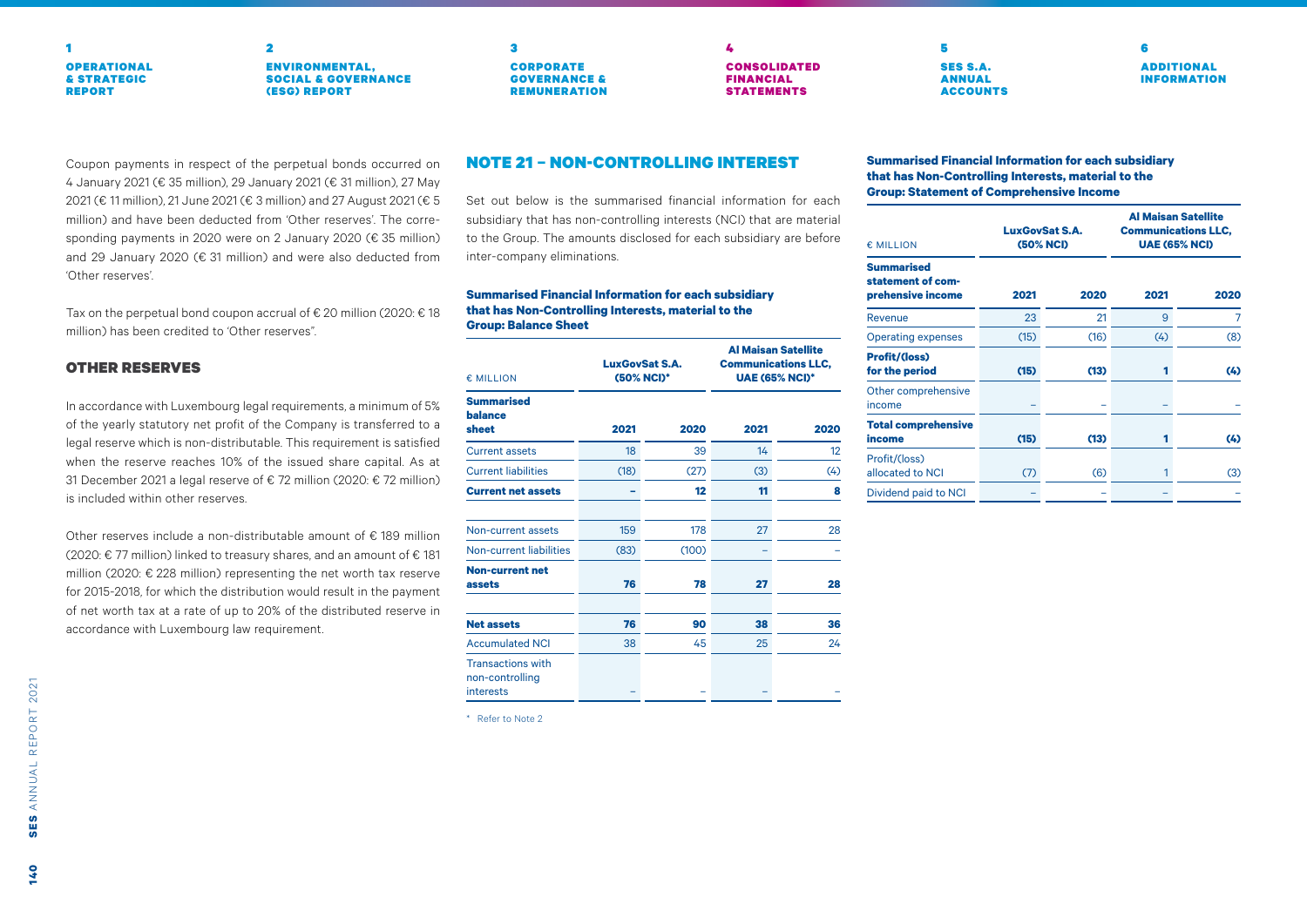#### **OPERATIONAL** & STRATEGIC

## REPORT

### 2 ENVIRONMENTAL,

[SOCIAL & GOVERNANCE](#page--1-1)  (ESG) REPORT

# 3

CORPORATE [GOVERNANCE &](#page--1-0)  REMUNERATION

4 [CONSOLIDATED](#page-0-0)  FINANCIAL STATEMENTS

5 SES S.A. ANNUAL [ACCOUNTS](#page--1-0)

6 ADDITIONAL INFORMATION

#### **Summarised Financial Information for each subsidiary that has Non-Controlling Interests, material to the Group: Cash Flows**

| € MILLION                                                   | LuxGovSat S.A.<br><b>(50% NCI)</b> |      | <b>Al Maisan Satellite</b><br><b>Communications LLC,</b><br><b>UAE (65% NCI)</b> |      |
|-------------------------------------------------------------|------------------------------------|------|----------------------------------------------------------------------------------|------|
| <b>Summarised</b><br>cash flows                             | 2021                               | 2020 | 2021                                                                             | 2020 |
| Cash flows from/<br>(absorbed by)<br>operating activities   | 6                                  | 8    | 4                                                                                | 3    |
| Cash flows from/<br>(absorbed by)<br>investing activities   | (1)                                |      | (3)                                                                              |      |
| Cash flows from/<br>(absorbed by)<br>financing activities   | (38)                               | 6    |                                                                                  |      |
| Net foreign exchange<br>movements                           |                                    |      |                                                                                  |      |
| Net increase/<br>(decrease) in cash<br>and cash equivalents | (33)                               | 14   |                                                                                  | з    |

#### <span id="page-50-0"></span>NOTE 22 – SHARE-BASED COMPENSATION PLANS

The Group has four share-based compensation plans which are detailed below. In the case of the Stock Appreciation Rights Plan and Equity Incentive Compensation Plan the relevant strike price is defined as the average of the market price of the underlying shares over a period of 15 trading days before the date of the grant.

#### **1) The Stock Appreciation Rights Plan ('STAR Plan')**

The STAR Plan is an equity-settled plan available to non-executive staff of Group subsidiaries, where share options are granted. In January 2011, the STAR Plan was amended and, for all options granted 2011 onwards, a third of the share options vest and can be exercised each year. After being fully vested, the share options have a four-year exercise period.

#### **Stock Appreciation Rights Plan**

|                                            | 2021    | 2020      |
|--------------------------------------------|---------|-----------|
| Outstanding options at the end of the year | 700.553 | 1.134.170 |
| Weighted average exercise price in euro    | 2761    | 27.31     |

All of the 700,553 outstanding options as at 31 December 2021 (2020: 1,134,170), are fully vested and exercisable. No options were exercised in 2021 or in 2020.

Movements in the number of share options outstanding and their related weighted average exercise prices in euro are as follows:

#### **Stock Appreciation Rights Plan: Movements in the Number of Share Options Outstanding and their Related Weighted Average Exercise Price**

|                  | 2021                                                       |                             | 2020                                                       |                             |
|------------------|------------------------------------------------------------|-----------------------------|------------------------------------------------------------|-----------------------------|
|                  | <b>Average</b><br>exercise<br>price per<br>share<br>option | <b>Number of</b><br>options | <b>Average</b><br>exercise<br>price per<br>share<br>option | <b>Number of</b><br>options |
| As at 1 January  | 27.31                                                      | 1.134.170                   | 26.52                                                      | 1.594.540                   |
| <b>Forfeited</b> | 26.81                                                      | (433,617)                   | 24.58                                                      | (460.370)                   |
| <b>Exercised</b> |                                                            |                             |                                                            |                             |
| At 31 December   | 27.61                                                      | 700.553                     | 27.31                                                      | 1.134.170                   |

Share options outstanding at the end of the year have the following expiry date and exercise prices in euro:

#### **Stock Appreciation Rights Plan: Share Options Outstanding at the End of The Year**

| <b>Grant</b> | <b>Expiry date</b> | <b>Exercise price</b><br>per share<br>options |         | <b>Number of options</b> |
|--------------|--------------------|-----------------------------------------------|---------|--------------------------|
|              |                    |                                               | 2021    | 2020                     |
| 2016         | 2023               | 24.39                                         | 428.639 | 488,338                  |
| 2015         | 2022               | 32.73                                         | 271,914 | 313,802                  |
| 2014         | 2021               | 26.50                                         |         | 332.030                  |
|              |                    |                                               | 700,553 | 1.134.170                |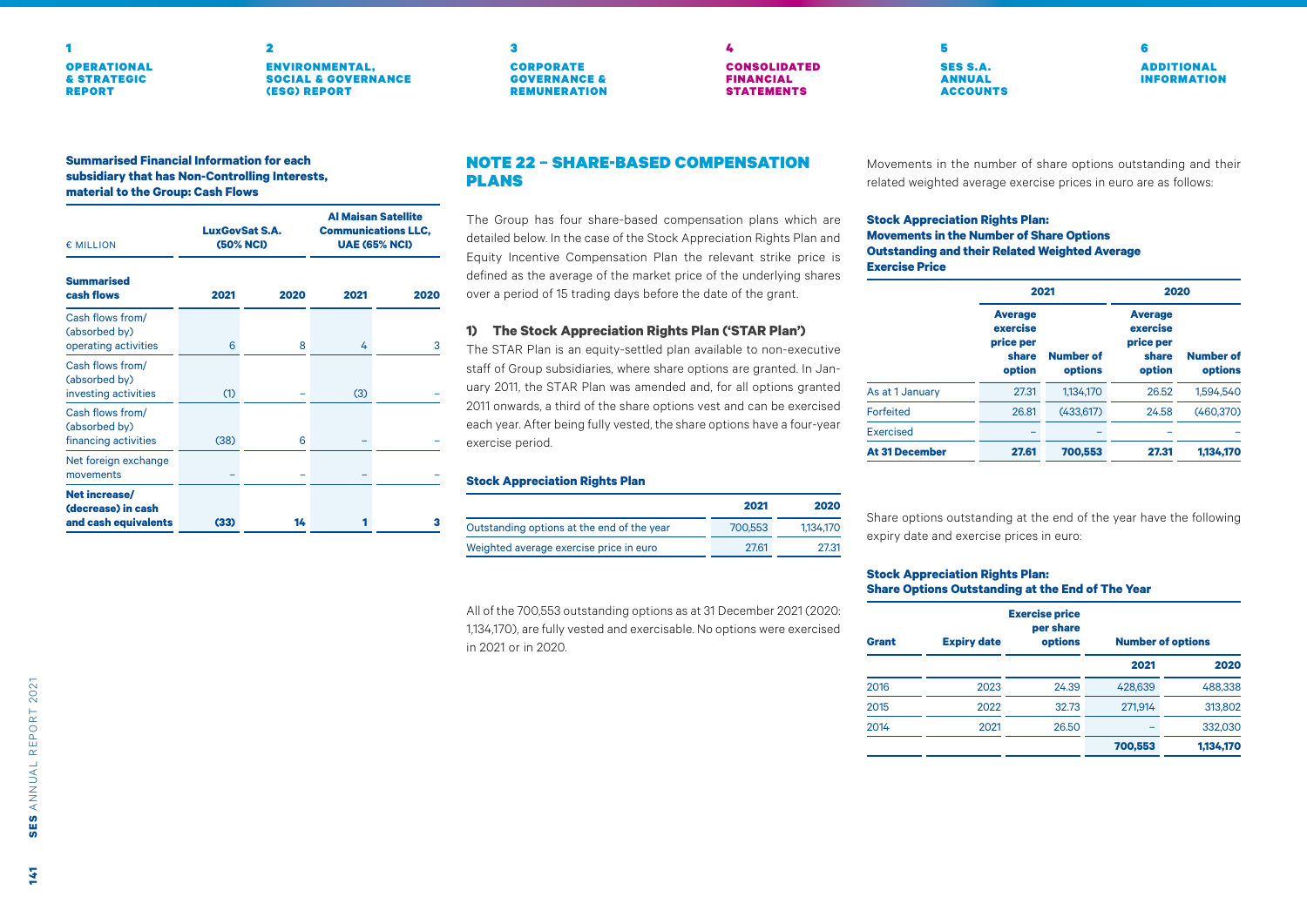#### **OPERATIONAL** & STRATEGIC REPORT

#### 2 ENVIRONMENTAL, [SOCIAL & GOVERNANCE](#page--1-1)  (ESG) REPORT

3 CORPORATE [GOVERNANCE &](#page--1-0)  **REMUNERATION** 

4 [CONSOLIDATED](#page-0-0)  **FINANCIAL STATEMENTS** 

5 SES S.A. ANNUAL [ACCOUNTS](#page--1-0)

6 ADDITIONAL INFORMATION

#### **2) Simulated Restricted Share Units ('SRSU')**

In 2017 the Group introduced a new compensation plan which is progressively replacing the STAR Plan. SRSU are cash-settled awards delivered on 1 June following a three-year vesting period. The liability for the cash-settled awards is measured initially and at the end of each reporting period until settled, at the fair value of the share appreciation rights, taking into account the terms and conditions on which the stock appreciation rights were granted and recognised to the extent to which the employees have rendered services to date.

During 2021, 850,783 SRSU have been granted (2020: 864,428). During the same period, 153,050 SRSUs have been forfeited (2020: 98,645) and 307,754 SRSU have been vested (2020: 221,056). A liability of € 5,453,399 has been recognised in the consolidated statement of financial position as of 31 December 2021 (31 December 2020: € 4,591,628) based on the 1,793,435 outstanding SRSUs (31 December 2020: 1,403,456) measured at the Group's share price at the end of the year on a pro-rata basis over 3 years vesting period.

#### **3) Equity Based Compensation Plan comprising options ('EBCP Option')**

The EBCP Option is available to Group executives. Under the plan, the "date of Option Grant" means the first business day that follows fifteen (15) market trading days for Shares after the Allocation Period during which the Fair Market Value is fixed. Generally, one-quarter of the entitlement vests on each 1 January of the four years following the Date of Option Grant, but for one grant, one fifth of the entitlement vests on each 1 June of the five years following the Date of Option Grant. Once vested, the options can be exercised until the tenth anniversary of the original grant. For 2021 EBCP Option Plan grants, one third of the options vest on each 1 June of the following three years.

#### **Equity Incentive Compensation Plan**

|                                            | 2021       | 2020       |
|--------------------------------------------|------------|------------|
| Outstanding options at the end of the year | 18.767.922 | 18.364.300 |
| Weighted average exercise price in euro    | 13.17      | 15.29      |

Out of 18,767,922 outstanding options as of the end of 2021 (2020: 18,364,300), 9,800,000 options are exercisable (2020: 12,241,571). In 2021 134,836 treasury shares were delivered at a weighted average price of € 5.97 each, while in 2020 no options were exercised. On average, in 2021, the related weighted average share price at the time of exercise was € 6.47 per share.

Movements in the number of share options outstanding and their related weighted average exercise prices in euro are as follows:

#### **Equity Incentive Compensation Plan: Movements in the Number of Share Options Outstanding and their Related Weighted Average Exercise Prices**

|                       | 2021                                                    |                             | 2020                                                    |                             |
|-----------------------|---------------------------------------------------------|-----------------------------|---------------------------------------------------------|-----------------------------|
|                       | <b>Average</b><br>exercise<br>price per<br>share option | <b>Number of</b><br>options | <b>Average</b><br>exercise<br>price per<br>share option | <b>Number of</b><br>options |
| <b>At 1 January</b>   | 15.29                                                   | 18.364.300                  | 18.6                                                    | 14,908,795                  |
| Granted               | 6.40                                                    | 3.418.751                   | 5.97                                                    | 4.824.735                   |
| <b>Forfeited</b>      | 19.00                                                   | (2.880.293)                 | 18.61                                                   | (1,369,230)                 |
| <b>Exercised</b>      | 5.97                                                    | (134.836)                   |                                                         |                             |
| <b>At 31 December</b> | 13.17                                                   | 18.767.922                  | 15.29                                                   | 18.364.300                  |

Share options outstanding at the end of the year have the following expiry date and exercise prices in euro:

#### **Equity Incentive Compensation Plan: Expiry Date and Exercise Prices**

| <b>Grant</b> | <b>Expiry date</b> | <b>Exercise price</b><br>per share<br>options | <b>Number of</b><br>options |            |
|--------------|--------------------|-----------------------------------------------|-----------------------------|------------|
|              |                    |                                               | 2021                        | 2020       |
| 2021         | 2031               | 6.40                                          | 3,328,751                   | $\Omega$   |
| 2020         | 2030               | 5.97                                          | 4,589,286                   | 4,816,869  |
| 2019         | 2029               | 15.01                                         | 1,953,847                   | 2,262,401  |
| 2018         | 2028               | 18.23                                         | 407,000                     | 407,000    |
| 2018         | 2028               | 12.67                                         | 3,657,848                   | 4,294,036  |
| 2017         | 2027               | 21.15                                         | 2,000,274                   | 2,511,089  |
| 2016         | 2026               | 24.39                                         | 1,407,479                   | 1,864,557  |
| 2015         | 2025               | 32.73                                         | 546,735                     | 750,640    |
| 2014         | 2024               | 26.5                                          | 432,030                     | 605,363    |
| 2013         | 2023               | 23.51                                         | 230,955                     | 315,092    |
| 2012         | 2022               | 18.1                                          | 213,717                     | 313,392    |
| 2011         | 2021               | 17.57                                         |                             | 223,861    |
|              |                    |                                               | 18,767,922                  | 18,364,300 |

#### **4) Equity Based Compensation Plan ('EBCP')**

The EBCP is also a programme for executives, and senior executives, of the Group, comprising performance shares ('EBCP PS') and restricted shares ('EBCP RS'). Under the plan, restricted shares are allocated to executives at the beginning of May each year and these vest on the 1 June following the third anniversary of the grant. Senior executives also have the possibility to be allocated performance shares whose granting is dependent on the achievement of defined performance criteria which are a) individual objectives and b) the economic value added ('EVA') target established by the Board from time to time. These shares also vest on the 1 June following the third anniversary of the original grant. For 2021 EBCP grants, EVA was replaced by the total shareholder return ('TSR') as the financial performance criteria for vesting of performance shares.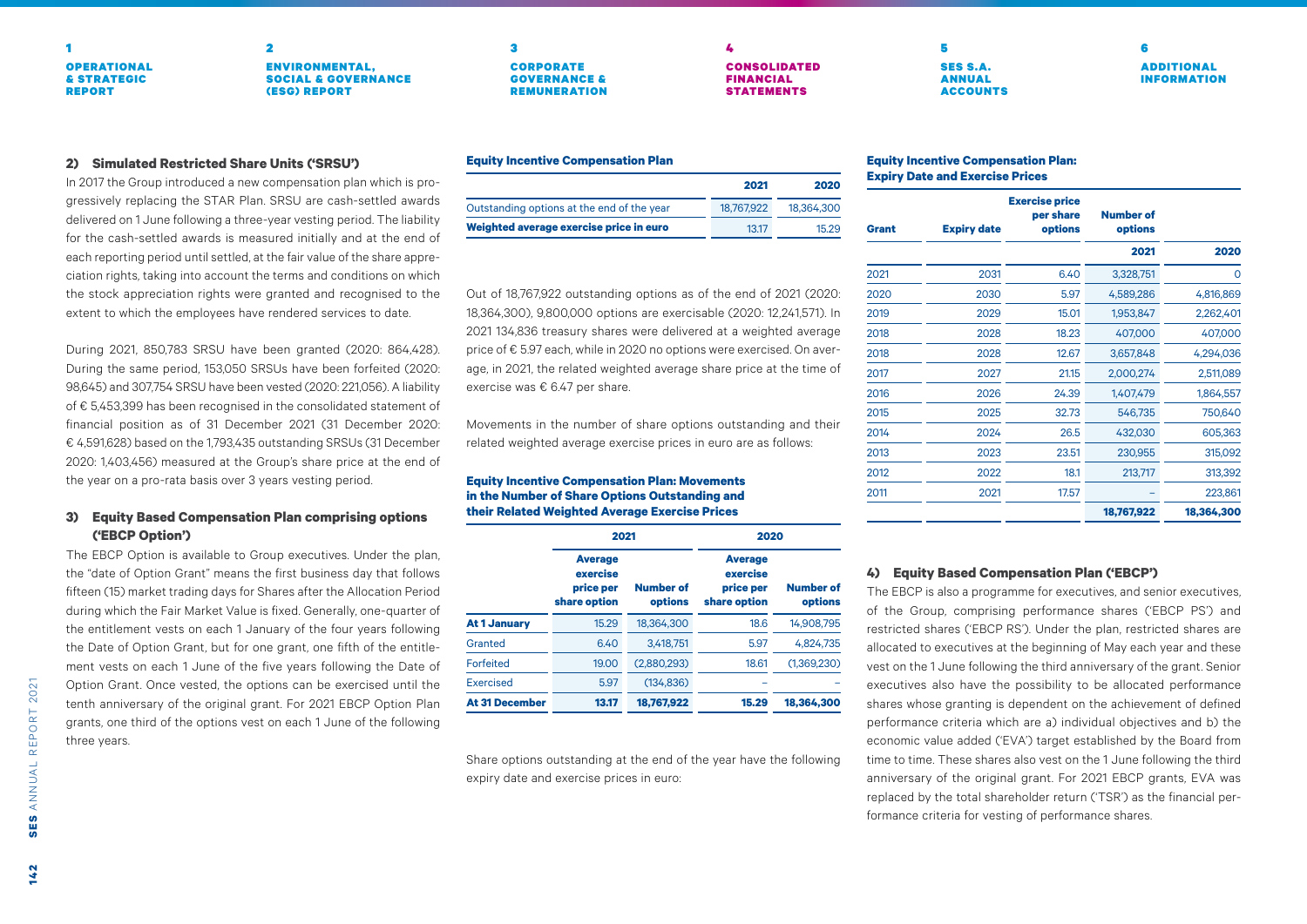#### **OPERATIONAL** & STRATEGIC REPORT

#### 2 ENVIRONMENTAL, [SOCIAL & GOVERNANCE](#page--1-1)  (ESG) REPORT

#### 3 CORPORATE [GOVERNANCE &](#page--1-0)  REMUNERATION

#### 4 [CONSOLIDATED](#page-0-0)  **FINANCIAL** STATEMENTS

5 SES S.A. ANNUAL [ACCOUNTS](#page--1-0)

6 ADDITIONAL INFORMATION

#### **Long-term Incentive Programme**

|                                                                         | 2021      | 2020      |
|-------------------------------------------------------------------------|-----------|-----------|
| Restricted and performance shares outstanding<br>at the end of the year | 2.252.136 | 2.026.147 |
| Weighted average fair value in euro                                     | 6.58      | 8.65      |

During 2021, 332,257 restricted shares (2020: 262,731) and 632,226 (2020: 676,743) performance shares were granted; 33,175 restricted shares (2020: 26,298) and 262,959 performance shares (2020: 75,436) were forfeited; and 268,442 performance shares (2020: 266,385) and 173,918 restricted shares (2020: 91,574) were exercised.

The fair value of equity-settled shares (restricted and performance shares) granted is estimated as at the date of grant using a binomial model for STARs and EBCP Option and a Black & Scholes model for EBCP, taking into account the terms and conditions upon which the options (restricted and performance shares) were granted. The following table lists the average value of inputs to the model used for the years ended 31 December 2021 and 31 December 2020.

#### **Long-term Incentive Programme: average Value of Inputs to the Model used for 2021**

| 2021                                       | <b>EBCP Option</b> | <b>EBCP PS</b><br>and EBCP RS |
|--------------------------------------------|--------------------|-------------------------------|
| Dividend yield (%)                         | 7.43%              | 7.09%                         |
| Expected volatility (%)                    | 32.85%             | 35.53%                        |
| Risk-free interest rate (%)                | $-0.58%$           | $-0.68%$                      |
| Expected life of options (years)           | 10                 | 3                             |
| Share price at inception $(\epsilon)$      | 6.22               | 6.22                          |
| Fair value per option/share $(\epsilon)$   | 0.78               | 5.00                          |
| Total expected cost for each plan (in € M) | 2.25               | 6.01                          |

**Long-term Incentive Programme: average Value of Inputs to the Model used for 2020**

|                                                     |                    | <b>EBCP PS</b> |
|-----------------------------------------------------|--------------------|----------------|
| 2020                                                | <b>EBCP Option</b> | and EBCP RS    |
| Dividend yield (%)                                  | 6.89%              | 6.61%          |
| Expected volatility (%)                             | 30.42%             | 35.12%         |
| Risk-free interest rate (%)                         | $-0.62%$           | $-0.64%$       |
| Expected life of options (years)                    | 10                 | з              |
| Share price at inception $(\epsilon)$               | 6.34               | 6.34           |
| Fair value per option/share $(\epsilon)$            | $0.77 - 0.90$      | 5.12-5.53      |
| Total expected cost for each plan (in $\epsilon$ M) | 3.64               | 4.38           |

The expected life of the options is based on historical data and is not necessarily indicative of exercise patterns that may occur. The expected volatility reflects the assumption that the historical volatility is indicative of future trends, which may or may not necessarily be the actual outcome.

The total charge for the year for share-based compensation amounted to € 8 million (2020: € 10 million), out of which equity-settled € 5 million (2020: € 9 million) and cash-settled € 3 million (2020: € 1 million).

#### <span id="page-52-0"></span>NOTE 23 – INTEREST-BEARING BORROWINGS

As at 31 December 2021 and 2020, the Group's interest-bearing borrowings were:

#### **Interest-Bearing Borrowings 2021**

| € MILLION                                                        | <b>Effective</b><br><b>interest</b><br>rate | <b>Maturity</b>           | <b>Amounts</b><br>outstanding<br>2021, carried<br>at amortised<br>cost |
|------------------------------------------------------------------|---------------------------------------------|---------------------------|------------------------------------------------------------------------|
| <b>Non-current</b>                                               |                                             |                           |                                                                        |
| US Bond (\$750 million)                                          | 3.60%                                       | <b>April 2023</b>         | 662                                                                    |
| German bond (€ 150 million),<br>non-listed                       | <b>EURIBOR</b><br>$6M + 0.80%$              | <b>June 2024</b>          | 150                                                                    |
| German bond (€ 250 million),<br>non-listed                       | 1.71%                                       | December<br>2025          | 250                                                                    |
| Eurobond 2026 (€ 650 million)                                    | 1.625%                                      | <b>March 2026</b>         | 654                                                                    |
| <b>Euro Private Placement 2027</b><br>(€ 140 million under EMTN) | 4.00%                                       | <b>May 2027</b>           | 140                                                                    |
| Eurobond 2027 (€ 500 million)                                    | 0.875%                                      | November<br>2027          | 497                                                                    |
| Eurobond 2028 (€ 400 million)                                    | 2.00%                                       | <b>July 2028</b>          | 395                                                                    |
| <b>Fixed Term Loan (LuxGovSat)</b>                               | 3.30%                                       | <b>December</b><br>2027   | 82                                                                     |
| German bond (€ 50 million),<br>non-listed                        | 4.00%                                       | November<br>2032          | 50                                                                     |
| US Bond (\$ 250 million)                                         | 5.30%                                       | April 2043                | 214                                                                    |
| US Bond (\$500 million)                                          | 5.30%                                       | <b>March 2044</b>         | 430                                                                    |
| <b>Total non-current</b>                                         |                                             |                           | 3,524                                                                  |
| <b>Current</b>                                                   |                                             |                           |                                                                        |
| Coface                                                           | <b>EURIBOR</b><br>$6M + 1.70%$              | <b>Various</b><br>in 2021 | 40                                                                     |
| <b>Fixed Term Loan (LuxGovSat)</b>                               | 3.30%                                       | <b>December</b><br>2027   | 17                                                                     |
| <b>Total current</b>                                             |                                             |                           | 57                                                                     |
|                                                                  |                                             |                           |                                                                        |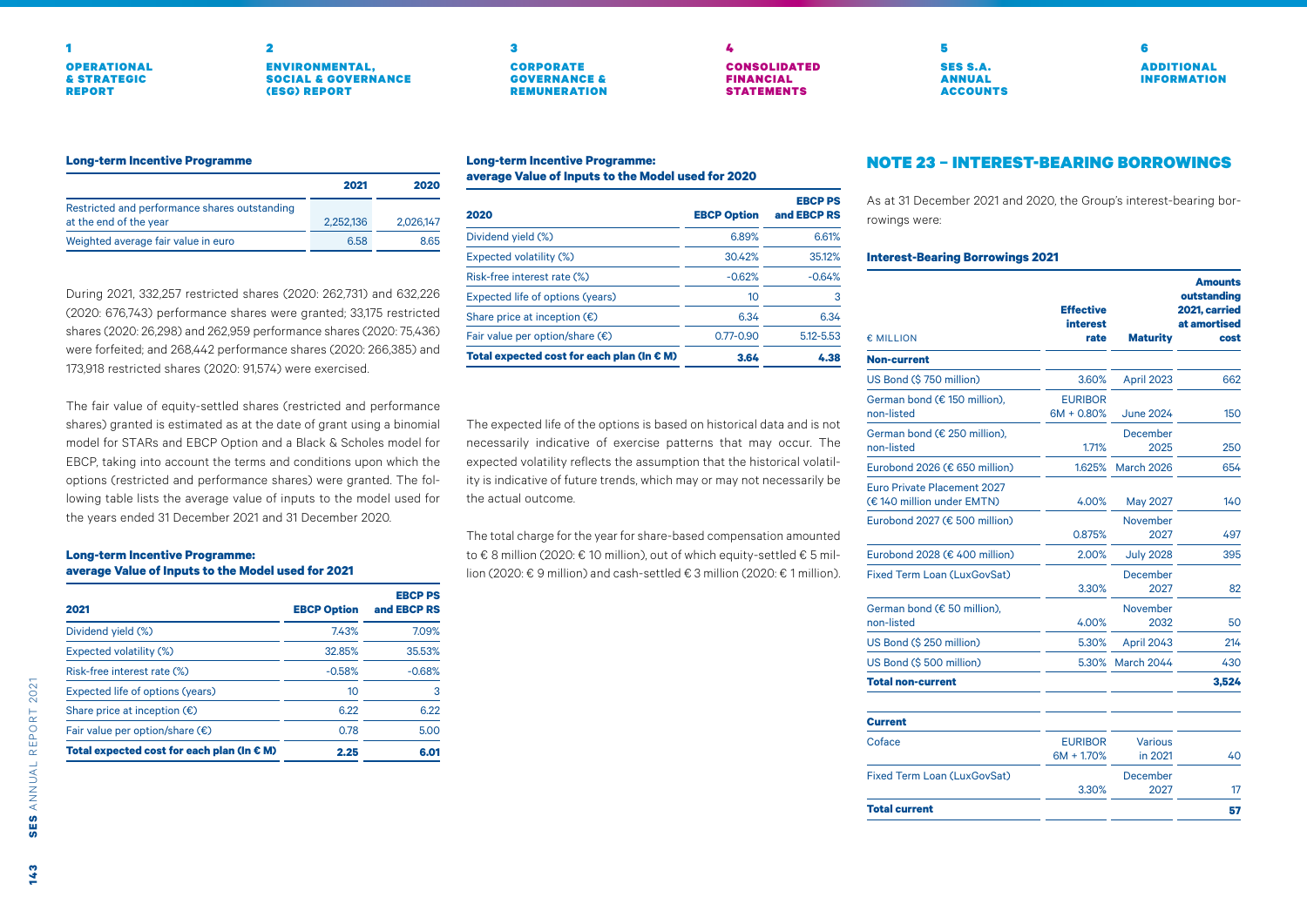**OPERATIONAL** & STRATEGIC REPORT

# 2 ENVIRONMENTAL,

[SOCIAL & GOVERNANCE](#page--1-1)  (ESG) REPORT

3 **CORPORATE** [GOVERNANCE &](#page--1-0)  REMUNERATION

4 **CONSOLIDATED FINANCIAL STATEMENTS** 

5 SES S.A. ANNUAL [ACCOUNTS](#page--1-0)

6 ADDITIONAL INFORMATION

#### **Interest-Bearing Borrowings 2020**

| <b>Effective</b><br><b>interest</b><br>rate | <b>Maturity</b>         | <b>Amounts</b><br>outstanding<br>2020, carried<br>at amortised<br>cost |
|---------------------------------------------|-------------------------|------------------------------------------------------------------------|
|                                             |                         |                                                                        |
| <b>EURIBOR</b><br>$6M + 1.70%$              | <b>Various</b><br>2022  | 40                                                                     |
| 3.60%                                       | <b>April 2023</b>       | 610                                                                    |
| <b>EURIBOR</b><br>$6M + 0.80%$              | <b>June 2024</b>        | 150                                                                    |
| 1.71%                                       | <b>December</b><br>2025 | 249                                                                    |
| 1.625%                                      | <b>March 2026</b>       | 496                                                                    |
| 4.00%                                       | <b>May 2027</b>         | 140                                                                    |
| 0.875%                                      | November<br>2027        | 497                                                                    |
| 2.00%                                       | <b>July 2028</b>        | 395                                                                    |
| 3.30%                                       | December<br>2027        | 98                                                                     |
| 4.00%                                       | November<br>2032        | 50                                                                     |
| 5.30%                                       | <b>April 2043</b>       | 197                                                                    |
| 5.30%                                       | <b>March 2044</b>       | 395                                                                    |
|                                             |                         | 3,317                                                                  |
|                                             |                         |                                                                        |

6M + 1.70%

4.75%

3.30%

**Total current 613**

Various

March

December

in 2021 41

2021 556

2027 16

#### **European Medium-Term Note Programme ('EMTN')**

SES has an EMTN Programme enabling SES, or SES Global Americas Holdings GP, to issue as and when required notes up to a maximum aggregate amount of € 4,000 million. As at 31 December 2021, SES had issued € 1,690 million (2020: € 2,096 million) under the EMTN Programme with maturities ranging from 2026 to 2028.

#### **€ 650 million Eurobond (2020)**

SES repaid its € 650 million 10-year bond under the Company's European Medium-Term Note Programme issued 2010, with a fixed interest rate of 4.625% on March 9, 2020.

#### **€ 650 million Eurobond (2021)**

In 2021 SES fully repaid a € 650 million bond under the Company's European Medium-Term Note Programme, with a fixed rate coupon of 4.75%.

#### **German bond issue of € 400 million (2024/2025)**

In 2018 the Group closed the issuance of an aggregated amount of € 400 million in the German bond ('Schuldschein') market. The transaction consists of two individual tranches – a € 150 million tranche with a floating interest rate of a six-month EURIBOR plus a margin of 0.8% and a final maturity date on 18 June 2024 as well as a € 250 million tranche with a fixed interest rate of 1.71% and a final maturity date on 18 December 2025.

#### **€ 650 million Eurobond (2026)**

In 2018 SES issued a € 500 million 8-year bond under the Company's European Medium-Term Note Programme. On the 22 June 2021 SES announced the successful lunch and pricing of a tap of its 1.625% Notes in which it has agreed to sell incremental senior unsecured fixed rate notes for a total amount of € 150 million. The new notes were priced at 106.665% of their nominal value. The bond bears interest at a fixed rate of 1.625% and has a final maturity date on 22 March 2026.

#### **€ 500 million Eurobond (2027)**

On 4 November 2019, SES issued a € 500 million bond under the Company's European Medium-Term Note Programme. The bond has an 8-year maturity and bears interest at a fixed rate of 0.875% and has a final maturity date on 4 November 2027.

#### **€ 140 million Private Placement (2027)**

In 2012 SES issued three individual tranches of a total € 140 million Private Placement under the Company's European Medium-Term Note Programme with ING Bank N.V. The Private Placement has a 15-year maturity, beginning 31 May 2012, and bears interest at a fixed rate of 4.00%.

#### **€ 400 million Eurobond (2028)**

On 2 July 2020, SES issued a € 400 million bond under the Company's European Medium-Term Note Programme. The bond has an 8-year maturity and bears interest at a fixed rate of 2.00% and has a final maturity date on 2 July 2028.

#### **German bond issue of € 50 million (2032)**

In 2012 the Group signed an agreement to issue € 50 million in the German bond ('Schuldschein') market. The German bond bears a fixed interest rate of 4.00% and matures on 12 November 2032.

#### **144A Bond \$ 750 million (2023)**

In 2013 SES completed a 144A offering in the US market issuing \$ 750 million 10-year bond with a coupon of 3.60% and a final maturity date on 4 April 2023.

#### **144A Bond \$ 250 million (2043)**

In 2013 SES completed a 144A offering in the US market issuing \$ 250 million 30-year bond with a coupon of 5.30% and a final maturity date on 4 April 2043.

**Current**

Coface EURIBOR

Eurobond 2021 (€ 650 million)

Fixed Term Loan (LuxGovSat)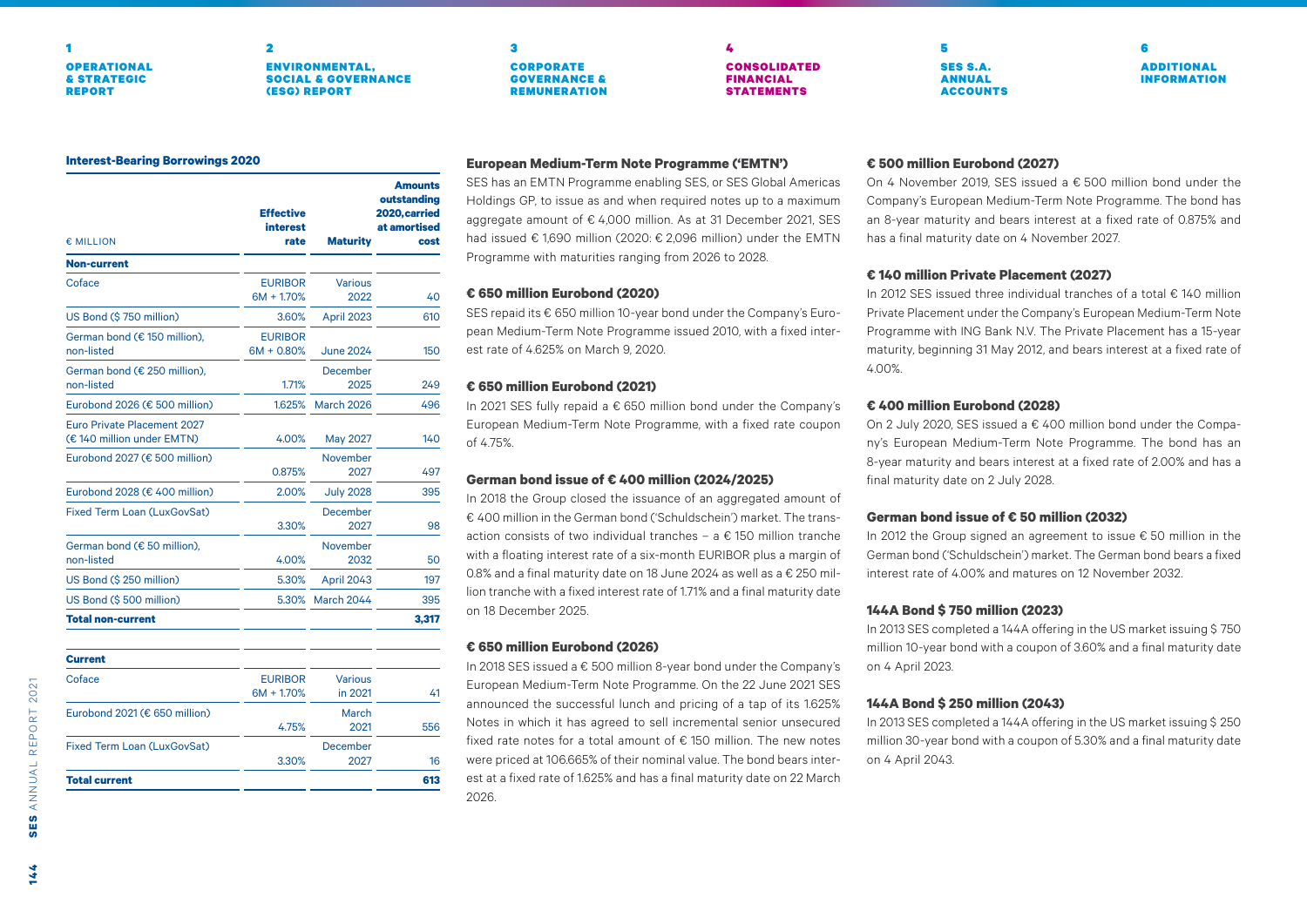**OPERATIONAL** & STRATEGIC REPORT

2 ENVIRONMENTAL, [SOCIAL & GOVERNANCE](#page--1-1)  (ESG) REPORT

CORPORATE [GOVERNANCE &](#page--1-0)  **REMUNERATION** 

3

4 [CONSOLIDATED](#page-0-0)  **FINANCIAL STATEMENTS** 

5 SES S.A. ANNUAL [ACCOUNTS](#page--1-0)

6 ADDITIONAL INFORMATION

#### **144A Bond \$ 500 million (2044)**

In 2014 SES completed a 144A offering in the US market issuing \$500 million 30-year bond with a coupon of 5.30% and a final maturity date of 25 March 2044.

#### **Syndicated loan 2019**

The facility is being provided by 19 banks and has been structured as a 5-year multi-currency revolving credit facility. In 2021 the Company extended the Termination date from 26 June 2025 to 26 June 2026. The facility is for € 1,200 million and the interest payable is linked to a ratings grid. At the current SES credit rating of BBB- / Baa2, the interest rate is 45 basis points over EURIBOR/LIBOR.

As at 31 December 2021 and 2020, no amount has been drawn under this facility.

#### **€ 523 million Coface facility**

In 2009 SES signed a financing agreement with Compagnie Française d'Assurance pour le Commerce Extérieur ('Coface') in respect of the investment in four geostationary satellites (ASTRA 2E, ASTRA 2F, ASTRA 2G, ASTRA 5B). The facility is divided into five loans. The drawings under the facility are based on invoices from the supplier of the satellites.

The first drawing was done on 23 April 2010 and all loan tranches became fully drawn in November 2014. Each Coface tranche is repayable in 17 equal semi-annual instalments where Coface A has a final maturity date of 1 August 2022, Coface F matured on 21 May 2021 and Coface C and D will mature on 3 October 2022. The entire facility bears interest at a floating rate of six-month EURIBOR plus a margin of 1.7%. In November 2017, SES opted to execute voluntary prepayment clauses pursuant to the Agreement and repaid the remaining outstanding amount of Coface tranche B as per 21 November 2017. All other Coface tranches remain in place as contracted.

#### **€ 115 million Credit Facility (LuxGovSat)**

In 2015 LuxGovSat S.A. signed a financing agreement with BGL BNP Paribas for € 115 million at a fixed rate coupon of 3.30%. The facility is repayable in 14 semi-annual installments and has a final maturity date of 1 December 2027.

As at 31 December 2021, total borrowings of € 99 million were outstanding under the fixed term facility.

#### **Negotiable European Commercial Paper "NEU CP" (formerly French Commercial paper programme)**

In 2005 SES put in place a € 500 million 'NEU CP' programme in accordance with articles L.213-1 to L213-4 of the French Monetary and Financial Code and article 6 of the order of 30 May 2016 and subsequent amendments. The maximum outstanding amount of 'NEU CP' issuable under the programme is € 500 million or its counter value at the date of issue in any other authorised currency. On 21 May 2021, this programme was extended for one further year.

As at 31 December 2021 and 2020, no borrowings were outstanding under this programme.

#### **European Commercial paper programme**

In 2012 SES signed the documentation for the inception of a joint € 1,000 million guaranteed European commercial paper programme of SES S.A. and SES Global Americas Holdings GP. Issuances under the programme represent senior unsecured obligations of the issuer and any issuance under the programme is guaranteed by the non-issuing entity. The programme is rated by Moody's Investors Services and is compliant with the standards set out in the STEP Market Convention. On 9 July 2021, this programme was updated and extended.

As at 31 December 2021 and 2020, no borrowings were outstanding under this programme.

#### **IBOR Reform**

Certain benchmark rates used in financing agreements and financial derivatives are currently being modified and either have been terminated (GBP LIBOR or CHF LIBOR) or are planned to be terminated during the next few years (EURIBOR, USD LIBOR). The Group has financing arrangements which are based on two of these benchmark rates (EURIBOR or USD LIBOR). These changes did not have any material impact on the Group's consolidated financial statements.

#### <span id="page-54-0"></span>NOTE 24 – PROVISIONS

#### **Provisions**

| € MILLION    | 2021 | 2020 |
|--------------|------|------|
| Non-current  | 6    | 12   |
| Current      | 56   | 60   |
| <b>Total</b> | 62   | 72   |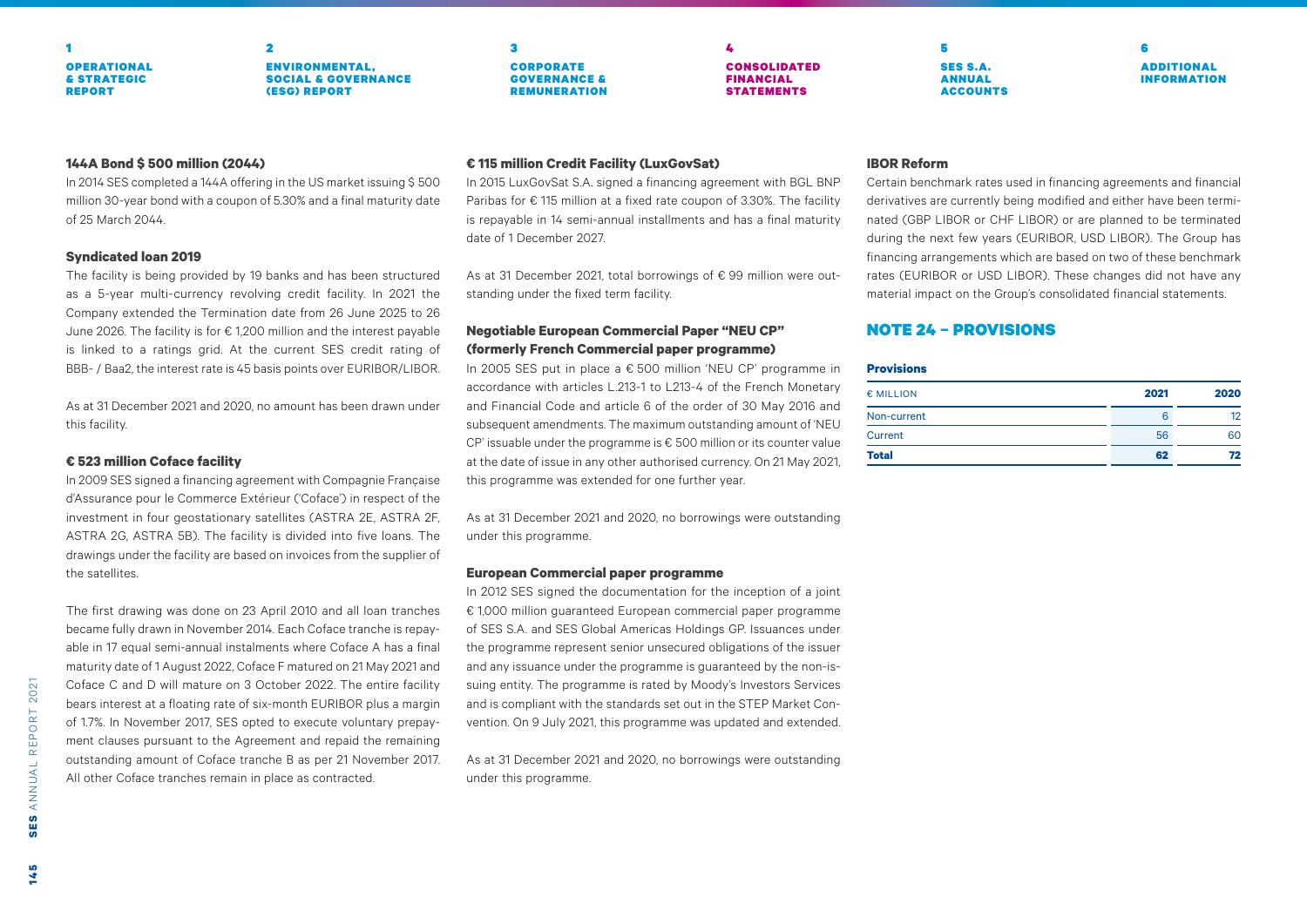**OPERATIONAL** & STRATEGIC REPORT

2 ENVIRONMENTAL,

[SOCIAL & GOVERNANCE](#page--1-1)  (ESG) REPORT

3 CORPORATE [GOVERNANCE &](#page--1-0)  REMUNERATION

4 [CONSOLIDATED](#page-0-0)  FINANCIAL STATEMENTS

5 SES S.A. ANNUAL [ACCOUNTS](#page--1-0)

6 ADDITIONAL INFORMATION

Movements in each class of provision during the financial year are set out below:

#### **Movements in Each Class of Provisions**

| € MILLION                              | <b>Group tax provision</b> | <b>Restructuring</b><br>provision | <b>Other provisions</b>  | <b>Total</b> |
|----------------------------------------|----------------------------|-----------------------------------|--------------------------|--------------|
| As at 1 January 2021                   | 46                         | 23                                | 3                        | 72           |
| Additional provisions recognised       | $\overline{2}$             | 8                                 |                          | 10           |
| Unused amounts reversed                | (7)                        |                                   |                          | (7)          |
| Used during the year                   |                            | (15)                              | (1)                      | (16)         |
| Reclassification to income tax payable |                            |                                   |                          | ۰            |
| Impact of currency translation         | 3                          |                                   | $\overline{\phantom{0}}$ | 3            |
| As at 31 December 2021                 | 44                         | 16                                | $\overline{\mathbf{2}}$  | 62           |
| Non-current                            | 4                          |                                   | $\overline{2}$           | 6            |
| Current                                | 40                         | 16                                |                          | 56           |
| As at 1 January 2020                   | 52                         | 8                                 | 3                        | 63           |
| Additional provisions recognised       | 11                         | 40                                |                          | 51           |
| Unused amounts reversed                | (3)                        | (5)                               |                          | (8)          |
| Used during the year                   | (8)                        | (18)                              |                          | (26)         |
| Reclassification to income tax payable | $\overline{\phantom{0}}$   | (1)                               |                          | (1)          |
| Impact of currency translation         | (6)                        | (1)                               | ۰                        | (7)          |
| As at 31 December 2020                 | 46                         | 23                                | з                        | 72           |
| Non-current                            | 9                          |                                   | 3                        | 12           |
| Current                                | 37                         | 23                                |                          | 60           |
|                                        |                            |                                   |                          |              |

#### GROUP TAX PROVISION

Group tax provision mainly relates to Indian withholding taxes and potential associated interest charges. The decrease in the Group tax provision was mainly due to the reversal of provisions following the elimination of the uncertainties that gave rise to the recognition of these provisions.

#### RESTRUCTURING PROVISION

Expenses of the period include an amount of  $\epsilon$  8 million (2020:  $\epsilon$  40 million) of charges associated with the reorganisation of the Group's operations, mainly in the framework of the Group's 'Simplify & Amplify' programme. These comprise primarily personnel measures such as the implementation of an incentive programme for early retirement and measures to adjust staffing levels and structures in certain areas, as well as the cessation of operations in certain locations.

Reflecting these activities, the consolidated statement of financial position includes a provision of € 16 million (2020: € 23 million). No new initiatives are expected under the current restructuring programme which would result in additional charges in the following years.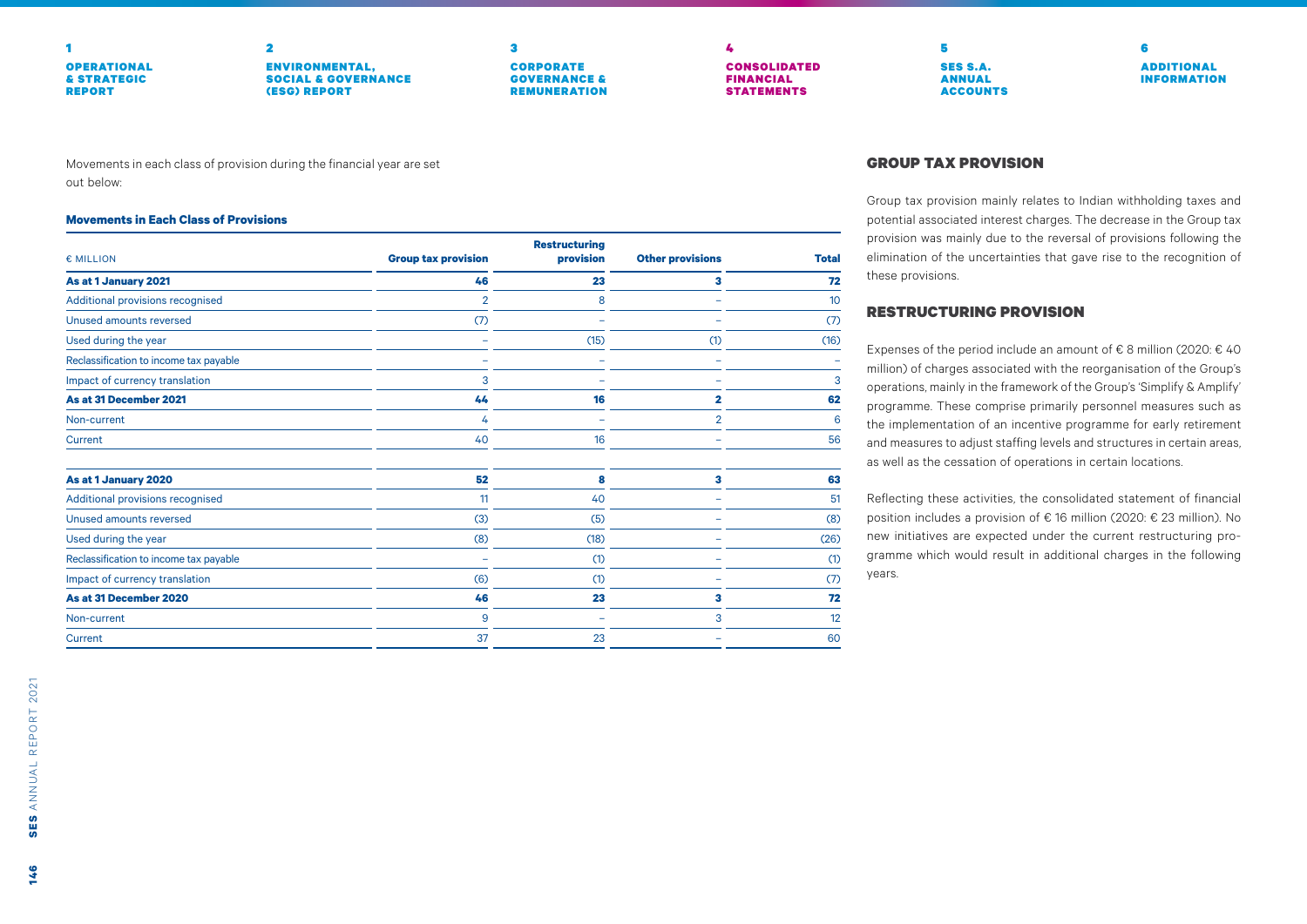**OPERATIONAL** & STRATEGIC REPORT

**CORPORATE** [GOVERNANCE &](#page--1-0)  REMUNERATION

3

**CONSOLIDATED FINANCIAL STATEMENTS** 

4

5 SES S.A. ANNUAL [ACCOUNTS](#page--1-0)

6 ADDITIONAL INFORMATION

#### <span id="page-56-2"></span>NOTE 25 – TRADE AND OTHER PAYABLES

#### **Trade and Other Payables**

| € MILLION                                                    | 2021 | 2020 |
|--------------------------------------------------------------|------|------|
| <b>Trade creditors</b>                                       | 91   | 94   |
| Payments received in advance<br>(please also see >> Note 26) | 1    | 40   |
| Interest on borrowings                                       | 31   | 51   |
| <b>Personnel-related liabilities</b>                         | 75   | 35   |
| Tax liabilities other than for income tax                    | 20   | 19   |
| <b>Other liabilities</b>                                     | 74   | 61   |
| <b>Total</b>                                                 | 292  | 300  |

Tax liabilities mainly relate to VAT payables in the amount of € 14 million as of 31 December 2021 (2020: € 11 million).

#### <span id="page-56-0"></span>NOTE 26 – OTHER LONG-TERM LIABILITIES

#### **Other Long-Term Liabilities**

| € MILLION                            | 2021 | 2020 |
|--------------------------------------|------|------|
| <b>Employee benefits obligations</b> | 17   |      |
| Payments received in advance         | 48   | 80   |
| Other long-term liabilities          | 18   | 20   |
| <b>Total</b>                         | 83   | 127  |

#### EMPLOYEE BENEFITS OBLIGATIONS

In the Group's US operations certain employees benefit from an externally insured post-retirement health benefit plan. During 2021, changes to the plan's rules resulted in a reduction in the corresponding employee benefit obligation provision of € 10 million, included under 'Staff costs' in the consolidated income statement. As at 31 December 2021, accrued premiums of € 9 million (2020: € 19 million) are included in this position.

Contributions made in 2021 to Group pension schemes totalled € 2 million (2020: € 2 million), which are recorded in the consolidated income statement under 'staff costs'.

In addition, certain employees of the US operations benefit from defined contribution pension plans. A liability of € 10 million has been recognised as at 31 December 2021 (2020: € 11 million) in this respect, out of which € 3 million is included under 'Trade and other payables' (2020: € 3 million).

#### PAYMENTS RECEIVED IN ADVANCE

In the framework of receivables securitisation transactions completed in June 2018 and June 2019 the Group received a net cash amount of € 88 million and € 59 million, respectively, from a financial institution as advance settlement of future receivables arising until 2022 under contracts with a specific customer.

A corresponding aggregate liability of € 82 million (2020: € 119 million), representing SES's obligation towards the financial institution to continue to provide services to the customer in accordance with the terms of the customer contract, is recorded in the consolidated statement of financial position as at 31 December 2021 under 'Other long-term liabilities' for € 48 million (2020: € 80 million) and under 'Trade and other payables' for € 34 million (2020: € 39 million).

#### OTHER LONG-TERM LIABILITIES

The other long-term liabilities include customer collateral deposits amounting to € 18 million (2020: € 20 million).

#### <span id="page-56-1"></span>NOTE 27 – FIXED ASSETS SUPPLIERS

#### **Fixed Assets Suppliers**

| € MILLION   | 2021  | 2020  |
|-------------|-------|-------|
| Non-current | 472   | 1.310 |
| Current     | 1,554 | 67    |

Fixed assets suppliers represent liabilities for assets being either acquired directly through procurement contracts with asset manufacturers, or in the framework of agreements whereby the asset is being acquired by an intermediary but where in substance SES bears the risks and rewards of the procurement.

In the latter case the Company accrues for construction-related liabilities on the basis of pre-determined milestones agreed between the manufacturer and the relevant parties, see also >> [Note](#page-57-1) 28. Non-current fixed assets suppliers are initially recognized at fair value and subsequently measured at amortised cost using the effective interest method.

The main procurements under this caption are:

- The O3b mPOWER medium-Earth orbit constellation: € 1,046 million (2020: € 860 million);
- The SES-17 satellite programme: € 248 million (2020: € 189 million);
- Six satellites being procured in connection with the C-band repurposing activities: € 655 million (2020: € 313 million) >> [Note](#page-61-0) 33;
- Two satellites for the replacement of Astra 19.2°E satellites: € 56 million (2020: € nil)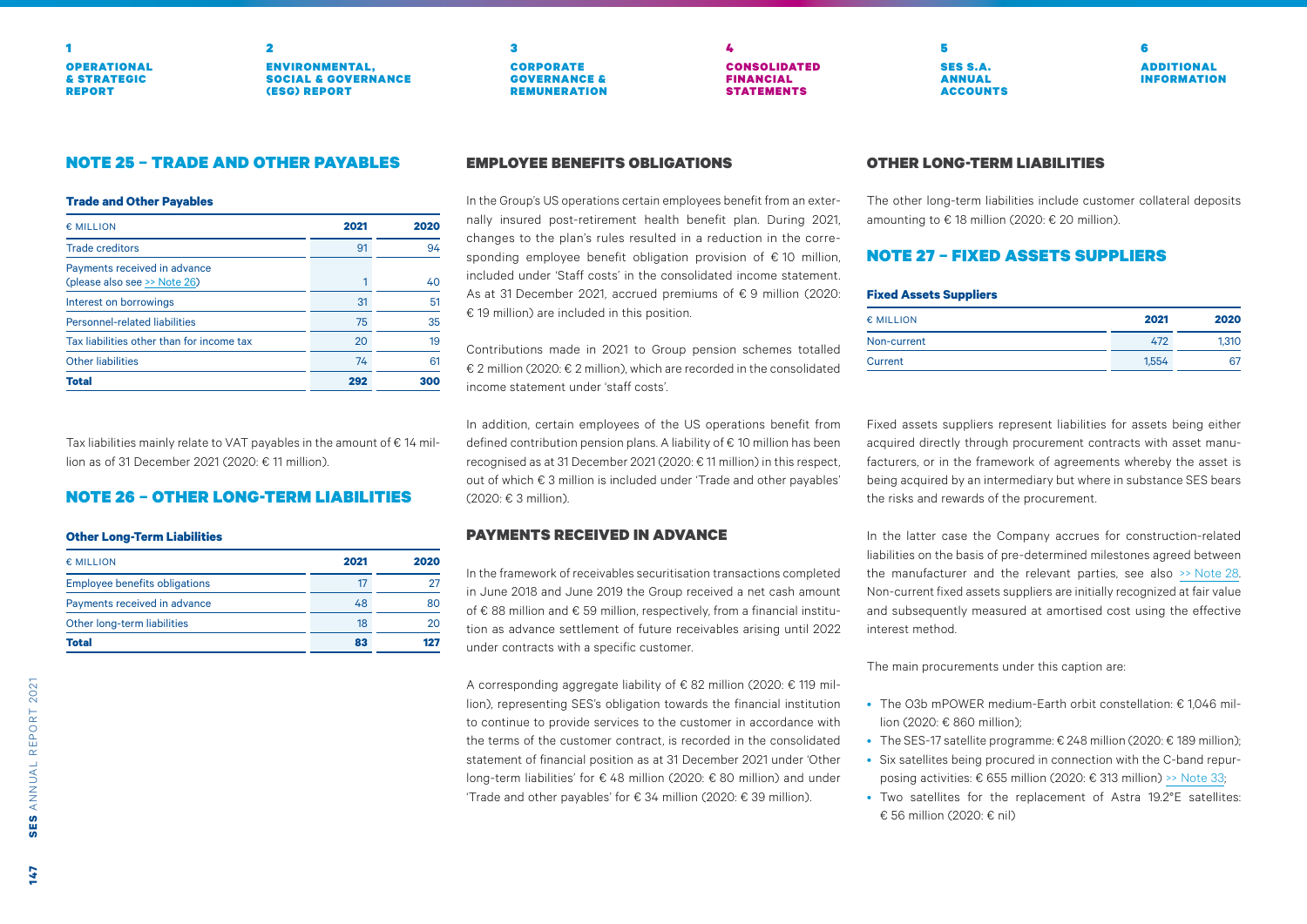**OPERATIONAL** & STRATEGIC REPORT

2 ENVIRONMENTAL, [SOCIAL & GOVERNANCE](#page--1-1)  (ESG) REPORT

3 **CORPORATE** [GOVERNANCE &](#page--1-0)  REMUNERATION

4 **CONSOLIDATED FINANCIAL STATEMENTS** 

5 SES S.A. ANNUAL [ACCOUNTS](#page--1-0)

6 ADDITIONAL INFORMATION

#### **Acquisition of the SES O3b mPOWER medium-Earth orbit constellation and launchers**

On 11 September 2017, the Company, jointly with its subsidiary O3b Networks Limited, entered as Procurement Agents into a Master Procurement Agency and Option Agreement with a financial institution in connection with the procurement by that financial institution of seven medium-Earth orbit satellites from a satellite manufacturer. The satellites were divided into 2 sub-blocks (sub-Block 1 A consisting of four satellites and sub-block 1B consisting of three satellites) currently under construction. At the end of the satellite construction period, which is foreseen in 2021, the Group will have the right to acquire, or lease, the satellites from the financial institution or to direct their sale to a third-party.

In August 2020 the Company exercised the option under the Purchase and Sale agreement to procure four additional O3b mPOWER satellites. The Company, jointly with its subsidiary O3b Networks Limited, entered as Procurement Agent into a second Master Procurement Agency and Option Agreement with a financial institution in connection with the procurement by that financial institution of the additional satellites. At the end of the satellite construction period, foreseen in 2022, the Group will have the right to acquire, or lease, the satellites from the financial institution or to direct their sale to a third-party.

Since the underlying Satellite Purchase and Sale Agreements are directly between the financial institutions and the satellite manufacturer, there is no contractual obligation on the side of the Procurement Agents during the satellite construction process. However, SES management takes the view that there is a constructive obligation arising over the procurement period and hence the Group is accruing for the costs of this programme. SES has the right to nominate shortly before the end of the construction period the entity within the Group which will acquire or lease those assets. SES management expects that the satellites will be acquired or leased in due course by the company SES mPOWER S.à r.l. in Luxembourg.

#### <span id="page-57-1"></span>NOTE 28 – COMMITMENTS AND **CONTINGENCIES**

#### CAPITAL EXPENDITURE COMMITMENTS

The Group had outstanding commitments in respect of contracted capital expenditure totalling € 712 million as at 31 December 2021 (2020: € 948 million). These commitments largely reflect the procurement of satellites and satellite launchers and are stated net of liabilities under these programmes which are already disclosed under "Fixed assets suppliers", >> [Note](#page-56-1) 27. The commitments as at 31 December 2021 also include € 87 million (2020: € 87 million) in connection with the renewal of the agreement with Luxembourg government in respect of SES's concession to operate satellites under Luxembourg's jurisdiction, as disclosed in >> [Note](#page-34-0) 14 - "Intangible assets".

The capital expenditure commitments arising under these agreements as at 31 December are as follows:

#### **Capital Expenditure Commitments**

| € MILLION                                   | 2021 | 2020 |
|---------------------------------------------|------|------|
| Within one year                             | 512  | 497  |
| After one year but not more than five years | 147  | 395  |
| After more than five years                  | 53   | 56   |
| <b>Total</b>                                | 712  | 948  |

#### OTHER COMMITMENTS

The Group's other commitments mainly comprise transponder service agreements for the purchase of satellite capacity from third parties under contracts with a maximum life of eight years, as well as  $\epsilon$  70 million capital contribution into a Luxembourg space sector fund in connection with the renewal of the agreement with Luxembourg government in respect of SES's concession to operate satellites under Luxembourg's jurisdiction.

#### **Other Commitments**

| € MILLION                                   | 2021 | 2020 |
|---------------------------------------------|------|------|
| Within one year                             | 68   | 150  |
| After one year but not more than five years | 126  | 160  |
| After more than five years                  | 75   | 60   |
| Total                                       | 269  | 370  |

The total expense recognised for transponder service agreements in 2021 was € 68 million (2020: € 82 million).

#### LITIGATION

There were no significant litigation claims against the Group as at 31 December 2021, or as at 31 December 2020.

#### GUARANTEES

On 31 December 2021 the Group had outstanding bank guarantees of € 67 million (2020: € 89 million) with respect to performance and warranty guarantees for services of satellite operations.

#### <span id="page-57-0"></span>NOTE 29 – LEASES

#### 1) LESSOR

During 2021 the Group recognised leasing income of € 32 million (2020: € 40 million) related to one (2020: one) customer lease contract. The lease matured in November 2021, so there is no related carrying amount of property, plant and equipment leased as at 31 December 2021 (31 December 2020: € 69 million).

#### 2) LESSEE

The Group has recognised right-of-use assets, and associated liabilities, in relation to contracts previously classified as "operating leases"

REPORT 2021 **SES** ANNUAL REPORT 2021 ANNUAL SES<sub></sub> **148**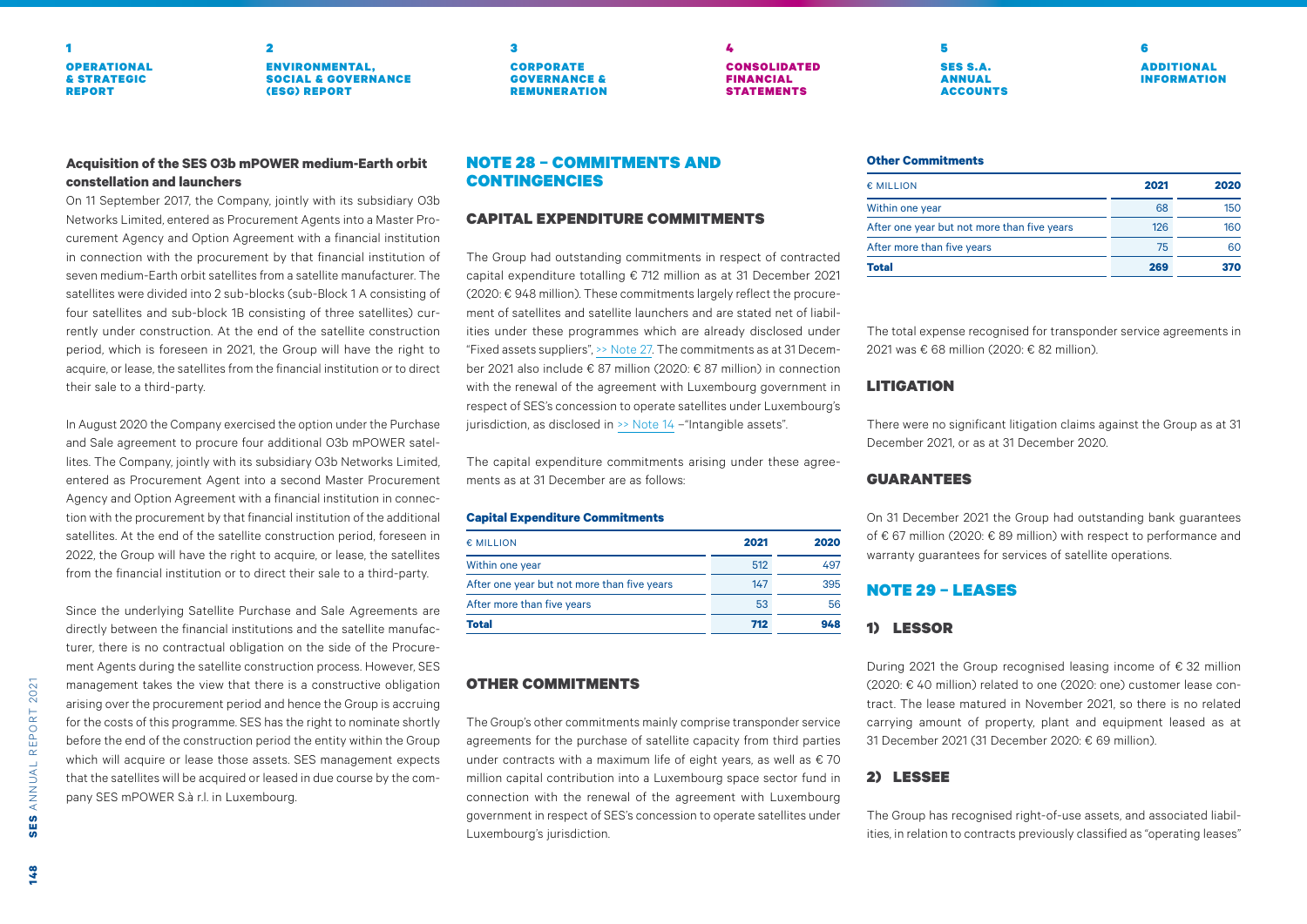#### 1 **OPERATIONAL**

& STRATEGIC REPORT

ENVIRONMENTAL, [SOCIAL & GOVERNANCE](#page--1-1)  (ESG) REPORT

2

3

CORPORATE [GOVERNANCE &](#page--1-0)  REMUNERATION

under the provision of IAS 17. These assets and liabilities were measured at the present value of the remaining lease payments, discounted using the Group's weighted average incremental borrowing rate of 2.76% as at 31 December 2021 (3.14% as at 31 December 2020). The difference between the operating lease commitments and the rightof-use assets recognised represents impact of discounting over the outstanding lease term.

#### **i) Amounts recognised in the consolidated statement of financial position**

The Group leases office buildings, ground segment assets and other fixtures and fittings, tools and equipment, information about which is presented below.

#### **Group leases of Offices, Ground Segment, Assets and other Fixtures, Tools and Equipment, Information 2021**

| € MILLION                          | <b>Buildings</b> | <b>Ground</b><br>segment | Other fix-<br>tures and<br>fittings,<br>tools and<br>equipment | 31 Decem-<br><b>ber 2021</b> |
|------------------------------------|------------------|--------------------------|----------------------------------------------------------------|------------------------------|
| <b>Right-of-use assets</b>         |                  |                          |                                                                |                              |
| Cost                               | 42               | 15                       | 3                                                              | 60                           |
| <b>Accumulated</b><br>depreciation | (19)             | (9)                      | (2)                                                            | (30)                         |
| <b>Total</b>                       | 23               | 6                        | 1                                                              | 30                           |

#### **Group leases of Offices, Ground Segment, Assets and other Fixtures, Tools and Equipment, Information 2020**

| € MILLION                   | <b>Buildings</b> | <b>Ground</b><br>seament | <b>Other fix-</b><br>tures and<br>fittings,<br>tools and<br>equipment | 31 Decem-<br><b>ber 2020</b> |
|-----------------------------|------------------|--------------------------|-----------------------------------------------------------------------|------------------------------|
| <b>Right-of-use assets</b>  |                  |                          |                                                                       |                              |
| Cost                        | 39               | 13                       | 4                                                                     | 56                           |
| Accumulated<br>depreciation | (14)             | (6)                      | (2)                                                                   | (22)                         |
| <b>Total</b>                | 25               |                          | 2                                                                     | 34                           |

4

[CONSOLIDATED](#page-0-0)  **FINANCIAL** STATEMENTS

There were no material additions to the right-of-use assets during 2021, depreciation charge for the year was € 11 million (2020: € 15 million).

Lease liabilities are presented below as at 31 December:

#### **Lease Liabilities**

| € MILLION                                                         | 2021 | 2020 |
|-------------------------------------------------------------------|------|------|
| <b>Maturity analysis - contractual undiscounted</b><br>cash flows |      |      |
| Within one year                                                   | 12   | 13   |
| After one year but not more than five years                       | 19   | 26   |
| More than five years                                              | 8    | 4    |
| <b>Total</b>                                                      | 39   | 43   |
|                                                                   |      |      |

### **Lease liabilities included in the statement of**

| financial position at 31 December                       |  |
|---------------------------------------------------------|--|
| Current                                                 |  |
| <b>SALES CONTINUES IN THE REAL PROPERTY AND INCOME.</b> |  |

| Total       |    |
|-------------|----|
| Non-current | 25 |

The leases of office buildings typically run for a period of 2-10 years and leases of ground segment assets for 5 years. Some leases include an option to renew the lease for an additional period after the end of the contract term. The Group assesses at lease commencement whether it is reasonably certain to exercise the extension option. The Group reassesses whether it is reasonably certain to exercise the options if there is a significant event or significant change in circumstances within its control.

#### **ii) Amounts recognised in the consolidated income statement**

Depreciation charge of right-of-use assets:

#### **Depreciation Charge of Right-of-Use Assets**

5 SES S.A. ANNUAL [ACCOUNTS](#page--1-0)

| € MILLION                                        | 2021 | 2020 |
|--------------------------------------------------|------|------|
| <b>Buildings</b>                                 |      |      |
| <b>Ground segment</b>                            |      |      |
| Other fixtures and fittings, tools and equipment |      |      |
| <b>Total</b>                                     |      | 15   |

#### Finance cost:

#### **Finance Cost**

| € MILLION        | 2021 | 2020 |
|------------------|------|------|
| Interest expense |      |      |
| Total            |      |      |

The total cash outflow for leases in 2021 was € 14 million (2020: € 15 million).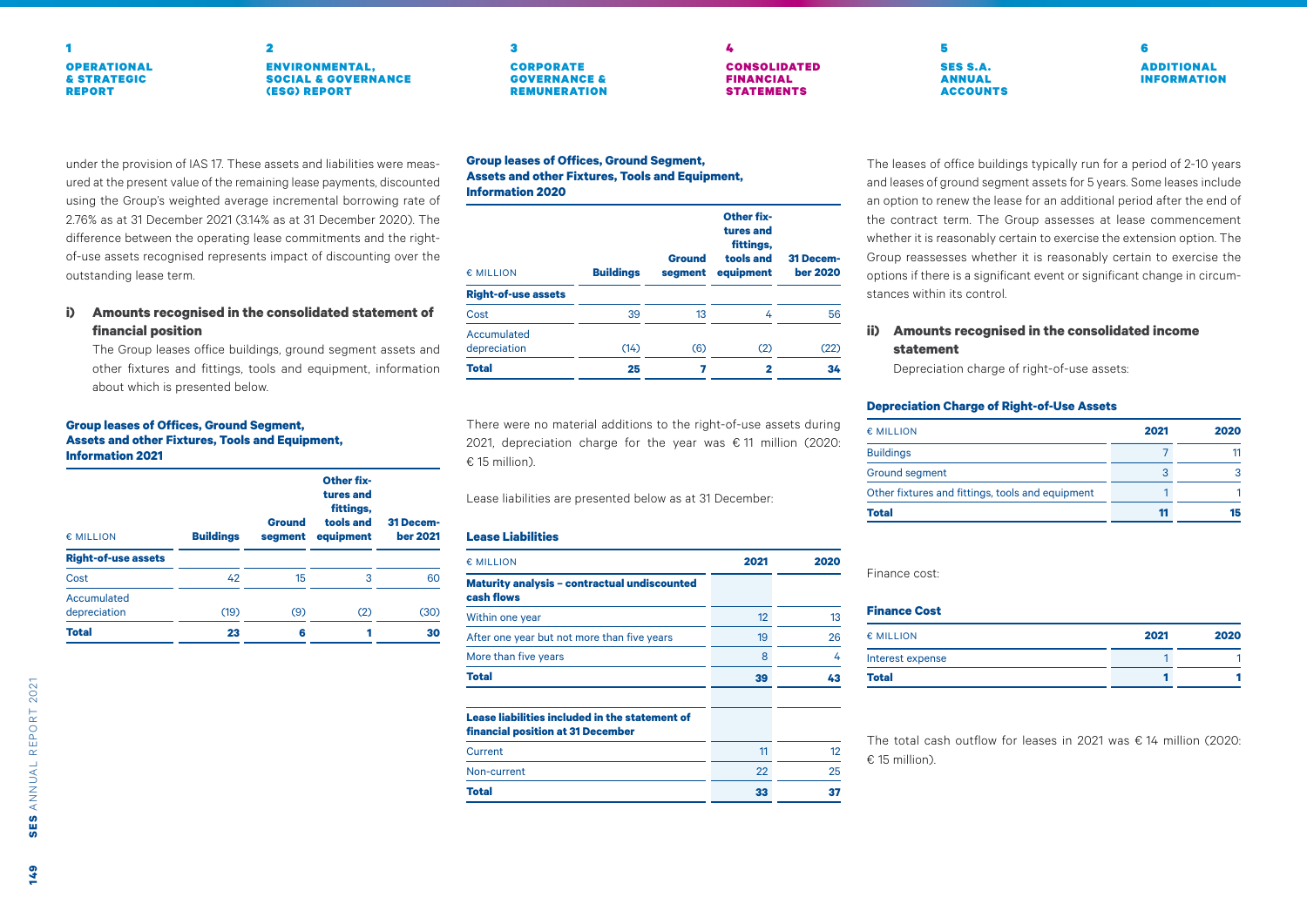**OPERATIONAL** & STRATEGIC REPORT

4 [CONSOLIDATED](#page-0-0)  FINANCIAL STATEMENTS

5 SES S.A. ANNUAL [ACCOUNTS](#page--1-0)

6 ADDITIONAL INFORMATION

#### <span id="page-59-0"></span>NOTE 30 – CASH FLOW INFORMATION

#### NON-CASH INVESTING ACTIVITIES

Purchases of property, plant and equipment or intangible assets not included as a cash outflow in the consolidated statement of cash flows are disclosed in >> [Notes 12,](#page-30-0) [13 a](#page-33-0)nd [14.](#page-34-0)

#### NET DEBT RECONCILIATION

This section sets out an analysis of net debt and the movements in net debt for 2021 and 2020.

#### **Net debt 2021 and 2020**

| € MILLION                              | 2021    | 2020    |
|----------------------------------------|---------|---------|
| Cash and cash equivalents              | 1.049   | 1.162   |
| Borrowings - repayable within one year | (57)    | (613)   |
| Borrowings - repayable after one year  | (3,524) | (3,317) |
| Net debt <sup>1</sup>                  | (2,532) | (2,768) |
|                                        |         |         |
| Cash and cash equivalents              | 1.049   | 1.162   |
| Borrowings - floating rates            | (190)   | (231)   |
| Borrowings - fixed interest rates      | (3.391) | (3,699) |
| Net debt <sup>1</sup>                  | (2.532) | (2.768) |

1 Net debt excludes current and non-current lease liabilities. Including these, net debt as at 31 December 2021 was € 2,565 million (2020: € 2,805 million)

#### **Movements in Net Debt for 2021 and 2020**

| € MILLION                       | <b>Cash and cash</b><br>equivalents | <b>Borrowings - repayable</b><br>within one year | <b>Borrowings - repayable</b><br>after one year | <b>Total</b> |
|---------------------------------|-------------------------------------|--------------------------------------------------|-------------------------------------------------|--------------|
| Net debt as at 1 January 2021   | 1,162                               | (613)                                            | (3,317)                                         | (2,768)      |
| Cash flows (net)                | (116)                               | 614                                              | (159)                                           | 339          |
| Foreign exchange adjustments    | 3                                   |                                                  | (101)                                           | (98)         |
| <b>Transfers</b>                |                                     | (57)                                             | 57                                              |              |
| Other non-cash movements*       |                                     | (1)                                              | (4)                                             | (5)          |
| Net debt as at 31 December 2021 | 1,049                               | (57)                                             | (3,524)                                         | (2,532)      |
| Net debt as at 1 January 2020   | 1,155                               | (691)                                            | (3,737)                                         | (3,273)      |
| Cash flows (net)                | 19                                  | 785                                              | (395)                                           | 409          |
| Foreign exchange adjustments    | (12)                                |                                                  | 113                                             | 101          |
| <b>Transfers</b>                |                                     | (707)                                            | 707                                             |              |
| Other non-cash movements*       |                                     |                                                  | (5)                                             | (5)          |
| Net debt as at 31 December 2020 | 1,162                               | (613)                                            | (3,317)                                         | (2,768)      |

\* related to loan origination costs

During 2021 the Group issued European Commercial Paper for € 275 million (2020: € 159 million) and reimbursed € 275 million (2020: € 159 million). These have been presented net in the consolidated statement of cash flows.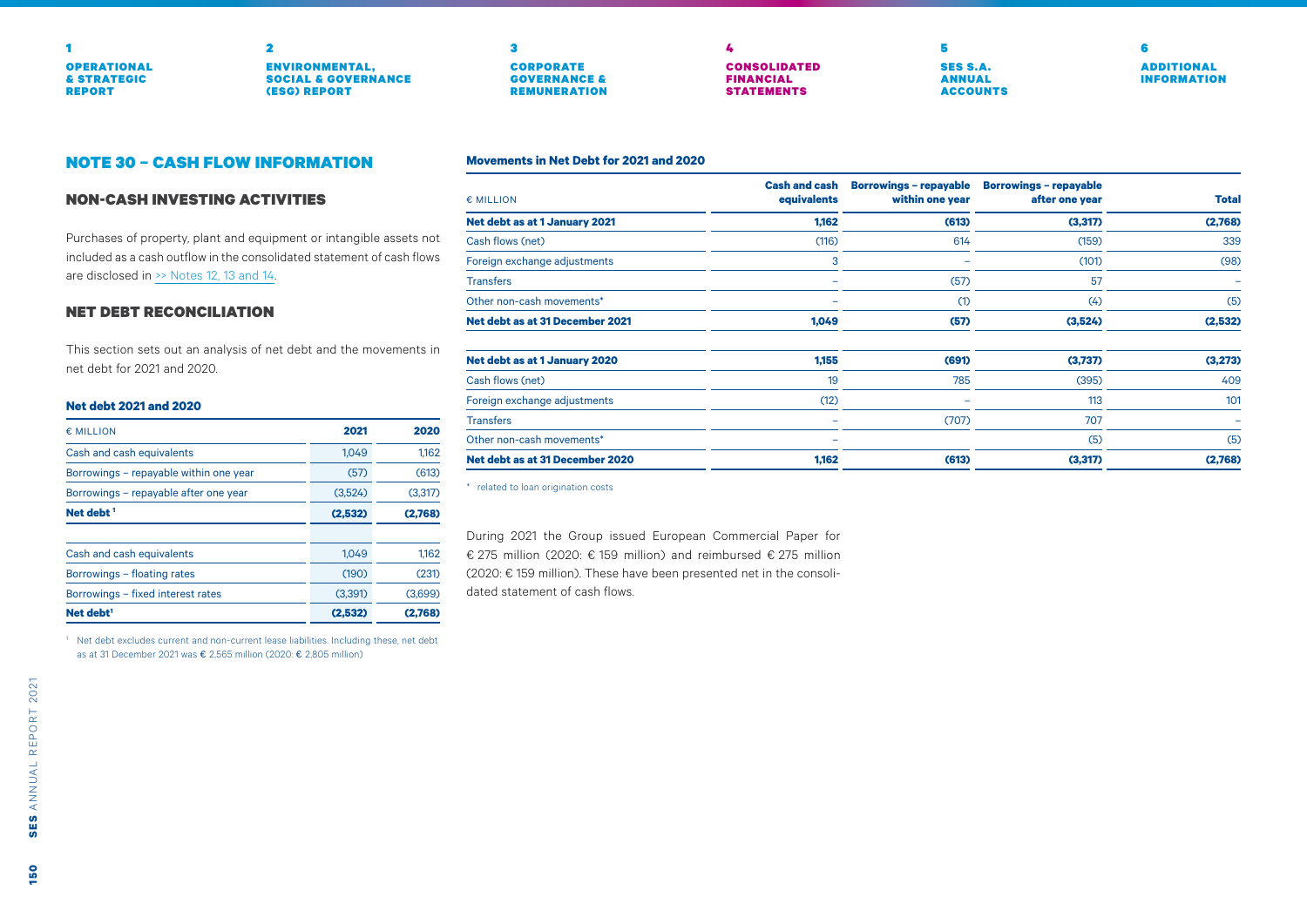**OPERATIONAL** & STRATEGIC REPORT

**CORPORATE** [GOVERNANCE &](#page--1-0)  REMUNERATION

3

4 **CONSOLIDATED FINANCIAL STATEMENTS** 

5 SES S.A. ANNUAL [ACCOUNTS](#page--1-0)

6 ADDITIONAL INFORMATION

#### NOTE 31 – RELATED PARTIES

The state of Luxembourg holds a direct 11.58% voting interest in the Company and two indirect interests, both of 10.88% each, through two state owned banks, Banque et Caisse d'Epargne de l'Etat and Société Nationale de Crédit et d'Investissement. These shares constitute the Company's Class B shares, as described in >> [Note](#page-47-1) 20.

The total remuneration to directors for attendance at board and committee meetings in 2021 amounted to € 1.1 million (2020: € 1 million). These amounts are computed on a fixed and variable basis, the variable part being based upon attendance at board and committee meetings.

The key management of the Group, defined as the Senior Leadership Team, received compensation as follows:

#### **Group Management Compensation**

| € MILLION                                            | 2021 | 2020 |
|------------------------------------------------------|------|------|
| Remuneration including bonuses and other<br>benefits |      | 5    |
| <b>Pension benefits</b>                              |      |      |
| Share-based compensation plans                       |      |      |
| <b>Total</b>                                         | 10   | я    |

The total outstanding amount in respect of share-based payment instruments allocated to key management as at 31 December 2021 were 4,916,470 (2020: 3,843,944).

#### NOTE 32 – IMPLICATIONS OF COVID-19

The continuing COVID-19 pandemic has had, and continues to have, widespread economic implications across nearly all economic sectors, including our own, and management continues to monitor carefully the impact on different aspects of our financial performance and to respond accordingly to protect the financial interests of the Group.

We have set out our analysis below into four areas of current, or potential, impact:

#### OPERATIONAL RISK

Overall, COVID-19 has continued to have a pronounced short and medium-term impact, significantly challenging the contract base, renewals and dampening growth across Mobility, Energy, Government, as well as stretching cash flows across much of the industry, and accelerating a restructuring / consolidation process in some parts of the sectors the Group serves.

While the pandemic has impeded the Group's short-term growth, the second half of 2021 has shown the first signs of improvement, with customer's returning to normal service as well as a validation of early indications of a consumer bounce-back with strong appetite for reliable and high-performance connectivity. This has been seen across the Mobility segment as well as in Fixed Data, including interest in ubiquitous rural connectivity, and in Government where connectivity for morale, welfare and recreation has received renewed focus.

The overall revenue decrease versus prior year which can be directly attributed to COVID-19 was € 22 million, all attributed to Networks.

• **Video**

For Video, the COVID-19 impact was not significant and was mainly related to Sports & Events activities due to the cancellation or postponement of some tournaments and events. However, year-onyear revenues in this area are increasing again in 2021 versus prior year reflecting the return of main tournaments in 2021.

#### • **Networks**

For Networks, a year-on-year reduction of € 22 million of revenue is attributable to COVID-19, mainly driven by aero and maritime customers in the Mobility area.

In its business planning, which serves as a basis for the computation of value-in-use amounts in the framework of impairment testing, the revenue and cost projections have been adjusted to reflect the 2021 impact on the Group's operating results of the pandemic and management's best estimate of a likely recovery profile based on the information available at the time of the approval of those plans in December 2021.

#### RISK TO THE MEASUREMENT OF ASSETS AND LIABILITIES

As noted above, the pandemic has impacted customers in both Video and Networks operations and, in the early stages of the pandemic, the Group worked constructively as a business partner with specific customers to support their financial operations during the periods of enforced restriction of their businesses whilst maintaining and developing the respective business relationships for the longer term. While the impact on the Group's operating cash flow in 2020 was, in aggregate circa € 72 million, the impact in 2021 was relatively insignificant.

#### LIQUIDITY RISK

After a severe impact on credit spreads in 2020 due to the unknown impact of COVID-19, credit spreads were favourable to investment grade issuers throughout 2021, which has allowed SES to refinance borrowings at favourable rates, as set out >> [Note](#page-52-0) 23. While interest rate increases are possible over the 2022-2024 time horizon, there is currently no elevated refinancing risk for SES related to COVID-19.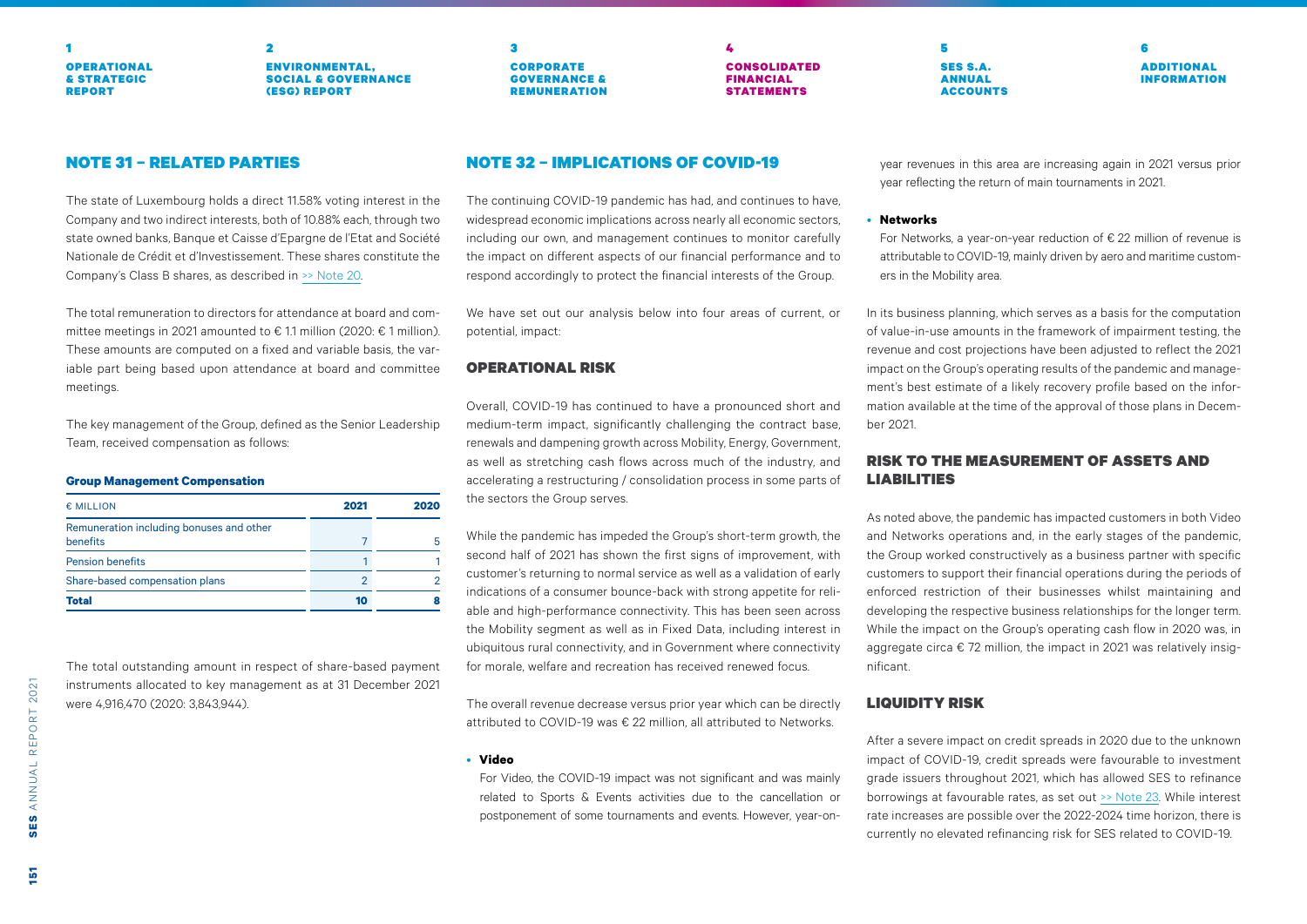REPORT

## **OPERATIONAL** & STRATEGIC

ENVIRONMENTAL, [SOCIAL & GOVERNANCE](#page--1-1)  (ESG) REPORT

CORPORATE [GOVERNANCE &](#page--1-0)  **REMUNERATION** 

4 [CONSOLIDATED](#page-0-0)  **FINANCIAL STATEMENTS** 

5 SES S.A. ANNUAL [ACCOUNTS](#page--1-0)

6 ADDITIONAL INFORMATION

The Group manages its liquidity by monitoring the available cash holdings and the forecast cash-flow projections for the business. As of 31 December 2021, the Group has cash and cash equivalents of € 1,049 million, a solid contribution to the 2022 operational cash needs of the Group. Phase 1 C-Band Accelerated Relocation Payments of \$ 391 million have been received in December 2021 and the remaining \$ 586 million in January 2022 >> [Note](#page-61-0) 33 further bolstering liquidity profile for 2022 and 2023. In addition, the Group has a revolving credit facility for € 1,200 million in place until 2026 which is currently undrawn. Together these sources of immediately available funds represent € 2,249 million.

2

The continuing strong operating cash flows, the current cash holdings, including C-Band Phase 1 proceeds received in December 2021 and January 2022, the availability of the full revolving credit facility and the continuing access to liquid debt markets indicate to management that there is no significant liquidity risk for the Group at the date of the issuance of these financial statements.

#### GOING CONCERN RISK

Based on the information presented above, management does not believe that the impact on the Group's activities is such that there is any reason to cast doubt on the Group's ability to continue as a going concern or that there would be a material uncertainty in this regard.

#### <span id="page-61-0"></span>NOTE 33 – C-BAND REPURPOSING

At its Open Commission Meeting held on 28 February 2020, the Federal Communications Commission ('FCC') adopted a Report and Order and Order of Proposed Modification ('the FCC Order') in connection with the clearing of a 300 MHz band of C-band downlink spectrum between 3,700 and 4,000 MHz by December 2025 to support the rapid deployment of terrestrial 5G services in the contiguous United States ('CONUS').

On 26 May 2020, SES officially committed to an accelerated version of the C-band clearing programme proposed in the FCC Order, which aims at ensuring a faster deployment of 5G capabilities in the United States. On 1 June 2020, the FCC's Wireless Telecommunications Bureau confirmed that a sufficient number of eligible space station operators had filed similar accelerated relocation elections, triggering the adoption of the accelerated programme pursuant to the schedule set out below:

- Phase I: By 5 December 2021, SES will relocate all of its commercial services out of the 3,700-3,820 MHz band over the CONUS. This will require making equipment changes on all associated incumbent earth stations located in 46 of the top 50 Partial Economic Areas, supplementing telemetry, tracking and control ("TT&C") operations to enhance two earth stations located in Hawley (Pennsylvania, U.S.A.) and Brewster (Washington, U.S.A.) and beginning the consolidation of gateway services currently located at other SES locations, as well as any customer or user gateway services, to Hawley and / or Brewster.
- Phase II: By 5 December 2023, SES will relocate all its CONUS commercial services out of the full 3,700-4,000 MHz band, making necessary equipment changes on all associated incumbent earth stations located in all CONUS Partial Economic Areas, completing its gateway consolidation to the Hawley and Brewster sites and completing TT&C upgrades across SES teleports.

SES filed its Phase I Certification of Accelerated Relocation with the FCC on 1 October 2021 and an amended certificate on 26 October 2021. The FCC validated the amended certificate on 24 November 2021, at which time the € 839 million (\$ 977 million) of Accelerated Relocation Payments were fully earned. SES received the Accelerated Relocation Payments on 29 December 2021 and 3 January 2022.

The Group will receive a further \$ 2,991 million (€ 2,641 million) for Phase II if it successfully completes the clearing of the spectrum as described above. In the case of delays in achieving the Phase II spectrum clearing milestone, then the Accelerated Relocation Payments will decrease on a sliding scale to zero over the six-month period beginning 5 December 2023.

The FCC held a public auction for the repurposed spectrum which began on 8 December 2020 with the winning bidders being announced on 24 February 2021.

To facilitate the clearing of the spectrum SES is procuring six C-band satellites and launch vehicles and is consolidating and upgrading its ground facilities to comply with the provisions of the FCC Order. In parallel, customers and affiliated earth stations are being equipped with special filters, new antennae and/or other technology capabilities so that they can be migrated to work with services operating in the remaining 200 MHz of spectrum (between 4,000 MHz and 4,200 MHz) available to satellite operators.

The SES Board of Directors approved an investment envelope of  $\epsilon$  1.4 billion (\$ 1.6 billion) for the implementation of the accelerated clearing programme including the procurement and launch of the new satellites and other equipment and services described above. SES expects these spectrum clearing costs to be reimbursed by the Clearinghouse which is administering the transition and related payments with FCC oversight.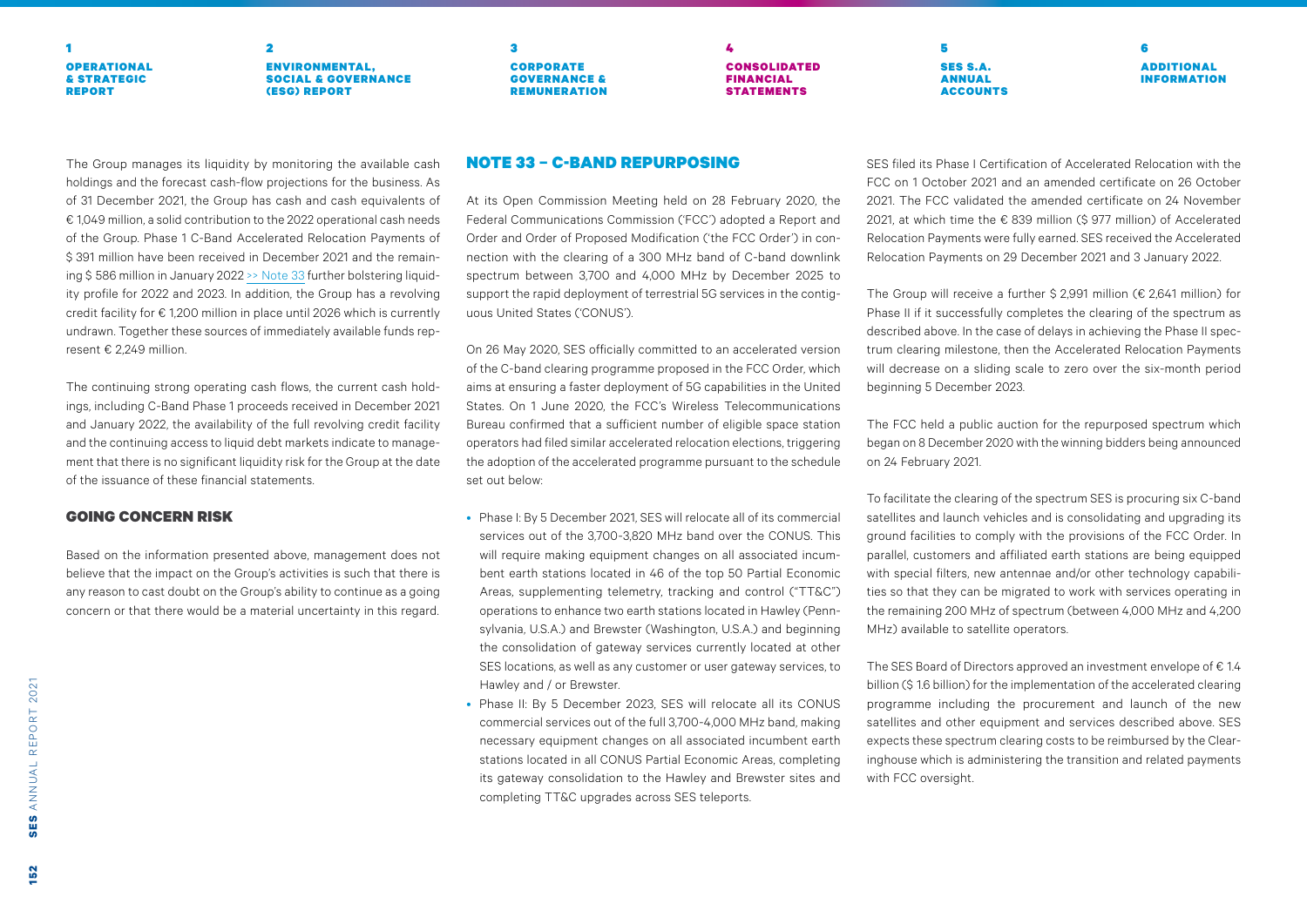#### **OPERATIONAL** & STRATEGIC REPORT

#### 2 ENVIRONMENTAL, [SOCIAL & GOVERNANCE](#page--1-1)  (ESG) REPORT

#### CORPORATE [GOVERNANCE &](#page--1-0)  REMUNERATION

3

#### 4 **CONSOLIDATED FINANCIAL STATEMENTS**

5 SES S.A. ANNUAL [ACCOUNTS](#page--1-0)

6 ADDITIONAL INFORMATION

The C-band spectrum clearing operational activities are headed by a member of the Group's Senior Leadership Team supported by a team of dedicated functional managers and full-time and part-time resources. The financial impact of these operations is monitored as part of the ongoing financial reporting to the Group's management and Board.

The C-band repurposing project is not the result of a contract with a customer and therefore proceeds from the contract are not accounted for as revenue under IFRS 15 – 'Revenue from contracts with customers', but rather as C-band repurposing income. The FCC is a U.S. governmental agency that developed the rules of the auction, including requiring the Group to clear the lower 300 MHz of C-band spectrum and requiring overlay license auction winners to reimburse the Group for reasonable relocation costs and pay the Group accelerated relocation payments if earned in accordance with the FCC Order. In consideration of the substance of the FCC's rulemaking, the Group believes the payments the FCC requires auction winners to make to the Group are akin to a government grant. Accordingly, the Group is applying the requirements of IAS 20 ('Accounting for Government Grants and Disclosure of Government Assistance') to account for the C-band repurposing income related to reimbursements of reasonable relocation costs and accelerated relocation payments.

For capitalised costs related to the procurement of the C-band satellites, launches, and upgraded ground facilities, the Group records credits to the recorded book values of the related asset when the costs have been incurred and the Group has obtained reasonable assurance that the costs will be reimbursed and that it will comply with the requirements attached to the reimbursement. The costs and expected reimbursements recorded in the consolidated statement of financial position under "Assets in the course of construction" >> [Note](#page-33-0) 13 are presented in the table below:

#### **Assets in the course of construction**

| € MILLION                        | <b>Space</b><br>segment | <b>Ground</b><br>segment | <b>Total</b> |
|----------------------------------|-------------------------|--------------------------|--------------|
| <b>Cost as at 1 January 2021</b> | 316                     | 8                        | 324          |
| <b>Additions</b>                 | 309                     | 28                       | 337          |
| Impact of currency translation   | 43                      |                          | 44           |
| Cost as at 31 December 2021      | 668                     | 37                       | 705          |

| <b>Expected reimbursements as</b><br>at 1 January 2021   | (11)  |      | (11)  |
|----------------------------------------------------------|-------|------|-------|
| <b>Additions</b>                                         | (642) | (36) | (678) |
| Impact of currency translation                           | (15)  | (1)  | (16)  |
| <b>Expected reimbursements as</b><br>at 31 December 2021 | (668) | (37) | (705) |
| <b>Net balance as</b><br>at 31 December 2021             |       |      |       |

In 2021 the Group expended € 337 million of capital expenditures which have been fully offset by expected reimbursements as per the above. Additionally, as per >> [Note](#page-33-0) 13, the Group reclassified € 313 million of assets under construction to other receivables due to the expected reimbursements.

The Group records operating expenses as incurred for both equipment transferred to customers and affiliated earth stations to facilitate their migration to the upper 200 MHz of the C-band and other associated spectrum clearing costs. The Group records C-band repurposing reimbursement income related to these expenses when the expenses have been incurred and the Group has obtained reasonable assurance that the costs will be reimbursed and that it will comply with the requirements attached to the reimbursement.

In both cases, the Group believes it obtains such reasonable assurance when either the Clearinghouse validates the costs as being reimbursable or the costs fall within cost ranges for the applicable costs as published by the FCC in a cost catalogue.

In 2021 the Group recorded C-band repurposing income of € 901 million (2020: € 10 million) including € 839 million of accelerated relocation payments recognised pursuant to the FCC's confirmation of Phase 1 completion. C-band-related expenses of € 122 million (2020: € 43 million) represent cost of sales of € 51 million (2020: € 12 million), accumulated staff costs of € 36 million (2020: € 15 million) and other operating expenses (including travel and consulting charges) of € 35 million (2020: € 16 million).

As at 31 December 2021, in connection with the accelerated relocation payments, operating expenses, and capital expenditures above, the Group has other receivables of € 1,273 million (2020: € 21 million) related to the C-band repurposing project >> [Note 16](#page-40-0).

Once the accelerated clearing programme had been confirmed, the Group began the amortisation of the remaining balance of deferred charges in connection with the C-band repurposing of  $\epsilon$  10 million (31 December 2020: € 14 million). These deferred charges, which are presented under 'Prepayments' in the Statement of Financial Position are to be amortised on a straight-line basis through to the completion of Phase II in December 2023.

SES has entered into procurement agreements with three satellite manufacturers to acquire the six satellites needed to facilitate the repurposing of the C-band spectrum representing an aggregate commitment of € 755 million, out of which € 655 million (2020: € 313 million) is presented under non-current 'Fixed assets suppliers' in the consolidated statement of financial position >> [Note](#page-56-1) 27.

SES's other commitments for C-band repurposing expenditures represent € 8 million (2020: € 52 million).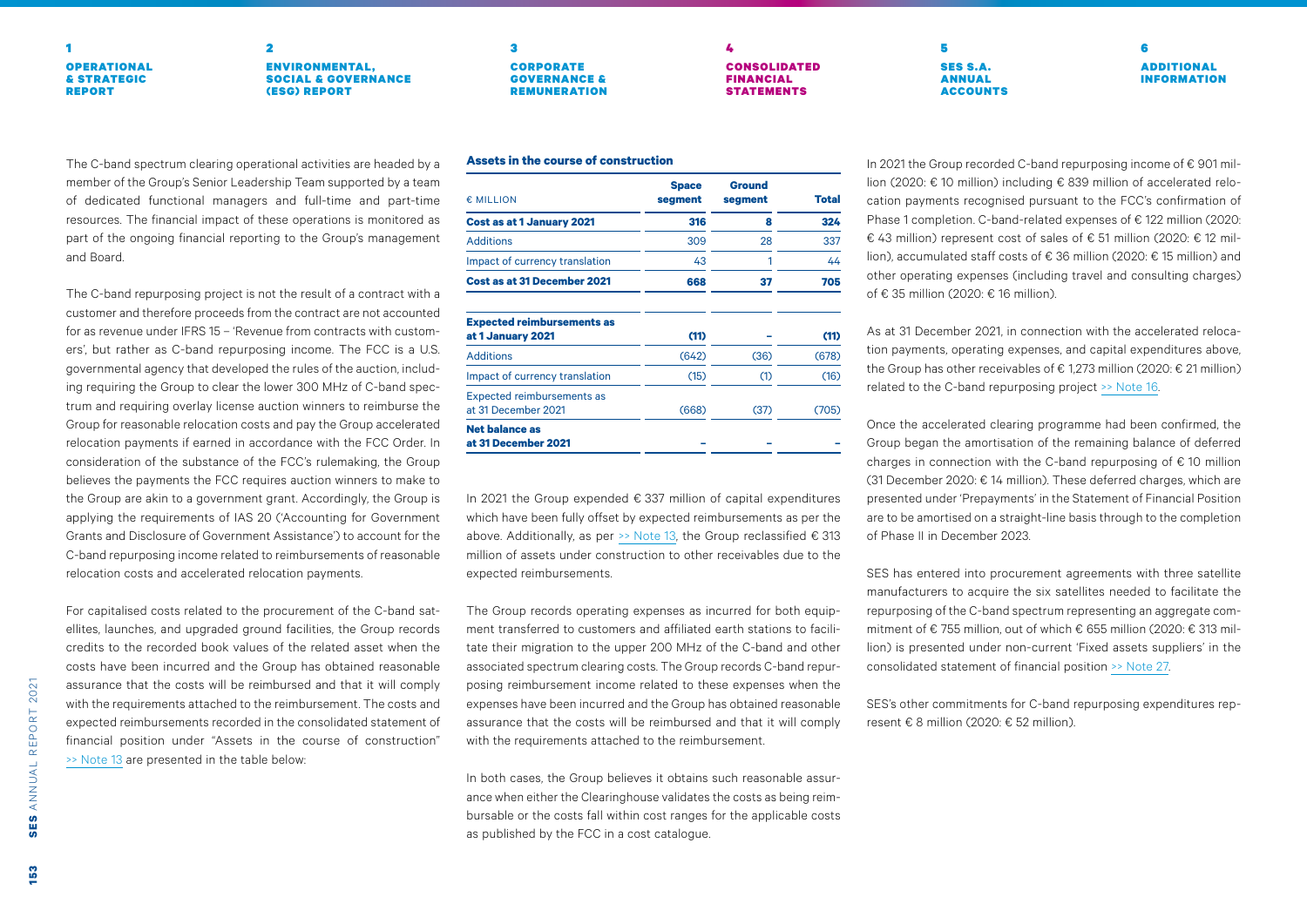#### **OPERATIONAL** & STRATEGIC REPORT

#### 2 ENVIRONMENTAL, [SOCIAL & GOVERNANCE](#page--1-1)  (ESG) REPORT

#### NOTE 34 – POST-BALANCE SHEET EVENTS

Management notes the recent developments in the Ukraine, and the sanctions being imposed on Russia by many countries as a result. Given the Group's limited direct activities in the region, management's view is that these developments and sanctions are unlikely to have a significant direct adverse impact on the financial results of the Group going forward. Nonetheless, since the situation continues to evolve it remains difficult at this stage to estimate all the direct and indirect impacts which may arise from these emerging developments. Management continues to monitor the developments closely and to take all necessary actions.

There have been no other material events occurring between the reporting date and the date when the consolidated financial statements were authorised by the Board of Directors.

#### <span id="page-63-0"></span>NOTE 35 – ALTERNATIVE PERFORMANCE MEASURES

SES regularly uses alternative performance measures to present the performance of the Group.

These measures may not be comparable to similarly titled measures used by other companies and are not measurements under IFRS or any other body of generally accepted accounting principles, and thus should not be considered substitutes for the information contained in the Group's financial statements.

#### **1) Net debt**

Net debt is defined as current and non-current borrowings less cash and cash equivalents, all as disclosed on the consolidated statement of financial position. The Group believes that net debt is relevant to investors, since it gives an indication of the absolute level of non-equity funding of the business. This can be compared to the income and cash flows generated by the business, and available undrawn facilities.

The following table reconciles net debt to the relevant balance sheet line items:

4

**CONSOLIDATED FINANCIAL STATEMENTS** 

#### **Net Debt**

3

**CORPORATE** [GOVERNANCE &](#page--1-0)  REMUNERATION

| € MILLION                | 2021  | 2020  |
|--------------------------|-------|-------|
| Borrowings - non-current | 3.524 | 3,317 |
| Borrowings - current     | 57    | 613   |
| <b>Borrowings, less</b>  | 3,581 | 3,930 |
| Cash and equivalents     | 1.049 | 1,162 |
| Net debt                 | 2,532 | 2.768 |

#### **2) EBITDA and EBITDA margin**

EBITDA is defined as profit for the period before the impact of depreciation, amortisation, net financing cost and income tax. EBITDA Margin is defined as EBITDA divided by the sum of revenue and C-band repurposing income. The Group believes that EBITDA and EBITDA margin are useful supplemental indicators that may be used to assist in evaluating a Company's operating performance.

The following table reconciles EBITDA to the consolidated income statement line items from which it is derived:

#### **EBITDA**

| € MILLION                                | 2021  | 2020  |
|------------------------------------------|-------|-------|
| Profit/(loss) before tax                 | 397   | (102) |
| Add: Depreciation and impairment expense | 626   | 808   |
| Add: Amortisation and impairment expense | 768   | 189   |
| Add: Net financing costs                 | 71    | 184   |
| <b>EBITDA</b>                            | 1.862 | 1.079 |

The following table provides a reconciliation of EBITDA margin:

#### **EBITDA Margin**

5 SES S.A. ANNUAL [ACCOUNTS](#page--1-0)

| € MILLION                 | 2021  | 2020  |
|---------------------------|-------|-------|
| Revenue                   | 1.782 | 1.876 |
| C-band repurposing income | 901   | 10    |
| <b>EBITDA</b>             | 1.862 | 1.079 |
| <b>EBITDA Margin (%)</b>  | 69.4% | 57.2% |

#### **3) Adjusted EBITDA and Adjusted EBITDA margin**

Adjusted EBITDA is defined as EBITDA adjusted to exclude significant special items. Significant special items exceeding the threshold of € 5 million at first recognition need to be approved by management and primarily consist of restructuring charges announced in the framework of the Group's 'Simplify and Amplify' programme, and other special factors or distortions linked to the C-band repurposing.

#### **Adjusted EBITDA**

| € MILLION                                      | 2021  | 2020  |
|------------------------------------------------|-------|-------|
| <b>EBITDA</b>                                  | 1.862 | 1.079 |
| Deduct: C-Band repurposing income (>> Note 33) | (901) | (10)  |
| Add: C-Band repurposing expenses (>> Note 33)  | 122   | 43    |
| Add: Restructuring expenses (>> Note 24)       | 8     | 40    |
| <b>Adjusted EBITDA</b>                         | 1.091 | 1.152 |

Adjusted EBITDA Margin is defined as Adjusted EBITDA divided by revenue. The following table provides a reconciliation of the Adjusted EBITDA Margin:

#### **Adjusted EBITDA Margin**

| € MILLION                         | 2021  | 2020  |
|-----------------------------------|-------|-------|
| Revenue                           | 1.782 | 1.876 |
| <b>Adjusted EBITDA</b>            | 1.091 | 1.152 |
| <b>Adjusted EBITDA Margin (%)</b> | 61.2% | 61.4% |

6

ADDITIONAL INFORMATION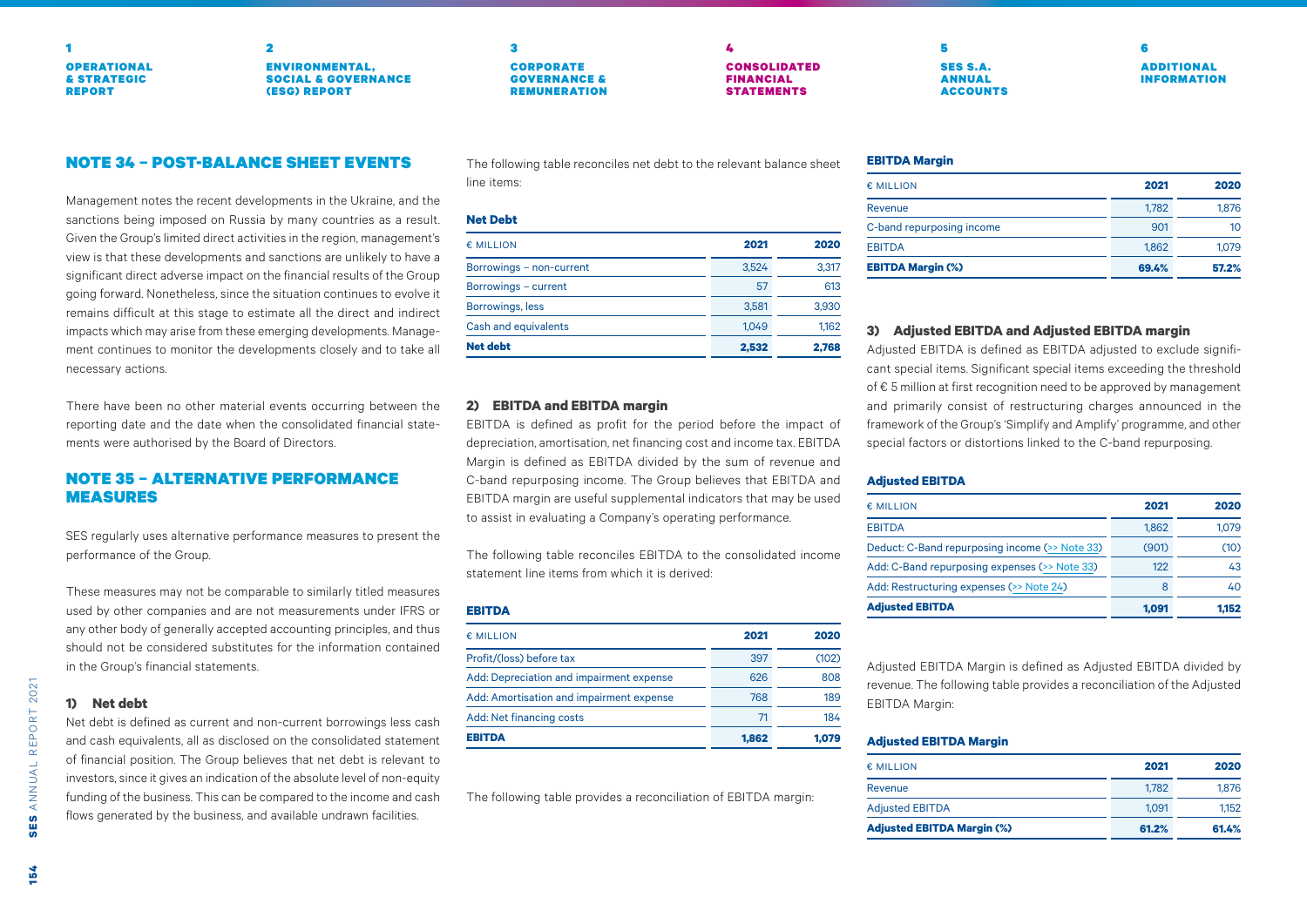**OPERATIONAL** & STRATEGIC REPORT

2 ENVIRONMENTAL, [SOCIAL & GOVERNANCE](#page--1-1)  (ESG) REPORT

#### 3 CORPORATE [GOVERNANCE &](#page--1-0)  **REMUNERATION**

4 [CONSOLIDATED](#page-0-0)  **FINANCIAL STATEMENTS** 

5 SES S.A. ANNUAL [ACCOUNTS](#page--1-0)

6 ADDITIONAL INFORMATION

#### **4) Operating profit and operating profit margin**

Operating profit is defined as profit for the year before the impact of net financing charges, income tax, the Group's share of the results of associates and includes any extraordinary line item between revenue and profit before tax in the Group's consolidated income statement. The Group uses operating profit to monitor its financial return after both operating expenses and a charge representing the cost of usage of both its property, plant and equipment and definite-life intangible assets.

The following table reconciles operating profit to the income statement line items from which it is derived:

#### **Operating Profit**

| € MILLION                | 2021 | 2020  |
|--------------------------|------|-------|
| Profit/(loss) before tax | 397  | (102) |
| Add: Net financing costs | 71   | 184   |
| <b>Operating profit</b>  | 468  | 82    |

Operating profit margin is defined as operating profit as a percentage of revenue. SES believes that operating profit margin is a useful measure to demonstrate the proportion of revenue that has been realised as operating profit, and therefore an indicator of profitability.

The following table provides a reconciliation of the operating profit margin:

#### **Operating Profit Margin**

| € MILLION                      | 2021  | 2020  |
|--------------------------------|-------|-------|
| Revenue                        | 1.782 | 1.876 |
| <b>Operating profit</b>        | 468   | 82    |
| <b>Operating profit margin</b> | 26.3% | 4.4%  |

#### **5) Adjusted Net Debt**

Adjusted Net Debt is defined as current and non-current borrowings less cash and cash equivalents, all as disclosed on the consolidated financial position and also includes 50% of the Group's € 1.3 billion of the perpetual bonds (consistent with rating agencies' methodology). The Group believes that Adjusted Net Debt is relevant to investors, since it gives an indication of the absolute level of non-equity funding of the business. This can be compared to the income and cash flows generated by the business, and available undrawn facilities.

The following table reconciles Adjusted Net Debt to the relevant line items on the statement of financial position from which it is derived:

#### **Adjusted Net Debt**

| € MILLION                                                                    | 2021  | 2020  |
|------------------------------------------------------------------------------|-------|-------|
| Borrowings - non-current                                                     | 3.524 | 3,317 |
| Borrowings - current                                                         | 57    | 613   |
| <b>Total borrowings</b>                                                      | 3,581 | 3,930 |
| 50% of the Group's € 1.2 billion<br>(2020: € 1.3 billion) of perpetual bonds | 588   | 650   |
| Less: Cash and cash equivalents                                              | 1.049 | 1.162 |
| <b>Adjusted Net Debt</b>                                                     | 3.120 | 3.418 |

#### **6) Adjusted EBITDA ratio**

The Adjusted Net Debt to Adjusted EBITDA ratio is defined as Adjusted Net Debt divided by Adjusted EBITDA. The Group believes that the Adjusted Net Debt to Adjusted EBITDA ratio is a useful measure to demonstrate to investors its ability to generate the recurring income needed to be able to settle its loans and borrowings as they fall due.

#### **Adjusted Net Debt to Adjusted EBITDA ratio**

| € MILLION                                         | 2021       | 2020       |
|---------------------------------------------------|------------|------------|
| <b>Adjusted Net Debt</b>                          | 3.120      | 3.418      |
| <b>Adjusted EBITDA</b>                            | 1.091      | 1.152      |
| <b>Adjusted Net debt to Adjusted EBITDA ratio</b> | 2.86 times | 2.97 times |

#### **7) Adjusted Net Profit and Adjusted Earnings per Share**

Adjusted Net Profit is defined as profit or loss of the period attributable to shareholders of the group adjusted to exclude the after-tax impact of significant special items. Significant special items exceeding the threshold of € 5 million on first recognition, need to be approved by management and primarily consist of restructuring charges announced in the framework of the Group's 'Simplify and Amplify' programme, and other special factors or distortions linked to the C-band repurposing, as well as the impairment expenses, including the tax impact of impairment charges on shareholdings arising at SES S.A. or at the subsidiary level.

The tax rate applied to the pre-tax impact of the C-band operating expenses is the US tax rate and the tax rate applied to the restructuring expenses and impairment expenses represents the computed weighted average tax rate of the jurisdictions where the expenses occurred: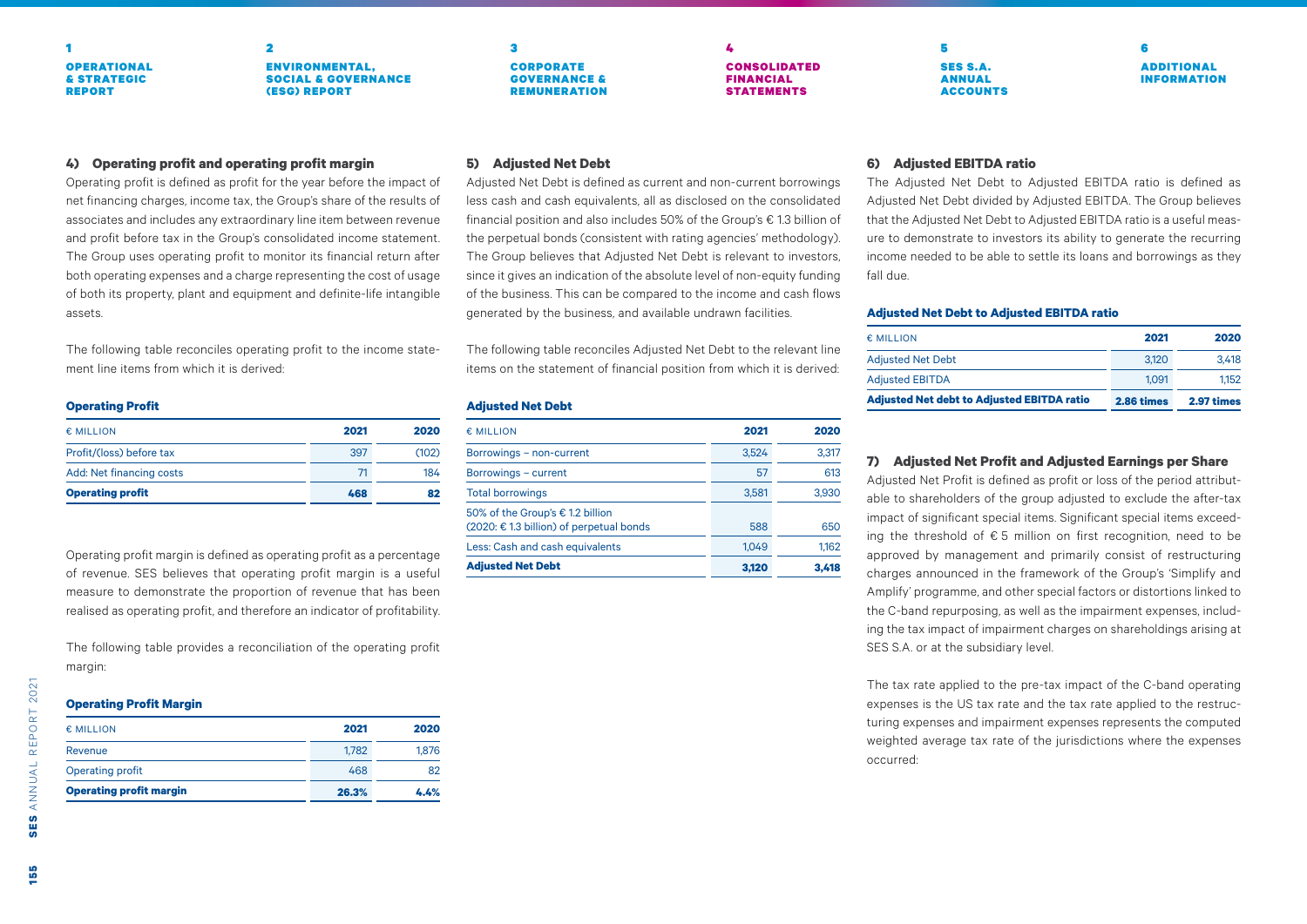#### **OPERATIONAL** & STRATEGIC REPORT

#### 2 ENVIRONMENTAL, [SOCIAL & GOVERNANCE](#page--1-1)  (ESG) REPORT

#### 3 CORPORATE [GOVERNANCE &](#page--1-0)  REMUNERATION

[CONSOLIDATED](#page-0-0)  FINANCIAL STATEMENTS

4

5 SES S.A. ANNUAL [ACCOUNTS](#page--1-0)

6 ADDITIONAL INFORMATION

#### **Adjusted Net Profit**

| € MILLION                                                                                                                                                       | 2021  | 2020 |
|-----------------------------------------------------------------------------------------------------------------------------------------------------------------|-------|------|
| Profit/ (loss) of the group attributable to share-<br>holders of the parent                                                                                     | 453   | (86) |
|                                                                                                                                                                 |       |      |
| C-band net of income / operating expenses                                                                                                                       | (779) | 33   |
| <b>Restructuring expenses</b>                                                                                                                                   | 8     | 40   |
| <b>Impairment expenses</b>                                                                                                                                      | 724   | 277  |
| (Less)/Add: Total significant special items                                                                                                                     | (47)  | 350  |
| Tax on C-Band operating expenses<br>(net of income), at 21%                                                                                                     | 164   | (7)  |
| Tax on restructuring expenses, at 24%<br>(2020:22%)                                                                                                             | (2)   | (9)  |
| Tax on impairment expenses, at 1.8%<br>(2020: 14.4%)                                                                                                            | (13)  | (40) |
| Add/(Less): Tax on significant special items                                                                                                                    | 149   | (56) |
| Less: Tax benefit in respect of impairment<br>expenses on the carrying value of subsidiary<br>investments and other assets eliminated at<br>consolidation level | (232) | (17) |
| <b>Adjusted Net Profit</b>                                                                                                                                      | 323   | 191  |

Adjusted Earnings per Share is the reported earnings share adjusted for the after-tax impact of significant special items as described above. For the year 2021, Adjusted Earnings per Share of € 0.63 per Class A share (2020: € 0.31), and € 0.25 per Class B share (2020: € 0.13) have been calculated on the following basis:

#### **Adjusted Earnings for computation of adjusted earnings per share**

| € MILLION                                     | 2021 | 2020 |
|-----------------------------------------------|------|------|
| <b>Adjusted Net Profit</b>                    | 323  | 191  |
| Assumed coupon on perpetual bond (net of tax) | (41) | (49) |
| Total                                         | 282  | 142  |

The weighted average number of shares, net of own shares held, for calculating Adjusted Earnings per Share – unchanged from the numbers of shares applied in the calculation of basic earnings per share:

#### **Weighted average number of shares**

| €                           | 2021  | 2020  |
|-----------------------------|-------|-------|
| Class A shares (in million) | 369.7 | 378.4 |
| Class B shares (in million) | 189.2 | 191.7 |
| <b>Total</b>                | 558.9 | 570.1 |

#### **Adjusted Earnings per Share**

| €                     | 2021 | 2020 |
|-----------------------|------|------|
| Class A shares        | 0.63 | 0.31 |
| <b>Class B shares</b> | 0.25 | 0.13 |

#### **8) Free cash flow before dividend and treasury activities**

Free cash flow before financing activities is defined as net cash generated by operating activities, adjusted for the net cash absorbed by investing activities. In addition, free cash flow before dividend and treasury activities considers the effect of the coupon paid on perpetual bond, interest paid on borrowings and lease payments on the computed free cash flow before financing activities. The Group believes that the free cash flow before dividend and treasury activities is relevant to the investors, since it gives an indication of the Group's ability to generate cash after payment taxes and other committed financing charges.

#### **Free Cash Flow**

| 2021  | 2020  |
|-------|-------|
| 1.294 | 1.049 |
| (283) | (217) |
| 1.011 | 832   |
| (121) | (152) |
| (14)  | (15)  |
| 876   | 665   |
|       |       |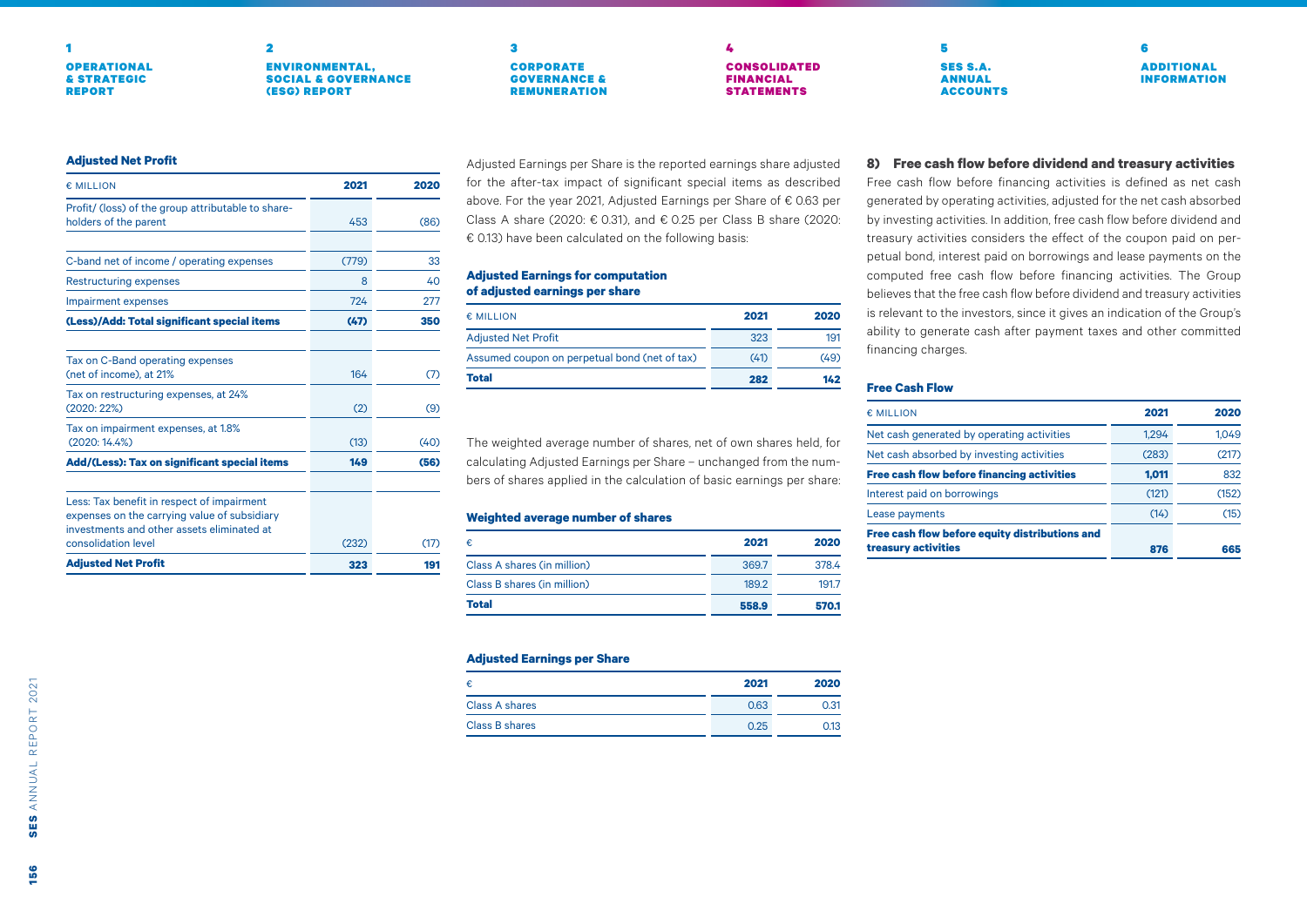**OPERATIONAL** & STRATEGIC REPORT

2 ENVIRONMENTAL, [SOCIAL & GOVERNANCE](#page--1-1)  (ESG) REPORT

CORPORATE [GOVERNANCE &](#page--1-0)  **REMUNERATION** 

3

4 [CONSOLIDATED](#page-0-0)  FINANCIAL **STATEMENTS** 

5 SES S.A. ANNUAL **[ACCOUNTS](#page--1-0)** 

6 ADDITIONAL INFORMATION

#### <span id="page-66-0"></span>NOTE 36 – CONSOLIDATED SUBSIDIARIES, ASSOCIATES

The consolidated financial statements include the financial statements of the Group's subsidiaries and associates listed below:

#### **Group's Subsidiaries and Associates**

|                                                              |                          | <b>Economic interest (%)</b> | <b>Method of consolidation</b> |        |                                                              |      | <b>Economic interest (%)</b> | <b>Method of consolidation</b> |      |
|--------------------------------------------------------------|--------------------------|------------------------------|--------------------------------|--------|--------------------------------------------------------------|------|------------------------------|--------------------------------|------|
|                                                              | 2021                     | 2020                         | 2021                           | 2020   |                                                              |      | 2020                         | 2021                           | 2020 |
| SES ASTRA S.A., Luxembourg                                   | 100                      | 100                          | Full                           | Full   | <b>ASTRA France S.A., France</b>                             | 100  | 100                          | Full                           | Full |
| SES Global-Americas Inc., U.S.A.                             | 100                      | 100                          | Full                           | Full   | ASTRA (GB) Limited, United Kingdom                           | 100  | 100                          | Full                           | Full |
| SES Global Americas Holdings General Partnership, U.S.A.     | 100                      | 100                          | Full                           | Full   | ASTRA CEE Sp. z o.o, Poland <sup>2</sup>                     | 100  | 100                          | Full                           | Full |
| SES Participations S.A., Luxembourg                          | 100                      | 100                          | Full                           | Full   | SES ASTRA (Romania) S.r.l., Romania                          | 100  | 100                          | Full                           | Full |
| SES Finance S.à r.l., Luxembourg                             | 100                      | 100                          | Full                           | Full   | SES HD Plus Ghana Limited Company), Ghana                    | 84.7 | 84.7                         | Full                           | Full |
| SES Holdings (Netherlands) B.V., Netherlands                 | 100                      | 100                          | Full                           | Full   | SES ENGINEERING (Luxembourg) S.à r.l., Luxembourg            | 100  | 100                          | Full                           | Full |
| SES Astra Services Europe S.à r.l., Luxembourg <sup>3</sup>  | 100                      | 100                          | Full                           | Full   | <b>SES ASTRA AB. Sweden</b>                                  | 100  | 100                          | Full                           | Full |
| SES Latin America S.à r.l., Luxembourg <sup>3</sup>          | 100                      | 100                          | Full                           | Full   | Sirius Satellite Services SIA, Latvia                        | 100  | 100                          | Full                           | Full |
| SES Belgium S.p.r.l, Belgium <sup>2</sup>                    | $\sim$                   | 100                          | $\equiv$                       | Full   | <b>SES SIRIUS Ukraina, Ukraine</b>                           | 100  | 100                          | Full                           | Full |
| SES Insurance International (Luxembourg) S.A., Luxembourg    | 100                      | 100                          | Full                           | Full   | SES-10 S.à r.l., Luxembourg                                  | 100  | 100                          | Full                           | Full |
| SES Insurance International Re (Luxembourg) S.A., Luxembourg | 100                      | 100                          | Full                           | Full   | LuxGovSat S.A., Luxembourg                                   | 50   | 50                           | Full                           | Full |
| SES Networks Lux S.à r.l., Luxembourg                        | 100                      | 100                          | Full                           | Full   | SES Satellite Leasing Ltd, Isle of Man <sup>2</sup>          | 100  | 100                          | Full                           | Full |
| Ciel Satellite Holdings Inc., Canada <sup>2</sup>            | $\overline{\phantom{a}}$ | 100                          | $\equiv$                       | Full   | Al Maisan Satellite Communications Company LLC, UAE          | 35   | 35                           | Full                           | Full |
| Ciel Satellite Limited Partnership, Canada <sup>2</sup>      |                          | 100                          |                                | Full   | Satellites Ventures (Bermuda) Ltd. Bermuda                   | 50   | 50                           | Full                           | Full |
| Northern Americas Satellite Ventures, Inc., Canada           | 100                      | 100                          | Full                           | Full   | SES ASTRA Africa Proprietary Limited, South Africa           | 100  | 100                          | Full                           | Full |
| SES TechCom S.A., Luxembourg                                 | 100                      | 100                          | Full                           | Full   | SES AMERICOM Inc., U.S.A.                                    | 100  | 100                          | Full                           | Full |
| Redu Operations Services S.A., Belgium                       | 48                       | 48                           | Equity                         | Equity | SES Telecomunicações do Brasil Ltda., Brazil                 | 100  | 100                          | Full                           | Full |
| Redu Space Services S.A., Belgium                            | 52                       | 52                           | Full                           | Full   | SES Government Solutions, Inc., U.S.A.                       | 100  | 100                          | Full                           | Full |
| HD Plus GmbH, Germany                                        | 100                      | 100                          | Full                           | Full   | Sistemas Satelitales de Mexico, S. de R.L. de C.V., Mexico   | 100  | 100                          | Full                           | Full |
| <b>SES Germany GmbH, Germany</b>                             | 100                      | 100                          | Full                           | Full   | SES Telecommunicaciones de Mexico S. de R.L. de C.V., Mexico | 100  | 100                          | Full                           | Full |
| <b>SES Media Solutions GmbH, Germany</b>                     | 100                      | 100                          | Full                           | Full   | SES Satellites International, LLC, U.S.A.                    | 100  | 100                          | Full                           | Full |
| MX1 (Thailand) Ltd, Thailand <sup>2</sup>                    | 100                      | 100                          | Full                           | Full   | SES Satellites (Gibraltar) Ltd., Gibraltar                   | 100  | 100                          | Full                           | Full |
| PT MX1 Smartcast Indonesia. Indonesia                        | 100                      | 100                          | Full                           | Full   | SES AMERICOM (Asia 1A) LLC, U.S.A.                           | 100  | 100                          | Full                           | Full |
| <b>ASTRA Deutschland GmbH, Germany</b>                       | 100                      | 100                          | Full                           | Full   | <b>AMERICOM Asia Pacific LLC, U.S.A.</b>                     | 100  | 100                          | Full                           | Full |
| SES ASTRA Iberica S.A., Spain <sup>2</sup>                   | $\overline{\phantom{a}}$ | 100                          | $\overline{\phantom{m}}$       | Full   | QuetzSat Directo S. de R.L. de C.V., Mexico                  | 100  | 100                          | Full                           | Full |
|                                                              |                          |                              |                                |        | SES Engineering (US) Inc., U.S.A.                            | 100  | 100                          | Full                           | Full |